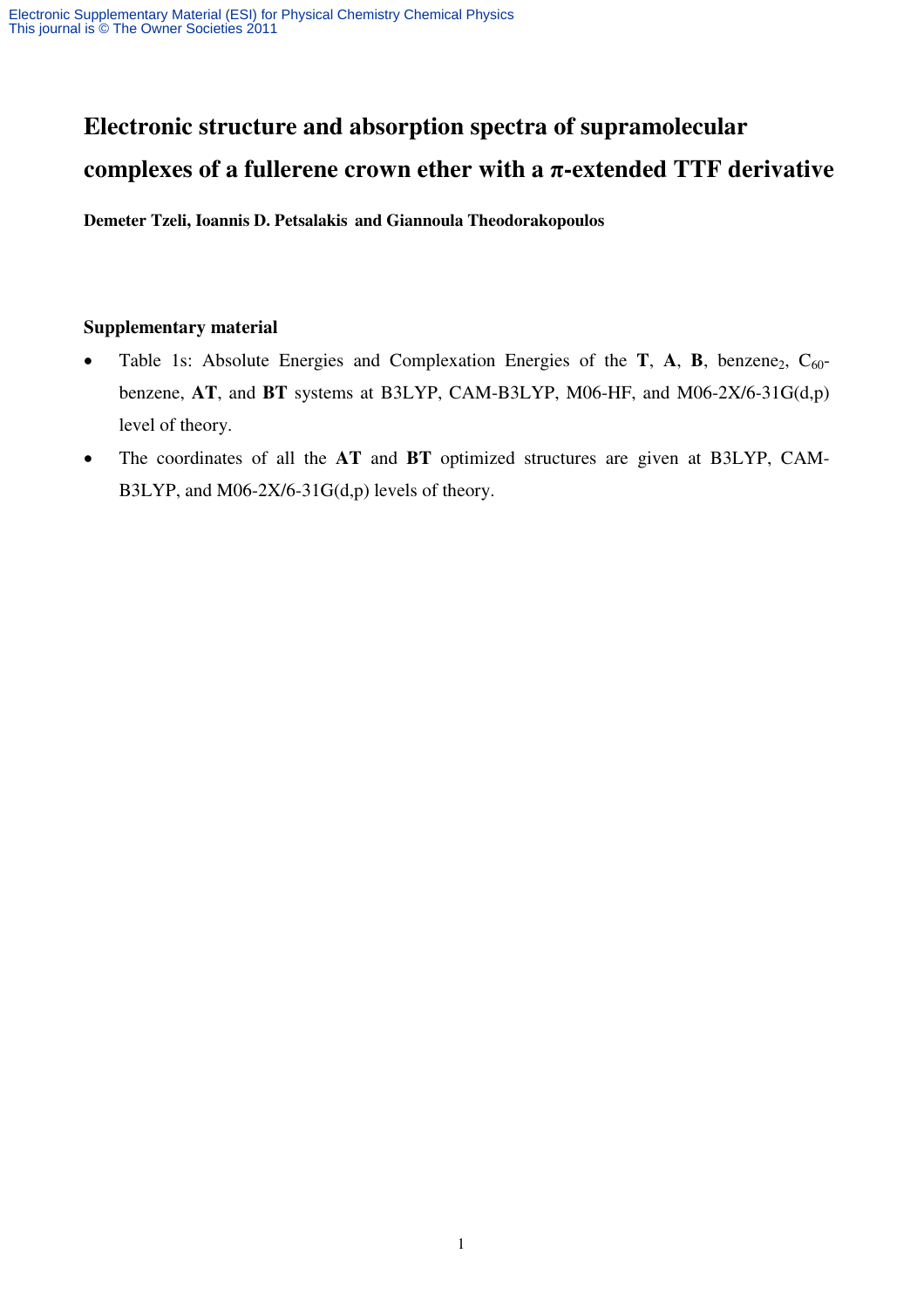Table 1S. Complexation Energies CE(eV) in the gas phase and in CHCl<sub>3</sub> solvent, CE<sub>sol</sub>, of the **T**, **A**, **B**, **AT** and **BT** complexes at B3LYP, CAM-B3LYP and M06- $2X/6-31G(d,p)$  level of theory.

| <b>Structure</b> | -Е          | $\mathbf{CE}_{\mathbf{u}}^{a}$ | $CE^b$   | $CE_{sol}$ | -E          | $\mathbf{CE}_{\mathbf{u}}^{a}$ | $\mathbf{CE}^{b}$ | $CE_{sol}$ | -E          | $\mathbf{CE}_{\mathbf{u}}^{a}$ | $CE^b$ | $CE_{sol}$ | -E          | $\mathbf{CE}_{\mathbf{u}}^{a}$ | $CE^b$ |
|------------------|-------------|--------------------------------|----------|------------|-------------|--------------------------------|-------------------|------------|-------------|--------------------------------|--------|------------|-------------|--------------------------------|--------|
|                  |             | <b>B3LYP</b>                   |          |            |             | <b>CAM-B3LYP</b>               |                   |            |             | $M06-2X$                       |        |            |             | <b>M06-HF</b>                  |        |
| T                | 3034.725652 |                                |          |            | 3033.857384 |                                |                   |            | 3033.983934 |                                |        |            |             |                                |        |
| A                | 3686.143418 |                                |          |            | 3684.245643 |                                |                   |            | 3684.864325 |                                |        |            |             |                                |        |
| B                | 3686.143040 |                                |          |            | 3684.245212 |                                |                   |            | 3684.863844 |                                |        |            |             |                                |        |
| AT1              | 6720.921803 | 1.43                           | 1.08     | 0.40       | 6718.168868 | 1.79                           | 1.39              | 0.66       | 6718.936345 | 2.40                           | 2.02   | 1.27       |             |                                |        |
| AT2              | 6720.914743 | 1.24                           | 0.87     | 0.15       | 6718.162683 | 1.62                           | 1.20              | 0.42       | 6718.937291 | 2.42                           | 2.00   | 1.19       |             |                                |        |
| AT3              |             |                                |          |            |             |                                |                   |            | 6718.937229 | 2.42                           | 1.93   | 1.16       |             |                                |        |
| AT4              |             |                                |          |            | 6718.157795 | 1.49                           | 1.06              | 0.35       | 6718.931805 | 2.27                           | 1.84   | 1.09       |             |                                |        |
| AT5              |             |                                |          |            |             |                                |                   |            | 6718.929992 | 2.22                           | 1.79   | 1.06       |             |                                |        |
| BT1              |             |                                |          |            |             |                                |                   |            | 6718.940289 | 2.50                           | 1.99   | 1.18       |             |                                |        |
| BT2              | 6720.915626 | 1.27                           | 0.92     | 0.20       | 6718.162890 | 1.63                           | 1.25              | 0.48       | 6718.935089 | 2.36                           | 1.97   | 1.19       |             |                                |        |
| <b>Benzene</b>   | 232.2582123 |                                |          |            | 232.113833  |                                |                   |            | 232.1441867 |                                |        |            | 232.187774  |                                |        |
| <b>C60</b>       | 2286.174104 |                                |          |            | 2284.944970 |                                |                   |            | 2285.456457 |                                |        |            | 2285.889422 |                                |        |
| Benzene,         | 464.517379  | 0.03                           | $\Omega$ |            | 464.228679  | 0.03                           | $-0.01$           |            | 464.293563  | 0.14                           | 0.06   | 0.02       | 464.380786  | 0.14                           | 0.04   |
| C60-Benzene      | 2518.432774 | 0.01                           | $-0.03$  |            | 2517.060472 | 0.05                           | $-0.02$           |            | 2517.608354 | 0.21                           | 0.12   | 0.05       | 2518.085776 | 0.23                           | 0.12   |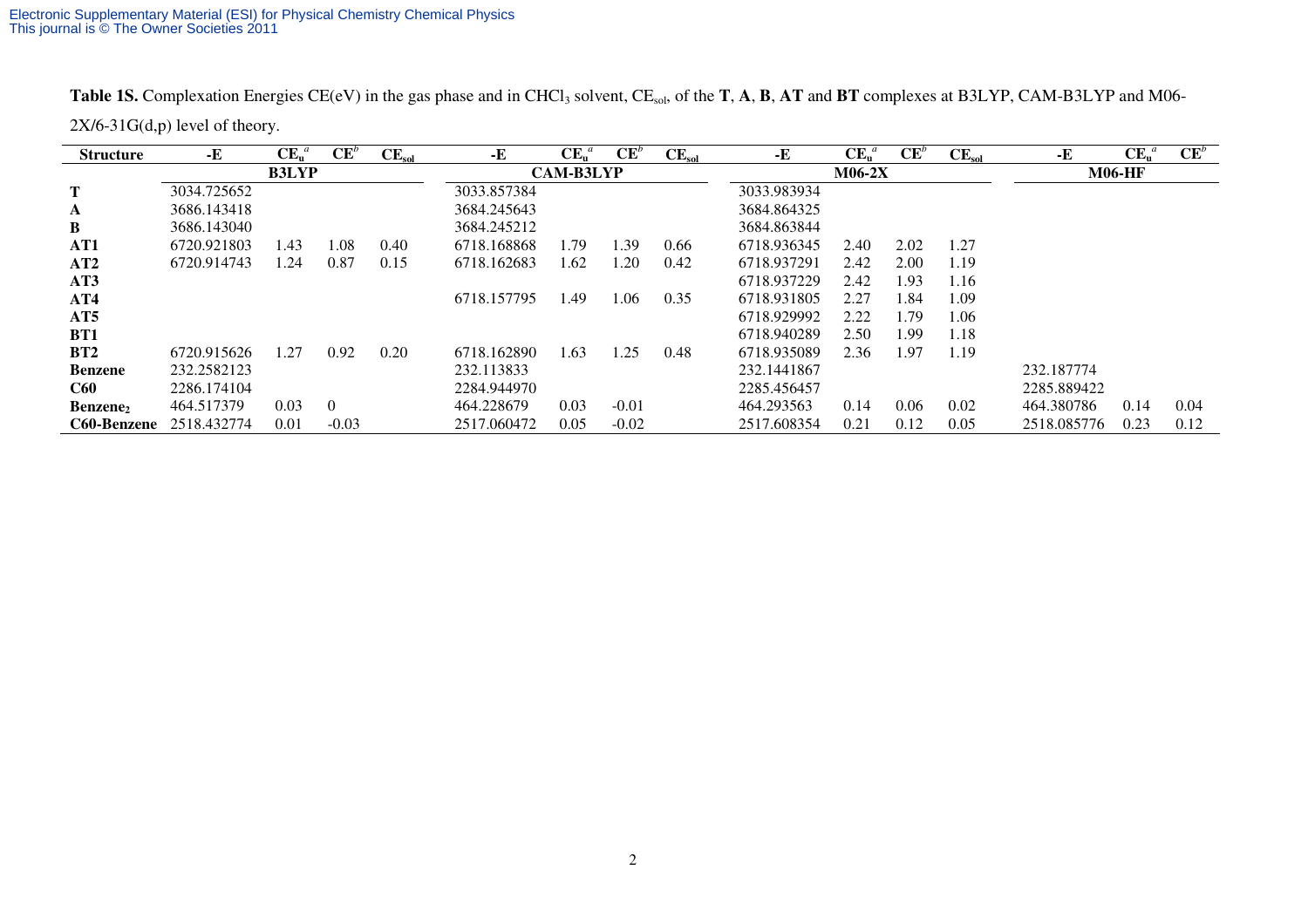| AT1: B3LYP/6-31G(d,p) |                   |                                      |                                            |                                                                |                              | 84         | 6                            | 0                                    | $-6.035383$                                | 0.145143                                                       | 1.669424                                 |
|-----------------------|-------------------|--------------------------------------|--------------------------------------------|----------------------------------------------------------------|------------------------------|------------|------------------------------|--------------------------------------|--------------------------------------------|----------------------------------------------------------------|------------------------------------------|
| Standard orientation: |                   |                                      |                                            |                                                                |                              | 85<br>86   | 6<br>6                       | $\boldsymbol{0}$<br>0                | $-2.170831$<br>-4.225329                   | 2.098759<br>3.306626                                           | 2.163007<br>2.460504                     |
|                       |                   |                                      |                                            |                                                                |                              | 87         | 6                            | $\boldsymbol{0}$                     | -7.062948 -1.804999                        |                                                                | 2.816376                                 |
| Center<br>Number      | Atomic<br>Number  |                                      | Atomic<br>Type                             | X<br>Y                                                         | Coordinates (Angstroms)<br>Z | 88<br>89   | 6<br>6                       | $\boldsymbol{0}$<br>0                | -5.594727<br>-2.811888 -2.381782           | -3.735668                                                      | 2.973926<br>1.254647                     |
|                       |                   |                                      |                                            |                                                                |                              | 90         | 6                            | 0                                    | -4.243361 -3.916964                        |                                                                | 2.476539                                 |
| 1                     | 6                 | $\bf{0}$                             | 9.660522                                   | 0.380760 1.046873                                              |                              | 91         | 6                            | 0                                    | -4.616192                                  | 0.501017                                                       | $-0.155790$                              |
| $\boldsymbol{2}$<br>3 | 6<br>6            | $\boldsymbol{0}$<br>$\boldsymbol{0}$ | 10.691191 -0.549417<br>10.584359 -1.772106 |                                                                | 1.057911<br>0.376120         | 92<br>93   | 6<br>6                       | 0<br>0                               | -2.924424 -1.113994<br>$-5.966781$         | 0.689420                                                       | 0.498914<br>0.340276                     |
| $\overline{4}$        | 6                 | $\boldsymbol{0}$                     |                                            | 9.396276 -2.045598 -0.359581                                   |                              | 94         | 6                            | 0                                    | $-7.168572 -0.536504$                      |                                                                | 2.059471                                 |
| 5                     | 6                 | $\boldsymbol{0}$                     | 8.377227 -1.092761                         |                                                                | -0.388088                    | 95         | 6                            | 0                                    | $-1.621813$                                | 3.187535                                                       | 1.500743                                 |
| 6<br>7                | 6<br>6            | $\boldsymbol{0}$<br>$\boldsymbol{0}$ | 8.484372<br>11.662314 -2.779109            | 0.120515                                                       | 0.319855<br>0.338605         | 96<br>97   | $\mathbf{1}$<br>6            | $\boldsymbol{0}$<br>0                | $-1.577825$<br>$-3.675716$                 | 1.203684<br>4.417744                                           | 2.315348<br>1.815213                     |
| 8                     | 6                 | $\boldsymbol{0}$                     |                                            | 9.325988 -3.327281 -1.096446                                   |                              | 98         | 1                            | $\boldsymbol{0}$                     | $-5.246665$                                | 3.362049                                                       | 2.825625                                 |
| 9<br>10               | 6<br>6            | 0<br>$\boldsymbol{0}$                |                                            | 10.615635 -3.721134 -1.708315<br>11.801370 -3.443750 -0.978961 |                              | 99<br>100  | 6<br>6                       | $\boldsymbol{0}$<br>$\boldsymbol{0}$ | -8.123907 -2.675290<br>-6.615326 -4.597521 |                                                                | 2.357887<br>2.558487                     |
| 11                    | 6                 | 0                                    |                                            | 13.041087 -3.755352 -1.554055                                  |                              | 101        | 6                            | $\boldsymbol{0}$                     |                                            | -2.529888 -3.433298                                            | 0.301640                                 |
| 12                    | 1                 | $\mathbf{0}$                         |                                            | 13.955542 -3.492279 -1.033352                                  |                              | 102        | 6                            | $\mathbf{0}$                         |                                            | -3.961592 -4.956305                                            | 1.582592                                 |
| 13<br>14              | 6<br>6            | 0<br>$\boldsymbol{0}$                |                                            | 13.122413 -4.357960 -2.808927<br>11.957965 -4.632027 -3.523598 |                              | 103<br>104 | 6<br>6                       | $\boldsymbol{0}$<br>$\boldsymbol{0}$ | -4.399120                                  | 0.241916<br>$-2.702231 -1.418301$                              | -1.513925<br>$-0.899383$                 |
| 15                    | 6                 | $\boldsymbol{0}$                     |                                            | 10.717364 -4.300883 -2.980127                                  |                              | 105        | 6                            | $\mathbf{0}$                         | $-7.051770$                                | 0.602184                                                       | $-0.539072$                              |
| 16<br>17              | 1<br>$\mathbf{1}$ | 0<br>$\boldsymbol{0}$                | 9.767505                                   | 1.321899<br>11.611908 -0.303372                                | 1.575441<br>1.575064         | 106<br>107 | 6<br>8                       | $\boldsymbol{0}$<br>$\boldsymbol{0}$ | $-8.293307$<br>$-0.317354$                 | $-0.659644$<br>3.141899                                        | 1.156857<br>1.014321                     |
| 18                    | 1                 | $\boldsymbol{0}$                     |                                            | 7.492104 -1.263057 -0.990046                                   |                              | 108        | 6                            | $\mathbf{0}$                         | $-2.373267$                                | 4.363383                                                       | 1.314344                                 |
| 19                    | $\mathbf{1}$      | 0                                    |                                            | 14.094652 -4.588159                                            | $-3.233578$                  | 109        | 1                            | $\boldsymbol{0}$                     | $-4.276106$                                | 5.311169                                                       | 1.696274                                 |
| 20<br>21              | $\mathbf{1}$<br>1 | $\boldsymbol{0}$<br>0                |                                            | 12.011934 -5.078957 -4.511495<br>9.820516 -4.463064 -3.568623  |                              | 110<br>111 | 6<br>6                       | $\mathbf{0}$<br>$\boldsymbol{0}$     |                                            | -8.883030 -1.973628<br>-7.913254 -4.053408                     | 1.338536<br>2.241851                     |
| 22                    | 16                | $\boldsymbol{0}$                     |                                            | 6.675177 -3.710000 -0.296736                                   |                              | 112        | 6                            | $\boldsymbol{0}$                     | $-6.324938$                                | -5.665564                                                      | 1.615034                                 |
| 23                    | 6                 | 0                                    |                                            | 6.608545 -6.204018 -1.209643                                   |                              | 113        | 6                            | $\mathbf{0}$                         |                                            | $-3.083053 - 4.708082$                                         | 0.465667                                 |
| 24<br>25              | 6<br>$\mathbf{1}$ | 0<br>0                               |                                            | 5.942524 -5.298232<br>6.265251 -7.209984                       | -0.487739<br>-1.418366       | 114<br>115 | 6<br>6                       | $\boldsymbol{0}$<br>$\boldsymbol{0}$ |                                            | -2.459352 -2.844217<br>-5.026985 -5.840586                     | $-1.023396$<br>1.137631                  |
| 26                    | 1                 | 0                                    |                                            | 4.977972 -5.457186 -0.021414                                   |                              | 116        | 6                            | $\boldsymbol{0}$                     |                                            | -3.416499 -0.743432 -1.896653                                  |                                          |
| 27<br>28              | 6<br>16           | 0<br>$\mathbf{0}$                    |                                            | 12.401982 -3.127627<br>13.616588 -4.439290                     | 1.435487<br>1.434206         | 117<br>118 | 6<br>6                       | $\boldsymbol{0}$<br>$\boldsymbol{0}$ | $-5.528571$                                | -8.246190 -0.089122 -0.119924                                  | 0.137770 -2.424815                       |
| 29                    | 6                 | 0                                    |                                            | 13.197279 -3.575171                                            | 3.910706                     | 119        | 6                            | $\mathbf{0}$                         | $-6.826551$                                |                                                                | 0.312321 -1.946436                       |
| 30                    | 6                 | 0                                    |                                            | 13.844066 -4.484584                                            | 3.175699                     | 120        | 6                            | $\boldsymbol{0}$                     | $-0.095864$                                | 2.177702                                                       | $-0.039627$                              |
| 31<br>32              | 1<br>1            | 0<br>0                               |                                            | 13.261684 -3.479540<br>14.514111 -5.240873                     | 4.987615<br>3.565987         | 121<br>122 | 8<br>6                       | $\mathbf{0}$<br>$\boldsymbol{0}$     | -1.750591                                  | 5.378248<br>-9.398754 -2.668433                                | 0.635991<br>0.244845                     |
| 33                    | 16                | $\boldsymbol{0}$                     |                                            | 8.152983 -5.726618                                             | -1.900269                    | 123        | 6                            | $\boldsymbol{0}$                     | $-8.437624$                                | -4.776216                                                      | 1.097557                                 |
| 34                    | 16                | $\mathbf{0}$                         |                                            | 12.178992 -2.420125                                            | 3.062986                     | 124        | 6                            | $\boldsymbol{0}$                     |                                            | -7.454768 -5.774744                                            | 0.708956                                 |
| 35<br>36              | 6<br>6            | 0<br>0                               | 7.433189                                   | 8.210559 -4.112907 -1.126914<br>1.075926                       | 0.272418                     | 125<br>126 | 6<br>6                       | $\boldsymbol{0}$<br>$\boldsymbol{0}$ |                                            | -3.598199 -5.431417<br>-2.942378 -3.542977                     | $-0.682450$<br>$-2.130144$               |
| 37                    | 6                 | 0                                    | 6.533303                                   | 1.895235                                                       | 0.229774                     | 127        | 6                            | $\boldsymbol{0}$                     |                                            | -4.801501 -6.133998                                            | $-0.266754$                              |
| 38<br>39              | 6<br>6            | $\boldsymbol{0}$<br>0                | 5.485549<br>4.342159                       | 2.850914<br>2.632601                                           | 0.180383<br>$-0.618059$      | 128<br>129 | 6<br>6                       | $\boldsymbol{0}$<br>$\boldsymbol{0}$ |                                            | -3.929932 -1.470738<br>-5.237712 -0.925403                     | $-3.043372$<br>-3.371023                 |
| 40                    | 6                 | 0                                    | 5.567069                                   | 4.052761                                                       | 0.915663                     | 130        | 6                            | $\boldsymbol{0}$                     |                                            | -8.770967 -0.815484 -1.262041                                  |                                          |
| 41                    | 6                 | $\boldsymbol{0}$                     | 3.317433                                   | 3.570521                                                       | $-0.664760$                  | 131        | 6                            | $\boldsymbol{0}$                     |                                            | $-7.892407 -0.566641$                                          | -2.393836                                |
| 42<br>43              | $\mathbf{1}$<br>6 | $\boldsymbol{0}$<br>0                | 4.279677<br>4.537970                       | 1.724955<br>4.984664                                           | $-1.208980$<br>0.862075      | 132<br>133 | 6<br>1                       | $\mathbf{0}$<br>$\boldsymbol{0}$     | $-0.651625$<br>0.986461                    |                                                                | 2.624589 -1.377347<br>2.046354 -0.091798 |
| 44                    | $\mathbf{1}$      | $\boldsymbol{0}$                     | 6.449360                                   | 4.246332                                                       | 1.515888                     | 134        | $\mathbf{1}$                 | $\boldsymbol{0}$                     | $-0.551732$                                | 1.221503                                                       | 0.234595                                 |
| 45<br>46              | 6<br>1            | 0<br>0                               | 3.389469<br>2.456562                       | 4.753108<br>3.400382                                           | 0.088141<br>$-1.304131$      | 135<br>136 | 6<br>6                       | $\boldsymbol{0}$<br>$\boldsymbol{0}$ | $-2.490420$                                | 6.574242<br>-9.333701 -2.080681                                | 0.389663<br>$-1.083867$                  |
| 47                    | 1                 | $\boldsymbol{0}$                     | 4.637926                                   | 5.913286                                                       | 1.418859                     | 137        | 6                            | $\boldsymbol{0}$                     |                                            | -9.165152 -4.098066                                            | 0.117844                                 |
| 48                    | 1                 | 0                                    | $-0.378372$                                | 3.433687                                                       | 5.978641                     | 138        | 6                            | $\mathbf{0}$                         |                                            | -7.240055 -6.053790                                            | $-0.641980$                              |
| 49<br>50              | 6<br>6            | 0<br>0                               | $-0.380322$<br>0.590081                    | 4.313921<br>4.453454                                           | 5.343502<br>4.350300         | 139<br>140 | 6<br>6                       | $\boldsymbol{0}$<br>$\boldsymbol{0}$ |                                            | -3.529064 -4.861992 -1.955643<br>-3.699915 -2.843547 -3.156401 |                                          |
| 51                    | 6                 | 0                                    | $-1.340667$                                | 5.308858                                                       | 5.525728                     | 141        | 6                            | $\boldsymbol{0}$                     |                                            | -5.886014 -6.236406 -1.139703                                  |                                          |
| 52<br>53              | 6<br>1            | $\boldsymbol{0}$<br>0                | 0.614936<br>1.338484                       | 5.593158<br>3.677643                                           | 3.538624<br>4.213858         | 142<br>143 | 6<br>6                       | $\boldsymbol{0}$<br>$\boldsymbol{0}$ |                                            | -6.260243 -1.775532 -3.797298<br>-7.613890 -1.592257 -3.299596 |                                          |
| 54                    | 6                 | 0                                    | $-1.326564$                                | 6.446560                                                       | 4.715263                     | 144        | $\mathbf{1}$                 | $\boldsymbol{0}$                     | $-1.705363$                                |                                                                | 2.919235 -1.265694                       |
| 55                    | $\mathbf{1}$      | $\boldsymbol{0}$                     | $-2.092988$                                | 5.203948                                                       | 6.301224                     | 145        | $\mathbf{1}$                 | $\boldsymbol{0}$                     | $-0.622243$                                |                                                                | 1.768162 -2.069904                       |
| 56<br>57              | 6<br>6            | 0<br>0                               | 1.703178<br>$-0.350380$                    | 5.755667<br>6.592219                                           | 2.507202<br>3.731468         | 146<br>147 | 8<br>6                       | $\boldsymbol{0}$<br>$\boldsymbol{0}$ | 0.122133<br>$-1.607344$                    | 7.520278                                                       | 3.702030 -1.893846<br>$-0.391829$        |
| 58                    | 1                 | 0                                    | $-2.066638$                                | 7.227297                                                       | 4.861772                     | 148        | 1                            | $\boldsymbol{0}$                     | $-2.794234$                                | 7.034743                                                       | 1.337956                                 |
| 59<br>60              | 7<br>1            | 0<br>0                               | 1.206052<br>2.163715                       | 5.612539<br>6.746929                                           | 1.088712<br>2.564356         | 149<br>150 | $\mathbf{1}$<br>6            | $\boldsymbol{0}$<br>$\boldsymbol{0}$ | $-3.390270$<br>-9.048509                   | -3.143534 -2.027725                                            | 6.350100 -0.198972                       |
| 61                    | 1                 | 0                                    | 2.487008                                   | 5.010187                                                       | 2.642011                     | 151        | 6                            | $\boldsymbol{0}$                     |                                            | -8.944649 -4.390992 -1.284776                                  |                                          |
| 62                    | 1                 | 0                                    | $-0.342887$                                | 7.482394                                                       | 3.108181                     | 152        | 6                            | $\boldsymbol{0}$                     |                                            | $-8.000263$ $-5.349215$ $-1.658793$                            |                                          |
| 63<br>64              | 6<br>1            | 0<br>0                               | 2.282510<br>0.495353                       | 5.771103<br>6.345378                                           | 0.021055<br>0.908580         | 153<br>154 | 6<br>6                       | $\boldsymbol{0}$<br>$\boldsymbol{0}$ |                                            | -4.654650 -4.971795<br>-4.759519 -3.724426 -3.606341           | $-2.863010$                              |
| 65                    | 1                 | 0                                    | 0.704799                                   | 4.707696                                                       | 0.978982                     | 155        | 6                            | $\boldsymbol{0}$                     |                                            | $-5.811102 - 5.644541$                                         | $-2.463704$                              |
| 66<br>67              | $\mathbf{1}$<br>1 | 0<br>0                               | 1.747197<br>2.677202                       | 5.732993<br>6.780829                                           | $-0.929660$<br>0.159482      | 156<br>157 | 6<br>6                       | $\boldsymbol{0}$<br>$\boldsymbol{0}$ |                                            | $-6.016301 -3.201869$<br>-8.204887 -2.905592 -3.114275         | -3.919134                                |
| 68                    | $\mathbf{1}$      | 0                                    | $-3.637144$                                | 1.100047                                                       | 5.958874                     | 158        | 6                            | $\boldsymbol{0}$                     | $-0.387396$                                | 4.172802                                                       | $-3.134861$                              |
| 69                    | 6                 | 0                                    | $-2.790374$                                | 0.827822                                                       | 5.302452                     | 159        | 8                            | $\boldsymbol{0}$                     | $-0.514035$                                | 7.938847                                                       | 0.445109                                 |
| 70<br>71              | 7<br>1            | 0<br>0                               | $-3.217226$<br>$-2.113350$                 | 0.134310<br>0.182381                                           | 4.092783<br>5.869610         | 160<br>161 | 1<br>$\mathbf{1}$            | $\boldsymbol{0}$<br>$\boldsymbol{0}$ | $-1.223700$<br>$-2.204333$                 |                                                                | 7.051804 -1.302425<br>8.393345 -0.681996 |
| 72                    | $\mathbf{1}$      | 0                                    | $-2.253596$                                | 1.742063                                                       | 5.038291                     | 162        | 6                            | $\boldsymbol{0}$                     | -7.117961                                  |                                                                | -5.096638 -2.785703                      |
| 73                    | 6                 | $\boldsymbol{0}$                     | $-3.937403$                                | $-1.098932$                                                    | 4.377424                     | 163        | 6                            | $\boldsymbol{0}$                     | $-7.218679$                                |                                                                | -3.901181 -3.498633                      |
| 74<br>75              | 6<br>6            | 0<br>0                               | $-4.123817$                                | 0.902534<br>-4.511525 -1.553510                                | 3.243254<br>3.005410         | 164<br>165 | 1<br>$\mathbf{1}$            | $\boldsymbol{0}$<br>$\boldsymbol{0}$ | $-0.585601$<br>$-1.336106$                 |                                                                | 3.323533 -3.807310<br>4.709140 -2.984958 |
| 76                    | 1                 | 0                                    |                                            | -3.274254 -1.849736                                            | 4.816416                     | 166        | 6                            | $\boldsymbol{0}$                     | 0.614892                                   |                                                                | 5.071533 -3.825722                       |
| 77<br>78              | $\mathbf{1}$<br>6 | 0<br>0                               | -4.771880<br>-4.628760 -0.169843           | $-0.929929$                                                    | 5.083726<br>2.188072         | 167<br>168 | 6<br>$\mathbf{1}$            | $\boldsymbol{0}$<br>$\boldsymbol{0}$ | 0.003190<br>0.274950                       | 9.243325                                                       | 0.161326<br>5.242303 -4.855403           |
| 79                    | 1                 | 0                                    | $-5.017327$                                | 1.223950                                                       | 3.813243                     | 169        | $\mathbf{1}$                 | $\boldsymbol{0}$                     | 1.593124                                   | 4.574551                                                       | -3.862171                                |
| 80                    | 6                 | 0                                    | $-3.491607$                                | 2.133082                                                       | 2.631655                     | 170        | 8                            | $\boldsymbol{0}$                     | 0.709116                                   | 6.318968                                                       | $-3.136211$                              |
| 81<br>82              | 6<br>6            | 0<br>0                               | $-3.639264$ $-2.620176$                    | -5.827943 -2.326680                                            | 3.135553<br>2.328403         | 171<br>172 | $\mathbf{1}$<br>$\mathbf{1}$ | $\boldsymbol{0}$<br>$\boldsymbol{0}$ | $-0.827838$<br>0.477951                    | 9.598411                                                       | 9.919969 -0.074868<br>1.082144           |
| 83                    | 6                 | 0                                    | -3.848655                                  | $-0.159733$                                                    | 0.865827                     | 173        | 6                            | 0                                    | 1.026388                                   | 9.271334                                                       | $-0.959837$                              |

| 174 | 6 | 0        | 1.387902 | 7.333300  | $-3.772678$ |
|-----|---|----------|----------|-----------|-------------|
| 175 | 1 | $\Omega$ | 1.390968 | 10.302735 | $-1.072553$ |
| 176 | 1 | 0        | 1.891533 | 8.641553  | $-0.712850$ |
| 177 | 8 | $\theta$ | 0.403642 | 8.801314  | $-2.150758$ |
| 178 | 6 | $\theta$ | 1.242594 | 8.628912  | $-3.237031$ |
| 179 | 6 | $\theta$ | 2.198639 | 7.151814  | -4.897894   |
| 180 | 6 | $\theta$ | 1.894965 | 9.707467  | $-3.828199$ |
| 181 | 6 | $\theta$ | 2.855215 | 8.240566  | $-5.477717$ |
| 182 | 1 | $\Omega$ | 2.334622 | 6.165789  | $-5.324513$ |
| 183 | 6 | $\theta$ | 2.706894 | 9.518968  | $-4.948026$ |
| 184 | 1 | $\Omega$ | 1.746012 | 10.700461 | $-3.415481$ |
| 185 |   | $\Omega$ | 3.481464 | 8.077862  | $-6.348889$ |
| 186 |   | 0        | 3.207751 | 10.366601 | $-5.403402$ |
|     |   |          |          |           |             |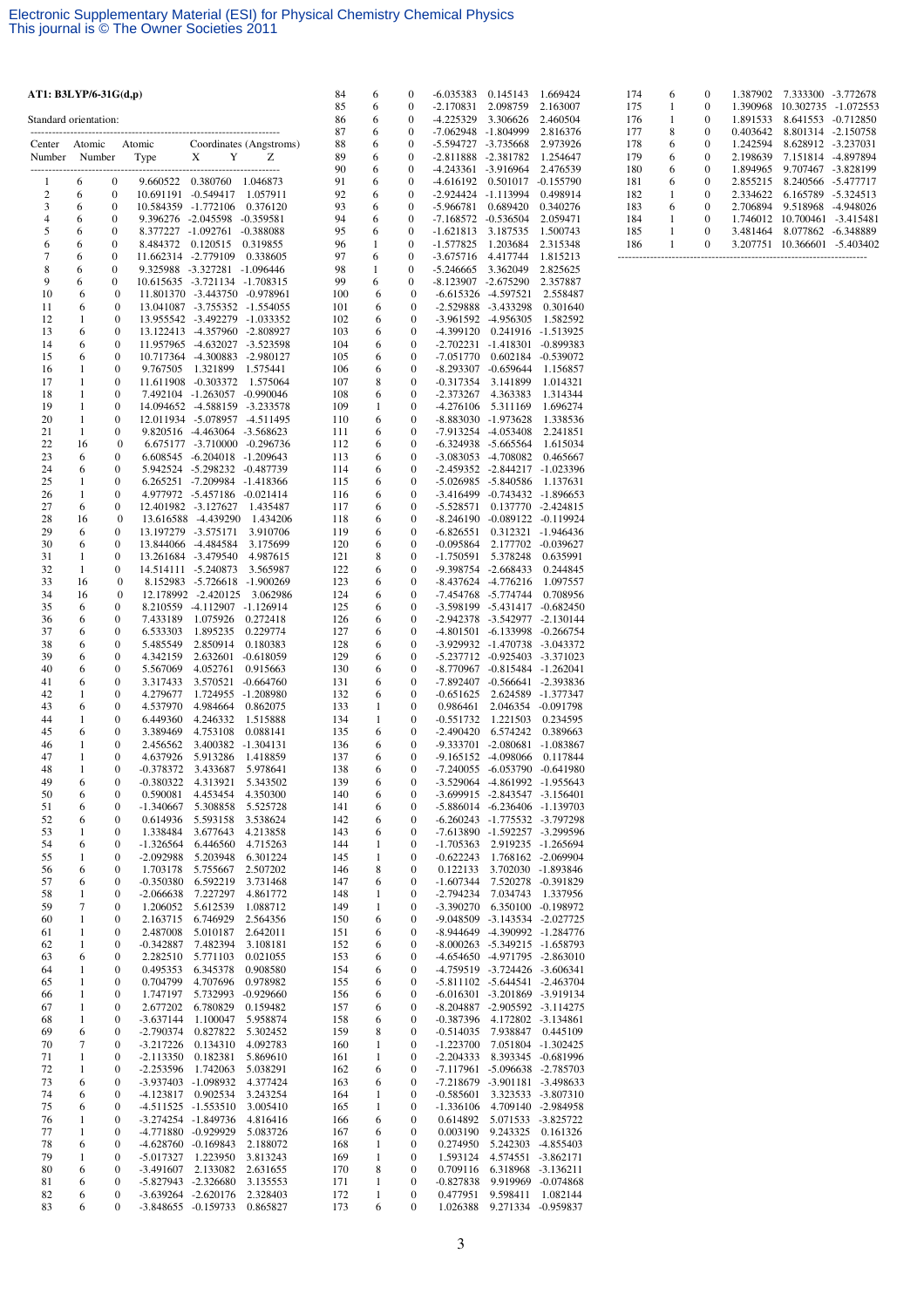| AT2: $B3LYP/6-31G(d,p)$ |                   |                                      |                                  |                                                                |                         | 84         | 6                            | 0                                    | -7.686186                                    | 1.478816                                                       | 1.491574                                                         |
|-------------------------|-------------------|--------------------------------------|----------------------------------|----------------------------------------------------------------|-------------------------|------------|------------------------------|--------------------------------------|----------------------------------------------|----------------------------------------------------------------|------------------------------------------------------------------|
| Standard orientation:   |                   |                                      |                                  |                                                                |                         | 85<br>86   | 6<br>6                       | 0<br>0                               | $-2.714243$<br>$-4.217324$                   | 1.619733<br>2.958857                                           | 1.108261<br>-0.185864                                            |
|                         |                   |                                      |                                  |                                                                |                         | 87         | 6                            | $\mathbf{0}$                         | $-8.389226$                                  | -0.165942                                                      | 3.208598                                                         |
| Center                  | Atomic            |                                      | Atomic                           |                                                                | Coordinates (Angstroms) | 88         | 6                            | $\boldsymbol{0}$                     | -7.483696                                    | -2.390043                                                      | 2.855668                                                         |
| Number                  | Number            |                                      | Type                             | X<br>Y                                                         | Z                       | 89<br>90   | 6<br>6                       | 0<br>$\mathbf{0}$                    | -5.724858 -1.735950<br>-6.640300 -2.891755   |                                                                | $-0.147663$<br>1.787132                                          |
| 1                       | 6                 | $\boldsymbol{0}$                     |                                  | 10.025693 -2.957974                                            | 0.133586                | 91         | 6                            | $\boldsymbol{0}$                     | $-7.332761$                                  | 1.504722                                                       | $-0.820570$                                                      |
| $\overline{c}$          | 6                 | $\boldsymbol{0}$                     | 11.230479 -3.638086              |                                                                | 0.016063                | 92         | 6                            | 0                                    | $-5.926807$                                  | $-0.473021$                                                    | $-0.891559$                                                      |
| 3<br>$\overline{4}$     | 6<br>6            | $\boldsymbol{0}$<br>$\boldsymbol{0}$ | 12.452336 -3.027577<br>12.443803 | $-1.687188$                                                    | 0.339804<br>0.819552    | 93<br>94   | 6<br>6                       | $\mathbf{0}$<br>$\boldsymbol{0}$     | $-8.178906$<br>$-8.588117$                   | 2.005081<br>1.093875                                           | 0.246496<br>2.459389                                             |
| 5                       | 6                 | $\boldsymbol{0}$                     | 11.225978 -1.018505              |                                                                | 0.954110                | 95         | 6                            | 0                                    | -1.684136                                    | 1.905561                                                       | 0.216911                                                         |
| 6                       | 6                 | $\boldsymbol{0}$                     | 10.007158                        | -1.632357                                                      | 0.604564                | 96         | 1                            | $\mathbf{0}$                         | $-2.492003$                                  | 1.033712                                                       | 1.992788                                                         |
| 7<br>8                  | 6<br>6            | $\boldsymbol{0}$<br>$\boldsymbol{0}$ | 13.752874<br>13.743205 -1.086626 | -3.720581                                                      | 0.259637<br>1.196347    | 97<br>98   | 6<br>1                       | $\boldsymbol{0}$<br>0                | $-3.190237$<br>$-5.197175$                   | 3.270630<br>3.393690                                           | $-1.077193$<br>$-0.354944$                                       |
| 9                       | 6                 | $\boldsymbol{0}$                     | 14.661556 -2.045563              |                                                                | 1.852872                | 99         | 6                            | 0                                    | $-9.693458$                                  | $-0.751059$                                                    | 3.432301                                                         |
| 10                      | 6                 | $\boldsymbol{0}$                     |                                  | 14.668371 -3.382083                                            | 1.375003                | 100        | 6                            | $\boldsymbol{0}$                     |                                              | -8.731136 -2.978675                                            | 3.091767                                                         |
| 11<br>12                | 6<br>1            | $\boldsymbol{0}$<br>$\boldsymbol{0}$ |                                  | 15.487313 -4.326429<br>15.455455 -5.363430                     | 2.009111<br>1.692560    | 101<br>102 | 6<br>6                       | 0<br>$\mathbf{0}$                    |                                              | -6.186819 -2.819815 -0.988233<br>-7.069632 -3.962270           | 0.995034                                                         |
| 13                      | 6                 | $\boldsymbol{0}$                     |                                  | 16.311057 -3.965611                                            | 3.074747                | 103        | 6                            | $\boldsymbol{0}$                     | -7.886974                                    |                                                                | 1.207763 -2.070252                                               |
| 14                      | 6                 | $\boldsymbol{0}$                     |                                  | 16.304693 -2.653148                                            | 3.543099                | 104        | 6                            | 0                                    |                                              | $-6.506479$ $-0.814015$ $-2.174160$                            |                                                                  |
| 15<br>16                | 6<br>1            | $\boldsymbol{0}$<br>$\boldsymbol{0}$ |                                  | 15.474008 -1.707358<br>9.092322 -3.452812 -0.112852            | 2.943468                | 105<br>106 | 6<br>6                       | 0<br>0                               | -9.548702<br>$-10.010065$                    | 2.187371<br>1.252563                                           | 0.024789<br>2.241627                                             |
| 17                      | 1                 | $\boldsymbol{0}$                     |                                  | 11.217069 -4.676695 -0.295386                                  |                         | 107        | 8                            | 0                                    | $-0.404666$                                  | 1.420174                                                       | 0.467528                                                         |
| 18                      | $\mathbf{1}$      | $\boldsymbol{0}$                     |                                  | 11.199519 -0.018049                                            | 1.370289                | 108        | 6                            | 0                                    | -1.911712                                    |                                                                | 2.732174 -0.898302                                               |
| 19<br>20                | 1<br>$\mathbf{1}$ | $\boldsymbol{0}$<br>$\boldsymbol{0}$ |                                  | 16.935038 -4.715636<br>16.923940 -2.368383                     | 3.550843<br>4.388081    | 109<br>110 | 1<br>6                       | 0<br>$\boldsymbol{0}$                | $-3.400358$<br>-10.692336                    | 0.119527                                                       | 3.930687 -1.909781<br>2.839227                                   |
| 21                      | 1                 | $\boldsymbol{0}$                     |                                  | 15.431151 -0.703685                                            | 3.352959                | 111        | 6                            | $\boldsymbol{0}$                     |                                              | -9.865718 -2.138379                                            | 3.388590                                                         |
| 22                      | 16                | $\mathbf{0}$                         | 13.043332                        | 1.338764                                                       | $-0.004733$             | 112        | 6                            | 0                                    |                                              | -9.185814 -4.079207                                            | 2.255881                                                         |
| 23<br>24                | 6<br>6            | $\boldsymbol{0}$<br>$\boldsymbol{0}$ | 15.491016                        | 2.338818                                                       | 0.252819                | 113        | 6<br>6                       | 0<br>$\boldsymbol{0}$                |                                              | -6.838607 -3.924453                                            | $-0.428671$                                                      |
| 25                      | 1                 | $\boldsymbol{0}$                     | 14.292270<br>16.339601           | 2.542448<br>3.006404                                           | -0.300935<br>0.165399   | 114<br>115 | 6                            | 0                                    | $-8.373167$                                  | -6.666909 -2.255663<br>$-4.561558$                             | -2.236649<br>1.231180                                            |
| 26                      | $\mathbf{1}$      | $\boldsymbol{0}$                     | 14.020932                        |                                                                | 3.399218 -0.905380      | 116        | 6                            | 0                                    | -7.462382                                    |                                                                | 0.017661 -2.766811                                               |
| 27                      | 6                 | $\boldsymbol{0}$                     | 14.109318                        | -4.528008 -0.785104                                            |                         | 117        | 6                            | $\boldsymbol{0}$                     | $-9.312853$                                  |                                                                | 1.383203 -2.294772                                               |
| 28<br>29                | 16<br>6           | $\bf{0}$<br>$\boldsymbol{0}$         |                                  | 15.728012 -5.266702 -0.958436<br>14.304057 -5.638718 -3.170090 |                         | 118<br>119 | 6<br>6                       | 0<br>$\boldsymbol{0}$                | $-10.489216$<br>$-10.126068$                 | 1.803641<br>1.862781                                           | 1.048820<br>-1.269430                                            |
| 30                      | 6                 | $\boldsymbol{0}$                     |                                  | 15.504369 -5.819097 -2.611251                                  |                         | 120        | 6                            | 0                                    | $-0.184640$                                  | 0.046682                                                       | 0.113003                                                         |
| 31                      | 1                 | $\boldsymbol{0}$                     | 14.026687                        | -5.947025                                                      | -4.170596               | 121        | 8                            | 0                                    | $-0.843534$                                  |                                                                | 2.957007 -1.730737                                               |
| 32<br>33                | 1<br>16           | $\boldsymbol{0}$<br>$\boldsymbol{0}$ | 15.710261                        | 16.350554 -6.296260 -3.090387<br>0.890001                      | 1.223246                | 122<br>123 | 6<br>6                       | $\boldsymbol{0}$<br>0                | -11.819882 -0.424037<br>-11.031466 -2.706653 |                                                                | 2.224108<br>2.736906                                             |
| 34                      | 16                | $\boldsymbol{0}$                     | 13.062373                        |                                                                | -4.863690 -2.196242     | 124        | 6                            | 0                                    | -10.611391 -3.909463                         |                                                                | 2.035881                                                         |
| 35                      | 6                 | 0                                    | 14.094807                        | 0.195124                                                       | 0.887431                | 125        | 6                            | 0                                    |                                              | -7.998630 -4.496480 -1.087796                                  |                                                                  |
| 36                      | 6                 | $\boldsymbol{0}$                     | 8.778101                         | $-0.933248$                                                    | 0.755439                | 126        | 6                            | 0                                    |                                              | -7.774011 -2.811524                                            | $-2.878151$                                                      |
| 37<br>38                | 6<br>6            | $\boldsymbol{0}$<br>$\boldsymbol{0}$ | 7.724364<br>6.492364             | $-0.337083$<br>0.353582                                        | 0.885503<br>1.033962    | 127<br>128 | 6<br>6                       | $\boldsymbol{0}$<br>$\boldsymbol{0}$ |                                              | -8.948982 -4.891287<br>-8.621172 -0.557475                     | $-0.060582$<br>$-3.425206$                                       |
| 39                      | 6                 | $\boldsymbol{0}$                     | 6.465264                         | 1.738606                                                       | 1.302132                | 129        | 6                            | 0                                    | -9.767652                                    |                                                                | 0.288299 -3.134067                                               |
| 40                      | 6                 | $\boldsymbol{0}$                     | 5.263302                         | $-0.331365$                                                    | 0.920698                | 130        | 6                            | 0                                    | $-11.655069$                                 | 1.232078                                                       | 0.399857                                                         |
| 41<br>42                | 6<br>$\mathbf{1}$ | $\boldsymbol{0}$<br>$\boldsymbol{0}$ | 5.255419<br>7.401729             | 2.405820<br>2.276060                                           | 1.446286<br>1.401208    | 131<br>132 | 6<br>6                       | 0<br>0                               | $-11.431473$                                 | 1.269464<br>0.358121 -0.101287                                 | -1.036453<br>$-1.293829$                                         |
| 43                      | 6                 | $\boldsymbol{0}$                     | 4.058167                         | 0.347523                                                       | 1.060882                | 133        | 1                            | $\boldsymbol{0}$                     |                                              | 0.539189 -0.348217                                             | 0.832967                                                         |
| 44                      | 1                 | $\boldsymbol{0}$                     | 5.270787                         | $-1.400390$                                                    | 0.735599                | 134        | 1                            | 0                                    | -1.114991                                    | $-0.523558$                                                    | 0.210197                                                         |
| 45<br>46                | 6<br>1            | $\boldsymbol{0}$<br>$\boldsymbol{0}$ | 4.034774<br>5.257751             | 1.724800<br>3.469680                                           | 1.319639<br>1.670998    | 135<br>136 | 6<br>6                       | 0<br>0                               | $-1.030202$<br>$-12.306485$                  | 3.859638<br>0.139189                                           | $-2.820217$<br>0.974598                                          |
| 47                      | 1                 | $\boldsymbol{0}$                     | 3.124493                         | $-0.197112$                                                    | 0.963720                | 137        | 6                            | 0                                    | -11.989826 -1.867191                         |                                                                | 2.165564                                                         |
| 48                      | 1                 | $\mathbf{0}$                         | 4.072655                         | 7.654808                                                       | 1.925670                | 138        | 6                            | $\boldsymbol{0}$                     | $-11.166630 -4.223581$                       |                                                                | 0.794173                                                         |
| 49<br>50                | 6<br>6            | $\boldsymbol{0}$<br>$\boldsymbol{0}$ | 3.180431<br>2.805595             | 7.067548<br>6.063071                                           | 2.120824<br>1.229004    | 139<br>140 | 6<br>6                       | 0<br>0                               |                                              | -8.457908 -3.951340 -2.288599<br>-8.775323 -1.944418 -3.478791 |                                                                  |
| 51                      | 6                 | 0                                    | 2.409608                         | 7.325928                                                       | 3.256445                | 141        | 6                            | 0                                    |                                              |                                                                | -10.318167 -4.724039 -0.275772                                   |
| 52                      | 6                 | 0                                    | 1.656906                         | 5.292530                                                       | 1.470341                | 142        | 6                            | 0                                    |                                              |                                                                | -11.019445 -0.287346 -2.907743                                   |
| 53<br>54                | 1<br>6            | 0<br>0                               | 3.416008<br>1.264988             | 5.872735<br>6.568176                                           | 0.350811<br>3.502148    | 143<br>144 | 6<br>1                       | 0<br>0                               | $-11.868028$<br>-0.312736                    |                                                                | 0.213275 -1.838198<br>0.381658 -2.016158                         |
| 55                      | 1                 | 0                                    | 2.701132                         | 8.112551                                                       | 3.945307                | 145        | 1                            | 0                                    |                                              | 0.420456 -1.172561 -1.541760                                   |                                                                  |
| 56                      | 6                 | 0                                    | 1.193363                         | 4.223245                                                       | 0.508816                | 146        | 8                            | 0                                    | 1.658461                                     |                                                                | 0.485793 -1.352916                                               |
| 57<br>58                | 6<br>1            | 0<br>0                               | 0.896001<br>0.661208             | 5.553804<br>6.760695                                           | 2.617271<br>4.383448    | 147<br>148 | 6<br>$\mathbf{1}$            | 0<br>0                               | 0.265039<br>-1.323810                        |                                                                | 3.965888 -3.595285<br>4.849637 -2.448359                         |
| 59                      | 7                 | $\boldsymbol{0}$                     | 2.226226                         | 3.140199                                                       | 0.251442                | 149        | $\mathbf{1}$                 | 0                                    | $-1.817001$                                  |                                                                | 3.492286 -3.492615                                               |
| 60                      | 1                 | 0                                    | 0.312707                         | 3.712762                                                       | 0.894007                | 150        | 6                            | 0                                    | $-12.764226$ $-0.955050$                     |                                                                | 0.140953                                                         |
| 61<br>62                | $\mathbf{1}$<br>1 | $\boldsymbol{0}$<br>$\boldsymbol{0}$ | 0.961335<br>0.004498             | 4.620431<br>4.964357                                           | $-0.480704$<br>2.815187 | 151<br>152 | 6<br>6                       | $\boldsymbol{0}$<br>0                | -12.568326 -2.195541<br>-12.165061 -3.350127 |                                                                | 0.876915<br>0.203141                                             |
| 63                      | 6                 | 0                                    | 2.738742                         | 2.465010                                                       | 1.512940                | 153        | 6                            | 0                                    |                                              | -9.880307 -3.781701 -2.513356                                  |                                                                  |
| 64                      | $\mathbf{1}$      | 0                                    | 2.995313                         | 3.548188 -0.304277                                             |                         | 154        | 6                            | 0                                    |                                              |                                                                | -10.076484 -2.540876 -3.249106                                   |
| 65<br>66                | $\mathbf{1}$<br>1 | 0<br>$\boldsymbol{0}$                | 1.805545<br>2.857536             | 2.420243 -0.359370<br>3.261103                                 | 2.248627                | 155<br>156 | 6<br>6                       | 0<br>0                               |                                              |                                                                | -10.792881 -4.158974 -1.526266<br>-11.177411 -1.729502 -2.967565 |
| 67                      | $\mathbf{1}$      | 0                                    | 1.927822                         | 1.811842                                                       | 1.839628                | 157        | 6                            | $\mathbf{0}$                         |                                              |                                                                | -12.549249 -0.920318 -1.238310                                   |
| 68                      | 1                 | 0                                    | $-6.342403$                      | 1.579428                                                       | 4.428337                | 158        | 6                            | 0                                    | 2.248282                                     |                                                                | 0.341188 -2.639488                                               |
| 69                      | 6                 | $\boldsymbol{0}$                     | $-5.253280$                      | 1.707562                                                       | 4.349925                | 159        | 8                            | 0                                    | 1.254352                                     |                                                                | 4.589628 -2.794488                                               |
| 70<br>71                | 7<br>1            | 0<br>0                               | $-4.665244$<br>-4.788284         | 1.180214<br>1.208974                                           | 3.114802<br>5.204738    | 160<br>161 | 1<br>$\mathbf{1}$            | 0<br>0                               | 0.596692<br>0.069631                         |                                                                | 2.966816 -3.916538<br>4.560465 -4.501744                         |
| 72                      | $\mathbf{1}$      | $\boldsymbol{0}$                     | $-5.026454$                      | 2.774575                                                       | 4.427226                | 162        | 6                            | 0                                    |                                              |                                                                | -11.935209 -3.310517 -1.231055                                   |
| 73                      | 6                 | 0                                    | -4.794259                        | $-0.256087$                                                    | 2.930831                | 163        | 6                            | 0                                    |                                              |                                                                | -12.123564 -2.121360 -1.936507                                   |
| 74<br>75                | 6<br>6            | 0<br>0                               | $-5.142090$<br>$-6.095536$       | 1.807674<br>$-0.535883$                                        | 1.885899<br>2.091729    | 164<br>165 | $\mathbf{1}$<br>$\mathbf{1}$ | 0<br>0                               | 1.718434                                     | 2.176466 -0.705897 -2.970812                                   | 0.962063 -3.376759                                               |
| 76                      | 1                 | 0                                    | $-3.941944$                      | $-0.634443$                                                    | 2.354341                | 166        | 6                            | 0                                    | 3.714096                                     |                                                                | 0.711394 -2.601592                                               |
| 77                      | 1                 | 0                                    | -4.801851                        | $-0.777986$                                                    | 3.890173                | 167        | 6                            | 0                                    | 2.432091                                     |                                                                | 4.914692 -3.519885                                               |
| 78                      | 6                 | 0                                    | $-6.301903$                      | 0.841762                                                       | 1.290890                | 168        | $\mathbf{1}$                 | 0                                    | 4.149481                                     |                                                                | 0.490450 -3.585164                                               |
| 79<br>80                | 1<br>6            | 0<br>$\boldsymbol{0}$                | $-5.614635$<br>$-4.006325$       | 2.762003<br>2.115136                                           | 2.135329<br>0.909801    | 169<br>170 | 1<br>8                       | 0<br>0                               | 4.239465<br>3.829798                         |                                                                | 0.122779 -1.840880<br>2.103815 -2.309212                         |
| 81                      | 6                 | 0                                    | -7.298419                        | $-0.964856$                                                    | 2.944703                | 171        | $\mathbf{1}$                 | 0                                    | 2.879246                                     |                                                                | 4.014449 -3.963886                                               |
| 82                      | 6                 | 0                                    | -5.938582                        | $-1.777624$                                                    | 1.212881                | 172        | $\mathbf{1}$                 | 0                                    | 2.194203                                     | 5.615490                                                       | -4.336896                                                        |
| 83                      | 6                 | 0                                    | $-6.311329$                      | 0.676442                                                       | $-0.233627$             | 173        | 6                            | 0                                    | 3.417442                                     | 5.587769                                                       | $-2.583979$                                                      |

| 174 | 6 | 0        | 5.083243 | 2.660282 | $-2.330621$ |
|-----|---|----------|----------|----------|-------------|
| 175 | 1 | 0        | 4.221853 | 6.051109 | $-3.163997$ |
| 176 | 1 | 0        | 2.904731 | 6.364131 | $-2.009254$ |
| 177 | 8 | 0        | 3.990245 | 4.684776 | $-1.613034$ |
| 178 | 6 | 0        | 5.154698 | 4.026355 | $-2.002209$ |
| 179 | 6 | 0        | 6.261044 | 1.975841 | $-2.644390$ |
| 180 | 6 | 0        | 6.376235 | 4.691497 | -1.998795   |
| 181 | 6 | 0        | 7.483515 | 2.652638 | $-2.645800$ |
| 182 | 1 | $\theta$ | 6.240167 | 0.919573 | $-2.881460$ |
| 183 | 6 | $\theta$ | 7.547823 | 4.007456 | $-2.329269$ |
| 184 |   | $\theta$ | 6.399374 | 5.741674 | $-1.723826$ |
| 185 |   | 0        | 8.388082 | 2.105517 | $-2.890397$ |
| 186 |   | 0        | 8.499376 | 4.528019 | $-2.325634$ |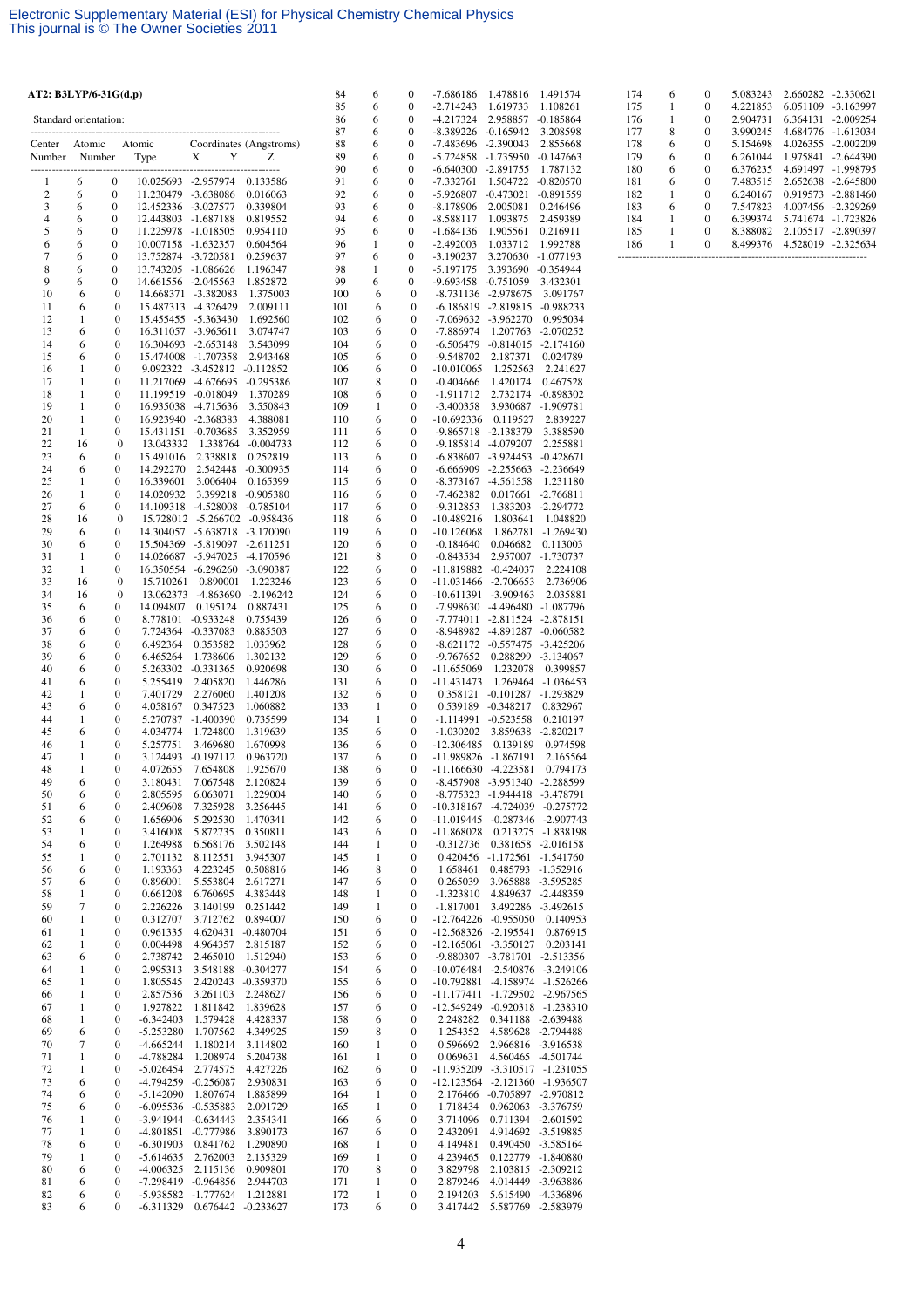| BT2: B3LYP/6-31G(d,p) |                   |                                      |                                            |                                                                  |                                | 84         | 6                 | $\boldsymbol{0}$                     |                                          | 7.499007 -0.562048                                 | 2.942695                                 |
|-----------------------|-------------------|--------------------------------------|--------------------------------------------|------------------------------------------------------------------|--------------------------------|------------|-------------------|--------------------------------------|------------------------------------------|----------------------------------------------------|------------------------------------------|
| Standard orientation: |                   |                                      |                                            |                                                                  |                                | 85<br>86   | 6<br>6            | $\boldsymbol{0}$<br>$\boldsymbol{0}$ | 8.024395<br>5.900459                     | 0.501127<br>0.452350 -2.138809                     | 0.923058                                 |
|                       |                   |                                      |                                            |                                                                  |                                | 87         | 6                 | $\boldsymbol{0}$                     | 7.584101                                 | 0.683118 -0.392455                                 |                                          |
| Center<br>Number      | Atomic<br>Number  |                                      | Atomic<br>Type                             | Х<br>Y                                                           | Coordinates (Angstroms)<br>Z   | 88<br>89   | 6<br>6            | $\boldsymbol{0}$<br>$\mathbf{0}$     | 4.724494<br>3.769735                     | $-1.807256$ $-2.815266$<br>0.491217 -3.523932      |                                          |
|                       |                   |                                      |                                            |                                                                  |                                | 90         | 6                 | $\boldsymbol{0}$                     | 5.618799                                 | -4.775947                                          | 2.902886                                 |
| 1<br>$\mathbf{2}$     | 6<br>6            | $\boldsymbol{0}$<br>$\boldsymbol{0}$ | -7.711408 -2.318735<br>-8.604018 -3.371699 |                                                                  | 1.981849<br>1.831699           | 91<br>92   | 6<br>6            | $\boldsymbol{0}$<br>$\mathbf{0}$     | 5.189732 -5.857867                       | 4.762713 -5.661273                                 | 0.860227<br>$-0.454208$                  |
| 3                     | 6                 | $\boldsymbol{0}$                     | -9.558053 -3.384907                        |                                                                  | 0.801682                       | 93         | 6                 | $\boldsymbol{0}$                     | 4.043872                                 | -4.035665                                          | -1.987899                                |
| $\overline{4}$        | 6                 | $\boldsymbol{0}$                     | -9.589787 -2.297384                        |                                                                  | $-0.116567$                    | 94         | 6                 | $\boldsymbol{0}$                     | 8.051469 -3.336437                       |                                                    | 3.272010                                 |
| 5<br>6                | 6<br>6            | $\boldsymbol{0}$<br>$\mathbf{0}$     | -8.669065 -1.258324<br>-7.729919 -1.244110 |                                                                  | 0.024068<br>1.073936           | 95<br>96   | 6<br>6            | $\boldsymbol{0}$<br>$\boldsymbol{0}$ | 8.753622 -1.116148<br>9.080510 -0.456168 |                                                    | 2.459312<br>1.207439                     |
| 7                     | 6                 | $\boldsymbol{0}$                     | -10.506057 -4.494689                       |                                                                  | 0.584155                       | 97         | 6                 | $\boldsymbol{0}$                     |                                          | 7.171123 -0.352826 -2.453353                       |                                          |
| 8<br>9                | 6<br>6            | $\boldsymbol{0}$<br>$\boldsymbol{0}$ |                                            | -10.586103 -2.351992 -1.210048<br>-10.776195 -3.713794 -1.759208 |                                | 98<br>99   | 6<br>6            | $\boldsymbol{0}$<br>0                | 5.703471                                 | 1.731668 -3.031848<br>8.191676 -0.063751           | -1.477993                                |
| 10                    | 6                 | $\boldsymbol{0}$                     |                                            | -10.734464 -4.801538 -0.847949                                   |                                | 100        | 6                 | $\mathbf{0}$                         |                                          | 5.915957 -2.330006 -3.267012                       |                                          |
| 11                    | 6                 | $\boldsymbol{0}$                     |                                            | -10.854822 -6.107257 -1.343319                                   |                                | 101        | 7                 | $\boldsymbol{0}$                     | 4.744655                                 |                                                    | 1.425939 -4.080475                       |
| 12<br>13              | 1<br>6            | $\boldsymbol{0}$<br>$\boldsymbol{0}$ | $-10.763227$                               | $-6.948960$<br>-11.046151 -6.347543 -2.703512                    | $-0.665257$                    | 102<br>103 | 6<br>1            | $\mathbf{0}$<br>$\boldsymbol{0}$     | 2.479940                                 | 3.485641 -0.222122 -4.302404                       | 1.163710 -3.059423                       |
| 14                    | 6                 | $\boldsymbol{0}$                     |                                            | -11.090980 -5.279192 -3.597103                                   |                                | 104        | 6                 | $\boldsymbol{0}$                     |                                          | 6.871523 -5.326149                                 | 2.413528                                 |
| 15<br>16              | 6<br>$\mathbf{1}$ | $\boldsymbol{0}$<br>$\boldsymbol{0}$ |                                            | -10.941706 -3.975342 -3.126018<br>-6.978578 -2.332721            | 2.781438                       | 105<br>106 | 6<br>6            | 0<br>$\boldsymbol{0}$                |                                          | 6.605910 -5.994149<br>5.736928 -5.588881           | 1.150946<br>-1.531449                    |
| 17                    | $\mathbf{1}$      | $\boldsymbol{0}$                     |                                            | -8.531559 -4.217983                                              | 2.505697                       | 107        | 6                 | $\boldsymbol{0}$                     |                                          | 5.284939 -4.584825 -2.476832                       |                                          |
| 18                    | 1                 | 0                                    |                                            | $-8.645965$ $-0.453340$ $-0.701390$                              |                                | 108        | 6                 | 0                                    |                                          | 8.062630 -4.622029                                 | 2.594803                                 |
| 19<br>20              | $\mathbf{1}$<br>1 | $\boldsymbol{0}$<br>$\mathbf{0}$     |                                            | -11.135578 -7.368207 -3.062521<br>-11.216993 -5.457289           | -4.660623                      | 109<br>110 | 6<br>6            | $\boldsymbol{0}$<br>$\boldsymbol{0}$ |                                          | 9.022491 -2.476426<br>9.663139 -1.178429           | 2.619504<br>0.166996                     |
| 21                    | 1                 | $\boldsymbol{0}$                     |                                            | -10.918504 -3.154675 -3.835221                                   |                                | 111        | 6                 | $\boldsymbol{0}$                     |                                          | 7.177662 -1.582164 -3.076996                       |                                          |
| 22<br>23              | 16<br>6           | $\boldsymbol{0}$<br>$\mathbf{0}$     | $-11.189553$<br>-13.284546                 | 0.242267 -2.500385                                               | 0.355472 -0.870464             | 112<br>113 | $\mathbf{1}$<br>1 | $\boldsymbol{0}$<br>$\mathbf{0}$     | 5.308869<br>6.646089                     |                                                    | 2.523169 -2.383659<br>2.089962 -3.451531 |
| 24                    | 6                 | $\boldsymbol{0}$                     | $-12.640645$                               |                                                                  | 1.011751 -1.618086             | 114        | 6                 | $\boldsymbol{0}$                     |                                          | 9.218559 -0.973975 -1.203255                       |                                          |
| 25                    | $\mathbf{1}$      | $\boldsymbol{0}$                     | $-14.177903$                               |                                                                  | 0.528045 -3.042245             | 115        | 6                 | $\boldsymbol{0}$                     |                                          | 6.209519 -3.736638 -3.095048                       |                                          |
| 26<br>27              | 1<br>6            | $\boldsymbol{0}$<br>0                | -12.931747                                 | -11.175866 -5.120298                                             | 2.015714 -1.334476<br>1.599842 | 116<br>117 | 6<br>6            | $\mathbf{0}$<br>$\boldsymbol{0}$     | 5.336762<br>1.325907                     | 0.393160                                           | 1.004132 -5.354259<br>-2.883739          |
| 28                    | 16                | $\boldsymbol{0}$                     |                                            | $-12.424092$ $-6.373150$                                         | 1.338486                       | 118        | 6                 | $\boldsymbol{0}$                     | 2.418219                                 |                                                    | 2.541707 -2.821765                       |
| 29<br>30              | 6<br>6            | 0<br>$\boldsymbol{0}$                |                                            | -12.365915 -5.649668<br>-13.005118 -6.405819                     | 3.893642<br>2.996282           | 119<br>120 | 6<br>6            | $\mathbf{0}$<br>$\boldsymbol{0}$     |                                          | 7.540697 -5.926199<br>7.098114 -5.717059 -1.248923 | 0.116000                                 |
| 31                    | 1                 | $\boldsymbol{0}$                     |                                            | -12.607678 -5.589481                                             | 4.947660                       | 121        | 6                 | $\mathbf{0}$                         |                                          | 9.039285 -4.554927                                 | 1.520979                                 |
| 32                    | 1                 | 0                                    |                                            | -13.846082 -7.053675                                             | 3.211462                       | 122        | 6                 | $\boldsymbol{0}$                     |                                          | 9.633192 -3.229710                                 | 1.535779                                 |
| 33<br>34              | 16<br>16          | $\boldsymbol{0}$<br>$\boldsymbol{0}$ |                                            | -12.623689 -1.352855<br>$-11.004497$ $-4.692681$                 | $-2.831711$<br>3.327819        | 123<br>124 | 6<br>6            | $\boldsymbol{0}$<br>$\mathbf{0}$     |                                          | 9.948791 -2.592803<br>8.216426 -2.548403 -2.790547 | 0.334142                                 |
| 35                    | 6                 | 0                                    |                                            | -11.323101 -1.273161 -1.604154                                   |                                | 125        | 6                 | $\boldsymbol{0}$                     |                                          | 9.232999 -2.249299 -1.877898                       |                                          |
| 36<br>37              | 6<br>6            | $\boldsymbol{0}$<br>$\boldsymbol{0}$ | $-5.991421$                                | $-6.795813 - 0.178532$<br>0.730847                               | 1.188423<br>1.281156           | 126<br>127 | 6<br>1            | $\boldsymbol{0}$<br>$\mathbf{0}$     | 4.542755                                 | 7.624239 -3.873868                                 | -2.801759<br>0.878053 -6.095314          |
| 38                    | 6                 | $\boldsymbol{0}$                     | $-5.044451$                                | 1.783919                                                         | 1.379229                       | 128        | 1                 | $\boldsymbol{0}$                     | 5.911410                                 | 0.067609                                           | $-5.298863$                              |
| 39<br>40              | 6<br>6            | $\boldsymbol{0}$<br>$\boldsymbol{0}$ | $-4.947150$<br>$-4.181147$                 | 2.764996<br>1.882847                                             | 0.367841<br>2.489315           | 129<br>130 | $\mathbf{1}$<br>6 | $\boldsymbol{0}$<br>$\mathbf{0}$     | 6.002370<br>0.141801                     |                                                    | 1.792509 -5.715963<br>0.983369 -2.446628 |
| 41                    | 6                 | $\boldsymbol{0}$                     | $-4.011362$                                | 3.787338                                                         | 0.458386                       | 131        | 1                 | $\boldsymbol{0}$                     |                                          | 1.347582 -0.673962 -3.079588                       |                                          |
| 42                    | 1                 | $\boldsymbol{0}$                     | $-5.624089$                                | 2.715235                                                         | $-0.478663$                    | 132        | 6                 | $\mathbf{0}$                         | 1.234142                                 |                                                    | 3.140937 -2.382500                       |
| 43<br>44              | 6<br>$\mathbf{1}$ | $\boldsymbol{0}$<br>$\boldsymbol{0}$ | $-3.248112$<br>-4.257076                   | 2.911060<br>1.150171                                             | 2.570556<br>3.285300           | 133<br>134 | 1<br>6            | $\mathbf{0}$<br>$\boldsymbol{0}$     | 3.297839                                 | 8.783483 -5.191572                                 | 3.136887 -3.026415<br>0.304940           |
| 45                    | 6                 | $\boldsymbol{0}$                     | -3.135443                                  | 3.868179                                                         | 1.552887                       | 135        | 6                 | $\boldsymbol{0}$                     |                                          | 8.062179 -4.846199 -1.902650                       |                                          |
| 46<br>47              | 1<br>1            | $\boldsymbol{0}$<br>$\boldsymbol{0}$ | $-3.955351$<br>$-2.611789$                 | 4.531626<br>2.981973                                             | $-0.331194$<br>3.447731        | 136<br>137 | 6<br>6            | $\boldsymbol{0}$<br>$\boldsymbol{0}$ | 0.086459                                 | 9.681119 -3.255433 -0.932221                       | 2.350191 -2.190971                       |
| 48                    | 1                 | $\mathbf{0}$                         | 0.861179                                   | 2.751089                                                         | 5.546459                       | 138        | 1                 | $\mathbf{0}$                         | $-0.751092$                              |                                                    | 0.386098 -2.289400                       |
| 49<br>50              | 6<br>6            | 0<br>0                               | 1.139766<br>0.418278                       | 3.330223<br>3.186210                                             | 4.671656<br>3.485413           | 139<br>140 | 8<br>6            | $\boldsymbol{0}$<br>0                | 1.096295                                 | 9.107216 -4.528177 -0.943180                       | 4.482317 -2.106744                       |
| 51                    | 6                 | 0                                    | 2.224391                                   | 4.205228                                                         | 4.726558                       | 141        | 8                 | $\boldsymbol{0}$                     | $-1.074771$                              |                                                    | 2.927718 -1.698910                       |
| 52                    | 6                 | 0                                    | 0.767158                                   | 3.919573                                                         | 2.344355                       | 142        | 6                 | $\boldsymbol{0}$                     | 2.260578                                 |                                                    | 5.301522 -2.191778                       |
| 53<br>54              | 1<br>6            | 0<br>0                               | $-0.405331$<br>2.593543                    | 2.480151<br>4.925752                                             | 3.438938<br>3.588129           | 143<br>144 | 6<br>6            | 0<br>$\boldsymbol{0}$                | $-2.137868$<br>1.888483                  |                                                    | 3.114820 -2.647552<br>6.725750 -1.842887 |
| 55                    | $\mathbf{1}$      | $\boldsymbol{0}$                     | 2.790280                                   | 4.313695                                                         | 5.646562                       | 145        | 1                 | $\boldsymbol{0}$                     | 3.036514                                 |                                                    | 4.934625 -1.507522                       |
| 56<br>57              | 6<br>6            | 0<br>0                               | 0.019017<br>1.873550                       | 3.738783<br>4.780264                                             | 1.047473<br>2.403196           | 146<br>147 | 1<br>6            | 0<br>$\boldsymbol{0}$                | 2.665604<br>$-2.131408$                  |                                                    | 5.288473 -3.212448<br>4.520152 -3.213883 |
| 58                    | 1                 | 0                                    | 3.454626                                   | 5.586721                                                         | 3.620415                       | 148        | 1                 | $\boldsymbol{0}$                     | -3.070368                                |                                                    | 2.928897 -2.108916                       |
| 59<br>60              | 1<br>$\mathbf{1}$ | 0<br>0                               | 2.175832<br>$-0.457573$                    | 5.323207<br>5.772815                                             | 1.511846<br>0.740400           | 149<br>150 | 1<br>$\mathbf{1}$ | 0<br>$\boldsymbol{0}$                | $-2.052128$<br>1.059803                  |                                                    | 2.388720 -3.462750<br>7.065755 -2.482313 |
| 61                    | 6                 | $\boldsymbol{0}$                     | 3.688261                                   | $-0.624165$                                                      | 1.378550                       | 151        | $\mathbf{1}$      | $\boldsymbol{0}$                     | 2.759810                                 |                                                    | 7.363374 -2.059377                       |
| 62                    | 6                 | 0                                    | 3.106558                                   | $-1.896099$                                                      | 1.388518                       | 152        | 8                 | 0                                    | 1.532929                                 | 6.829770                                           | -0.471023                                |
| 63<br>64              | 6<br>6            | 0<br>0                               | 3.998628                                   | 4.726972 -0.299120<br>0.034931                                   | 2.339438<br>0.126863           | 153<br>154 | 8<br>1            | $\boldsymbol{0}$<br>0                | $-2.415901$<br>$-1.153110$               |                                                    | 5.442949 -2.162099<br>4.744525 -3.660181 |
| 65                    | 6                 | 0                                    | 3.553433                                   | $-2.894695$                                                      | 2.342910                       | 155        | 1                 | $\boldsymbol{0}$                     | $-2.898059$                              |                                                    | 4.599622 -4.000755                       |
| 66<br>67              | 6<br>6            | 0<br>0                               | 5.150435                                   | 2.847013 -2.559332<br>-1.252979                                  | 0.133755<br>3.265269           | 156<br>157 | 6<br>6            | $\boldsymbol{0}$<br>$\boldsymbol{0}$ | 1.378275<br>$-2.387901$                  | 8.184861                                           | $-0.060041$<br>6.789504 -2.612354        |
| 68                    | 6                 | 0                                    | 5.693843                                   | 0.565318                                                         | 1.687997                       | 158        | 1                 | $\boldsymbol{0}$                     | 2.325010                                 | 8.733128                                           | $-0.192045$                              |
| 69                    | 6                 | 0<br>0                               | 5.260875                                   | 0.782346                                                         | 0.324413                       | 159        | $\mathbf{1}$      | $\boldsymbol{0}$<br>$\boldsymbol{0}$ | 0.608548                                 |                                                    | 8.684079 -0.665509                       |
| 70<br>71              | 6<br>6            | 0                                    | 3.729617<br>4.556901                       | $-0.584905$<br>$-2.580563$                                       | -1.075791<br>3.261937          | 160<br>161 | 6<br>1            | $\boldsymbol{0}$                     | 0.992701<br>$-1.363846$                  | 8.217470<br>7.082873                               | 1.405492<br>$-2.887242$                  |
| 72                    | 6                 | 0                                    |                                            | 3.565204 -4.183726                                               | 1.669780                       | 162        | $\mathbf{1}$      | 0                                    | $-3.021371$                              |                                                    | 6.906077 -3.505216                       |
| 73<br>74              | 6<br>6            | 0<br>0                               |                                            | 3.126345 -3.976770<br>3.180026 -1.915912                         | 0.300763<br>$-1.062895$        | 163<br>164 | 6<br>1            | $\boldsymbol{0}$<br>$\boldsymbol{0}$ | $-2.922657$<br>1.006088                  | 7.713674<br>9.250687                               | -1.541836<br>1.766914                    |
| 75                    | 6                 | 0                                    |                                            | 6.566119 -1.391453                                               | 3.568835                       | 165        | $\mathbf{1}$      | $\boldsymbol{0}$                     | 1.699006                                 | 7.629375                                           | 1.996105                                 |
| 76<br>77              | 6<br>6            | 0<br>0                               | 7.054632<br>6.189384                       | 0.438367<br>0.846010                                             | 1.989593<br>$-0.690490$        | 166<br>167 | 8<br>$\mathbf{1}$ | $\boldsymbol{0}$<br>0                | $-0.305419$<br>$-3.007610$               | 7.635129                                           | 1.630264<br>8.725109 -1.960736           |
| 78                    | 6                 | 0                                    | 4.530141                                   | $-0.352654$                                                      | $-2.364672$                    | 168        | 1                 | $\boldsymbol{0}$                     | -3.920187                                |                                                    | 7.384735 -1.223065                       |
| 79                    | 6                 | 0                                    | 5.606103                                   | -3.538486                                                        | 3.549928                       | 169        | 8                 | $\boldsymbol{0}$                     | $-2.020559$                              | 7.709129                                           | $-0.436118$                              |
| 80<br>81              | 6<br>6            | 0<br>0                               | 4.578831                                   | $-5.104120$<br>3.712140 -4.699265                                | 1.943680<br>$-0.737517$        | 170<br>171 | 6<br>6            | $\boldsymbol{0}$<br>$\boldsymbol{0}$ | $-1.371715$<br>$-2.290811$               | 8.523655<br>8.553032                               | 1.680205<br>0.613848                     |
| 82                    | 6                 | 0                                    |                                            | 3.789424 -2.668607                                               | $-2.142992$                    | 172        | 6                 | $\boldsymbol{0}$                     | $-1.564826$                              | 9.333037                                           | 2.796014                                 |
| 83                    | 6                 | 0                                    |                                            | 6.848312 -2.803527                                               | 3.738642                       | 173        | 6                 | 0                                    | $-3.398432$                              | 9.403081                                           | 0.691189                                 |

| 174 | 6 | $\theta$ | $-2.664353$ | 10.191085 | 2.862933    |
|-----|---|----------|-------------|-----------|-------------|
| 175 | 1 | $\theta$ | $-0.851645$ | 9.273345  | 3.612406    |
| 176 | 6 | 0        | $-3.576074$ | 10.220347 | 1.810967    |
| 177 | 1 | $\theta$ | $-4.123886$ | 9.439004  | $-0.112202$ |
| 178 |   | 0        | $-2.808962$ | 10.819726 | 3.734905    |
| 179 |   | $\theta$ | $-4.438853$ | 10.877059 | 1.853970    |
| 180 | 1 | 0        | $-1.271353$ | 4.727075  | $-0.243753$ |
| 181 | 7 | $\theta$ | $-0.949307$ | 4.863975  | 0.727248    |
| 182 | 6 | $\theta$ | $-2.145770$ | 4.998709  | 1.654672    |
| 183 |   | $\theta$ | $-0.571121$ | 2.822382  | 1.036214    |
| 184 |   | $\Omega$ | 0.702399    | 3.719614  | 0.200472    |
| 185 |   | $\Omega$ | $-1.736025$ | 5.093004  | 2.660987    |
| 186 |   | $\Omega$ | $-2.603606$ | 5.949169  | 1.380586    |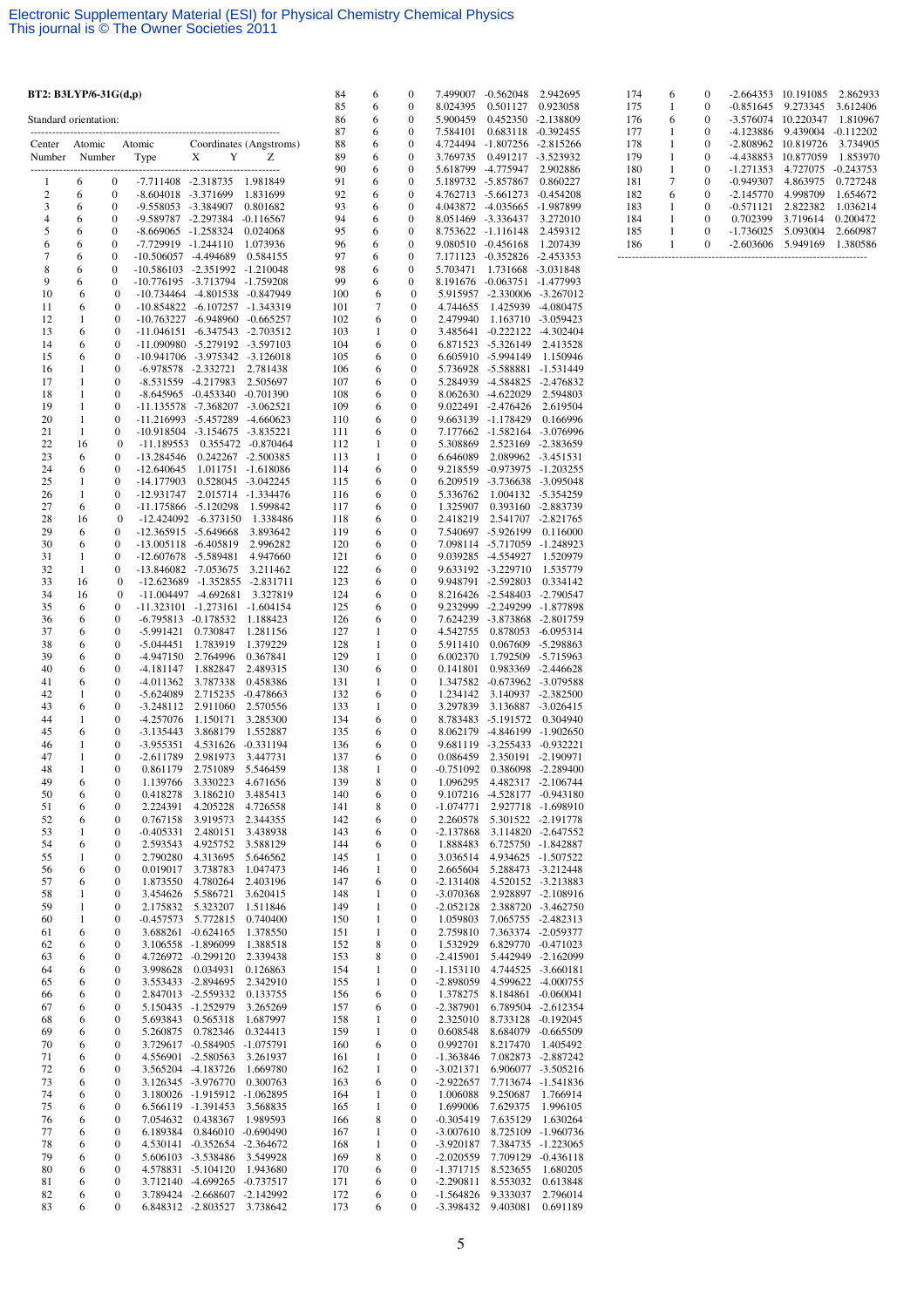|                       |                   |                                      | AT1: CAM-B3LYP/6-31G(d,p)  |                                                                |                              | 84         | 6                 | 0                                    | -5.955415 0.016098                         |                                                                      | 1.684427                                 |
|-----------------------|-------------------|--------------------------------------|----------------------------|----------------------------------------------------------------|------------------------------|------------|-------------------|--------------------------------------|--------------------------------------------|----------------------------------------------------------------------|------------------------------------------|
| Standard orientation: |                   |                                      |                            |                                                                |                              | 85<br>86   | 6<br>6            | 0<br>$\boldsymbol{0}$                | $-2.201100$<br>-4.300795                   | 2.064752<br>3.187857                                                 | 2.275305<br>2.504918                     |
|                       |                   |                                      |                            |                                                                |                              | 87         | 6                 | $\mathbf{0}$                         | -6.940025 -1.978142                        |                                                                      | 2.769004                                 |
| Center<br>Number      | Atomic<br>Number  |                                      | Atomic<br>Type             | Y<br>X                                                         | Coordinates (Angstroms)<br>Ζ | 88<br>89   | 6<br>6            | 0<br>$\mathbf{0}$                    | -5.419652 -3.852442<br>-2.647801 -2.381127 |                                                                      | 2.937381<br>1.328266                     |
| --------------        |                   | $\boldsymbol{0}$                     |                            | 9.496080  0.551241  1.015341                                   |                              | 90<br>91   | 6                 | $\boldsymbol{0}$<br>0                | -4.052350 -3.978477                        |                                                                      | 2.476928                                 |
| 1<br>$\boldsymbol{2}$ | 6<br>6            | $\boldsymbol{0}$                     |                            | 10.538553 -0.360617                                            | 1.034928                     | 92         | 6<br>6            | $\boldsymbol{0}$                     | -4.501913<br>$-2.783467 - 1.106871$        | 0.452671                                                             | -0.086921<br>0.589985                    |
| 3<br>$\overline{4}$   | 6                 | $\bf{0}$                             |                            | 10.443564 -1.582355                                            | 0.367425                     | 93         | 6                 | $\boldsymbol{0}$                     | $-5.868672$                                | 0.586954                                                             | 0.371666                                 |
| 5                     | 6<br>6            | $\mathbf{0}$<br>$\bf{0}$             | 9.267501                   | $-1.878166$ $-0.358034$<br>8.236664 -0.947584 -0.394833        |                              | 94<br>95   | 6<br>6            | $\boldsymbol{0}$<br>0                | $-7.068449 - 0.702426$<br>-1.691770        | 3.151165                                                             | 2.029588<br>1.592598                     |
| 6                     | 6                 | $\bf{0}$                             | 8.331407                   | 0.266155                                                       | 0.297456                     | 96         | 1                 | $\boldsymbol{0}$                     | $-1.576471$                                | 1.197464                                                             | 2.456469                                 |
| 7<br>8                | 6<br>6            | $\boldsymbol{0}$<br>$\boldsymbol{0}$ | 11.534575 -2.577648        | 9.222887 -3.165655 -1.086191                                   | 0.331494                     | 97<br>98   | 6<br>1            | 0<br>0                               | -3.788554<br>$-5.330396$                   | 4.300561<br>3.206419                                                 | 1.841616<br>2.847937                     |
| 9                     | 6                 | $\boldsymbol{0}$                     |                            | 10.515453 -3.525479 -1.712074                                  |                              | 99         | 6                 | 0                                    | -7.952717 -2.872885                        |                                                                      | 2.266292                                 |
| 10<br>11              | 6<br>6            | $\mathbf{0}$<br>$\boldsymbol{0}$     |                            | 11.689901 -3.227665 -0.990617<br>12.929144 -3.504165 -1.566191 |                              | 100<br>101 | 6<br>6            | $\mathbf{0}$<br>$\boldsymbol{0}$     |                                            | $-6.390587 - 4.734008$<br>$-2.305055 - 3.401913$                     | 2.479488<br>0.369880                     |
| 12                    | 1                 | $\boldsymbol{0}$                     |                            | 13.838017 -3.230517 -1.042385                                  |                              | 102        | 6                 | $\boldsymbol{0}$                     |                                            | -3.712334 -4.983833                                                  | 1.579899                                 |
| 13<br>14              | 6<br>6            | $\boldsymbol{0}$<br>0                |                            | 13.017618 -4.091787 -2.822463<br>11.861741 -4.385501 -3.531445 |                              | 103<br>104 | 6<br>6            | $\boldsymbol{0}$<br>$\boldsymbol{0}$ | $-4.238528$                                | 0.225561<br>-2.511975 -1.378885                                      | -1.432333<br>$-0.800865$                 |
| 15                    | 6                 | 0                                    |                            | 10.619934 -4.090151 -2.982072                                  |                              | 105        | 6                 | $\boldsymbol{0}$                     | $-6.916999$                                | 0.476725                                                             | $-0.533318$                              |
| 16<br>17              | 1<br>1            | $\boldsymbol{0}$<br>$\boldsymbol{0}$ | 9.587807                   | 1.497703<br>11.454506 -0.101721                                | 1.535732<br>1.553009         | 106<br>107 | 6<br>8            | $\boldsymbol{0}$<br>$\boldsymbol{0}$ | $-0.391070$                                | -8.157127 -0.849358<br>3.136707                                      | 1.095498<br>1.111555                     |
| 18                    | 1                 | $\boldsymbol{0}$                     |                            | 7.351078 -1.140590 -0.988427                                   |                              | 108        | 6                 | $\boldsymbol{0}$                     | $-2.484595$                                | 4.283248                                                             | 1.361462                                 |
| 19<br>20              | 1<br>$\mathbf{1}$ | $\boldsymbol{0}$<br>$\boldsymbol{0}$ |                            | 13.991865 -4.298222 -3.252500<br>11.922401 -4.824510 -4.521545 |                              | 109<br>110 | 1<br>6            | $\boldsymbol{0}$<br>$\boldsymbol{0}$ | $-4.422458$                                | 5.164152<br>$-8.705240 -2.182215$                                    | 1.688754<br>1.239262                     |
| 21                    | 1                 | 0                                    |                            | 9.723356 -4.274371 -3.563342                                   |                              | 111        | 6                 | $\mathbf{0}$                         |                                            | -7.692942 -4.231367                                                  | 2.135358                                 |
| 22                    | 16                | $\bf{0}$                             |                            | 6.616314 -3.611388 -0.246717                                   |                              | 112        | 6                 | $\boldsymbol{0}$                     |                                            | -6.037344 -5.772933                                                  | 1.529850                                 |
| 23<br>24              | 6<br>6            | 0<br>0                               |                            | 6.602669 -6.098329 -1.147403<br>5.926515 -5.213008 -0.422915   |                              | 113<br>114 | 6<br>6            | $\boldsymbol{0}$<br>$\boldsymbol{0}$ |                                            | -2.814237 -4.688469<br>-2.216342 -2.789993                           | 0.496692<br>$-0.940015$                  |
| 25                    | 1                 | $\boldsymbol{0}$                     |                            | 6.281643 -7.113001 -1.344614                                   |                              | 115        | 6                 | $\boldsymbol{0}$                     |                                            | -4.730754 -5.894926                                                  | 1.091118                                 |
| 26<br>27              | 1<br>6            | $\boldsymbol{0}$<br>0                |                            | 4.974865 -5.399949<br>12.256011 -2.928739                      | 0.057250<br>1.423404         | 116<br>117 | 6<br>6            | $\boldsymbol{0}$<br>$\mathbf{0}$     | $-5.335276$                                | $-3.214705$ $-0.715881$                                              | -1.801024<br>0.097732 -2.375034          |
| 28                    | 16                | $\boldsymbol{0}$                     |                            | 13.483934 -4.215477                                            | 1.419373                     | 118        | 6                 | $\boldsymbol{0}$                     |                                            | -8.094311 -0.259595 -0.161249                                        |                                          |
| 29<br>30              | 6<br>6            | $\mathbf{0}$<br>0                    |                            | 13.029626 -3.382824<br>13.692662 -4.271888                     | 3.888610<br>3.156608         | 119<br>120 | 6<br>6            | $\mathbf{0}$<br>$\boldsymbol{0}$     | $-6.642068$<br>$-0.154041$                 | 2.171131                                                             | 0.218604 -1.935094<br>0.074965           |
| 31                    | 1                 | $\boldsymbol{0}$                     |                            | 13.082610 -3.299999                                            | 4.966321                     | 121        | 8                 | $\boldsymbol{0}$                     | $-1.899066$                                | 5.295151                                                             | 0.657642                                 |
| 32<br>33              | 1<br>16           | $\mathbf{0}$<br>$\boldsymbol{0}$     |                            | 14.366466 -5.021682<br>8.118615 -5.585008                      | 3.550538<br>-1.858097        | 122<br>123 | 6<br>6            | $\mathbf{0}$<br>$\boldsymbol{0}$     |                                            | -9.160577 -2.870535<br>-8.158117 -4.950222                           | 0.127811<br>0.967021                     |
| 34                    | 16                | $\boldsymbol{0}$                     |                            | 12.007993 -2.237738                                            | 3.044317                     | 124        | 6                 | $\boldsymbol{0}$                     |                                            | -7.133556 -5.905293                                                  | 0.592313                                 |
| 35<br>36              | 6<br>6            | 0<br>0                               | 7.262514                   | 8.141099 -3.977651 -1.092245<br>1.209639                       | 0.244722                     | 125<br>126 | 6<br>6            | $\mathbf{0}$<br>$\boldsymbol{0}$     |                                            | -3.270156 -5.407428 -0.675178<br>$-2.641014$ $-3.480711$ $-2.062714$ |                                          |
| 37                    | 6                 | 0                                    | 6.358426                   | 2.011169                                                       | 0.198958                     | 127        | 6                 | $\mathbf{0}$                         |                                            | -4.455974 -6.156190 -0.307011                                        |                                          |
| 38<br>39              | 6<br>6            | $\boldsymbol{0}$<br>$\boldsymbol{0}$ | 5.295470<br>4.165490       | 2.957941<br>2.725865                                           | 0.148076<br>$-0.648959$      | 128<br>129 | 6<br>6            | $\boldsymbol{0}$<br>$\boldsymbol{0}$ |                                            | -3.669433 -1.440212 -2.970494<br>-4.981769 -0.936054 -3.326129       |                                          |
| 40                    | 6                 | $\boldsymbol{0}$                     | 5.364237                   | 4.149122                                                       | 0.883840                     | 130        | 6                 | $\mathbf{0}$                         |                                            | -8.559145 -0.983268 -1.326938                                        |                                          |
| 41<br>42              | 6<br>1            | $\boldsymbol{0}$<br>$\boldsymbol{0}$ | 3.132675<br>4.115822       | 3.648805 -0.696372<br>1.817952 -1.239408                       |                              | 131<br>132 | 6<br>6            | $\boldsymbol{0}$<br>$\boldsymbol{0}$ | $-0.753034$                                | -7.660609 -0.686510 -2.425697                                        | 2.583867 -1.247767                       |
| 43                    | 6                 | $\boldsymbol{0}$                     | 4.328190                   | 5.067009                                                       | 0.830559                     | 133        | 1                 | $\mathbf{0}$                         | 0.930104                                   |                                                                      | 2.079372 -0.000990                       |
| 44<br>45              | 1                 | $\boldsymbol{0}$                     | 6.242081                   | 4.348568                                                       | 1.487325                     | 134        | 1                 | $\boldsymbol{0}$                     | $-0.567816$                                | 1.202781                                                             | 0.369786                                 |
| 46                    | 6<br>1            | $\boldsymbol{0}$<br>$\boldsymbol{0}$ | 3.191812<br>2.270946       | 4.824139<br>3.469014 -1.331058                                 | 0.055575                     | 135<br>136 | 6<br>6            | $\boldsymbol{0}$<br>$\mathbf{0}$     | $-2.674406$                                | 6.453729<br>-9.078517 -2.260091                                      | 0.390968<br>$-1.185763$                  |
| 47                    | 1                 | $\boldsymbol{0}$                     | 4.413549                   | 5.993854                                                       | 1.391248                     | 137        | 6                 | $\boldsymbol{0}$                     |                                            | -8.875292 -4.285609                                                  | $-0.014888$                              |
| 48<br>49              | 1<br>6            | $\mathbf{0}$<br>0                    | $-0.574065$<br>$-0.593751$ | 3.384493<br>4.261659                                           | 5.878132<br>5.240317         | 138<br>139 | 6<br>6            | $\overline{0}$<br>0                  |                                            | $-6.872855 - 6.152130 -0.746581$<br>-3.184894 -4.818627 -1.927091    |                                          |
| 50                    | 6                 | $\boldsymbol{0}$                     | 0.393060                   | 4.436341                                                       | 4.276702                     | 140        | 6                 | $\boldsymbol{0}$                     |                                            | -3.390506 -2.792254 -3.097100                                        |                                          |
| 51<br>52              | 6<br>6            | 0<br>0                               | -1.593969<br>0.393725      | 5.213320<br>5.568199                                           | 5.391126<br>3.465579         | 141<br>142 | 6<br>6            | $\boldsymbol{0}$<br>$\boldsymbol{0}$ |                                            | -5.503547 -6.280056 -1.206417<br>-5.954674 -1.807247 -3.792801       |                                          |
| 53                    | 1                 | 0                                    | 1.172492                   | 3.689528                                                       | 4.159943                     | 143        | 6                 | $\boldsymbol{0}$                     |                                            | -7.323772 -1.679274 -3.333247                                        |                                          |
| 54<br>55              | 6<br>1            | 0<br>0                               | $-1.603121$<br>$-2.362757$ | 6.343870<br>5.080065                                           | 4.579724<br>6.144681         | 144<br>145 | 1<br>$\mathbf{1}$ | $\boldsymbol{0}$<br>$\boldsymbol{0}$ | $-1.817786$<br>$-0.690095$                 |                                                                      | 2.822480 -1.118555<br>1.733353 -1.942723 |
| 56                    | 6                 | 0                                    | 1.490934                   | 5.763685                                                       | 2.454695                     | 146        | 8                 | $\boldsymbol{0}$                     | $-0.049103$                                |                                                                      | 3.697128 -1.768627                       |
| 57<br>58              | 6<br>1            | 0<br>0                               | $-0.611048$<br>$-2.377864$ | 6.524563<br>7.093419                                           | 3.626027<br>4.702208         | 147<br>148 | 6<br>1            | $\boldsymbol{0}$<br>$\boldsymbol{0}$ | $-1.820863$<br>-2.997329                   | 6.916704                                                             | 7.414058 -0.395116<br>1.330625           |
| 59                    | $\boldsymbol{7}$  | 0                                    | 1.007187                   | 5.632993                                                       | 1.043253                     | 149        | $\mathbf{1}$      | $\boldsymbol{0}$                     | $-3.562403$                                | 6.191051                                                             | $-0.197532$                              |
| 60<br>61              | 1<br>$\mathbf{1}$ | 0<br>$\boldsymbol{0}$                | 1.935714<br>2.283108       | 6.759733<br>5.028471                                           | 2.535122<br>2.591221         | 150<br>151 | 6<br>6            | $\boldsymbol{0}$<br>$\boldsymbol{0}$ |                                            | -8.731253 -3.294231 -2.135563<br>-8.605456 -4.546002 -1.411861       |                                          |
| 62                    | 1                 | 0                                    | $-0.623495$                | 7.409754                                                       | 2.996720                     | 152        | 6                 | $\boldsymbol{0}$                     |                                            | -7.625820 -5.458522 -1.771044                                        |                                          |
| 63<br>64              | 6<br>1            | 0<br>0                               | 2.073001<br>0.282136       | 5.826162<br>6.353488                                           | $-0.005903$<br>0.871324      | 153<br>154 | 6<br>6            | $\boldsymbol{0}$<br>$\boldsymbol{0}$ |                                            | -4.276717 -4.951257 -2.866640<br>-4.403227 -3.699365 -3.590422       |                                          |
| 65                    | 1                 | 0                                    | 0.523213                   | 4.719985                                                       | 0.927545                     | 155        | 6                 | $\boldsymbol{0}$                     |                                            | -5.411563 -5.665101 -2.514729                                        |                                          |
| 66<br>67              | 1<br>1            | 0<br>0                               | 1.548927<br>2.457714       | 5.795075<br>6.836827                                           | $-0.962614$<br>0.147400      | 156<br>157 | 6<br>6            | $\boldsymbol{0}$<br>$\boldsymbol{0}$ |                                            | -5.658619 -3.218433 -3.929432<br>-7.872813 -3.011580 -3.186488       |                                          |
| 68                    | 1                 | 0                                    | $-3.716534$                | 0.987009                                                       | 6.017690                     | 158        | 6                 | $\boldsymbol{0}$                     | $-0.609221$                                |                                                                      | 4.150627 -2.985209                       |
| 69<br>70              | 6<br>$\tau$       | 0<br>0                               | $-2.842507$<br>$-3.211369$ | 0.757386<br>0.064101                                           | 5.383781<br>4.163350         | 159<br>160 | 8<br>1            | $\boldsymbol{0}$<br>$\boldsymbol{0}$ | $-0.749161$<br>$-1.419176$                 | 7.865265                                                             | 0.439491<br>6.948147 -1.298192           |
| 71                    | 1                 | 0                                    | $-2.154715$                | 0.136139                                                       | 5.962460                     | 161        | 1                 | $\boldsymbol{0}$                     | $-2.436836$                                |                                                                      | 8.267893 -0.697039                       |
| 72<br>73              | 1<br>6            | 0<br>0                               | $-2.338452$<br>$-3.894812$ | 1.694956<br>$-1.190268$                                        | 5.141599<br>4.415632         | 162<br>163 | 6<br>6            | $\boldsymbol{0}$<br>$\boldsymbol{0}$ | -6.844621                                  | -6.723648 -5.158147 -2.865311<br>-3.963913 -3.556853                 |                                          |
| 74                    | 6                 | 0                                    | $-4.122675$                | 0.805872                                                       | 3.309336                     | 164        | 1                 | $\boldsymbol{0}$                     | $-0.819662$                                |                                                                      | 3.294912 -3.642955                       |
| 75                    | 6                 | 0                                    | $-3.221001$                | -4.417391 -1.640809<br>$-1.924961$                             | 3.031035                     | 165        | $\mathbf{1}$<br>6 | $\boldsymbol{0}$<br>$\boldsymbol{0}$ | $-1.558124$                                |                                                                      | 4.673426 -2.801723                       |
| 76<br>77              | 1<br>1            | 0<br>0                               | -4.749349                  | $-1.051443$                                                    | 4.862903<br>5.101865         | 166<br>167 | 6                 | $\boldsymbol{0}$                     | 0.350859<br>$-0.283697$                    | 9.184576                                                             | 5.055227 -3.714455<br>0.178147           |
| 78                    | 6                 | 0                                    | $-4.560066$                | $-0.259666$                                                    | 2.237265                     | 168        | 1                 | $\boldsymbol{0}$                     | $-0.020835$                                |                                                                      | 5.211035 -4.734190                       |
| 79<br>80              | 1<br>6            | 0<br>0                               | $-5.035140$<br>$-3.525706$ | 1.089540<br>2.056274                                           | 3.867205<br>2.715287         | 169<br>170 | $\mathbf{1}$<br>8 | $\boldsymbol{0}$<br>$\boldsymbol{0}$ | 1.333568<br>0.445566                       |                                                                      | 4.571956 -3.774360<br>6.304136 -3.044581 |
| 81                    | 6                 | 0                                    |                            | -5.704690 -2.458246                                            | 3.112084                     | 171        | 1                 | $\boldsymbol{0}$                     | $-1.139521$                                |                                                                      | 9.835873 -0.034078                       |
| 82<br>83              | 6<br>6            | $\boldsymbol{0}$<br>$\boldsymbol{0}$ |                            | -3.493457 -2.662210<br>-3.746320 -0.200728                     | 2.364993<br>0.942712         | 172<br>173 | $\mathbf{1}$<br>6 | $\boldsymbol{0}$<br>$\boldsymbol{0}$ | 0.192902<br>0.710838                       | 9.538767<br>9.258227                                                 | 1.096853<br>$-0.957710$                  |

| 174 | 6 | $\theta$ | 1.079671 | 7.317838  | $-3.716060$ |
|-----|---|----------|----------|-----------|-------------|
| 175 | 1 | $\theta$ | 1.049776 | 10.297514 | $-1.064793$ |
| 176 | 1 | $\theta$ | 1.592622 | 8.643154  | $-0.740794$ |
| 177 | 8 | $\theta$ | 0.071968 | 8.795120  | $-2.133022$ |
| 178 | 6 | $\theta$ | 0.896890 | 8.616921  | $-3.221137$ |
| 179 | 6 | $\theta$ | 1.879527 | 7.128348  | -4.839387   |
| 180 | 6 | $\theta$ | 1.504058 | 9.694230  | $-3.846312$ |
| 181 | 6 | $\theta$ | 2.491161 | 8.216573  | $-5.455914$ |
| 182 | 1 | $\theta$ | 2.041834 | 6.135628  | $-5.238598$ |
| 183 | 6 | $\theta$ | 2.307318 | 9.499540  | $-4.964807$ |
| 184 | 1 | $\theta$ | 1.325018 | 10.691738 | $-3.459022$ |
| 185 |   | $\Omega$ | 3.112477 | 8.049233  | $-6.328693$ |
| 186 |   | $\theta$ | 2.775542 | 10.347846 | $-5.450587$ |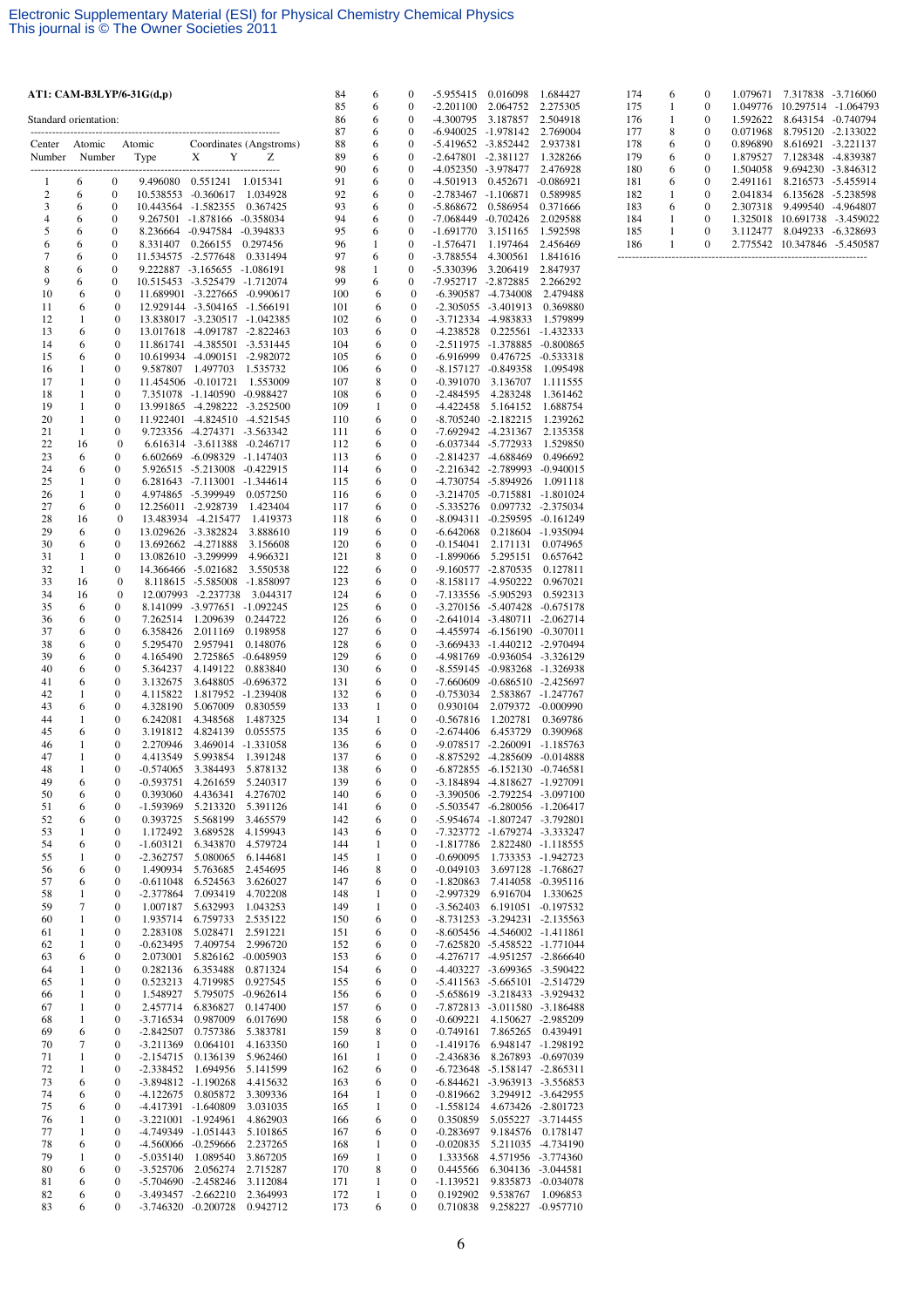| AT2: CAM-B3LYP/6-31G(d,p) |                              |                                      |                                            |                                                                |                         | 84         | 6            | 0                     | $-7.643577$                          | 1.630549                                                       | 1.288196                                                         |
|---------------------------|------------------------------|--------------------------------------|--------------------------------------------|----------------------------------------------------------------|-------------------------|------------|--------------|-----------------------|--------------------------------------|----------------------------------------------------------------|------------------------------------------------------------------|
| Standard orientation:     |                              |                                      |                                            |                                                                |                         | 85<br>86   | 6<br>6       | 0<br>0                | $-2.685507$<br>-4.081666             | 1.510985<br>2.785299                                           | 1.069875<br>$-0.382151$                                          |
| Center                    | Atomic                       |                                      | Atomic                                     |                                                                | Coordinates (Angstroms) | 87<br>88   | 6<br>6       | $\bf{0}$<br>0         | -8.474340<br>$-7.686229$             | 0.171857<br>$-2.107121$                                        | 3.097892<br>2.949016                                             |
| Number                    |                              | Number                               | Type                                       | Y<br>X                                                         | Z                       | 89         | 6            | $\bf{0}$              | -5.817119 -1.785422                  |                                                                | $-0.025211$                                                      |
| 1                         | 6                            | 0                                    | 10.137139 -2.966587                        |                                                                | 0.705480                | 90<br>91   | 6<br>6       | 0<br>0                | -6.843622 -2.733202<br>$-7.224172$   | 1.459172                                                       | 1.952145<br>$-0.999484$                                          |
| $\boldsymbol{2}$<br>3     | 6<br>6                       | $\boldsymbol{0}$<br>$\boldsymbol{0}$ | 12.554806 -2.828506                        | 11.376986 -3.576032                                            | 0.603898<br>0.633171    | 92<br>93   | 6<br>6       | $\bf{0}$<br>0         | $-5.930125 -0.576821$<br>$-8.069700$ | 2.083925                                                       | $-0.869988$<br>$-0.004564$                                       |
| $\overline{4}$            | 6                            | $\boldsymbol{0}$                     | 12.473377                                  | -1.426576                                                      | 0.790062                | 94         | 6            | $\bf{0}$              | $-8.584546$                          | 1.376356                                                       | 2.247969                                                         |
| 5<br>6                    | 6<br>6                       | $\boldsymbol{0}$<br>$\boldsymbol{0}$ | 11.227477 -0.824957<br>10.049447 -1.580782 |                                                                | 0.915684<br>0.863744    | 95<br>96   | 6<br>1       | 0<br>$\bf{0}$         | $-1.619162$<br>$-2.519247$           | 1.687718<br>0.990656                                           | 0.202673<br>2.005724                                             |
| 7                         | 6                            | $\boldsymbol{0}$                     | 13.902764 -3.428802                        |                                                                | 0.562585                | 97         | 6            | 0                     | $-3.016060$                          | 2.987290                                                       | $-1.251416$                                                      |
| 8<br>9                    | 6<br>6                       | $\boldsymbol{0}$<br>$\boldsymbol{0}$ | 13.746432 -0.675542<br>14.797606 -1.384330 |                                                                | 0.861504<br>1.626455    | 98<br>99   | 1<br>6       | 0<br>0                | -5.037782<br>-9.809366 -0.324557     | 3.237041                                                       | $-0.623559$<br>3.321445                                          |
| 10                        | 6                            | $\mathbf{0}$                         |                                            | 14.877913 -2.783659                                            | 1.472371                | 100        | 6            | $\boldsymbol{0}$      |                                      | $-8.961103 - 2.605900$                                         | 3.186448                                                         |
| 11<br>12                  | 6<br>$\mathbf{1}$            | $\boldsymbol{0}$<br>$\boldsymbol{0}$ | 15.854698                                  | 15.820136 -3.495564<br>$-4.576774$                             | 2.213134<br>2.141821    | 101<br>102 | 6<br>6       | 0<br>$\boldsymbol{0}$ |                                      | $-6.312673$ $-2.902288$<br>$-7.305142 - 3.830540$              | $-0.791097$<br>1.236000                                          |
| 13                        | 6                            | $\boldsymbol{0}$                     |                                            | 16.692587 -2.841563                                            | 3.074771                | 103        | 6            | 0                     | -7.754915                            |                                                                | 1.094346 -2.230143                                               |
| 14<br>15                  | 6<br>6                       | $\boldsymbol{0}$<br>$\boldsymbol{0}$ | 15.661178                                  | 16.613415 -1.464604<br>-0.744808                               | 3.225554<br>2.513983    | 104<br>105 | 6<br>6       | 0<br>0                | $-6.490759$<br>$-9.411708$           | $-0.987459$                                                    | $-2.134791$<br>2.316036 -0.280979                                |
| 16<br>17                  | 1<br>1                       | $\boldsymbol{0}$<br>$\boldsymbol{0}$ | 11.428521                                  | 9.232098 -3.563036                                             | 0.688594<br>0.534552    | 106<br>107 | 6<br>8       | 0<br>0                | -9.984339<br>$-0.374843$             | 1.587868<br>1.179701                                           | 1.973594                                                         |
| 18                        | $\mathbf{1}$                 | $\boldsymbol{0}$                     | 11.154269                                  | $-4.656321$<br>0.242237                                        | 1.088246                | 108        | 6            | 0                     | $-1.771475$                          |                                                                | 0.536458<br>2.427306 -0.975745                                   |
| 19<br>20                  | 1<br>$\mathbf{1}$            | $\boldsymbol{0}$<br>$\boldsymbol{0}$ | 17.276123                                  | 17.417759 -3.414276<br>$-0.949270$                             | 3.642916<br>3.912486    | 109<br>110 | 1<br>6       | 0<br>$\boldsymbol{0}$ | $-3.170725$<br>-10.741427            | 0.544879                                                       | 3.582677 -2.141688<br>2.634019                                   |
| 21                        | 1                            | $\bf{0}$                             | 15.570356                                  | 0.323365                                                       | 2.676587                | 111        | 6            | 0                     |                                      | -10.053144 -1.690560                                           | 3.380326                                                         |
| 22<br>23                  | 16<br>6                      | $\boldsymbol{0}$<br>$\boldsymbol{0}$ | 12.741365<br>15.100749                     | 2.463198 -1.082272                                             | 1.298889 -0.809771      | 112<br>113 | 6<br>6       | 0<br>0                |                                      | -9.449763 -3.741807<br>-7.033206 -3.917515                     | 2.426167<br>$-0.173458$                                          |
| 24                        | 6                            | $\bf{0}$                             | 13.850979                                  | 2.447449 -1.533424                                             |                         | 114        | 6            | 0                     |                                      | -6.725246 -2.415988                                            | $-2.091261$                                                      |
| 25<br>26                  | 1<br>$\mathbf{1}$            | $\boldsymbol{0}$<br>$\boldsymbol{0}$ | 15.877575<br>13.461178                     | 3.130725 -1.432289<br>3.098805 -2.304719                       |                         | 115<br>116 | 6<br>6       | 0<br>0                | -7.376729                            | $-8.642081$ $-4.340736$<br>$-0.163190$                         | 1.475374<br>-2.816444                                            |
| 27                        | 6                            | $\boldsymbol{0}$                     |                                            | 14.235632 -4.407230 -0.313341                                  |                         | 117        | 6            | 0                     | -9.159349                            |                                                                | 1.324403 -2.512808                                               |
| 28<br>29                  | 16<br>6                      | $\boldsymbol{0}$<br>$\mathbf{0}$     |                                            | 15.885063 -5.048284 -0.492349<br>14.314830 -5.999983 -2.396623 |                         | 118<br>119 | 6<br>6       | 0<br>$\mathbf{0}$     | -10.396738<br>-9.968026              | 2.063834                                                       | 0.735753<br>1.920695 -1.561352                                   |
| 30                        | 6                            | $\boldsymbol{0}$                     |                                            | 15.565077 -5.967202 -1.947564                                  |                         | 120        | 6            | 0                     | $-0.190490$                          | $-0.208290$                                                    | 0.264773                                                         |
| 31<br>32                  | $\mathbf{1}$<br>1            | $\boldsymbol{0}$<br>$\mathbf{0}$     |                                            | 13.981802 -6.541963 -3.272098<br>16.402220 -6.479096 -2.404263 |                         | 121<br>122 | 8<br>6       | $\boldsymbol{0}$<br>0 | $-0.665918$<br>-11.869800            | 0.016628                                                       | 2.556892 -1.770604<br>2.030055                                   |
| 33                        | 16                           | $\boldsymbol{0}$                     | 15.525121                                  | 1.337179                                                       | 0.189649                | 123        | 6            | 0                     | -11.226649                           | $-2.246052$                                                    | 2.738272                                                         |
| 34<br>35                  | 16<br>6                      | $\boldsymbol{0}$<br>$\boldsymbol{0}$ | 13.958690                                  | 13.103958 -5.118486 -1.488274<br>0.490481                      | 0.210491                | 124<br>125 | 6<br>6       | 0<br>0                |                                      | -10.853578 -3.516991<br>-8.200981 -4.477716 -0.822288          | 2.148490                                                         |
| 36                        | 6                            | $\boldsymbol{0}$                     | 8.779748                                   | -0.943576                                                      | 0.999369                | 126        | 6            | 0                     | -7.834429                            | $-2.958750$                                                    | $-2.718285$                                                      |
| 37<br>38                  | 6<br>6                       | $\boldsymbol{0}$<br>$\boldsymbol{0}$ | 7.704597<br>6.436653                       | $-0.402790$<br>0.236197                                        | 1.116408<br>1.240732    | 127<br>128 | 6<br>6       | $\boldsymbol{0}$<br>0 |                                      | -9.196838 -4.740809<br>-8.543502 -0.727195 -3.463487           | 0.198478                                                         |
| 39                        | 6                            | $\boldsymbol{0}$                     | 6.351021                                   | 1.617812                                                       | 1.460227                | 129        | 6            | 0                     | $-9.647300$                          | 0.194295                                                       | -3.276399                                                        |
| 40<br>41                  | 6<br>6                       | $\boldsymbol{0}$<br>$\boldsymbol{0}$ | 5.250770<br>5.115624                       | $-0.504019$<br>2.235398                                        | 1.135919<br>1.557383    | 130<br>131 | 6<br>6       | 0<br>0                | -11.570285<br>-11.305718             | 1.504146                                                       | 0.097239<br>1.416555 -1.325730                                   |
| 42                        | $\mathbf{1}$                 | $\boldsymbol{0}$                     | 7.262168                                   | 2.196921                                                       | 1.551674                | 132        | 6            | 0                     |                                      | 0.366947 -0.439065                                             | $-1.118338$                                                      |
| 43<br>44                  | 6<br>1                       | $\boldsymbol{0}$<br>$\boldsymbol{0}$ | 4.018242<br>5.309319                       | 0.124415<br>$-1.576524$                                        | 1.225433<br>0.987296    | 133<br>134 | 1<br>1       | $\boldsymbol{0}$<br>0 |                                      | 0.513760 -0.582262<br>$-1.136610 - 0.746432$                   | 1.013168<br>0.380899                                             |
| 45                        | 6                            | $\mathbf{0}$                         | 3.934699                                   | 1.500995                                                       | 1.428812                | 135        | 6            | 0                     | $-0.776210$                          | 3.394329                                                       | $-2.910832$                                                      |
| 46<br>47                  | 1<br>1                       | $\boldsymbol{0}$<br>$\boldsymbol{0}$ | 5.066100<br>3.110143                       | 3.305395<br>$-0.460061$                                        | 1.740755<br>1.124682    | 136<br>137 | 6<br>6       | $\boldsymbol{0}$<br>0 | -12.289989                           | 0.502577<br>$-12.115066 - 1.412180$                            | 0.729252<br>2.078028                                             |
| 48                        | 1                            | $\mathbf{0}$                         | 4.137034                                   | 7.275764                                                       | 1.896450                | 138        | 6            | $\boldsymbol{0}$      |                                      | -11.386063 -3.896800                                           | 0.926286                                                         |
| 49<br>50                  | 6<br>6                       | $\boldsymbol{0}$<br>$\boldsymbol{0}$ | 3.206174<br>2.827769                       | 6.743029<br>5.732357                                           | 2.060430<br>1.185854    | 139<br>140 | 6<br>6       | 0<br>$\boldsymbol{0}$ |                                      | -8.593184 -4.009675 -2.066564<br>-8.768328 -2.094026 -3.414071 |                                                                  |
| 51                        | 6                            | $\boldsymbol{0}$                     | 2.394103                                   | 7.078921                                                       | 3.138811                | 141        | 6            | 0                     |                                      |                                                                | -10.538975 -4.521784 -0.070986                                   |
| 52<br>53                  | 6<br>1                       | $\boldsymbol{0}$<br>$\boldsymbol{0}$ | 1.633243<br>3.473541                       | 5.035040<br>5.479049                                           | 1.387751<br>0.350469    | 142<br>143 | 6<br>6       | 0<br>0                | $-11.772738$                         | -10.925002 -0.293188 -3.048601                                 | 0.331756 -2.051603                                               |
| 54<br>55                  | 6<br>1                       | $\boldsymbol{0}$<br>$\boldsymbol{0}$ | 1.204204<br>2.690172                       | 6.393145<br>7.871998                                           | 3.344324<br>3.816931    | 144<br>145 | 1<br>1       | 0<br>0                | $-0.285650$                          | 0.422064 -1.520781 -1.309003                                   | 0.013861 -1.874468                                               |
| 56                        | 6                            | $\boldsymbol{0}$                     | 1.169885                                   | 3.956227                                                       | 0.442404                | 146        | 8            | 0                     | 1.665334                             |                                                                | 0.130169 -1.182052                                               |
| 57<br>58                  | 6<br>1                       | $\boldsymbol{0}$<br>$\boldsymbol{0}$ | 0.830701<br>0.566309                       | 5.372937<br>6.646744                                           | 2.476481<br>4.184139    | 147<br>148 | 6<br>1       | 0<br>0                | 0.554035<br>$-1.064414$              |                                                                | 3.433823 -3.617873<br>4.408508 -2.609728                         |
| 59                        | $\boldsymbol{7}$             | $\boldsymbol{0}$                     | 2.170540                                   | 2.847195                                                       | 0.255294                | 149        | $\mathbf{1}$ | 0                     | $-1.535942$                          |                                                                | 3.006365 -3.600546                                               |
| 60<br>61                  | $\mathbf{1}$<br>$\mathbf{1}$ | $\boldsymbol{0}$<br>$\boldsymbol{0}$ | 0.259894<br>0.983199                       | 3.488701<br>4.336170                                           | 0.812037<br>$-0.562146$ | 150<br>151 | 6<br>6       | 0<br>$\boldsymbol{0}$ |                                      | -12.673370 -1.810190                                           | -12.781478 -0.626748 -0.029398<br>0.804035                       |
| 62                        | 1                            | $\boldsymbol{0}$                     | -0.098559                                  | 4.836206                                                       | 2.644201                | 152        | 6            | 0                     |                                      | -12.317030 -3.024886                                           | 0.239593                                                         |
| 63<br>64                  | 6<br>1                       | $\boldsymbol{0}$<br>$\boldsymbol{0}$ | 2.608886<br>2.974578                       | 2.197954<br>3.216027                                           | 1.542732<br>$-0.279832$ | 153<br>154 | 6<br>6       | 0<br>0                |                                      | -9.994341 -3.786240 -2.348916                                  | -10.102328 -2.602470 -3.181996                                   |
| 65                        | $\mathbf{1}$                 | $\boldsymbol{0}$                     | 1.753474                                   | 2.121154                                                       | $-0.349684$             | 155        | 6            | 0                     |                                      |                                                                | -10.946575 -4.034994 -1.372742                                   |
| 66<br>67                  | $\mathbf{1}$<br>$\mathbf{1}$ | $\boldsymbol{0}$<br>$\boldsymbol{0}$ | 2.662266<br>1.800954                       | 2.995016<br>1.522409                                           | 2.283781<br>1.823482    | 156<br>157 | 6<br>6       | 0<br>0                |                                      |                                                                | -11.157740 -1.722003 -3.001901<br>-12.528482 -0.711566 -1.389710 |
| 68                        | 1                            | $\boldsymbol{0}$                     | $-6.413398$                                | 1.869169                                                       | 4.216098                | 158        | 6            | 0                     |                                      | 2.277373 -0.083604 -2.439080                                   |                                                                  |
| 69<br>70                  | 6<br>7                       | $\boldsymbol{0}$<br>$\boldsymbol{0}$ | $-5.318499$<br>-4.707543                   | 1.944545<br>1.307466                                           | 4.181064<br>3.018543    | 159<br>160 | 8<br>1       | 0<br>0                | 1.510462<br>0.874101                 |                                                                | 4.059513 -2.792929<br>2.416249 -3.881913                         |
| 71                        | 1                            | $\boldsymbol{0}$                     | -4.916009                                  | 1.489540                                                       | 5.088681                | 161        | 1            | 0                     | 0.424818                             |                                                                | 3.996712 -4.554108                                               |
| 72<br>73                  | $\mathbf{1}$<br>6            | $\boldsymbol{0}$<br>$\boldsymbol{0}$ | $-5.046820$<br>-4.900371                   | 3.002542<br>$-0.125605$                                        | 4.195161<br>2.933551    | 162<br>163 | 6<br>6       | 0<br>0                |                                      |                                                                | -12.046890 -3.110625 -1.181974<br>-12.150124 -1.981311 -1.977528 |
| 74<br>75                  | 6                            | $\boldsymbol{0}$<br>$\boldsymbol{0}$ | $-5.117445$                                | 1.856960<br>$-0.397780$                                        | 1.735652<br>2.088614    | 164        | 1<br>1       | 0<br>0                |                                      | 2.178890 -1.138540 -2.731563                                   |                                                                  |
| 76                        | 6<br>1                       | $\boldsymbol{0}$                     | $-6.184413$<br>$-4.054221$                 | $-0.581573$                                                    | 2.408249                | 165<br>166 | 6            | 0                     | 1.787612<br>3.746523                 | 0.524775 -3.211154                                             | 0.240574 -2.371156                                               |
| 77<br>78                  | $\mathbf{1}$<br>6            | $\boldsymbol{0}$<br>$\boldsymbol{0}$ | -4.953983<br>$-6.293425$                   | $-0.576482$<br>0.913981                                        | 3.925993<br>1.184299    | 167<br>168 | 6<br>1       | 0<br>0                | 2.717741<br>4.206491                 | $-0.023612$ $-3.331415$                                        | 4.349571 -3.468337                                               |
| 79                        | 1                            | $\boldsymbol{0}$                     | $-5.543663$                                | 2.850046                                                       | 1.898669                | 169        | $\mathbf{1}$ | 0                     |                                      | 4.226604 -0.339801 -1.576727                                   |                                                                  |
| 80<br>81                  | 6<br>6                       | $\boldsymbol{0}$<br>$\boldsymbol{0}$ | $-3.942935$<br>$-7.428351$                 | 2.033450<br>$-0.694427$                                        | 0.781627<br>2.931051    | 170<br>171 | 8<br>1       | 0<br>0                | 3.896523<br>3.182731                 |                                                                | 1.628234 -2.116293<br>3.429704 -3.845058                         |
| 82                        | 6                            | $\boldsymbol{0}$                     | $-6.072108$                                | $-1.707060$                                                    | 1.316734                | 172        | $\mathbf{1}$ | 0                     | 2.524386                             |                                                                | 5.013036 -4.325004                                               |
| 83                        | 6                            | $\boldsymbol{0}$                     | $-6.269288$                                | 0.629940                                                       | $-0.318474$             | 173        | 6            | 0                     | 3.648054                             |                                                                | 5.058022 -2.512782                                               |

| 174 | 6 | 0        | 5.167547 | 2.124996 | $-2.060540$ |
|-----|---|----------|----------|----------|-------------|
| 175 | 1 | 0        | 4.499287 | 5.474941 | $-3.058622$ |
| 176 | 1 | 0        | 3.112101 | 5.872536 | $-2.019258$ |
| 177 | 8 | 0        | 4.129363 | 4.204968 | $-1.465172$ |
| 178 | 6 | 0        | 5.280970 | 3.485206 | $-1.751297$ |
| 179 | 6 | 0        | 6.324552 | 1.383331 | $-2.277283$ |
| 180 | 6 | 0        | 6.522550 | 4.090622 | $-1.664033$ |
| 181 | 6 | 0        | 7.570818 | 1.997951 | $-2.190710$ |
| 182 | 1 | 0        | 6.270742 | 0.326070 | $-2.500701$ |
| 183 | 6 | 0        | 7.676952 | 3.347777 | $-1.889568$ |
| 184 | 1 | 0        | 6.572947 | 5.143109 | $-1.404673$ |
| 185 |   | $\theta$ | 8.463130 | 1.403574 | $-2.352500$ |
| 186 |   | 0        | 8.649488 | 3.820630 | $-1817281$  |
|     |   |          |          |          |             |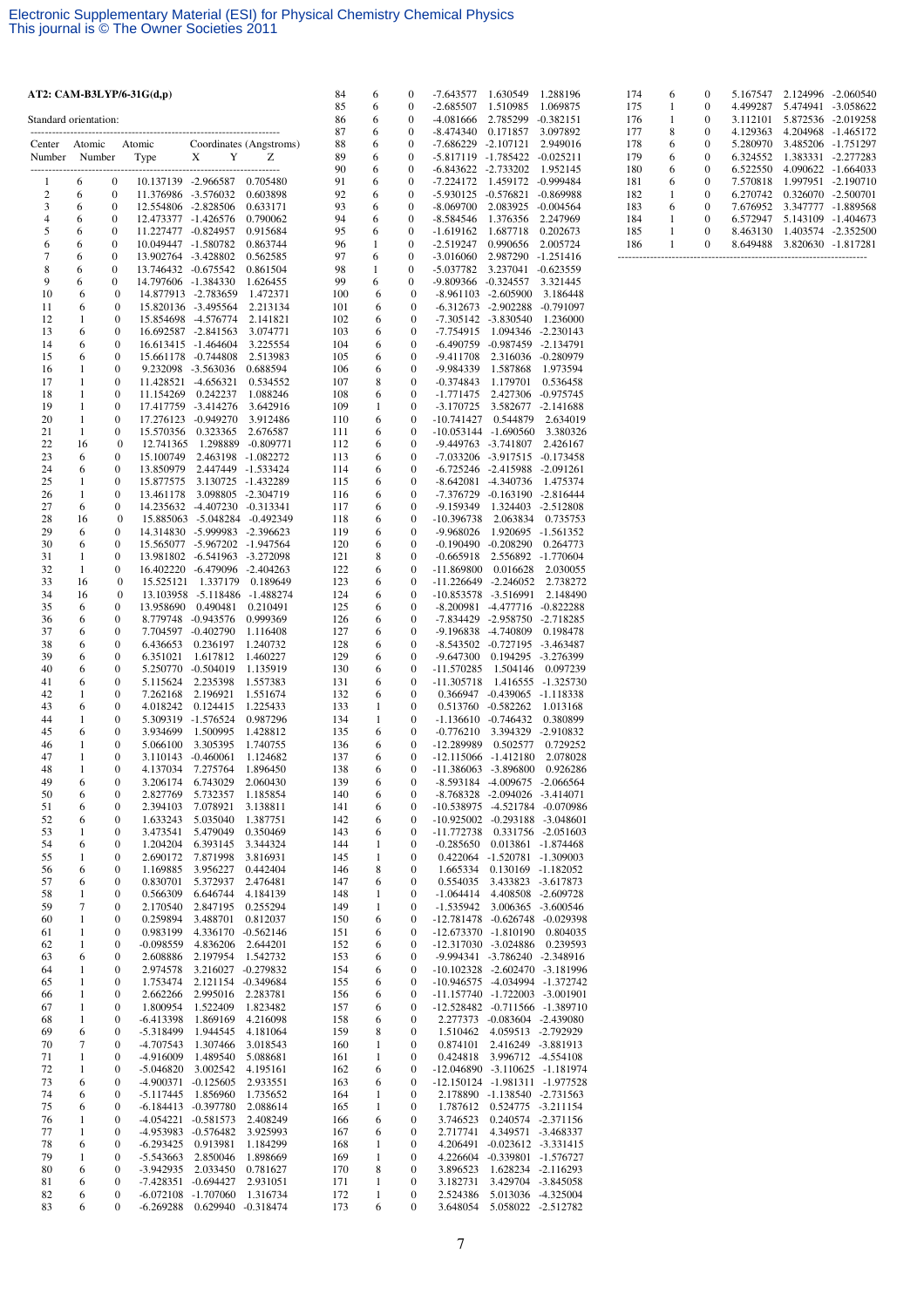|                       |                   |                                      | AT4: CAM-B3LYP/6-31G(d,p)                         |                                                                  |                                          | 84         | 6            | 0                                    | 5.855783                       | 0.779814                                                     | 0.796221                       |
|-----------------------|-------------------|--------------------------------------|---------------------------------------------------|------------------------------------------------------------------|------------------------------------------|------------|--------------|--------------------------------------|--------------------------------|--------------------------------------------------------------|--------------------------------|
| Standard orientation: |                   |                                      |                                                   |                                                                  |                                          | 85<br>86   | 6<br>6       | 0<br>0                               | 3.046873<br>4.198189           | 3.309590<br>4.081251                                         | $-1.360964$<br>0.592636        |
|                       |                   |                                      |                                                   |                                                                  |                                          | 87         | 6            | $\mathbf{0}$                         | 7.898906 -0.398341             |                                                              | 0.044749                       |
| Center<br>Number      | Atomic            | Number                               | Atomic<br>Type                                    | X<br>Y                                                           | Coordinates (Angstroms)<br>Z             | 88<br>89   | 6<br>6       | 0<br>0                               | 7.610242 -1.647615             | 4.192079 -0.952448 -2.526786                                 | $-2.007187$                    |
|                       |                   |                                      |                                                   |                                                                  |                                          | 90         | 6            | 0                                    |                                | 6.427638 -1.822786                                           | -2.824407                      |
| 1<br>$\boldsymbol{2}$ | 6<br>6            | 0<br>$\boldsymbol{0}$                |                                                   | -6.565724 -1.582378 -3.108495<br>-7.395543 -2.671397 -2.893537   |                                          | 91<br>92   | 6<br>6       | 0<br>0                               | 3.562577<br>3.371065           | 0.355557<br>$-0.327619$                                      | 0.843984<br>-1.466897          |
| 3                     | 6                 | $\boldsymbol{0}$                     |                                                   | -8.130732 -2.801232 -1.714518                                    |                                          | 93         | 6            | 0                                    | 4.740984                       | 0.536729                                                     | 1.665408                       |
| $\overline{4}$<br>5   | 6<br>6            | $\boldsymbol{0}$<br>$\boldsymbol{0}$ |                                                   | -8.038180 -1.787015 -0.734988<br>-7.222172 -0.688263 -0.966831   |                                          | 94<br>95   | 6<br>6       | $\boldsymbol{0}$<br>0                | 7.072153<br>1.897908           | 0.228855<br>3.937957                                         | 1.100026<br>-0.926927          |
| 6                     | 6                 | $\boldsymbol{0}$                     |                                                   | -6.469731 -0.577516 -2.143277                                    |                                          | 96         | 1            | $\boldsymbol{0}$                     | 3.048374                       | 2.760564                                                     | $-2.295732$                    |
| 7                     | 6                 | $\boldsymbol{0}$                     |                                                   | -9.053217 -3.923347 -1.446934                                    |                                          | 97         | 6            | 0<br>0                               | 3.046516                       | 4.734328                                                     | 1.030136                       |
| 8<br>9                | 6<br>6            | $\boldsymbol{0}$<br>$\boldsymbol{0}$ | $-8.868527 -1.934111$<br>$-10.212416$ $-2.490510$ |                                                                  | 0.480981<br>0.203159                     | 98<br>99   | 1<br>6       | 0                                    | 5.097080<br>8.546908 -1.546890 | 4.136210                                                     | 1.198804<br>0.627325           |
| 10                    | 6                 | $\mathbf{0}$                         |                                                   | $-10.304262$ $-3.503370$ $-0.773878$                             |                                          | 100        | 6            | $\mathbf{0}$                         |                                | 8.255250 -2.755058 -1.471616                                 |                                |
| 11<br>12              | 6<br>1            | $\boldsymbol{0}$<br>$\boldsymbol{0}$ |                                                   | $-11.557638$ $-4.019041$ $-1.100297$<br>-11.645576 -4.759648     | -1.887021                                | 101<br>102 | 6<br>6       | $\mathbf{0}$<br>$\boldsymbol{0}$     |                                | 3.668213 -2.276041 -2.755583<br>5.941159 -3.099866 -3.075115 |                                |
| 13                    | 6                 | $\boldsymbol{0}$                     |                                                   | -12.704836 -3.567625 -0.458904                                   |                                          | 103        | 6            | $\mathbf{0}$                         |                                | 2.572979 -0.538680                                           | 1.234878                       |
| 14<br>15              | 6<br>6            | $\boldsymbol{0}$<br>$\boldsymbol{0}$ |                                                   | -12.613698 -2.570667<br>-11.374274 -2.027923                     | 0.501636<br>0.818411                     | 104<br>105 | 6<br>6       | 0<br>0                               |                                | 2.361130 -1.282255 -1.079274<br>4.886071 -0.192332           | 2.839178                       |
| 16                    | 1                 | $\boldsymbol{0}$                     |                                                   | $-6.006227$ $-1.495605$ $-4.032852$                              |                                          | 106        | 6            | $\mathbf{0}$                         |                                | 7.237406 -0.551985                                           | 2.301159                       |
| 17<br>18              | 1<br>$\mathbf{1}$ | $\boldsymbol{0}$<br>$\boldsymbol{0}$ | -7.182989                                         | -7.496765 -3.417023 -3.673405<br>0.121843 -0.248318              |                                          | 107<br>108 | 8<br>6       | 0<br>0                               | 0.721500<br>1.882861           | 4.654492                                                     | 3.884537 -1.654517<br>0.277877 |
| 19                    | 1                 | $\boldsymbol{0}$                     |                                                   | -13.670361 -3.981614 -0.729108                                   |                                          | 109        | 1            | $\mathbf{0}$                         | 3.069863                       | 5.297241                                                     | 1.954515                       |
| 20                    | 1                 | $\mathbf{0}$                         |                                                   | -13.506827 -2.197075                                             | 0.990847                                 | 110        | 6            | $\mathbf{0}$                         |                                | 8.145092 -1.643891                                           | 2.015244                       |
| 21<br>22              | 1<br>16           | 0<br>$\boldsymbol{0}$                |                                                   | -11.317396 -1.212237<br>$-6.761341 - 1.111468$                   | 1.530564<br>2.093247                     | 111<br>112 | 6<br>6       | $\boldsymbol{0}$<br>$\boldsymbol{0}$ |                                | 8.738180 -2.703611 -0.118297<br>7.736681 -4.087066 -1.721076 |                                |
| 23                    | 6                 | 0                                    |                                                   | $-8.028217 - 1.780497$                                           | 4.317372                                 | 113        | 6            | $\boldsymbol{0}$                     |                                | 4.523030 -3.333829                                           | $-3.040263$                    |
| 24<br>25              | 6<br>1            | $\bf{0}$<br>$\boldsymbol{0}$         |                                                   | -6.855929 -1.399647<br>-8.223290 -1.976799                       | 3.821321<br>5.363845                     | 114<br>115 | 6<br>6       | $\boldsymbol{0}$<br>$\boldsymbol{0}$ |                                | 2.540337 -2.482127 -1.870460<br>6.607840 -4.255244 -2.503526 |                                |
| 26                    | $\mathbf{1}$      | 0                                    |                                                   | -5.957242 -1.242647                                              | 4.403459                                 | 116        | 6            | $\boldsymbol{0}$                     |                                | 1.954142 -1.381380                                           | 0.246494                       |
| 27<br>28              | 6<br>16           | $\mathbf{0}$<br>$\boldsymbol{0}$     |                                                   | -8.744149 -5.217274 -1.705273<br>-9.793432 -6.585511 -1.270501   |                                          | 117<br>118 | 6<br>6       | $\boldsymbol{0}$<br>$\boldsymbol{0}$ |                                | 2.731903 -1.309486<br>6.169475 -0.750477                     | 2.454988<br>3.167768           |
| 29                    | 6                 | $\mathbf{0}$                         |                                                   | -7.449796 -7.458800 -2.131223                                    |                                          | 119        | 6            | $\boldsymbol{0}$                     |                                | 3.861597 -1.140968                                           | 3.236645                       |
| 30                    | 6                 | $\boldsymbol{0}$                     |                                                   | $-8.616170$ $-7.833970$ $-1.616750$                              |                                          | 120        | 6            | $\mathbf{0}$                         | 0.116775                       |                                                              | 2.577680 -1.744510             |
| 31<br>32              | 1<br>1            | $\boldsymbol{0}$<br>$\mathbf{0}$     |                                                   | $-6.645490 -8.129125 -2.404825$<br>-8.902874 -8.856622 -1.408530 |                                          | 121<br>122 | 8<br>6       | $\boldsymbol{0}$<br>$\mathbf{0}$     | 0.691486                       | 5.226040<br>7.947496 -2.884012                               | 0.598948<br>2.597841           |
| 33                    | 16                | $\boldsymbol{0}$                     |                                                   | -9.368355 -1.960715                                              | 3.205002                                 | 123        | 6            | 0                                    | 8.519280                       | -4.001580                                                    | 0.486353                       |
| 34<br>35              | 16<br>6           | $\boldsymbol{0}$<br>0                |                                                   | -7.201077 -5.748264 -2.413637<br>$-8.414586 - 1.674307$          | 1.727698                                 | 124<br>125 | 6<br>6       | $\boldsymbol{0}$<br>$\mathbf{0}$     |                                | 7.900242 -4.858713 -0.506039<br>4.295854 -4.632656 -2.440708 |                                |
| 36                    | 6                 | $\boldsymbol{0}$                     | $-5.642199$                                       |                                                                  | 0.568289 -2.337266                       | 126        | 6            | 0                                    |                                | 2.315312 -3.726368                                           | -1.305705                      |
| 37<br>38              | 6<br>6            | $\mathbf{0}$<br>$\boldsymbol{0}$     | -4.955489<br>-4.159397                            |                                                                  | 1.556292 -2.454205<br>2.737627 -2.496215 | 127<br>128 | 6<br>6       | $\mathbf{0}$<br>$\mathbf{0}$         |                                | 5.586697 -5.204269 -2.109705<br>1.728885 -2.682863           | 0.841633                       |
| 39                    | 6                 | $\boldsymbol{0}$                     | $-3.994547$                                       |                                                                  | 3.492288 -1.327255                       | 129        | 6            | 0                                    |                                | 2.210204 -2.638153                                           | 2.208741                       |
| 40                    | 6                 | $\mathbf{0}$                         | $-3.531807$                                       |                                                                  | 3.169888 -3.671283                       | 130        | 6            | $\mathbf{0}$<br>$\mathbf{0}$         |                                | 5.954045 -2.050986<br>4.524998 -2.292502                     | 3.768891                       |
| 41<br>42              | 6<br>$\mathbf{1}$ | $\boldsymbol{0}$<br>$\boldsymbol{0}$ | $-3.228479$<br>-4.488537                          | 3.171287                                                         | 4.642667 -1.326798<br>$-0.419770$        | 131<br>132 | 6<br>6       | $\boldsymbol{0}$                     | $-0.167463$                    | 1.932947                                                     | 3.812065<br>$-0.407051$        |
| 43                    | 6                 | $\mathbf{0}$                         | $-2.779352$                                       |                                                                  | 4.334989 -3.669394                       | 133        | 1            | $\mathbf{0}$                         | $-0.809660$                    |                                                              | 2.725315 -2.300607             |
| 44<br>45              | 1<br>6            | $\boldsymbol{0}$<br>$\boldsymbol{0}$ | $-3.651538$<br>$-2.623678$                        | 5.085557                                                         | 2.596720 -4.583347<br>-2.502429          | 134<br>135 | 1<br>6       | $\boldsymbol{0}$<br>$\boldsymbol{0}$ | 0.776882<br>0.567570           | 5.913149                                                     | 1.919423 -2.318776<br>1.833009 |
| 46                    | 1                 | $\mathbf{0}$                         | $-3.089822$                                       |                                                                  | 5.177654 -0.393877                       | 136        | 6            | $\mathbf{0}$                         |                                | 6.822043 -3.094254                                           | 3.488935                       |
| 47<br>48              | 1<br>1            | $\boldsymbol{0}$<br>$\mathbf{0}$     | $-2.319243$<br>4.892777                           | 4.672059                                                         | -4.593953<br>7.023545 -1.666796          | 137<br>138 | 6<br>6       | $\boldsymbol{0}$<br>$\mathbf{0}$     |                                | 8.132974 -4.090654<br>6.922519 -5.764752 -0.125663           | 1.814268                       |
| 49                    | 6                 | $\boldsymbol{0}$                     | 3.965073                                          |                                                                  | 7.443376 -1.293845                       | 139        | 6            | $\boldsymbol{0}$                     |                                | 3.216203 -4.826143                                           | $-1.593415$                    |
| 50<br>51              | 6<br>6            | $\boldsymbol{0}$<br>$\boldsymbol{0}$ | 2.771544<br>3.968761                              |                                                                  | 7.179642 -1.954335<br>8.251635 -0.163947 | 140<br>141 | 6<br>6       | $\boldsymbol{0}$<br>$\boldsymbol{0}$ |                                | 1.907775 -3.829221<br>5.739572 -5.941031                     | 0.082956<br>$-0.945613$        |
| 52                    | 6                 | $\boldsymbol{0}$                     | 1.573066                                          |                                                                  | 7.719542 -1.490216                       | 142        | 6            | $\boldsymbol{0}$                     | 2.846591                       | $-3.742429$                                                  | 2.755349                       |
| 53                    | $\mathbf{1}$      | $\boldsymbol{0}$                     | 2.773681                                          | 6.558093                                                         | $-2.845014$                              | 143        | 6            | 0                                    | 4.029411                       | $-3.565631$                                                  | 3.574872                       |
| 54<br>55              | 6<br>1            | $\boldsymbol{0}$<br>$\boldsymbol{0}$ | 2.776961<br>4.901385                              | 8.794349<br>8.468373                                             | 0.306378<br>0.345877                     | 144<br>145 | 1<br>1       | 0<br>$\boldsymbol{0}$                | 0.738858<br>$-0.422821$        | 1.935917<br>0.878637                                         | 0.214002<br>$-0.594885$        |
| 56                    | 6                 | $\boldsymbol{0}$                     | 0.302998                                          |                                                                  | 7.503035 -2.262992                       | 146        | 8            | 0                                    | $-1.231440$                    | 2.593656                                                     | 0.239860                       |
| 57<br>58              | 6<br>1            | $\boldsymbol{0}$<br>$\boldsymbol{0}$ | 1.584697<br>2.779644                              | 9.438018                                                         | 8.531982 -0.355915<br>1.179739           | 147<br>148 | 6<br>1       | $\boldsymbol{0}$<br>$\boldsymbol{0}$ | $-0.891365$<br>1.183517        | 6.235515<br>6.819104                                         | 2.018835<br>1.823578           |
| 59                    | $\boldsymbol{7}$  | $\boldsymbol{0}$                     | $-0.599309$                                       |                                                                  | 6.412796 -1.750273                       | 149        | 1            | 0                                    | 0.890497                       | 5.272230                                                     | 2.662816                       |
| 60<br>61              | 1<br>$\mathbf{1}$ | $\boldsymbol{0}$<br>$\boldsymbol{0}$ | $-0.304149$<br>0.527377                           |                                                                  | 8.411579 -2.270387<br>7.244322 -3.299451 | 150<br>151 | 6<br>6       | $\boldsymbol{0}$<br>$\boldsymbol{0}$ |                                | 6.305403 -4.423470<br>7.115408 -5.038902                     | 3.246694<br>2.211426           |
| 62                    | 1                 | 0                                    | 0.656904                                          | 8.961825                                                         | 0.009435                                 | 152        | 6            | 0                                    |                                | 6.522268 -5.857622                                           | 1.263109                       |
| 63<br>64              | 6<br>1            | $\boldsymbol{0}$<br>$\boldsymbol{0}$ | $-1.872638$<br>$-0.818343$                        |                                                                  | 6.383833 -2.554040<br>6.581002 -0.748418 | 153<br>154 | 6<br>6       | $\boldsymbol{0}$<br>$\boldsymbol{0}$ | 2.565928                       | 3.375151 -5.598620 -0.380710<br>-4.982881                    | 0.655241                       |
| 65                    | $\mathbf 1$       | $\boldsymbol{0}$                     | $-0.126563$                                       |                                                                  | 5.483386 -1.772567                       | 155        | 6            | 0                                    |                                | 4.609311 -6.143467                                           | $-0.062583$                    |
| 66                    | $\mathbf{1}$      | $\boldsymbol{0}$                     | $-2.478206$                                       |                                                                  | 7.217159 -2.187133                       | 156        | 6            | $\boldsymbol{0}$                     |                                | 3.026902 -4.940877                                           | 1.962094                       |
| 67<br>68              | $\mathbf{1}$<br>1 | $\boldsymbol{0}$<br>$\boldsymbol{0}$ | $-1.595107$<br>6.896747                           |                                                                  | 6.609097 -3.585097<br>4.266839 -2.589130 | 157<br>158 | 6<br>6       | $\boldsymbol{0}$<br>0                | $-1.457022$                    | 4.939414 -4.655277<br>2.121645                               | 3.287892<br>1.550484           |
| 69                    | 6                 | $\boldsymbol{0}$                     | 5.975014                                          |                                                                  | 3.838271 -3.020144                       | 159        | 8            | $\boldsymbol{0}$                     | $-1.325562$                    | 7.135149                                                     | 0.984880                       |
| 70<br>71              | 7<br>1            | $\boldsymbol{0}$<br>$\boldsymbol{0}$ | 5.641797<br>6.119937                              |                                                                  | 2.548429 -2.446350<br>3.732136 -4.097765 | 160<br>161 | 1<br>1       | $\boldsymbol{0}$<br>0                | $-1.494900$<br>$-1.027067$     | 5.327549<br>6.714448                                         | 1.996039<br>2.994441           |
| 72                    | $\mathbf{1}$      | $\boldsymbol{0}$                     | 5.157234                                          |                                                                  | 4.542568 -2.853847                       | 162        | 6            | $\boldsymbol{0}$                     | 5.092509                       | $-6.092948$                                                  | 1.303107                       |
| 73<br>74              | 6<br>6            | $\boldsymbol{0}$<br>$\boldsymbol{0}$ | 6.683655<br>5.429167                              | 2.569039                                                         | 1.560094 -2.646196<br>-1.008594          | 163<br>164 | 6<br>1       | $\boldsymbol{0}$<br>0                | 4.319707<br>$-1.221942$        | $-5.507172$<br>1.050454                                      | 2.292216<br>1.625103           |
| 75                    | 6                 | $\boldsymbol{0}$                     | 6.261773                                          |                                                                  | 0.358827 -1.768569                       | 165        | 1            | $\boldsymbol{0}$                     | $-0.816967$                    | 2.653685                                                     | 2.269007                       |
| 76<br>77              | 1                 | $\boldsymbol{0}$                     | 6.775549<br>7.665224                              |                                                                  | 1.289978 -3.700974                       | 166        | 6            | $\boldsymbol{0}$<br>0                | $-2.912487$                    | 2.286078                                                     | 1.915263                       |
| 78                    | 1<br>6            | $\boldsymbol{0}$<br>$\boldsymbol{0}$ | 5.372067                                          |                                                                  | 1.935153 -2.305188<br>1.042848 -0.628089 | 167<br>168 | 6<br>1       | $\boldsymbol{0}$                     | $-2.390859$<br>$-3.104623$     | 8.001836<br>1.803017                                         | 1.359723<br>2.882125           |
| 79                    | 1                 | $\boldsymbol{0}$                     | 6.310326                                          | 2.992978                                                         | $-0.490873$                              | 169        | $\mathbf{1}$ | $\boldsymbol{0}$                     | $-3.524697$                    | 1.793542                                                     | 1.151716                       |
| 80<br>81              | 6<br>6            | $\boldsymbol{0}$<br>0                | 4.212419<br>7.452813                              | 3.356541<br>$-0.441668 - 1.248390$                               | $-0.591268$                              | 170<br>171 | 8<br>1       | $\boldsymbol{0}$<br>$\boldsymbol{0}$ | $-3.223590$<br>$-2.193127$     | 3.667333<br>8.400824                                         | 1.990301<br>2.361824           |
| 82                    | 6                 | $\boldsymbol{0}$                     | 5.539505                                          | -0.725387 -2.570147                                              |                                          | 172        | $\mathbf{1}$ | $\boldsymbol{0}$                     | $-2.381944$                    | 8.838840                                                     | 0.654928                       |
| 83                    | 6                 | $\boldsymbol{0}$                     | 3.950252                                          | 0.485521 -0.531204                                               |                                          | 173        | 6            | $\boldsymbol{0}$                     | $-3.760455$                    | 7.350385                                                     | 1.337545                       |

| 174 | 6 | 0        | $-4.526645$ | 4.018735      | 2.199743 |
|-----|---|----------|-------------|---------------|----------|
| 175 | 1 | $\Omega$ | $-4.500188$ | 8.095943      | 1.658464 |
| 176 |   | 0        | $-4.029283$ | 7 024570      | 0.324629 |
| 177 | 8 | 0        | $-3.709674$ | 6.241001      | 2.210757 |
| 178 | 6 | 0        | $-4.793566$ | 5.397478      | 2.265062 |
| 179 | 6 | 0        | $-5.578587$ | 3 1 1 7 7 4 7 | 2.327855 |
| 180 | 6 | 0        | $-6.091292$ | 5.849399      | 2.432252 |
| 181 | 6 | 0        | $-6.882296$ | 3.583229      | 2.493869 |
| 182 | 1 | 0        | $-5.402780$ | 2.050062      | 2.292130 |
| 183 | 6 | 0        | $-7.143029$ | 4.942082      | 2.540109 |
| 184 |   | $\Omega$ | $-6.281050$ | 6.915345      | 2.494326 |
| 185 |   | 0        | $-7.689497$ | 2.865008      | 2.585780 |
| 186 |   | 0        | $-8.156269$ | 5.304568      | 2.670085 |
|     |   |          |             |               |          |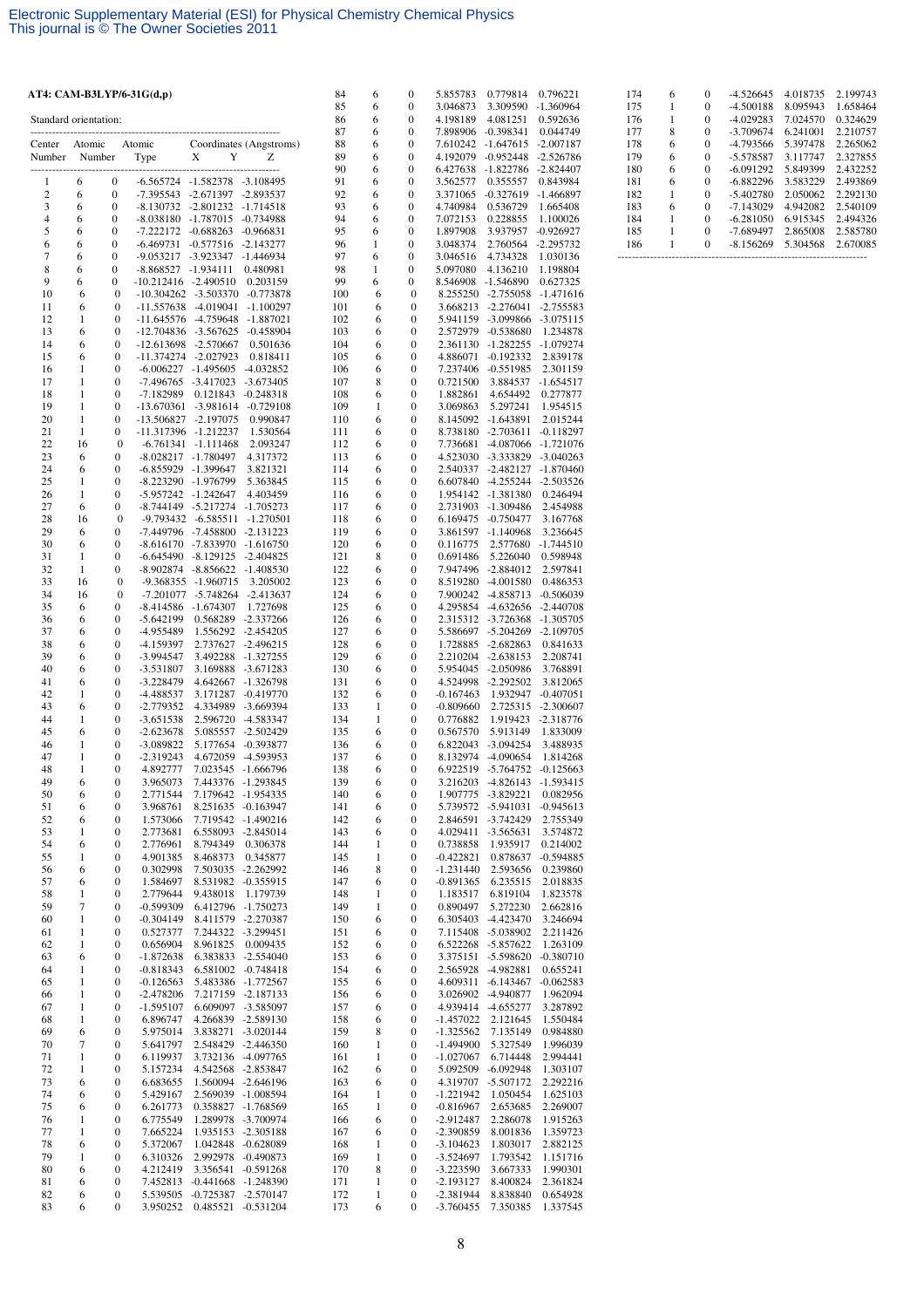|                       |                              |                                      | BT2: CAM-B3LYP/6-31 $G(d,p)$ |                                                                  |                         | 84         | 6                 | $\boldsymbol{0}$                     |                            | 7.009870 -1.078267                       | 3.367630                                                     |
|-----------------------|------------------------------|--------------------------------------|------------------------------|------------------------------------------------------------------|-------------------------|------------|-------------------|--------------------------------------|----------------------------|------------------------------------------|--------------------------------------------------------------|
|                       |                              |                                      |                              |                                                                  |                         | 85<br>86   | 6<br>6            | $\boldsymbol{0}$<br>0                | 7.661102<br>5.958435       | 0.403885<br>0.792347                     | 1.683371                                                     |
| Standard orientation: |                              |                                      |                              |                                                                  |                         | 87         | 6                 | $\boldsymbol{0}$                     | 7.373281                   | 0.808869                                 | -1.589829<br>0.386101                                        |
| Center                | Atomic                       |                                      | Atomic                       |                                                                  | Coordinates (Angstroms) | 88         | 6                 | 0                                    | 5.129521                   | $-1.363674$                              | -2.833952                                                    |
| Number                | Number                       |                                      | Type                         | X<br>Y                                                           | Z                       | 89<br>90   | 6<br>6            | 0<br>0                               | 4.039212                   | 0.936440 -3.216724<br>5.621184 -5.317224 | 2.276442                                                     |
| 1                     | 6                            | $\boldsymbol{0}$                     |                              | -7.832727 -2.202816 2.139192                                     |                         | 91         | 6                 | 0                                    | 5.567521                   | -5.997972                                | 0.033166                                                     |
| $\boldsymbol{2}$      | 6                            | $\boldsymbol{0}$                     |                              | -8.707838 -3.272938                                              | 2.050348                | 92         | 6                 | 0                                    |                            | 5.290031 -5.580179 -1.259092             |                                                              |
| 3<br>$\overline{4}$   | 6<br>6                       | $\boldsymbol{0}$                     |                              | -9.526658 -3.447518                                              | 0.933988                | 93<br>94   | 6                 | 0                                    |                            | 4.597100 -3.748982 -2.544735             |                                                              |
| 5                     | 6                            | $\bf{0}$<br>$\bf{0}$                 | -9.440441                    | $-2.522612$ $-0.130728$<br>-8.541298 -1.466924 -0.045935         |                         | 95         | 6<br>6            | 0<br>0                               | 7.809463<br>8.363331       | -3.795303<br>$-1.419105$                 | 3.247803<br>2.973983                                         |
| 6                     | 6                            | $\bf{0}$                             |                              | -7.739522 -1.286646                                              | 1.088098                | 96         | 6                 | $\boldsymbol{0}$                     | 8.768640                   | $-0.500008$                              | 1.930273                                                     |
| $\overline{7}$<br>8   | 6<br>6                       | $\boldsymbol{0}$<br>$\boldsymbol{0}$ | -10.454919 -4.585615         | -10.295896 -2.764917 -1.313807                                   | 0.774591                | 97<br>98   | 6<br>6            | 0<br>$\boldsymbol{0}$                | 7.331698<br>5.753809       | 0.171182 -1.860849<br>2.186325 -2.259664 |                                                              |
| 9                     | 6                            | $\boldsymbol{0}$                     |                              | $-10.408400$ $-4.198215$ $-1.667001$                             |                         | 99         | 6                 | 0                                    |                            | 8.185412  0.345404  -0.719029            |                                                              |
| 10                    | 6                            | $\boldsymbol{0}$                     |                              | -10.489723 -5.123090 -0.605437                                   |                         | 100        | 6                 | $\mathbf{0}$                         |                            |                                          | 6.407906 -1.685935 -3.198523                                 |
| 11<br>12              | 6<br>$\mathbf{1}$            | $\boldsymbol{0}$<br>$\boldsymbol{0}$ |                              | -10.545245 -6.485736 -0.894671<br>-10.554950 -7.206755           | -0.085129               | 101<br>102 | 7<br>6            | $\boldsymbol{0}$<br>$\boldsymbol{0}$ | 4.998624<br>2.673843       |                                          | 1.997799 -3.481741<br>1.475433 -2.803250                     |
| 13                    | 6                            | $\boldsymbol{0}$                     |                              | -10.549888 -6.937219 -2.208998                                   |                         | 103        | 1                 | 0                                    | 3.882283                   |                                          | 0.367927 -4.136747                                           |
| 14                    | 6                            | $\boldsymbol{0}$                     |                              | -10.471422 -6.026836 -3.253035                                   |                         | 104        | 6                 | $\boldsymbol{0}$                     |                            | 6.973526 -5.654682                       | 1.878132                                                     |
| 15<br>16              | 6<br>1                       | $\boldsymbol{0}$<br>$\boldsymbol{0}$ |                              | -10.387512 -4.666939 -2.979482<br>-7.201278 -2.084036            | 3.012210                | 105<br>106 | 6<br>6            | 0<br>0                               |                            | 6.939625 -6.073789                       | 0.491003<br>6.373247 -5.215649 -2.151337                     |
| 17                    | $\mathbf{1}$                 | $\boldsymbol{0}$                     |                              | -8.729818 -4.002322                                              | 2.851550                | 107        | 6                 | $\boldsymbol{0}$                     |                            |                                          | 5.936627 -4.085238 -2.944877                                 |
| 18                    | 1                            | 0                                    |                              | -8.430327 -0.779879 -0.876272                                    |                         | 108        | 6                 | 0                                    |                            | 8.041887 -4.911103                       | 2.352150                                                     |
| 19<br>20              | $\mathbf{1}$<br>$\mathbf{1}$ | $\boldsymbol{0}$<br>$\mathbf{0}$     |                              | -10.593576 -8.001926 -2.412061<br>-10.453789 -6.371883 -4.281343 |                         | 109<br>110 | 6<br>6            | 0<br>$\boldsymbol{0}$                |                            | 8.752712 -2.748182<br>9.544787 -0.946101 | 2.913570<br>0.874889                                         |
| 21                    | 1                            | $\boldsymbol{0}$                     |                              | -10.274480 -3.965293 -3.798386                                   |                         | 111        | 6                 | 0                                    |                            | 7.548511 -0.892673                       | -2.693412                                                    |
| 22                    | 16                           | $\mathbf{0}$                         |                              | -10.949474 -0.072675 -1.457551                                   |                         | 112        | $\mathbf{1}$      | $\boldsymbol{0}$                     | 5.179793                   |                                          | 2.807858 -1.563550                                           |
| 23<br>24              | 6<br>6                       | $\mathbf{0}$<br>$\boldsymbol{0}$     | -12.819070<br>$-12.296582$   | -0.479134 -3.284039                                              | 0.424991 -2.462202      | 113<br>114 | 1<br>6            | $\boldsymbol{0}$<br>0                | 6.699501                   |                                          | 2.695118 -2.454689<br>9.254101 -0.509427 -0.478783           |
| 25                    | $\mathbf{1}$                 | $\boldsymbol{0}$                     |                              | -13.641700 -0.297695 -3.963628                                   |                         | 115        | 6                 | 0                                    |                            |                                          | 6.827262 -3.064663 -3.251300                                 |
| 26                    | 1                            | $\boldsymbol{0}$                     | -12.630822                   |                                                                  | 1.450395 -2.372670      | 116        | 6                 | $\boldsymbol{0}$                     | 5.806587                   |                                          | 1.805535 -4.682616                                           |
| 27<br>28              | 6<br>16                      | $\boldsymbol{0}$<br>$\mathbf{0}$     |                              | -11.263446 -5.029513<br>-12.473357 -6.315082                     | 1.767183<br>1.550585    | 117<br>118 | 6<br>6            | 0<br>0                               | 1.571971<br>2.496751       |                                          | 0.625147 -2.746376<br>2.830251 -2.529309                     |
| 29                    | 6                            | 0                                    |                              | -12.749970 -5.179139                                             | 3.923242                | 119        | 6                 | $\boldsymbol{0}$                     |                            |                                          | 7.974736 -5.725437 -0.362682                                 |
| 30                    | 6<br>$\mathbf{1}$            | $\boldsymbol{0}$                     |                              | -13.269987 -6.075134                                             | 3.090978                | 120        | 6                 | 0                                    |                            |                                          | 7.685105 -5.285137 -1.709772                                 |
| 31<br>32              | 1                            | 0<br>0                               |                              | -13.134734 -4.946880<br>-14.142364 -6.681537                     | 4.907688<br>3.297376    | 121<br>122 | 6<br>6            | $\boldsymbol{0}$<br>0                |                            | 9.128013 -4.551228<br>9.567968 -3.215442 | 1.462374<br>1.809163                                         |
| 33                    | 16                           | $\bf{0}$                             |                              | $-12.114915 - 2.082747$                                          | $-3.287631$             | 123        | 6                 | $\boldsymbol{0}$                     |                            | 9.957213 -2.333392                       | 0.812992                                                     |
| 34<br>35              | 16<br>6                      | $\boldsymbol{0}$<br>0                |                              | -11.315577 -4.321790<br>-10.984760 -1.786021 -1.944037           | 3.398863                | 124<br>125 | 6<br>6            | $\boldsymbol{0}$<br>0                |                            |                                          | 8.637215 -1.805854 -2.448854<br>9.488660 -1.614604 -1.368470 |
| 36                    | 6                            | 0                                    |                              | $-6.819109$ $-0.198117$                                          | 1.151696                | 126        | 6                 | 0                                    |                            |                                          | 8.198714 -3.142551 -2.793142                                 |
| 37                    | 6                            | 0                                    | $-6.036661$                  | 0.722167                                                         | 1.202839                | 127        | 1                 | $\boldsymbol{0}$                     | 5.149189                   |                                          | 1.752067 -5.553299                                           |
| 38<br>39              | 6<br>6                       | $\boldsymbol{0}$<br>0                | $-5.110074$<br>-4.965837     | 1.803473<br>2.671038                                             | 1.253552<br>0.160346    | 128<br>129 | 1<br>1            | 0<br>$\boldsymbol{0}$                | 6.432900<br>6.458939       |                                          | 0.903936 -4.666611<br>2.671376 -4.815490                     |
| 40                    | 6                            | $\boldsymbol{0}$                     | -4.332388                    | 2.030378                                                         | 2.395844                | 130        | 6                 | $\boldsymbol{0}$                     | 0.324296                   |                                          | 1.114457 -2.385227                                           |
| 41                    | 6                            | $\boldsymbol{0}$                     | -4.061087                    | 3.717895                                                         | 0.206750                | 131        | 1                 | 0                                    |                            |                                          | 1.681132 -0.427828 -2.979095                                 |
| 42<br>43              | 1<br>6                       | $\boldsymbol{0}$<br>$\boldsymbol{0}$ | $-5.584273$<br>$-3.427569$   | 2.517972<br>3.080772                                             | -0.717135<br>2.432969   | 132<br>133 | 6<br>1            | $\boldsymbol{0}$<br>$\mathbf{0}$     | 1.247620<br>3.349943       |                                          | 3.328056 -2.172046<br>3.483231 -2.648640                     |
| 44                    | $\mathbf{1}$                 | $\boldsymbol{0}$                     | $-4.451039$                  | 1.379919                                                         | 3.254642                | 134        | 6                 | 0                                    |                            | 9.094231 -4.946532                       | 0.134302                                                     |
| 45<br>46              | 6<br>1                       | 0<br>$\boldsymbol{0}$                | -3.266497<br>$-3.969015$     | 3.927130<br>4.389083                                             | 1.336680<br>$-0.641982$ | 135<br>136 | 6<br>6            | 0<br>0                               | 8.620557                   |                                          | -4.227812 -2.043887<br>9.920851 -2.747509 -0.576187          |
| 47                    | 1                            | $\boldsymbol{0}$                     | $-2.851351$                  | 3.256230                                                         | 3.335632                | 137        | 6                 | 0                                    | 0.155346                   |                                          | 2.458590 -2.094124                                           |
| 48                    | 1                            | $\mathbf{0}$                         | 0.363371                     | 3.030080                                                         | 5.682168                | 138        | 1                 | $\boldsymbol{0}$                     | $-0.533541$                |                                          | 0.453640 -2.317220                                           |
| 49<br>50              | 6<br>6                       | 0<br>0                               | 0.670128<br>0.077582         | 3.601495<br>3.354874                                             | 4.812766<br>3.578848    | 139<br>140 | 8<br>6            | 0<br>0                               | 0.995175<br>9.496477       |                                          | 4.642932 -1.873427<br>-4.024906 -0.905603                    |
| 51                    | 6                            | 0                                    | 1.659589                     | 4.569098                                                         | 4.927125                | 141        | 8                 | 0                                    | $-1.074291$                |                                          | 2.941422 -1.686684                                           |
| 52                    | 6                            | 0                                    | 0.463890                     | 4.074757                                                         | 2.449928                | 142        | 6                 | 0                                    | 2.095851                   |                                          | 5.536668 -1.888095                                           |
| 53<br>54              | 1<br>6                       | $\boldsymbol{0}$<br>0                | -0.676813<br>2.064364        | 2.579954<br>5.280465                                             | 3.488899<br>3.801694    | 143<br>144 | 6<br>6            | 0<br>0                               | $-2.054649$<br>1.605990    |                                          | 3.084112 -2.716231<br>6.926092 -1.576875                     |
| 55                    | 1                            | 0                                    | 2.125867                     | 4.759618                                                         | 5.887788                | 145        | 1                 | 0                                    | 2.847632                   |                                          | 5.228260 -1.151538                                           |
| 56                    | 6                            | 0                                    | $-0.141043$                  | 3.777580<br>5.031090                                             | 1.104415                | 146        | 1<br>6            | 0                                    | 2.567435                   |                                          | 5.547998 -2.878157                                           |
| 57<br>58              | 6<br>1                       | 0<br>0                               | 1.474626<br>2.854777         | 6.019631                                                         | 2.569672<br>3.883439    | 147<br>148 | 1                 | 0<br>0                               | $-2.033509$<br>$-3.021702$ |                                          | 4.475033 -3.301997<br>2.881904 -2.252738                     |
| 59                    | 1                            | 0                                    | 1.804604                     | 5.574154                                                         | 1.688837                | 149        | 1                 | 0                                    | $-1.883225$                |                                          | 2.346798 -3.506105                                           |
| 60<br>61              | $\mathbf{1}$<br>6            | 0<br>$\boldsymbol{0}$                | $-0.540840$                  | 5.757983<br>3.467456 -1.136562                                   | 0.538790<br>1.298984    | 150<br>151 | 1<br>$\mathbf{1}$ | 0<br>0                               | 0.809260<br>2.445829       |                                          | 7.211763 -2.277055<br>7.619875 -1.724074                     |
| 62                    | 6                            | 0                                    | 3.032317                     | -2.418527                                                        | 0.989867                | 152        | 8                 | 0                                    | 1.141475                   | 7.005828                                 | -0.243401                                                    |
| 63                    | 6                            | $\boldsymbol{0}$                     |                              | 4.334621 -0.926569                                               | 2.439911                | 153        | 8                 | 0                                    | $-2.406299$                | 5.401541                                 | -2.293925                                                    |
| 64<br>65              | 6<br>6                       | 0<br>0                               | 3.461669                     | 3.855502 -0.220133<br>$-3.545529$                                | 0.253889<br>1.792165    | 154<br>155 | 1<br>1            | 0<br>0                               | $-1.030480$<br>$-2.740977$ | 4.710884<br>4.526941                     | -3.680914<br>$-4.142654$                                     |
| 66                    | 6                            | $\boldsymbol{0}$                     |                              | 3.002990 -2.834781                                               | $-0.386427$             | 156        | 6                 | 0                                    | 0.921818                   | 8.349654                                 | 0.158688                                                     |
| 67                    | 6                            | 0                                    |                              | 4.737956 -2.001301                                               | 3.214723                | 157        | 6                 | 0                                    | $-2.389571$                |                                          | 6.732117 -2.768310                                           |
| 68<br>69              | 6<br>6                       | 0<br>$\boldsymbol{0}$                | 5.273862<br>4.993444         | 0.123854<br>0.573721                                             | 2.106432<br>0.765487    | 158<br>159 | 1<br>$\mathbf{1}$ | 0<br>0                               | 1.862805<br>0.191741       | 8.916291<br>8.828452                     | 0.103980<br>$-0.506444$                                      |
| 70                    | 6                            | 0                                    | 3.807118                     | -0.603369                                                        | $-1.060056$             | 160        | 6                 | 0                                    | 0.415038                   | 8.357461                                 | 1.580206                                                     |
| 71                    | 6                            | 0                                    | 4.296968                     | $-3.341995$                                                      | 2.879316                | 161        | 1                 | 0                                    | $-1.357871$                | 7.060620                                 | -2.954943                                                    |
| 72<br>73              | 6<br>6                       | $\boldsymbol{0}$<br>0                | 3.694531                     | -4.665372<br>3.409542 -4.226134                                  | 0.901038<br>$-0.449695$ | 162<br>163 | $\mathbf{1}$<br>6 | 0<br>0                               | -2.939087<br>$-3.057156$   |                                          | 6.801743 -3.718060<br>7.655817 -1.783521                     |
| 74                    | 6                            | 0                                    |                              | 3.406329 -1.946440                                               | -1.374932               | 164        | 1                 | 0                                    | 0.355367                   | 9.387317                                 | 1.945465                                                     |
| 75                    | 6                            | 0                                    |                              | 6.108207 -2.082142                                               | 3.684378                | 165        | 1                 | 0                                    | 1.092620                   | 7.796330                                 | 2.226334                                                     |
| 76<br>77              | 6<br>6                       | 0<br>0                               | 6.583059<br>6.020118         | 0.051407<br>0.913762                                             | 2.567509<br>$-0.072053$ | 166<br>167 | 8<br>$\mathbf{1}$ | 0<br>0                               | $-0.858915$<br>$-3.146322$ | 7.721407<br>8.648160                     | 1.679471<br>-2.242459                                        |
| 78                    | 6                            | 0                                    | 4.725044                     | $-0.051865 - 2.153018$                                           |                         | 168        | 1                 | 0                                    | -4.064391                  |                                          | 7.290455 -1.549827                                           |
| 79<br>80              | 6                            | 0                                    | 5.397060                     | -4.247333<br>4.752149 -5.530028                                  | 3.128955                | 169        | 8                 | 0<br>0                               | $-2.272020$                | 7.726566<br>8.557991                     | -0.603986                                                    |
| 81                    | 6<br>6                       | 0<br>0                               |                              | 4.187816 -4.672285                                               | 1.137387<br>-1.503181   | 170<br>171 | 6<br>6            | 0                                    | $-1.952973$<br>$-2.711698$ | 8.553942                                 | 1.574037<br>0.395515                                         |
| 82                    | 6                            | 0                                    |                              | 4.219153 -2.413471                                               | $-2.477545$             | 172        | 6                 | 0                                    | $-2.327543$                | 9.355103                                 | 2.643806                                                     |
| 83                    | 6                            | 0                                    | 6.516601                     | -3.468793                                                        | 3.626278                | 173        | 6                 | 0                                    | $-3.845417$                | 9.357575                                 | 0.315364                                                     |

| 174 | 6 | 0        | $-3.453130$ | 10.167099 | 2.556123    |
|-----|---|----------|-------------|-----------|-------------|
| 175 | 1 | $\theta$ | $-1.730762$ | 9.319616  | 3.549264    |
| 176 | 6 | $\theta$ | $-4.206492$ | 10.162962 | 1.392320    |
| 177 |   | $\theta$ | $-4.453755$ | 9.368441  | $-0.579457$ |
| 178 |   | 0        | $-3.741324$ | 10.788062 | 3.396364    |
| 179 |   | $\Omega$ | $-5.090643$ | 10.785570 | 1.312350    |
| 180 | 1 | $\theta$ | $-1.280918$ | 4.618924  | $-0.388213$ |
| 181 | 7 | $\theta$ | $-1.048002$ | 4.860613  | 0.587959    |
| 182 | 6 | $\theta$ | $-2.308983$ | 5.084994  | 1.380769    |
| 183 | 1 | $\Omega$ | $-0.734270$ | 2.863756  | 1.118493    |
| 184 | 1 | $\Omega$ | 0.631992    | 3.668884  | 0.346613    |
| 185 |   | $\Omega$ | $-1.993475$ | 5.319648  | 2.396756    |
| 186 |   | 0        | $-2.755196$ | 5.976107  | 0.946095    |
|     |   |          |             |           |             |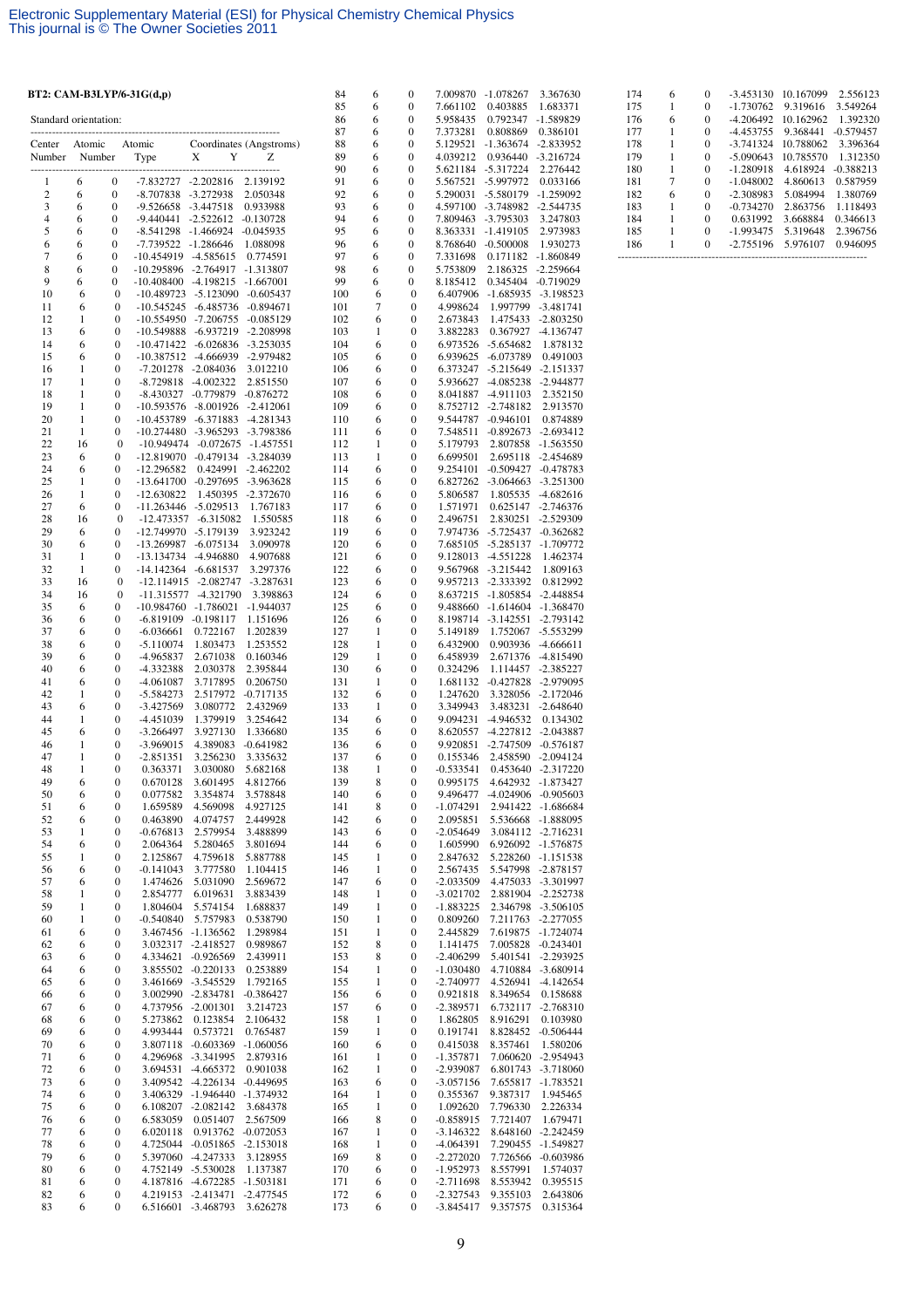| AT1: M06-2X/6-31 $G(d,p)$ |                   |                                      |                                 |                                                                |                              | 84         | 6                            | 0                                    | -5.557674 -0.642012                        |                                                      | 1.747067                                  |
|---------------------------|-------------------|--------------------------------------|---------------------------------|----------------------------------------------------------------|------------------------------|------------|------------------------------|--------------------------------------|--------------------------------------------|------------------------------------------------------|-------------------------------------------|
| Standard orientation:     |                   |                                      |                                 |                                                                |                              | 85<br>86   | 6<br>6                       | 0<br>0                               | $-2.277254$<br>-4.540809                   | 1.895693<br>2.652854                                 | 2.500000<br>2.732706                      |
|                           |                   |                                      |                                 |                                                                |                              | 87         | 6                            | $\overline{0}$                       | $-6.274082$ $-2.816154$                    |                                                      | 2.689825                                  |
| Center<br>Number          | Atomic            | Number                               | Atomic                          | Y<br>X                                                         | Coordinates (Angstroms)<br>Z | 88<br>89   | 6<br>6                       | 0<br>$\boldsymbol{0}$                | -4.486840 -4.442963<br>-1.893254 -2.478001 |                                                      | 2.868621<br>1.492671                      |
|                           |                   |                                      | Type                            |                                                                |                              | 90         | 6                            | $\overline{0}$                       | -3.092772 -4.333159                        |                                                      | 2.484880                                  |
| 1                         | 6                 | $\boldsymbol{0}$                     | 8.927793                        | 1.250167                                                       | 0.885455                     | 91         | 6                            | 0                                    | $-4.095661$                                | 0.112744                                             | 0.089228                                  |
| $\overline{2}$<br>3       | 6<br>6            | $\boldsymbol{0}$<br>$\boldsymbol{0}$ | 9.994154<br>9.950278 -0.861114  | 0.364857                                                       | 0.940181<br>0.270156         | 92<br>93   | 6<br>6                       | $\boldsymbol{0}$<br>$\overline{0}$   | -2.190074 -1.203307<br>-5.491426           | 0.009923                                             | 0.801625<br>0.469117                      |
| $\overline{4}$            | 6                 | $\boldsymbol{0}$                     | 8.807629 -1.186020              |                                                                | $-0.499459$                  | 94         | 6                            | 0                                    | $-6.563965$                                | $-1.538415$                                          | 1.997177                                  |
| 5                         | 6<br>6            | $\boldsymbol{0}$<br>$\boldsymbol{0}$ | 7.753111 -0.281276              |                                                                | -0.573679                    | 95<br>96   | 6<br>1                       | $\boldsymbol{0}$<br>0                | -1.971073<br>$-1.510420$                   | 3.030110                                             | 1.773743                                  |
| 6<br>7                    | 6                 | $\boldsymbol{0}$                     | 7.794607<br>11.059502 -1.834963 | 0.932518                                                       | 0.127030<br>0.286710         | 97         | 6                            | 0                                    | -4.230623                                  | 1.145798<br>3.822666                                 | 2.674419<br>2.037748                      |
| 8                         | 6                 | $\mathbf{0}$                         |                                 | 8.817001 -2.476811 -1.221101                                   |                              | 98         | $\mathbf{1}$                 | $\boldsymbol{0}$                     | -5.558723                                  | 2.495400                                             | 3.078446                                  |
| 9<br>10                   | 6<br>6            | $\boldsymbol{0}$<br>$\boldsymbol{0}$ |                                 | 10.139553 -2.835665 -1.780259<br>11.278774 -2.511440 -1.011940 |                              | 99<br>100  | 6<br>6                       | 0<br>$\boldsymbol{0}$                | -7.106124 -3.830170                        | -5.282951 -5.439973                                  | 2.086857<br>2.314403                      |
| 11                        | 6                 | $\boldsymbol{0}$                     |                                 | 12.547539 -2.793872 -1.521565                                  |                              | 101        | 6                            | $\mathbf{0}$                         |                                            | -1.343679 -3.383251                                  | 0.512636                                  |
| 12<br>13                  | 1<br>6            | $\boldsymbol{0}$<br>0                |                                 | 13.429223 -2.493513 -0.964110<br>12.697011 -3.416566 -2.757370 |                              | 102<br>103 | 6<br>6                       | $\boldsymbol{0}$<br>$\boldsymbol{0}$ |                                            | -2.549765 -5.227589<br>-3.727529 -0.000594           | 1.566821                                  |
| 14                        | 6                 | 0                                    |                                 | 11.574860 -3.736146 -3.513382                                  |                              | 104        | 6                            | $\mathbf{0}$                         |                                            | $-1.805183 - 1.355730$                               | -1.248739<br>-0.582339                    |
| 15                        | 6                 | 0                                    |                                 | 10.305204 -3.431953 -3.031682                                  |                              | 105        | 6                            | $\boldsymbol{0}$                     |                                            | $-6.461697 -0.212888$                                | $-0.502904$                               |
| 16<br>17                  | 1<br>1            | $\boldsymbol{0}$<br>0                | 8.974059<br>10.889052           | 2.199424<br>0.647606                                           | 1.407720<br>1.484598         | 106<br>107 | 6<br>8                       | $\mathbf{0}$<br>$\mathbf{0}$         | $-7.564968$<br>$-0.705731$                 | $-1.801305$<br>3.181266                              | 0.991384<br>1.232575                      |
| 18                        | 1                 | $\boldsymbol{0}$                     |                                 | 6.894495 -0.494985 -1.202101                                   |                              | 108        | 6                            | $\boldsymbol{0}$                     | $-2.946404$                                | 4.010985                                             | 1.532796                                  |
| 19                        | $\mathbf{1}$      | 0                                    |                                 | 13.691199 -3.627212 -3.137156                                  |                              | 109        | 1                            | $\mathbf{0}$                         | $-5.005300$                                | 4.561368                                             | 1.875554                                  |
| 20<br>21                  | $\mathbf{1}$<br>1 | 0<br>0                               |                                 | 11.685282 -4.199095<br>9.435797 -3.630295 -3.650895            | -4.488294                    | 110<br>111 | 6<br>6                       | $\boldsymbol{0}$<br>$\boldsymbol{0}$ |                                            | -7.902944 -3.210239<br>$-6.629657 - 5.125745$        | 1.044743<br>1.913208                      |
| 22                        | 16                | $\boldsymbol{0}$                     |                                 | 6.185850 -2.953248 -0.484339                                   |                              | 112        | 6                            | $\boldsymbol{0}$                     |                                            | -4.720237 -6.361925                                  | 1.342315                                  |
| 23<br>24                  | 6<br>6            | 0<br>0                               | 5.537888                        | 6.258321 -5.455938<br>-4.572418                                | -1.342470<br>$-0.655169$     | 113<br>114 | 6<br>6                       | $\boldsymbol{0}$<br>$\boldsymbol{0}$ |                                            | -1.651953 -4.739808<br>-1.283405 -2.696098           | 0.552837<br>$-0.763777$                   |
| 25                        | 1                 | 0                                    |                                 | 5.965862 -6.480374 -1.535154                                   |                              | 115        | 6                            | $\boldsymbol{0}$                     |                                            | -3.386820 -6.259191                                  | 0.978273                                  |
| 26                        | 1                 | 0                                    |                                 | 4.573495 -4.770968                                             | $-0.205444$                  | 116        | 6                            | $\boldsymbol{0}$                     |                                            | -2.548822 -0.754712                                  | $-1.595371$                               |
| 27<br>28                  | 6<br>16           | 0<br>$\bf{0}$                        |                                 | 11.740912 -2.159346<br>12.975838 -3.434805                     | 1.415754<br>1.481384         | 117<br>118 | 6<br>6                       | $\mathbf{0}$<br>$\boldsymbol{0}$     |                                            | $-4.740744$ $-0.246641$<br>-7.527986 -1.142658       | $-2.262500$<br>$-0.234288$                |
| 29                        | 6                 | 0                                    |                                 | 12.386926 -2.582730                                            | 3.917021                     | 119        | 6                            | $\boldsymbol{0}$                     |                                            | $-6.074505$ $-0.352117$                              | $-1.897003$                               |
| 30<br>31                  | 6<br>1            | 0<br>0                               |                                 | 13.091317 -3.477631<br>12.384461 -2.489234                     | 3.227391<br>4.995325         | 120<br>121 | 6<br>8                       | $\mathbf{0}$<br>$\boldsymbol{0}$     | $-0.472072$<br>$-2.551449$                 | 2.313155<br>5.092262                                 | 0.114714<br>0.796315                      |
| 32                        | 1                 | 0                                    | 13.747869                       | $-4.220365$                                                    | 3.662310                     | 122        | 6                            | $\boldsymbol{0}$                     |                                            | -8.185150 -3.902736                                  | $-0.122787$                               |
| 33                        | 16                | $\boldsymbol{0}$                     |                                 | 7.785528 -4.919668                                             | -2.010907                    | 123        | 6                            | $\mathbf{0}$                         |                                            | -6.912854 -5.845426                                  | 0.686582                                  |
| 34<br>35                  | 16<br>6           | $\boldsymbol{0}$<br>0                | 7.744810                        | 11.411714 -1.446441<br>-3.305142 -1.266066                     | 3.009852                     | 124<br>125 | 6<br>6                       | $\boldsymbol{0}$<br>$\mathbf{0}$     |                                            | -5.731810 -6.611717<br>-1.928033 -5.458418           | 0.333283<br>$-0.675923$                   |
| 36                        | 6                 | 0                                    | 6.699265                        | 1.846735                                                       | 0.049854                     | 126        | 6                            | $\boldsymbol{0}$                     |                                            | -1.535621 -3.385568                                  | $-1.940562$                               |
| 37<br>38                  | 6<br>6            | 0<br>0                               | 5.770649<br>4.670904            | 2.623836 -0.005570<br>3.531431                                 | $-0.051397$                  | 127<br>128 | 6<br>6                       | $\boldsymbol{0}$<br>$\mathbf{0}$     |                                            | $-3.000824$ $-6.400781$<br>-2.822232 -1.479208       | $-0.412707$<br>-2.821786                  |
| 39                        | 6                 | 0                                    | 3.548731                        | 3.256420                                                       | -0.849484                    | 129        | 6                            | $\boldsymbol{0}$                     |                                            | -4.178753 -1.164992                                  | -3.234428                                 |
| 40<br>41                  | 6<br>6            | 0<br>0                               | 4.693833                        | 4.716235<br>4.130478                                           | 0.701269                     | 130        | 6<br>6                       | $\boldsymbol{0}$<br>$\mathbf{0}$     |                                            | -7.810505 -1.868759                                  | -1.457222                                 |
| 42                        | 1                 | 0                                    | 2.470566<br>3.540737            | 2.354682                                                       | $-0.873494$<br>$-1.452277$   | 131<br>132 | 6                            | $\boldsymbol{0}$                     | $-1.238545$                                | -6.911783 -1.378841<br>2.768618                      | -2.486863<br>$-1.102916$                  |
| 43                        | 6                 | 0                                    | 3.611685                        | 5.583927                                                       | 0.671973                     | 133        | 1                            | $\boldsymbol{0}$                     | 0.605509                                   |                                                      | 2.342668 -0.063640                        |
| 44<br>45                  | 1<br>6            | $\boldsymbol{0}$<br>0                | 5.567458<br>2.480493            | 4.945535<br>5.292894                                           | 1.301082<br>$-0.096588$      | 134<br>135 | 1<br>6                       | $\boldsymbol{0}$<br>$\boldsymbol{0}$ | $-0.767044$<br>-3.503891                   | 1.287622<br>6.134462                                 | 0.367956<br>0.641841                      |
| 46                        | 1                 | 0                                    | 1.605811                        | 3.917523                                                       | $-1.496406$                  | 136        | 6                            | $\mathbf{0}$                         |                                            | $-8.130407 - 3.218141$                               | $-1.402910$                               |
| 47<br>48                  | 1<br>1            | $\boldsymbol{0}$<br>$\mathbf{0}$     | 3.648121<br>$-0.622044$         | 6.503624<br>2.891980                                           | 1.251666<br>5.571299         | 137<br>138 | 6<br>6                       | $\boldsymbol{0}$<br>$\mathbf{0}$     |                                            | -7.673386 -5.248529<br>-5.364628 -6.746078           | $-0.308830$<br>$-0.998683$                |
| 49                        | 6                 | 0                                    | $-0.868179$                     | 3.783258                                                       | 5.003121                     | 139        | 6                            | $\boldsymbol{0}$                     |                                            | $-1.869711 - 4.798134$                               | $-1.895600$                               |
| 50                        | 6                 | 0                                    | 0.044252                        | 4.284344                                                       | 4.079701                     | 140        | 6                            | $\boldsymbol{0}$                     |                                            | -2.328495 -2.766344                                  | -2.988949                                 |
| 51<br>52                  | 6<br>6            | 0<br>0                               | $-2.089152$<br>$-0.250626$      | 4.423814<br>5.437387                                           | 5.193345<br>3.353699         | 141<br>142 | 6<br>6                       | $\boldsymbol{0}$<br>$\boldsymbol{0}$ |                                            | -3.968142 -6.636425<br>-4.977995 -2.152152           | -1.379844<br>$-3.796357$                  |
| 53                        | 1                 | 0                                    | 0.988213                        | 3.772345                                                       | 3.915394                     | 143        | 6                            | $\boldsymbol{0}$                     | $-6.374089$                                | $-2.260835$                                          | $-3.414963$                               |
| 54<br>55                  | 6<br>1            | 0<br>0                               | $-2.385970$<br>$-2.806790$      | 5.580372<br>4.028304                                           | 4.473803<br>5.905389         | 144<br>145 | $\mathbf{1}$<br>1            | $\boldsymbol{0}$<br>$\boldsymbol{0}$ | $-2.311833$<br>$-1.118366$                 | 2.834609<br>2.022803                                 | $-0.866662$<br>$-1.903133$                |
| 56                        | 6                 | 0                                    | 0.751567                        | 5.959608                                                       | 2.359032                     | 146        | 8                            | $\boldsymbol{0}$                     | $-0.746014$                                | 4.030278                                             | $-1.526925$                               |
| 57<br>58                  | 6<br>1            | 0<br>0                               | $-1.466078$<br>-3.333933        | 6.093675<br>6.086084                                           | 3.564812<br>4.628377         | 147<br>148 | 6<br>1                       | $\boldsymbol{0}$<br>$\boldsymbol{0}$ | $-2.841423$<br>$-3.847789$                 | 7.274440<br>6.471816                                 | $-0.090078$<br>1.628906                   |
| 59                        | 7                 | 0                                    | 0.268829                        | 5.832793                                                       | 0.946383                     | 149        | $\mathbf{1}$                 | $\boldsymbol{0}$                     | $-4.368450$                                | 5.778443                                             | 0.065770                                  |
| 60                        | 1                 | 0                                    | 0.964750                        | 7.023170                                                       | 2.513404                     | 150        | 6                            | $\boldsymbol{0}$                     | -7.574294                                  | $-4.136457$                                          | $-2.374961$                               |
| 61<br>62                  | 1<br>1            | 0<br>0                               | 1.688222<br>$-1.700251$         | 5.404217<br>6.994943                                           | 2.429410<br>3.002995         | 151<br>152 | 6<br>6                       | $\boldsymbol{0}$<br>$\boldsymbol{0}$ | $-7.292808$                                | -5.391504<br>$-6.162274$ $-6.122817$                 | $-1.698672$<br>$-2.036832$                |
| 63                        | 6                 | 0                                    | 1.291119                        | 6.212338                                                       | $-0.089645$                  | 153        | 6                            | $\boldsymbol{0}$                     |                                            | -2.876460 -5.047630 -2.905464                        |                                           |
| 64<br>65                  | 1<br>$\mathbf{1}$ | 0<br>0                               | $-0.555974$<br>$-0.084464$      | 6.451809<br>4.868938                                           | 0.830509<br>0.791712         | 154<br>155 | 6<br>6                       | $\boldsymbol{0}$<br>$\boldsymbol{0}$ |                                            | -3.159487 -3.792797 -3.582141<br>-3.903936 -5.946397 | $-2.653843$                               |
| 66                        | $\mathbf{1}$      | 0                                    | 0.758368                        | 6.210876                                                       | $-1.044051$                  | 156        | 6                            | $\boldsymbol{0}$                     |                                            | -4.456614 -3.493520 -3.975948                        |                                           |
| 67                        | $\mathbf{1}$      | 0                                    | 1.595304                        | 7.236948<br>0.454090                                           | 0.145804<br>6.210006         | 157<br>158 | 6                            | $\boldsymbol{0}$<br>$\boldsymbol{0}$ | $-6.715063$<br>$-1.494746$                 | $-3.669663$<br>4.511075                              | $-3.360192$                               |
| 68<br>69                  | 1<br>6            | 0<br>0                               | $-3.664679$<br>$-2.745872$      | 0.411177                                                       | 5.599197                     | 159        | 6<br>8                       | $\boldsymbol{0}$                     | $-1.799917$                                | 7.781421                                             | $-2.626586$<br>0.745916                   |
| 70                        | 7                 | 0                                    | $-2.954509$                     | $-0.292897$                                                    | 4.345617                     | 160        | $\mathbf{1}$                 | $\boldsymbol{0}$                     | $-2.426386$                                | 6.954140                                             | $-1.051012$                               |
| 71<br>72                  | 1<br>$\mathbf{1}$ | 0<br>0                               | $-1.966761$<br>$-2.422224$      | $-0.091904$<br>1.433611                                        | 6.177062<br>5.387950         | 161<br>162 | 1<br>6                       | $\boldsymbol{0}$<br>$\boldsymbol{0}$ | $-3.581162$<br>$-5.260202$                 |                                                      | 8.060970 -0.280218<br>-5.628829 -3.060506 |
| 73                        | 6                 | $\boldsymbol{0}$                     | $-3.457133$                     | $-1.643016$                                                    | 4.537447                     | 163        | 6                            | $\boldsymbol{0}$                     | $-5.530501$                                | $-4.432201$                                          | -3.707795                                 |
| 74<br>75                  | 6<br>6            | 0<br>0                               | $-3.961194$<br>$-3.849650$      | 0.328611<br>$-2.109749$                                        | 3.505119<br>3.112576         | 164<br>165 | 1<br>$\mathbf{1}$            | $\boldsymbol{0}$<br>$\boldsymbol{0}$ | $-1.715116$<br>$-2.453622$                 |                                                      | 3.680004 -3.312289<br>4.927642 -2.284215  |
| 76                        | 1                 | $\boldsymbol{0}$                     | $-2.701696$                     | -2.289838                                                      | 4.991651                     | 166        | 6                            | $\boldsymbol{0}$                     | $-0.720998$                                | 5.543292                                             | $-3.411578$                               |
| 77                        | 1                 | 0                                    | -4.355332                       | $-1.648426$                                                    | 5.182520                     | 167        | 6                            | $\boldsymbol{0}$                     | $-1.470183$                                | 9.151325                                             | 0.565419                                  |
| 78<br>79                  | 6<br>1            | 0<br>0                               | $-4.170634$<br>-4.924759        | $-0.735236$<br>0.418029                                        | 2.368497<br>4.046404         | 168<br>169 | $\mathbf{1}$<br>$\mathbf{1}$ | $\boldsymbol{0}$<br>$\boldsymbol{0}$ | $-1.195641$<br>0.308533                    | 5.666212                                             | -4.392795<br>5.190843 -3.563299           |
| 80                        | 6                 | 0                                    | $-3.579189$                     | 1.676742                                                       | 2.958755                     | 170        | 8                            | $\boldsymbol{0}$                     | $-0.729381$                                | 6.790585                                             | $-2.730401$                               |
| 81<br>82                  | 6<br>6            | 0<br>0                               | -2.743315                       | -4.996112 -3.117708<br>$-2.940515$                             | 3.087959<br>2.461449         | 171<br>172 | $\mathbf{1}$<br>$\mathbf{1}$ | $\boldsymbol{0}$<br>$\boldsymbol{0}$ | $-2.388105$<br>$-0.879902$                 | 9.752773<br>9.440461                                 | 0.549834<br>1.440230                      |
| 83                        | 6                 | 0                                    | $-3.306157$                     | $-0.480202$                                                    | 1.132585                     | 173        | 6                            | $\boldsymbol{0}$                     | $-0.673741$                                | 9.403009                                             | $-0.693115$                               |

| 174 | 6 | 0        | $-0.419056$ | 7.890244  | $-3.492121$ |
|-----|---|----------|-------------|-----------|-------------|
| 175 |   | 0        | $-0.291765$ | 10.433693 | $-0.696346$ |
| 176 |   | $\Omega$ | 0.185631    | 8.719779  | $-0.738597$ |
| 177 | 8 | 0        | $-1.524415$ | 9.182678  | $-1.805575$ |
| 178 | 6 | 0        | $-0.839436$ | 9.134316  | $-2.999573$ |
| 179 | 6 | $\Omega$ | 0.266504    | 7.835466  | $-4.703743$ |
| 180 | 6 | 0        | $-0.579438$ | 10.296774 | $-3.708387$ |
| 181 | 6 | $\Omega$ | 0.523770    | 9.010010  | $-5.411208$ |
| 182 | 1 | $\Omega$ | 0.610224    | 6.887855  | $-5.101192$ |
| 183 | 6 | 0        | 0.101597    | 10.239494 | $-4.922687$ |
| 184 | 1 | $\Omega$ | $-0.936557$ | 11.237575 | $-3.301340$ |
| 185 |   | $\theta$ | 1.057995    | 8.951745  | $-6.353207$ |
| 186 |   | $\Omega$ | 0.297124    | 11.148774 | $-5.479395$ |
|     |   |          |             |           |             |
|     |   |          |             |           |             |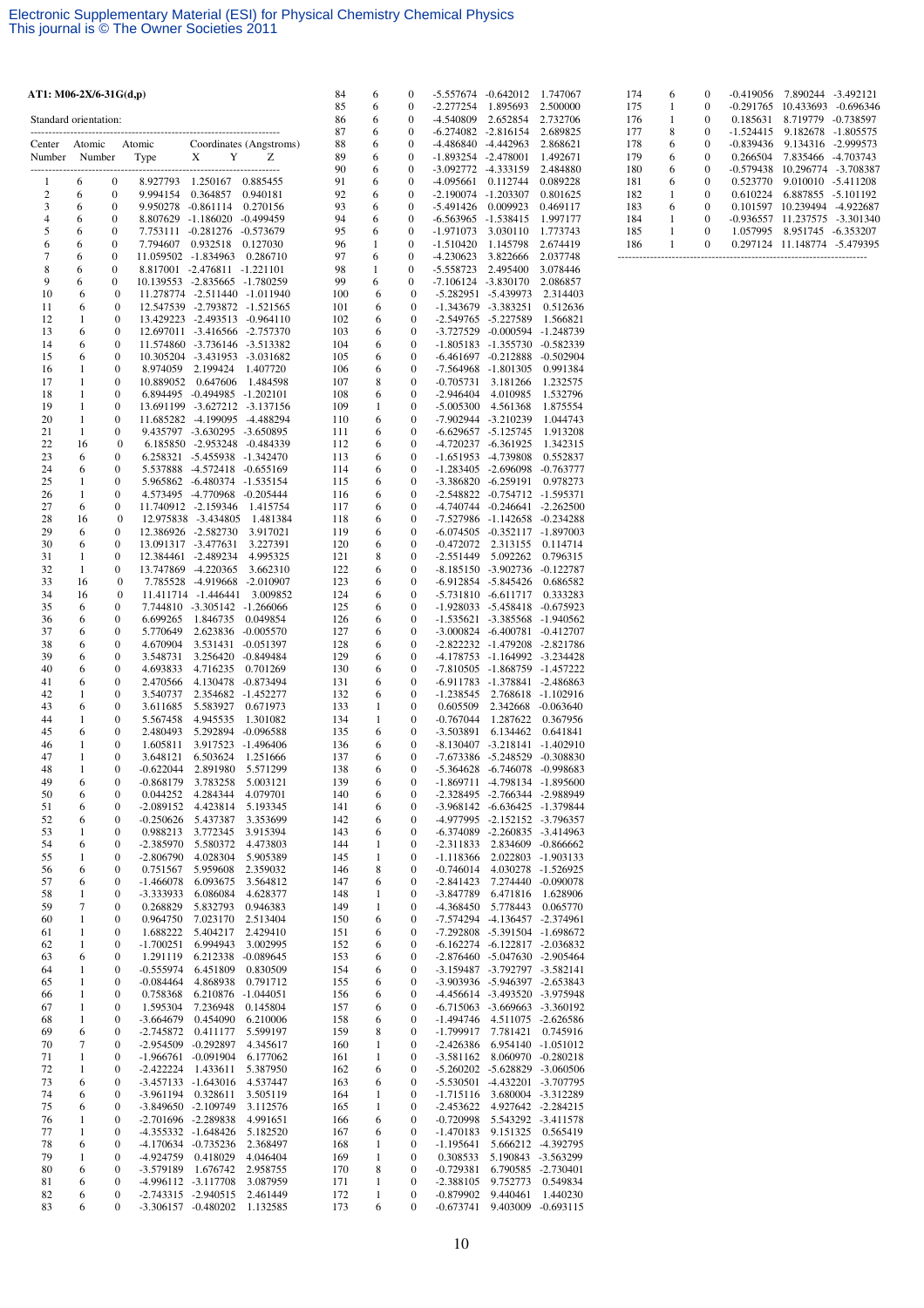| 86<br>6<br>0<br>3.758080<br>2.377453<br>0.787710<br>Standard orientation:<br>87<br>6<br>0<br>8.808192<br>1.162608 -2.545234<br>Atomic<br>Coordinates (Angstroms)<br>88<br>0<br>8.164291<br>$-1.083859$<br>$-3.167863$<br>Atomic<br>6<br>Center<br>Y<br>Z<br>89<br>5.861930 -1.678652 -0.553125<br>Type<br>X<br>6<br>0<br>Number<br>Number<br>90<br>6<br>0<br>7.231126 -1.992131<br>$-2.531113$<br>-----------------------------------<br>-10.639932 -2.288995 -2.343584<br>91<br>6<br>$\bf{0}$<br>6<br>0<br>6.892191<br>1.187809<br>1.501141<br>1<br>$\boldsymbol{2}$<br>$\boldsymbol{0}$<br>-11.938832 -2.725070 -2.121016<br>92<br>5.768519 -0.759876<br>6<br>6<br>0<br>0.603745<br>3<br>6<br>$\boldsymbol{0}$<br>-12.791919 -2.046179 -1.245940<br>93<br>6<br>0<br>7.826210<br>2.096809<br>0.867386<br>$\overline{4}$<br>6<br>94<br>$\boldsymbol{0}$<br>-12.323589<br>-0.878598 -0.598300<br>6<br>0<br>8.711053<br>2.077207<br>-1.385479<br>5<br>6<br>$\boldsymbol{0}$<br>-11.032850 -0.427070 -0.852502<br>95<br>6<br>0<br>1.491938<br>1.570026 -0.566073<br>1.582036 -2.322673<br>6<br>6<br>$\boldsymbol{0}$<br>$-10.176431$<br>-1.130761<br>-1.711576<br>96<br>1<br>0<br>2.709072<br>7<br>97<br>6<br>$\boldsymbol{0}$<br>-14.187009<br>-2.454430<br>6<br>0<br>2.558491<br>2.239132<br>-0.988580<br>1.478321<br>8<br>6<br>$\boldsymbol{0}$<br>-13.263665 -0.171625<br>0.298262<br>98<br>1<br>0<br>4.633094<br>2.716405<br>1.334185<br>9<br>99<br>6<br>$\boldsymbol{0}$<br>$-14.658273$<br>$-0.156569 - 0.196926$<br>6<br>0<br>10.193942<br>0.784695<br>-2.684927<br>10<br>6<br>$\boldsymbol{0}$<br>$-15.126053 - 1.317620 - 0.849326$<br>100<br>6<br>$\mathbf{0}$<br>9.493774 -1.461917<br>-3.330588<br>11<br>$\boldsymbol{0}$<br>-16.420359 -1.328064 -1.372832<br>6<br>$\boldsymbol{0}$<br>6.319592 -2.956782 -0.061897<br>6<br>101<br>12<br>6<br>7.659205 -3.239245<br>1<br>$\boldsymbol{0}$<br>$-16.767270$ $-2.192743$ $-1.929803$<br>102<br>0<br>$-2.086529$<br>13<br>6<br>$\boldsymbol{0}$<br>-17.256826 -0.225071 -1.229739<br>6<br>$\boldsymbol{0}$<br>7.260915<br>0.498864<br>103<br>2.651488<br>14<br>6<br>$\boldsymbol{0}$<br>$-16.795514$<br>0.917310 -0.585713<br>104<br>6<br>0<br>6.168594 -1.502260<br>1.776954<br>15<br>6<br>$\boldsymbol{0}$<br>-15.497072<br>0.953692 -0.086374<br>105<br>6<br>0<br>9.096627<br>2.272974<br>1.408010<br>16<br>1<br>$\boldsymbol{0}$<br>-9.990909 -2.823196 -3.028695<br>106<br>6<br>0<br>10.039329<br>2.236387<br>-0.843218<br>8<br>17<br>1<br>$\boldsymbol{0}$<br>-12.306212 -3.587515 -2.667483<br>107<br>0<br>0.351145<br>1.224389 -1.265493<br>18<br>1<br>$\boldsymbol{0}$<br>$-10.680552$<br>0.502497 -0.415004<br>108<br>6<br>0<br>1.408035<br>1.815519<br>0.810532<br>19<br>1<br>$\boldsymbol{0}$<br>-18.258862 -0.252982 -1.644561<br>109<br>1<br>0<br>2.540416<br>2.463737<br>2.536761<br>20<br>$\mathbf{1}$<br>1.789524 -0.493303<br>$\boldsymbol{0}$<br>-17.433948<br>6<br>$\boldsymbol{0}$<br>10.954570<br>1.444546 -1.641532<br>110<br>21<br>1<br>$\boldsymbol{0}$<br>$-15.120792$<br>1.868316<br>0.361814<br>6<br>$\boldsymbol{0}$<br>10.538384 -0.501944 -3.084994<br>111<br>22<br>16<br>$\boldsymbol{0}$<br>$-11.254504$<br>0.197452<br>2.173681<br>112<br>6<br>0<br>9.945143 -2.757391 -2.850776<br>23<br>6<br>$\boldsymbol{0}$<br>-12.955997<br>1.018095<br>6<br>0<br>7.192182 -3.734270 -0.817689<br>4.026172<br>113<br>24<br>6<br>0.638751<br>3.812420<br>6<br>0<br>6.505799 -2.853413<br>0<br>-11.698019<br>114<br>1.372638<br>25<br>1<br>$\boldsymbol{0}$<br>$-13.353712$<br>1.330391<br>4.983533<br>115<br>6<br>0<br>9.050660 -3.625333 -2.244733<br>26<br>1<br>$\boldsymbol{0}$<br>$-10.923849$<br>6<br>0<br>6.888542 -0.885006<br>2.794542<br>0.592514<br>4.567471<br>116<br>27<br>6<br>$\boldsymbol{0}$<br>-14.556280<br>-3.747389<br>$-0.794448$<br>117<br>6<br>0<br>8.591957<br>0.673356<br>3.206786<br>28<br>16<br>$\boldsymbol{0}$<br>$-16.203273$ $-4.236516$ $-0.346662$<br>118<br>6<br>0<br>10.234750<br>2.348020<br>0.529403<br>29<br>6<br>$\boldsymbol{0}$<br>$-14.547674$ $-6.295022$ $-0.190641$<br>6<br>$\boldsymbol{0}$<br>9.487490<br>1.539175<br>119<br>2.599195<br>30<br>6<br>$\boldsymbol{0}$<br>-15.798299<br>$-5.897060$<br>0.032139<br>120<br>6<br>0<br>0.265676 -0.162844 -1.586125<br>31<br>$\mathbf{1}$<br>8<br>$\boldsymbol{0}$<br>-14.172224 -7.295729<br>-0.019791<br>121<br>0<br>0.183526<br>1.637766<br>1.407486<br>32<br>1<br>$\boldsymbol{0}$<br>-16.592439 -6.527138<br>6<br>$\boldsymbol{0}$<br>0.411784<br>122<br>12.019237<br>0.792844 -1.037880<br>33<br>16<br>$\bf{0}$<br>$-14.048733$<br>1.042567<br>2.658107<br>123<br>6<br>0<br>11.643329 -1.189786 -2.445223<br>34<br>16<br>$\boldsymbol{0}$<br>-13.426190 -5.117587 -0.840512<br>124<br>6<br>0<br>11.277148 -2.587289 -2.301701<br>35<br>6<br>0<br>$-12.901762$<br>0.318438<br>1.508210<br>125<br>6<br>0<br>8.291168 -4.428049 -0.174427<br>36<br>6<br>$\boldsymbol{0}$<br>$-8.854421$<br>$-0.632159 -1.931652$<br>126<br>6<br>0<br>7.549996 -3.525397<br>1.990951<br>37<br>6<br>$\boldsymbol{0}$<br>-7.743646<br>$-0.164240 -2.056514$<br>127<br>6<br>$\boldsymbol{0}$<br>9.441352 -4.361972 -1.058148<br>38<br>6<br>$\boldsymbol{0}$<br>$-6.441542$<br>0.422350 -2.102345<br>128<br>6<br>0<br>7.986972 -1.582153<br>3.435241<br>39<br>6<br>$\boldsymbol{0}$<br>$-6.300566$<br>1.816133 -2.068892<br>129<br>6<br>0<br>9.041685 -0.617527<br>3.690896<br>40<br>6<br>$\boldsymbol{0}$<br>$-5.290260$<br>$-0.380338 - 2.116319$<br>130<br>6<br>$\mathbf{0}$<br>11.340193<br>1.656732<br>1.163815<br>41<br>6<br>$\boldsymbol{0}$<br>$-5.036950$<br>2.388427 -2.015305<br>131<br>6<br>0<br>10.878672<br>1.157573<br>2.446424<br>42<br>1<br>$\boldsymbol{0}$<br>$-7.189640$<br>2.436996<br>$-2.067998$<br>132<br>6<br>0<br>$-0.251850 -0.939236$<br>$-0.401018$<br>43<br>6<br>$\boldsymbol{0}$<br>$-4.030714$<br>0.199583 -2.057894<br>133<br>1<br>$\mathbf{0}$<br>$-0.434235 -0.246091$<br>-2.423533<br>44<br>1<br>$\boldsymbol{0}$<br>$-5.400754$<br>$-1.459216 -2.162121$<br>134<br>1<br>0<br>1.243156 -0.542931 -1.903632<br>45<br>$\boldsymbol{0}$<br>-3.893023<br>1.587238 -1.988284<br>135<br>6<br>0<br>2.035017<br>6<br>0.112415<br>2.770852<br>46<br>1<br>$\boldsymbol{0}$<br>-4.934780<br>3.471124 -1.986924<br>136<br>6<br>$\mathbf{0}$<br>12.212264<br>0.895559<br>0.398109<br>47<br>1<br>$\boldsymbol{0}$<br>$-3.142883$<br>$-0.425433 - 2.038278$<br>137<br>6<br>0<br>12.367484 -0.557228 -1.444458<br>48<br>1<br>$\mathbf{0}$<br>$-4.577784$<br>6.877562 -1.226826<br>138<br>6<br>$\boldsymbol{0}$<br>11.652092 -3.288806 -1.164020<br>49<br>0<br>$-3.545120$<br>6.569366 -1.354870<br>139<br>6<br>8.466298 -4.326819<br>1.198963<br>6<br>0<br>50<br>$-3.102939$<br>5.383308 -0.776370<br>140<br>8.311487 -2.872922<br>3.041197<br>6<br>0<br>6<br>0<br>51<br>0<br>$-2.667850$<br>7.361032 -2.092589<br>141<br>6<br>0<br>10.713645 -4.195941<br>$-0.527952$<br>6<br>52<br>$-1.777108$<br>4.969878 -0.941203<br>142<br>10.371432 -0.987087<br>3.540779<br>6<br>0<br>6<br>0<br>53<br>$-3.803724$<br>4.770063<br>11.310014 -0.079999<br>2.904465<br>1<br>0<br>$-0.215580$<br>143<br>6<br>0<br>54<br>6<br>0<br>$-1.347816$<br>6.955424 -2.259502<br>144<br>0<br>0.399069 -0.776690<br>0.470654<br>1<br>55<br>$-3.014684$<br>8.286984 -2.538816<br>145<br>$-0.270166$ $-2.015108$<br>1<br>0<br>1<br>0<br>$-0.627980$<br>$-1.243352$<br>8<br>-1.561093 -0.472699<br>56<br>6<br>0<br>3.709262 -0.306529<br>146<br>0<br>$-0.130180$<br>57<br>6<br>0<br>$-0.908321$<br>5.761483 -1.693231<br>147<br>6<br>0<br>$-1.298379$<br>1.897403<br>3.282710<br>$-0.660465$<br>7.562195 -2.839393<br>0.425416<br>3.083066<br>58<br>1<br>0<br>148<br>1<br>0<br>2.866359<br>59<br>7<br>$-2.149305$<br>2.522596<br>$-0.464673$<br>149<br>$\mathbf{1}$<br>0.778687<br>1.412159<br>3.381444<br>0<br>0<br>60<br>1<br>0<br>$-0.289527$<br>3.434825 -0.758785<br>150<br>6<br>0<br>12.666723 -0.392547<br>0.878822<br>$\mathbf{1}$<br>$\boldsymbol{0}$<br>$-1.104710$<br>3.822304<br>0.770918<br>12.762200 -1.290765 -0.259848<br>61<br>151<br>6<br>0<br>5.441328 -1.836022<br>62<br>1<br>0<br>0.120445<br>152<br>6<br>0<br>12.412084 -2.626782 -0.121207<br>6<br>$-2.538184$<br>2.231413 -1.893037<br>9.793999 -4.158452<br>63<br>0<br>153<br>6<br>0<br>1.751869<br>9.698835 -3.260270<br>64<br>1<br>0<br>$-2.994465$<br>2.642805<br>0.122993<br>154<br>6<br>0<br>2.890594<br>1.692232 -0.083371<br>10.893689 -4.092665<br>65<br>1<br>0<br>$-1.663439$<br>155<br>6<br>0<br>0.907235<br>10.707322 -2.337410<br>66<br>1<br>0<br>$-2.534396$<br>3.187661 -2.418869<br>156<br>6<br>0<br>3.132759<br>$\mathbf{1}$<br>$\boldsymbol{0}$<br>12.225206 -0.871146<br>67<br>$-1.744245$<br>1.607583 -2.302898<br>157<br>6<br>0<br>2.104803<br>2.949575 -3.353065<br>68<br>1<br>0<br>6.924937<br>158<br>6<br>0<br>-2.083344 -1.048206<br>1.047917<br>8<br>69<br>6<br>0<br>5.847125<br>3.055005 -3.535135<br>159<br>0<br>$-2.144604$<br>2.766676<br>2.570285<br>7<br>5.016950<br>70<br>0<br>2.140909 -2.751160<br>160<br>1<br>0<br>$-1.661289$<br>0.864069<br>3.204160<br>2.879485 -4.596392<br>71<br>1<br>0<br>5.657592<br>161<br>1<br>0<br>$-1.283661$<br>2.163481<br>4.350762<br>72<br>$\mathbf{1}$<br>5.555783<br>4.082871 -3.307030<br>6<br>11.944315 -3.123930<br>0<br>162<br>0<br>1.159220<br>0.738584 -3.023452<br>11.853937 -2.267003<br>2.246321<br>73<br>6<br>0<br>5.264661<br>163<br>6<br>0<br>74<br>2.290810 -1.312837<br>164<br>$-1.904137 -2.133831$<br>1.051986<br>6<br>0<br>5.172668<br>1<br>0<br>75<br>$\mathbf{1}$<br>1.923096<br>6<br>0<br>6.439937<br>0.268238 -2.105749<br>165<br>0<br>-1.574890 -0.623369<br>76<br>1<br>0<br>4.379693<br>0.151980 -2.747971<br>166<br>6<br>0<br>-3.575463 -0.842806<br>1.110464<br>0.567652 -4.082661<br>77<br>1<br>0<br>5.470887<br>167<br>6<br>0<br>$-3.392030$<br>2.929819<br>3.214550<br>78<br>6<br>6.328473<br>1.266409 -0.866836<br>-3.964539 -1.350348<br>0<br>168<br>1<br>0<br>2.003644<br>79<br>1<br>0<br>5.522981<br>3.305003 -1.094042<br>169<br>$\mathbf{1}$<br>0<br>-4.040038 -1.287024<br>0.221981<br>80<br>3.853629<br>2.102028 -0.576271<br>8<br>-3.879567<br>0.542007<br>6<br>0<br>170<br>0<br>1.164673<br>0.258713 -2.794707<br>1.954142<br>81<br>6<br>0<br>7.808038<br>171<br>1<br>0<br>-3.877789<br>3.364504<br>82<br>6.306855<br>$-1.209759$<br>3.405973<br>6<br>0<br>$-1.761871$<br>172<br>$\mathbf{1}$<br>0<br>$-3.256400$<br>4.197104<br>83<br>6<br>0<br>6.107447<br>0.562640<br>0.470836<br>173<br>6<br>0<br>-4.247135<br>3.807360<br>2.335253 | AT2: M06-2X/6-31 $G(d,p)$ |  |  | 84 | 6 | 0 | 7.623866 | 2.020944 -0.553231 |             |
|---------------------------------------------------------------------------------------------------------------------------------------------------------------------------------------------------------------------------------------------------------------------------------------------------------------------------------------------------------------------------------------------------------------------------------------------------------------------------------------------------------------------------------------------------------------------------------------------------------------------------------------------------------------------------------------------------------------------------------------------------------------------------------------------------------------------------------------------------------------------------------------------------------------------------------------------------------------------------------------------------------------------------------------------------------------------------------------------------------------------------------------------------------------------------------------------------------------------------------------------------------------------------------------------------------------------------------------------------------------------------------------------------------------------------------------------------------------------------------------------------------------------------------------------------------------------------------------------------------------------------------------------------------------------------------------------------------------------------------------------------------------------------------------------------------------------------------------------------------------------------------------------------------------------------------------------------------------------------------------------------------------------------------------------------------------------------------------------------------------------------------------------------------------------------------------------------------------------------------------------------------------------------------------------------------------------------------------------------------------------------------------------------------------------------------------------------------------------------------------------------------------------------------------------------------------------------------------------------------------------------------------------------------------------------------------------------------------------------------------------------------------------------------------------------------------------------------------------------------------------------------------------------------------------------------------------------------------------------------------------------------------------------------------------------------------------------------------------------------------------------------------------------------------------------------------------------------------------------------------------------------------------------------------------------------------------------------------------------------------------------------------------------------------------------------------------------------------------------------------------------------------------------------------------------------------------------------------------------------------------------------------------------------------------------------------------------------------------------------------------------------------------------------------------------------------------------------------------------------------------------------------------------------------------------------------------------------------------------------------------------------------------------------------------------------------------------------------------------------------------------------------------------------------------------------------------------------------------------------------------------------------------------------------------------------------------------------------------------------------------------------------------------------------------------------------------------------------------------------------------------------------------------------------------------------------------------------------------------------------------------------------------------------------------------------------------------------------------------------------------------------------------------------------------------------------------------------------------------------------------------------------------------------------------------------------------------------------------------------------------------------------------------------------------------------------------------------------------------------------------------------------------------------------------------------------------------------------------------------------------------------------------------------------------------------------------------------------------------------------------------------------------------------------------------------------------------------------------------------------------------------------------------------------------------------------------------------------------------------------------------------------------------------------------------------------------------------------------------------------------------------------------------------------------------------------------------------------------------------------------------------------------------------------------------------------------------------------------------------------------------------------------------------------------------------------------------------------------------------------------------------------------------------------------------------------------------------------------------------------------------------------------------------------------------------------------------------------------------------------------------------------------------------------------------------------------------------------------------------------------------------------------------------------------------------------------------------------------------------------------------------------------------------------------------------------------------------------------------------------------------------------------------------------------------------------------------------------------------------------------------------------------------------------------------------------------------------------------------------------------------------------------------------------------------------------------------------------------------------------------------------------------------------------------------------------------------------------------------------------------------------------------------------------------------------------------------------------------------------------------------------------------------------------------------------------------------------------------------------------------------------------------------------------------------------------------------------------------------------------------------------------------------------------------------------------------------------------------------------------------------------------------------------------------------------------------------------------------------------------------------------------------------------------------------------------------------------------------------------------------------------------------------------------------------------------------------------------------------------------------------------------------------------------------------------------------------------------------------------------------------------------------------------------------------------------------------------------------------------------------------------------------------------------------------------------------------------------------------------------------------------------------------------------------------------------------------------------------------------------------------------------------------------------------------------------------------------------------------------------------------------------------------------------------------------------------------------------------------------------------------------------------------------------------------------------------------------------------------------------------------------------------------------------------------------------------------------------------------------------------------------------------------------------------------------------------------------------------------------------------------------------------------------------------------------------------------------------------------------------------------------------------------------------------------------------------------------------------------------------------------------------------------------------------------------------------------------------------------------------------------------------------------------------------------------------------------------------------------------------------------------------------------------------------------------------------------------------------------------------------------------------------------------------------------------------------------------------------------------------------------------------------------------------------------------------------------------------------------------------------------------------------------------------------------------------------------------------------------------------------------------------------------------------------------------------------------------------------------------------------------------------------------------------------------------------------------------------------------------------------------------------------------------------------------------------------------|---------------------------|--|--|----|---|---|----------|--------------------|-------------|
|                                                                                                                                                                                                                                                                                                                                                                                                                                                                                                                                                                                                                                                                                                                                                                                                                                                                                                                                                                                                                                                                                                                                                                                                                                                                                                                                                                                                                                                                                                                                                                                                                                                                                                                                                                                                                                                                                                                                                                                                                                                                                                                                                                                                                                                                                                                                                                                                                                                                                                                                                                                                                                                                                                                                                                                                                                                                                                                                                                                                                                                                                                                                                                                                                                                                                                                                                                                                                                                                                                                                                                                                                                                                                                                                                                                                                                                                                                                                                                                                                                                                                                                                                                                                                                                                                                                                                                                                                                                                                                                                                                                                                                                                                                                                                                                                                                                                                                                                                                                                                                                                                                                                                                                                                                                                                                                                                                                                                                                                                                                                                                                                                                                                                                                                                                                                                                                                                                                                                                                                                                                                                                                                                                                                                                                                                                                                                                                                                                                                                                                                                                                                                                                                                                                                                                                                                                                                                                                                                                                                                                                                                                                                                                                                                                                                                                                                                                                                                                                                                                                                                                                                                                                                                                                                                                                                                                                                                                                                                                                                                                                                                                                                                                                                                                                                                                                                                                                                                                                                                                                                                                                                                                                                                                                                                                                                                                                                                                                                                                                                                                                                                                                                                                                                                                                                                                                                                                                                                                                                                                                                                                                                                                                                                                                                                                                                                                                                                                                                                                                                                                                                                                                                                                                                                                                                                                                                                                                                                                                                                                                                                                           |                           |  |  | 85 | 6 | 0 | 2.692981 | 1.722289           | $-1.246191$ |
|                                                                                                                                                                                                                                                                                                                                                                                                                                                                                                                                                                                                                                                                                                                                                                                                                                                                                                                                                                                                                                                                                                                                                                                                                                                                                                                                                                                                                                                                                                                                                                                                                                                                                                                                                                                                                                                                                                                                                                                                                                                                                                                                                                                                                                                                                                                                                                                                                                                                                                                                                                                                                                                                                                                                                                                                                                                                                                                                                                                                                                                                                                                                                                                                                                                                                                                                                                                                                                                                                                                                                                                                                                                                                                                                                                                                                                                                                                                                                                                                                                                                                                                                                                                                                                                                                                                                                                                                                                                                                                                                                                                                                                                                                                                                                                                                                                                                                                                                                                                                                                                                                                                                                                                                                                                                                                                                                                                                                                                                                                                                                                                                                                                                                                                                                                                                                                                                                                                                                                                                                                                                                                                                                                                                                                                                                                                                                                                                                                                                                                                                                                                                                                                                                                                                                                                                                                                                                                                                                                                                                                                                                                                                                                                                                                                                                                                                                                                                                                                                                                                                                                                                                                                                                                                                                                                                                                                                                                                                                                                                                                                                                                                                                                                                                                                                                                                                                                                                                                                                                                                                                                                                                                                                                                                                                                                                                                                                                                                                                                                                                                                                                                                                                                                                                                                                                                                                                                                                                                                                                                                                                                                                                                                                                                                                                                                                                                                                                                                                                                                                                                                                                                                                                                                                                                                                                                                                                                                                                                                                                                                                                                           |                           |  |  |    |   |   |          |                    |             |
|                                                                                                                                                                                                                                                                                                                                                                                                                                                                                                                                                                                                                                                                                                                                                                                                                                                                                                                                                                                                                                                                                                                                                                                                                                                                                                                                                                                                                                                                                                                                                                                                                                                                                                                                                                                                                                                                                                                                                                                                                                                                                                                                                                                                                                                                                                                                                                                                                                                                                                                                                                                                                                                                                                                                                                                                                                                                                                                                                                                                                                                                                                                                                                                                                                                                                                                                                                                                                                                                                                                                                                                                                                                                                                                                                                                                                                                                                                                                                                                                                                                                                                                                                                                                                                                                                                                                                                                                                                                                                                                                                                                                                                                                                                                                                                                                                                                                                                                                                                                                                                                                                                                                                                                                                                                                                                                                                                                                                                                                                                                                                                                                                                                                                                                                                                                                                                                                                                                                                                                                                                                                                                                                                                                                                                                                                                                                                                                                                                                                                                                                                                                                                                                                                                                                                                                                                                                                                                                                                                                                                                                                                                                                                                                                                                                                                                                                                                                                                                                                                                                                                                                                                                                                                                                                                                                                                                                                                                                                                                                                                                                                                                                                                                                                                                                                                                                                                                                                                                                                                                                                                                                                                                                                                                                                                                                                                                                                                                                                                                                                                                                                                                                                                                                                                                                                                                                                                                                                                                                                                                                                                                                                                                                                                                                                                                                                                                                                                                                                                                                                                                                                                                                                                                                                                                                                                                                                                                                                                                                                                                                                                                           |                           |  |  |    |   |   |          |                    |             |
|                                                                                                                                                                                                                                                                                                                                                                                                                                                                                                                                                                                                                                                                                                                                                                                                                                                                                                                                                                                                                                                                                                                                                                                                                                                                                                                                                                                                                                                                                                                                                                                                                                                                                                                                                                                                                                                                                                                                                                                                                                                                                                                                                                                                                                                                                                                                                                                                                                                                                                                                                                                                                                                                                                                                                                                                                                                                                                                                                                                                                                                                                                                                                                                                                                                                                                                                                                                                                                                                                                                                                                                                                                                                                                                                                                                                                                                                                                                                                                                                                                                                                                                                                                                                                                                                                                                                                                                                                                                                                                                                                                                                                                                                                                                                                                                                                                                                                                                                                                                                                                                                                                                                                                                                                                                                                                                                                                                                                                                                                                                                                                                                                                                                                                                                                                                                                                                                                                                                                                                                                                                                                                                                                                                                                                                                                                                                                                                                                                                                                                                                                                                                                                                                                                                                                                                                                                                                                                                                                                                                                                                                                                                                                                                                                                                                                                                                                                                                                                                                                                                                                                                                                                                                                                                                                                                                                                                                                                                                                                                                                                                                                                                                                                                                                                                                                                                                                                                                                                                                                                                                                                                                                                                                                                                                                                                                                                                                                                                                                                                                                                                                                                                                                                                                                                                                                                                                                                                                                                                                                                                                                                                                                                                                                                                                                                                                                                                                                                                                                                                                                                                                                                                                                                                                                                                                                                                                                                                                                                                                                                                                                                           |                           |  |  |    |   |   |          |                    |             |
|                                                                                                                                                                                                                                                                                                                                                                                                                                                                                                                                                                                                                                                                                                                                                                                                                                                                                                                                                                                                                                                                                                                                                                                                                                                                                                                                                                                                                                                                                                                                                                                                                                                                                                                                                                                                                                                                                                                                                                                                                                                                                                                                                                                                                                                                                                                                                                                                                                                                                                                                                                                                                                                                                                                                                                                                                                                                                                                                                                                                                                                                                                                                                                                                                                                                                                                                                                                                                                                                                                                                                                                                                                                                                                                                                                                                                                                                                                                                                                                                                                                                                                                                                                                                                                                                                                                                                                                                                                                                                                                                                                                                                                                                                                                                                                                                                                                                                                                                                                                                                                                                                                                                                                                                                                                                                                                                                                                                                                                                                                                                                                                                                                                                                                                                                                                                                                                                                                                                                                                                                                                                                                                                                                                                                                                                                                                                                                                                                                                                                                                                                                                                                                                                                                                                                                                                                                                                                                                                                                                                                                                                                                                                                                                                                                                                                                                                                                                                                                                                                                                                                                                                                                                                                                                                                                                                                                                                                                                                                                                                                                                                                                                                                                                                                                                                                                                                                                                                                                                                                                                                                                                                                                                                                                                                                                                                                                                                                                                                                                                                                                                                                                                                                                                                                                                                                                                                                                                                                                                                                                                                                                                                                                                                                                                                                                                                                                                                                                                                                                                                                                                                                                                                                                                                                                                                                                                                                                                                                                                                                                                                                                           |                           |  |  |    |   |   |          |                    |             |
|                                                                                                                                                                                                                                                                                                                                                                                                                                                                                                                                                                                                                                                                                                                                                                                                                                                                                                                                                                                                                                                                                                                                                                                                                                                                                                                                                                                                                                                                                                                                                                                                                                                                                                                                                                                                                                                                                                                                                                                                                                                                                                                                                                                                                                                                                                                                                                                                                                                                                                                                                                                                                                                                                                                                                                                                                                                                                                                                                                                                                                                                                                                                                                                                                                                                                                                                                                                                                                                                                                                                                                                                                                                                                                                                                                                                                                                                                                                                                                                                                                                                                                                                                                                                                                                                                                                                                                                                                                                                                                                                                                                                                                                                                                                                                                                                                                                                                                                                                                                                                                                                                                                                                                                                                                                                                                                                                                                                                                                                                                                                                                                                                                                                                                                                                                                                                                                                                                                                                                                                                                                                                                                                                                                                                                                                                                                                                                                                                                                                                                                                                                                                                                                                                                                                                                                                                                                                                                                                                                                                                                                                                                                                                                                                                                                                                                                                                                                                                                                                                                                                                                                                                                                                                                                                                                                                                                                                                                                                                                                                                                                                                                                                                                                                                                                                                                                                                                                                                                                                                                                                                                                                                                                                                                                                                                                                                                                                                                                                                                                                                                                                                                                                                                                                                                                                                                                                                                                                                                                                                                                                                                                                                                                                                                                                                                                                                                                                                                                                                                                                                                                                                                                                                                                                                                                                                                                                                                                                                                                                                                                                                                           |                           |  |  |    |   |   |          |                    |             |
|                                                                                                                                                                                                                                                                                                                                                                                                                                                                                                                                                                                                                                                                                                                                                                                                                                                                                                                                                                                                                                                                                                                                                                                                                                                                                                                                                                                                                                                                                                                                                                                                                                                                                                                                                                                                                                                                                                                                                                                                                                                                                                                                                                                                                                                                                                                                                                                                                                                                                                                                                                                                                                                                                                                                                                                                                                                                                                                                                                                                                                                                                                                                                                                                                                                                                                                                                                                                                                                                                                                                                                                                                                                                                                                                                                                                                                                                                                                                                                                                                                                                                                                                                                                                                                                                                                                                                                                                                                                                                                                                                                                                                                                                                                                                                                                                                                                                                                                                                                                                                                                                                                                                                                                                                                                                                                                                                                                                                                                                                                                                                                                                                                                                                                                                                                                                                                                                                                                                                                                                                                                                                                                                                                                                                                                                                                                                                                                                                                                                                                                                                                                                                                                                                                                                                                                                                                                                                                                                                                                                                                                                                                                                                                                                                                                                                                                                                                                                                                                                                                                                                                                                                                                                                                                                                                                                                                                                                                                                                                                                                                                                                                                                                                                                                                                                                                                                                                                                                                                                                                                                                                                                                                                                                                                                                                                                                                                                                                                                                                                                                                                                                                                                                                                                                                                                                                                                                                                                                                                                                                                                                                                                                                                                                                                                                                                                                                                                                                                                                                                                                                                                                                                                                                                                                                                                                                                                                                                                                                                                                                                                                                           |                           |  |  |    |   |   |          |                    |             |
|                                                                                                                                                                                                                                                                                                                                                                                                                                                                                                                                                                                                                                                                                                                                                                                                                                                                                                                                                                                                                                                                                                                                                                                                                                                                                                                                                                                                                                                                                                                                                                                                                                                                                                                                                                                                                                                                                                                                                                                                                                                                                                                                                                                                                                                                                                                                                                                                                                                                                                                                                                                                                                                                                                                                                                                                                                                                                                                                                                                                                                                                                                                                                                                                                                                                                                                                                                                                                                                                                                                                                                                                                                                                                                                                                                                                                                                                                                                                                                                                                                                                                                                                                                                                                                                                                                                                                                                                                                                                                                                                                                                                                                                                                                                                                                                                                                                                                                                                                                                                                                                                                                                                                                                                                                                                                                                                                                                                                                                                                                                                                                                                                                                                                                                                                                                                                                                                                                                                                                                                                                                                                                                                                                                                                                                                                                                                                                                                                                                                                                                                                                                                                                                                                                                                                                                                                                                                                                                                                                                                                                                                                                                                                                                                                                                                                                                                                                                                                                                                                                                                                                                                                                                                                                                                                                                                                                                                                                                                                                                                                                                                                                                                                                                                                                                                                                                                                                                                                                                                                                                                                                                                                                                                                                                                                                                                                                                                                                                                                                                                                                                                                                                                                                                                                                                                                                                                                                                                                                                                                                                                                                                                                                                                                                                                                                                                                                                                                                                                                                                                                                                                                                                                                                                                                                                                                                                                                                                                                                                                                                                                                                           |                           |  |  |    |   |   |          |                    |             |
|                                                                                                                                                                                                                                                                                                                                                                                                                                                                                                                                                                                                                                                                                                                                                                                                                                                                                                                                                                                                                                                                                                                                                                                                                                                                                                                                                                                                                                                                                                                                                                                                                                                                                                                                                                                                                                                                                                                                                                                                                                                                                                                                                                                                                                                                                                                                                                                                                                                                                                                                                                                                                                                                                                                                                                                                                                                                                                                                                                                                                                                                                                                                                                                                                                                                                                                                                                                                                                                                                                                                                                                                                                                                                                                                                                                                                                                                                                                                                                                                                                                                                                                                                                                                                                                                                                                                                                                                                                                                                                                                                                                                                                                                                                                                                                                                                                                                                                                                                                                                                                                                                                                                                                                                                                                                                                                                                                                                                                                                                                                                                                                                                                                                                                                                                                                                                                                                                                                                                                                                                                                                                                                                                                                                                                                                                                                                                                                                                                                                                                                                                                                                                                                                                                                                                                                                                                                                                                                                                                                                                                                                                                                                                                                                                                                                                                                                                                                                                                                                                                                                                                                                                                                                                                                                                                                                                                                                                                                                                                                                                                                                                                                                                                                                                                                                                                                                                                                                                                                                                                                                                                                                                                                                                                                                                                                                                                                                                                                                                                                                                                                                                                                                                                                                                                                                                                                                                                                                                                                                                                                                                                                                                                                                                                                                                                                                                                                                                                                                                                                                                                                                                                                                                                                                                                                                                                                                                                                                                                                                                                                                                                           |                           |  |  |    |   |   |          |                    |             |
|                                                                                                                                                                                                                                                                                                                                                                                                                                                                                                                                                                                                                                                                                                                                                                                                                                                                                                                                                                                                                                                                                                                                                                                                                                                                                                                                                                                                                                                                                                                                                                                                                                                                                                                                                                                                                                                                                                                                                                                                                                                                                                                                                                                                                                                                                                                                                                                                                                                                                                                                                                                                                                                                                                                                                                                                                                                                                                                                                                                                                                                                                                                                                                                                                                                                                                                                                                                                                                                                                                                                                                                                                                                                                                                                                                                                                                                                                                                                                                                                                                                                                                                                                                                                                                                                                                                                                                                                                                                                                                                                                                                                                                                                                                                                                                                                                                                                                                                                                                                                                                                                                                                                                                                                                                                                                                                                                                                                                                                                                                                                                                                                                                                                                                                                                                                                                                                                                                                                                                                                                                                                                                                                                                                                                                                                                                                                                                                                                                                                                                                                                                                                                                                                                                                                                                                                                                                                                                                                                                                                                                                                                                                                                                                                                                                                                                                                                                                                                                                                                                                                                                                                                                                                                                                                                                                                                                                                                                                                                                                                                                                                                                                                                                                                                                                                                                                                                                                                                                                                                                                                                                                                                                                                                                                                                                                                                                                                                                                                                                                                                                                                                                                                                                                                                                                                                                                                                                                                                                                                                                                                                                                                                                                                                                                                                                                                                                                                                                                                                                                                                                                                                                                                                                                                                                                                                                                                                                                                                                                                                                                                                                           |                           |  |  |    |   |   |          |                    |             |
|                                                                                                                                                                                                                                                                                                                                                                                                                                                                                                                                                                                                                                                                                                                                                                                                                                                                                                                                                                                                                                                                                                                                                                                                                                                                                                                                                                                                                                                                                                                                                                                                                                                                                                                                                                                                                                                                                                                                                                                                                                                                                                                                                                                                                                                                                                                                                                                                                                                                                                                                                                                                                                                                                                                                                                                                                                                                                                                                                                                                                                                                                                                                                                                                                                                                                                                                                                                                                                                                                                                                                                                                                                                                                                                                                                                                                                                                                                                                                                                                                                                                                                                                                                                                                                                                                                                                                                                                                                                                                                                                                                                                                                                                                                                                                                                                                                                                                                                                                                                                                                                                                                                                                                                                                                                                                                                                                                                                                                                                                                                                                                                                                                                                                                                                                                                                                                                                                                                                                                                                                                                                                                                                                                                                                                                                                                                                                                                                                                                                                                                                                                                                                                                                                                                                                                                                                                                                                                                                                                                                                                                                                                                                                                                                                                                                                                                                                                                                                                                                                                                                                                                                                                                                                                                                                                                                                                                                                                                                                                                                                                                                                                                                                                                                                                                                                                                                                                                                                                                                                                                                                                                                                                                                                                                                                                                                                                                                                                                                                                                                                                                                                                                                                                                                                                                                                                                                                                                                                                                                                                                                                                                                                                                                                                                                                                                                                                                                                                                                                                                                                                                                                                                                                                                                                                                                                                                                                                                                                                                                                                                                                                           |                           |  |  |    |   |   |          |                    |             |
|                                                                                                                                                                                                                                                                                                                                                                                                                                                                                                                                                                                                                                                                                                                                                                                                                                                                                                                                                                                                                                                                                                                                                                                                                                                                                                                                                                                                                                                                                                                                                                                                                                                                                                                                                                                                                                                                                                                                                                                                                                                                                                                                                                                                                                                                                                                                                                                                                                                                                                                                                                                                                                                                                                                                                                                                                                                                                                                                                                                                                                                                                                                                                                                                                                                                                                                                                                                                                                                                                                                                                                                                                                                                                                                                                                                                                                                                                                                                                                                                                                                                                                                                                                                                                                                                                                                                                                                                                                                                                                                                                                                                                                                                                                                                                                                                                                                                                                                                                                                                                                                                                                                                                                                                                                                                                                                                                                                                                                                                                                                                                                                                                                                                                                                                                                                                                                                                                                                                                                                                                                                                                                                                                                                                                                                                                                                                                                                                                                                                                                                                                                                                                                                                                                                                                                                                                                                                                                                                                                                                                                                                                                                                                                                                                                                                                                                                                                                                                                                                                                                                                                                                                                                                                                                                                                                                                                                                                                                                                                                                                                                                                                                                                                                                                                                                                                                                                                                                                                                                                                                                                                                                                                                                                                                                                                                                                                                                                                                                                                                                                                                                                                                                                                                                                                                                                                                                                                                                                                                                                                                                                                                                                                                                                                                                                                                                                                                                                                                                                                                                                                                                                                                                                                                                                                                                                                                                                                                                                                                                                                                                                                           |                           |  |  |    |   |   |          |                    |             |
|                                                                                                                                                                                                                                                                                                                                                                                                                                                                                                                                                                                                                                                                                                                                                                                                                                                                                                                                                                                                                                                                                                                                                                                                                                                                                                                                                                                                                                                                                                                                                                                                                                                                                                                                                                                                                                                                                                                                                                                                                                                                                                                                                                                                                                                                                                                                                                                                                                                                                                                                                                                                                                                                                                                                                                                                                                                                                                                                                                                                                                                                                                                                                                                                                                                                                                                                                                                                                                                                                                                                                                                                                                                                                                                                                                                                                                                                                                                                                                                                                                                                                                                                                                                                                                                                                                                                                                                                                                                                                                                                                                                                                                                                                                                                                                                                                                                                                                                                                                                                                                                                                                                                                                                                                                                                                                                                                                                                                                                                                                                                                                                                                                                                                                                                                                                                                                                                                                                                                                                                                                                                                                                                                                                                                                                                                                                                                                                                                                                                                                                                                                                                                                                                                                                                                                                                                                                                                                                                                                                                                                                                                                                                                                                                                                                                                                                                                                                                                                                                                                                                                                                                                                                                                                                                                                                                                                                                                                                                                                                                                                                                                                                                                                                                                                                                                                                                                                                                                                                                                                                                                                                                                                                                                                                                                                                                                                                                                                                                                                                                                                                                                                                                                                                                                                                                                                                                                                                                                                                                                                                                                                                                                                                                                                                                                                                                                                                                                                                                                                                                                                                                                                                                                                                                                                                                                                                                                                                                                                                                                                                                                                           |                           |  |  |    |   |   |          |                    |             |
|                                                                                                                                                                                                                                                                                                                                                                                                                                                                                                                                                                                                                                                                                                                                                                                                                                                                                                                                                                                                                                                                                                                                                                                                                                                                                                                                                                                                                                                                                                                                                                                                                                                                                                                                                                                                                                                                                                                                                                                                                                                                                                                                                                                                                                                                                                                                                                                                                                                                                                                                                                                                                                                                                                                                                                                                                                                                                                                                                                                                                                                                                                                                                                                                                                                                                                                                                                                                                                                                                                                                                                                                                                                                                                                                                                                                                                                                                                                                                                                                                                                                                                                                                                                                                                                                                                                                                                                                                                                                                                                                                                                                                                                                                                                                                                                                                                                                                                                                                                                                                                                                                                                                                                                                                                                                                                                                                                                                                                                                                                                                                                                                                                                                                                                                                                                                                                                                                                                                                                                                                                                                                                                                                                                                                                                                                                                                                                                                                                                                                                                                                                                                                                                                                                                                                                                                                                                                                                                                                                                                                                                                                                                                                                                                                                                                                                                                                                                                                                                                                                                                                                                                                                                                                                                                                                                                                                                                                                                                                                                                                                                                                                                                                                                                                                                                                                                                                                                                                                                                                                                                                                                                                                                                                                                                                                                                                                                                                                                                                                                                                                                                                                                                                                                                                                                                                                                                                                                                                                                                                                                                                                                                                                                                                                                                                                                                                                                                                                                                                                                                                                                                                                                                                                                                                                                                                                                                                                                                                                                                                                                                                                           |                           |  |  |    |   |   |          |                    |             |
|                                                                                                                                                                                                                                                                                                                                                                                                                                                                                                                                                                                                                                                                                                                                                                                                                                                                                                                                                                                                                                                                                                                                                                                                                                                                                                                                                                                                                                                                                                                                                                                                                                                                                                                                                                                                                                                                                                                                                                                                                                                                                                                                                                                                                                                                                                                                                                                                                                                                                                                                                                                                                                                                                                                                                                                                                                                                                                                                                                                                                                                                                                                                                                                                                                                                                                                                                                                                                                                                                                                                                                                                                                                                                                                                                                                                                                                                                                                                                                                                                                                                                                                                                                                                                                                                                                                                                                                                                                                                                                                                                                                                                                                                                                                                                                                                                                                                                                                                                                                                                                                                                                                                                                                                                                                                                                                                                                                                                                                                                                                                                                                                                                                                                                                                                                                                                                                                                                                                                                                                                                                                                                                                                                                                                                                                                                                                                                                                                                                                                                                                                                                                                                                                                                                                                                                                                                                                                                                                                                                                                                                                                                                                                                                                                                                                                                                                                                                                                                                                                                                                                                                                                                                                                                                                                                                                                                                                                                                                                                                                                                                                                                                                                                                                                                                                                                                                                                                                                                                                                                                                                                                                                                                                                                                                                                                                                                                                                                                                                                                                                                                                                                                                                                                                                                                                                                                                                                                                                                                                                                                                                                                                                                                                                                                                                                                                                                                                                                                                                                                                                                                                                                                                                                                                                                                                                                                                                                                                                                                                                                                                                                           |                           |  |  |    |   |   |          |                    |             |
|                                                                                                                                                                                                                                                                                                                                                                                                                                                                                                                                                                                                                                                                                                                                                                                                                                                                                                                                                                                                                                                                                                                                                                                                                                                                                                                                                                                                                                                                                                                                                                                                                                                                                                                                                                                                                                                                                                                                                                                                                                                                                                                                                                                                                                                                                                                                                                                                                                                                                                                                                                                                                                                                                                                                                                                                                                                                                                                                                                                                                                                                                                                                                                                                                                                                                                                                                                                                                                                                                                                                                                                                                                                                                                                                                                                                                                                                                                                                                                                                                                                                                                                                                                                                                                                                                                                                                                                                                                                                                                                                                                                                                                                                                                                                                                                                                                                                                                                                                                                                                                                                                                                                                                                                                                                                                                                                                                                                                                                                                                                                                                                                                                                                                                                                                                                                                                                                                                                                                                                                                                                                                                                                                                                                                                                                                                                                                                                                                                                                                                                                                                                                                                                                                                                                                                                                                                                                                                                                                                                                                                                                                                                                                                                                                                                                                                                                                                                                                                                                                                                                                                                                                                                                                                                                                                                                                                                                                                                                                                                                                                                                                                                                                                                                                                                                                                                                                                                                                                                                                                                                                                                                                                                                                                                                                                                                                                                                                                                                                                                                                                                                                                                                                                                                                                                                                                                                                                                                                                                                                                                                                                                                                                                                                                                                                                                                                                                                                                                                                                                                                                                                                                                                                                                                                                                                                                                                                                                                                                                                                                                                                                           |                           |  |  |    |   |   |          |                    |             |
|                                                                                                                                                                                                                                                                                                                                                                                                                                                                                                                                                                                                                                                                                                                                                                                                                                                                                                                                                                                                                                                                                                                                                                                                                                                                                                                                                                                                                                                                                                                                                                                                                                                                                                                                                                                                                                                                                                                                                                                                                                                                                                                                                                                                                                                                                                                                                                                                                                                                                                                                                                                                                                                                                                                                                                                                                                                                                                                                                                                                                                                                                                                                                                                                                                                                                                                                                                                                                                                                                                                                                                                                                                                                                                                                                                                                                                                                                                                                                                                                                                                                                                                                                                                                                                                                                                                                                                                                                                                                                                                                                                                                                                                                                                                                                                                                                                                                                                                                                                                                                                                                                                                                                                                                                                                                                                                                                                                                                                                                                                                                                                                                                                                                                                                                                                                                                                                                                                                                                                                                                                                                                                                                                                                                                                                                                                                                                                                                                                                                                                                                                                                                                                                                                                                                                                                                                                                                                                                                                                                                                                                                                                                                                                                                                                                                                                                                                                                                                                                                                                                                                                                                                                                                                                                                                                                                                                                                                                                                                                                                                                                                                                                                                                                                                                                                                                                                                                                                                                                                                                                                                                                                                                                                                                                                                                                                                                                                                                                                                                                                                                                                                                                                                                                                                                                                                                                                                                                                                                                                                                                                                                                                                                                                                                                                                                                                                                                                                                                                                                                                                                                                                                                                                                                                                                                                                                                                                                                                                                                                                                                                                                           |                           |  |  |    |   |   |          |                    |             |
|                                                                                                                                                                                                                                                                                                                                                                                                                                                                                                                                                                                                                                                                                                                                                                                                                                                                                                                                                                                                                                                                                                                                                                                                                                                                                                                                                                                                                                                                                                                                                                                                                                                                                                                                                                                                                                                                                                                                                                                                                                                                                                                                                                                                                                                                                                                                                                                                                                                                                                                                                                                                                                                                                                                                                                                                                                                                                                                                                                                                                                                                                                                                                                                                                                                                                                                                                                                                                                                                                                                                                                                                                                                                                                                                                                                                                                                                                                                                                                                                                                                                                                                                                                                                                                                                                                                                                                                                                                                                                                                                                                                                                                                                                                                                                                                                                                                                                                                                                                                                                                                                                                                                                                                                                                                                                                                                                                                                                                                                                                                                                                                                                                                                                                                                                                                                                                                                                                                                                                                                                                                                                                                                                                                                                                                                                                                                                                                                                                                                                                                                                                                                                                                                                                                                                                                                                                                                                                                                                                                                                                                                                                                                                                                                                                                                                                                                                                                                                                                                                                                                                                                                                                                                                                                                                                                                                                                                                                                                                                                                                                                                                                                                                                                                                                                                                                                                                                                                                                                                                                                                                                                                                                                                                                                                                                                                                                                                                                                                                                                                                                                                                                                                                                                                                                                                                                                                                                                                                                                                                                                                                                                                                                                                                                                                                                                                                                                                                                                                                                                                                                                                                                                                                                                                                                                                                                                                                                                                                                                                                                                                                                           |                           |  |  |    |   |   |          |                    |             |
|                                                                                                                                                                                                                                                                                                                                                                                                                                                                                                                                                                                                                                                                                                                                                                                                                                                                                                                                                                                                                                                                                                                                                                                                                                                                                                                                                                                                                                                                                                                                                                                                                                                                                                                                                                                                                                                                                                                                                                                                                                                                                                                                                                                                                                                                                                                                                                                                                                                                                                                                                                                                                                                                                                                                                                                                                                                                                                                                                                                                                                                                                                                                                                                                                                                                                                                                                                                                                                                                                                                                                                                                                                                                                                                                                                                                                                                                                                                                                                                                                                                                                                                                                                                                                                                                                                                                                                                                                                                                                                                                                                                                                                                                                                                                                                                                                                                                                                                                                                                                                                                                                                                                                                                                                                                                                                                                                                                                                                                                                                                                                                                                                                                                                                                                                                                                                                                                                                                                                                                                                                                                                                                                                                                                                                                                                                                                                                                                                                                                                                                                                                                                                                                                                                                                                                                                                                                                                                                                                                                                                                                                                                                                                                                                                                                                                                                                                                                                                                                                                                                                                                                                                                                                                                                                                                                                                                                                                                                                                                                                                                                                                                                                                                                                                                                                                                                                                                                                                                                                                                                                                                                                                                                                                                                                                                                                                                                                                                                                                                                                                                                                                                                                                                                                                                                                                                                                                                                                                                                                                                                                                                                                                                                                                                                                                                                                                                                                                                                                                                                                                                                                                                                                                                                                                                                                                                                                                                                                                                                                                                                                                                           |                           |  |  |    |   |   |          |                    |             |
|                                                                                                                                                                                                                                                                                                                                                                                                                                                                                                                                                                                                                                                                                                                                                                                                                                                                                                                                                                                                                                                                                                                                                                                                                                                                                                                                                                                                                                                                                                                                                                                                                                                                                                                                                                                                                                                                                                                                                                                                                                                                                                                                                                                                                                                                                                                                                                                                                                                                                                                                                                                                                                                                                                                                                                                                                                                                                                                                                                                                                                                                                                                                                                                                                                                                                                                                                                                                                                                                                                                                                                                                                                                                                                                                                                                                                                                                                                                                                                                                                                                                                                                                                                                                                                                                                                                                                                                                                                                                                                                                                                                                                                                                                                                                                                                                                                                                                                                                                                                                                                                                                                                                                                                                                                                                                                                                                                                                                                                                                                                                                                                                                                                                                                                                                                                                                                                                                                                                                                                                                                                                                                                                                                                                                                                                                                                                                                                                                                                                                                                                                                                                                                                                                                                                                                                                                                                                                                                                                                                                                                                                                                                                                                                                                                                                                                                                                                                                                                                                                                                                                                                                                                                                                                                                                                                                                                                                                                                                                                                                                                                                                                                                                                                                                                                                                                                                                                                                                                                                                                                                                                                                                                                                                                                                                                                                                                                                                                                                                                                                                                                                                                                                                                                                                                                                                                                                                                                                                                                                                                                                                                                                                                                                                                                                                                                                                                                                                                                                                                                                                                                                                                                                                                                                                                                                                                                                                                                                                                                                                                                                                                           |                           |  |  |    |   |   |          |                    |             |
|                                                                                                                                                                                                                                                                                                                                                                                                                                                                                                                                                                                                                                                                                                                                                                                                                                                                                                                                                                                                                                                                                                                                                                                                                                                                                                                                                                                                                                                                                                                                                                                                                                                                                                                                                                                                                                                                                                                                                                                                                                                                                                                                                                                                                                                                                                                                                                                                                                                                                                                                                                                                                                                                                                                                                                                                                                                                                                                                                                                                                                                                                                                                                                                                                                                                                                                                                                                                                                                                                                                                                                                                                                                                                                                                                                                                                                                                                                                                                                                                                                                                                                                                                                                                                                                                                                                                                                                                                                                                                                                                                                                                                                                                                                                                                                                                                                                                                                                                                                                                                                                                                                                                                                                                                                                                                                                                                                                                                                                                                                                                                                                                                                                                                                                                                                                                                                                                                                                                                                                                                                                                                                                                                                                                                                                                                                                                                                                                                                                                                                                                                                                                                                                                                                                                                                                                                                                                                                                                                                                                                                                                                                                                                                                                                                                                                                                                                                                                                                                                                                                                                                                                                                                                                                                                                                                                                                                                                                                                                                                                                                                                                                                                                                                                                                                                                                                                                                                                                                                                                                                                                                                                                                                                                                                                                                                                                                                                                                                                                                                                                                                                                                                                                                                                                                                                                                                                                                                                                                                                                                                                                                                                                                                                                                                                                                                                                                                                                                                                                                                                                                                                                                                                                                                                                                                                                                                                                                                                                                                                                                                                                                           |                           |  |  |    |   |   |          |                    |             |
|                                                                                                                                                                                                                                                                                                                                                                                                                                                                                                                                                                                                                                                                                                                                                                                                                                                                                                                                                                                                                                                                                                                                                                                                                                                                                                                                                                                                                                                                                                                                                                                                                                                                                                                                                                                                                                                                                                                                                                                                                                                                                                                                                                                                                                                                                                                                                                                                                                                                                                                                                                                                                                                                                                                                                                                                                                                                                                                                                                                                                                                                                                                                                                                                                                                                                                                                                                                                                                                                                                                                                                                                                                                                                                                                                                                                                                                                                                                                                                                                                                                                                                                                                                                                                                                                                                                                                                                                                                                                                                                                                                                                                                                                                                                                                                                                                                                                                                                                                                                                                                                                                                                                                                                                                                                                                                                                                                                                                                                                                                                                                                                                                                                                                                                                                                                                                                                                                                                                                                                                                                                                                                                                                                                                                                                                                                                                                                                                                                                                                                                                                                                                                                                                                                                                                                                                                                                                                                                                                                                                                                                                                                                                                                                                                                                                                                                                                                                                                                                                                                                                                                                                                                                                                                                                                                                                                                                                                                                                                                                                                                                                                                                                                                                                                                                                                                                                                                                                                                                                                                                                                                                                                                                                                                                                                                                                                                                                                                                                                                                                                                                                                                                                                                                                                                                                                                                                                                                                                                                                                                                                                                                                                                                                                                                                                                                                                                                                                                                                                                                                                                                                                                                                                                                                                                                                                                                                                                                                                                                                                                                                                                           |                           |  |  |    |   |   |          |                    |             |
|                                                                                                                                                                                                                                                                                                                                                                                                                                                                                                                                                                                                                                                                                                                                                                                                                                                                                                                                                                                                                                                                                                                                                                                                                                                                                                                                                                                                                                                                                                                                                                                                                                                                                                                                                                                                                                                                                                                                                                                                                                                                                                                                                                                                                                                                                                                                                                                                                                                                                                                                                                                                                                                                                                                                                                                                                                                                                                                                                                                                                                                                                                                                                                                                                                                                                                                                                                                                                                                                                                                                                                                                                                                                                                                                                                                                                                                                                                                                                                                                                                                                                                                                                                                                                                                                                                                                                                                                                                                                                                                                                                                                                                                                                                                                                                                                                                                                                                                                                                                                                                                                                                                                                                                                                                                                                                                                                                                                                                                                                                                                                                                                                                                                                                                                                                                                                                                                                                                                                                                                                                                                                                                                                                                                                                                                                                                                                                                                                                                                                                                                                                                                                                                                                                                                                                                                                                                                                                                                                                                                                                                                                                                                                                                                                                                                                                                                                                                                                                                                                                                                                                                                                                                                                                                                                                                                                                                                                                                                                                                                                                                                                                                                                                                                                                                                                                                                                                                                                                                                                                                                                                                                                                                                                                                                                                                                                                                                                                                                                                                                                                                                                                                                                                                                                                                                                                                                                                                                                                                                                                                                                                                                                                                                                                                                                                                                                                                                                                                                                                                                                                                                                                                                                                                                                                                                                                                                                                                                                                                                                                                                                                           |                           |  |  |    |   |   |          |                    |             |
|                                                                                                                                                                                                                                                                                                                                                                                                                                                                                                                                                                                                                                                                                                                                                                                                                                                                                                                                                                                                                                                                                                                                                                                                                                                                                                                                                                                                                                                                                                                                                                                                                                                                                                                                                                                                                                                                                                                                                                                                                                                                                                                                                                                                                                                                                                                                                                                                                                                                                                                                                                                                                                                                                                                                                                                                                                                                                                                                                                                                                                                                                                                                                                                                                                                                                                                                                                                                                                                                                                                                                                                                                                                                                                                                                                                                                                                                                                                                                                                                                                                                                                                                                                                                                                                                                                                                                                                                                                                                                                                                                                                                                                                                                                                                                                                                                                                                                                                                                                                                                                                                                                                                                                                                                                                                                                                                                                                                                                                                                                                                                                                                                                                                                                                                                                                                                                                                                                                                                                                                                                                                                                                                                                                                                                                                                                                                                                                                                                                                                                                                                                                                                                                                                                                                                                                                                                                                                                                                                                                                                                                                                                                                                                                                                                                                                                                                                                                                                                                                                                                                                                                                                                                                                                                                                                                                                                                                                                                                                                                                                                                                                                                                                                                                                                                                                                                                                                                                                                                                                                                                                                                                                                                                                                                                                                                                                                                                                                                                                                                                                                                                                                                                                                                                                                                                                                                                                                                                                                                                                                                                                                                                                                                                                                                                                                                                                                                                                                                                                                                                                                                                                                                                                                                                                                                                                                                                                                                                                                                                                                                                                                           |                           |  |  |    |   |   |          |                    |             |
|                                                                                                                                                                                                                                                                                                                                                                                                                                                                                                                                                                                                                                                                                                                                                                                                                                                                                                                                                                                                                                                                                                                                                                                                                                                                                                                                                                                                                                                                                                                                                                                                                                                                                                                                                                                                                                                                                                                                                                                                                                                                                                                                                                                                                                                                                                                                                                                                                                                                                                                                                                                                                                                                                                                                                                                                                                                                                                                                                                                                                                                                                                                                                                                                                                                                                                                                                                                                                                                                                                                                                                                                                                                                                                                                                                                                                                                                                                                                                                                                                                                                                                                                                                                                                                                                                                                                                                                                                                                                                                                                                                                                                                                                                                                                                                                                                                                                                                                                                                                                                                                                                                                                                                                                                                                                                                                                                                                                                                                                                                                                                                                                                                                                                                                                                                                                                                                                                                                                                                                                                                                                                                                                                                                                                                                                                                                                                                                                                                                                                                                                                                                                                                                                                                                                                                                                                                                                                                                                                                                                                                                                                                                                                                                                                                                                                                                                                                                                                                                                                                                                                                                                                                                                                                                                                                                                                                                                                                                                                                                                                                                                                                                                                                                                                                                                                                                                                                                                                                                                                                                                                                                                                                                                                                                                                                                                                                                                                                                                                                                                                                                                                                                                                                                                                                                                                                                                                                                                                                                                                                                                                                                                                                                                                                                                                                                                                                                                                                                                                                                                                                                                                                                                                                                                                                                                                                                                                                                                                                                                                                                                                                           |                           |  |  |    |   |   |          |                    |             |
|                                                                                                                                                                                                                                                                                                                                                                                                                                                                                                                                                                                                                                                                                                                                                                                                                                                                                                                                                                                                                                                                                                                                                                                                                                                                                                                                                                                                                                                                                                                                                                                                                                                                                                                                                                                                                                                                                                                                                                                                                                                                                                                                                                                                                                                                                                                                                                                                                                                                                                                                                                                                                                                                                                                                                                                                                                                                                                                                                                                                                                                                                                                                                                                                                                                                                                                                                                                                                                                                                                                                                                                                                                                                                                                                                                                                                                                                                                                                                                                                                                                                                                                                                                                                                                                                                                                                                                                                                                                                                                                                                                                                                                                                                                                                                                                                                                                                                                                                                                                                                                                                                                                                                                                                                                                                                                                                                                                                                                                                                                                                                                                                                                                                                                                                                                                                                                                                                                                                                                                                                                                                                                                                                                                                                                                                                                                                                                                                                                                                                                                                                                                                                                                                                                                                                                                                                                                                                                                                                                                                                                                                                                                                                                                                                                                                                                                                                                                                                                                                                                                                                                                                                                                                                                                                                                                                                                                                                                                                                                                                                                                                                                                                                                                                                                                                                                                                                                                                                                                                                                                                                                                                                                                                                                                                                                                                                                                                                                                                                                                                                                                                                                                                                                                                                                                                                                                                                                                                                                                                                                                                                                                                                                                                                                                                                                                                                                                                                                                                                                                                                                                                                                                                                                                                                                                                                                                                                                                                                                                                                                                                                                           |                           |  |  |    |   |   |          |                    |             |
|                                                                                                                                                                                                                                                                                                                                                                                                                                                                                                                                                                                                                                                                                                                                                                                                                                                                                                                                                                                                                                                                                                                                                                                                                                                                                                                                                                                                                                                                                                                                                                                                                                                                                                                                                                                                                                                                                                                                                                                                                                                                                                                                                                                                                                                                                                                                                                                                                                                                                                                                                                                                                                                                                                                                                                                                                                                                                                                                                                                                                                                                                                                                                                                                                                                                                                                                                                                                                                                                                                                                                                                                                                                                                                                                                                                                                                                                                                                                                                                                                                                                                                                                                                                                                                                                                                                                                                                                                                                                                                                                                                                                                                                                                                                                                                                                                                                                                                                                                                                                                                                                                                                                                                                                                                                                                                                                                                                                                                                                                                                                                                                                                                                                                                                                                                                                                                                                                                                                                                                                                                                                                                                                                                                                                                                                                                                                                                                                                                                                                                                                                                                                                                                                                                                                                                                                                                                                                                                                                                                                                                                                                                                                                                                                                                                                                                                                                                                                                                                                                                                                                                                                                                                                                                                                                                                                                                                                                                                                                                                                                                                                                                                                                                                                                                                                                                                                                                                                                                                                                                                                                                                                                                                                                                                                                                                                                                                                                                                                                                                                                                                                                                                                                                                                                                                                                                                                                                                                                                                                                                                                                                                                                                                                                                                                                                                                                                                                                                                                                                                                                                                                                                                                                                                                                                                                                                                                                                                                                                                                                                                                                                           |                           |  |  |    |   |   |          |                    |             |
|                                                                                                                                                                                                                                                                                                                                                                                                                                                                                                                                                                                                                                                                                                                                                                                                                                                                                                                                                                                                                                                                                                                                                                                                                                                                                                                                                                                                                                                                                                                                                                                                                                                                                                                                                                                                                                                                                                                                                                                                                                                                                                                                                                                                                                                                                                                                                                                                                                                                                                                                                                                                                                                                                                                                                                                                                                                                                                                                                                                                                                                                                                                                                                                                                                                                                                                                                                                                                                                                                                                                                                                                                                                                                                                                                                                                                                                                                                                                                                                                                                                                                                                                                                                                                                                                                                                                                                                                                                                                                                                                                                                                                                                                                                                                                                                                                                                                                                                                                                                                                                                                                                                                                                                                                                                                                                                                                                                                                                                                                                                                                                                                                                                                                                                                                                                                                                                                                                                                                                                                                                                                                                                                                                                                                                                                                                                                                                                                                                                                                                                                                                                                                                                                                                                                                                                                                                                                                                                                                                                                                                                                                                                                                                                                                                                                                                                                                                                                                                                                                                                                                                                                                                                                                                                                                                                                                                                                                                                                                                                                                                                                                                                                                                                                                                                                                                                                                                                                                                                                                                                                                                                                                                                                                                                                                                                                                                                                                                                                                                                                                                                                                                                                                                                                                                                                                                                                                                                                                                                                                                                                                                                                                                                                                                                                                                                                                                                                                                                                                                                                                                                                                                                                                                                                                                                                                                                                                                                                                                                                                                                                                                           |                           |  |  |    |   |   |          |                    |             |
|                                                                                                                                                                                                                                                                                                                                                                                                                                                                                                                                                                                                                                                                                                                                                                                                                                                                                                                                                                                                                                                                                                                                                                                                                                                                                                                                                                                                                                                                                                                                                                                                                                                                                                                                                                                                                                                                                                                                                                                                                                                                                                                                                                                                                                                                                                                                                                                                                                                                                                                                                                                                                                                                                                                                                                                                                                                                                                                                                                                                                                                                                                                                                                                                                                                                                                                                                                                                                                                                                                                                                                                                                                                                                                                                                                                                                                                                                                                                                                                                                                                                                                                                                                                                                                                                                                                                                                                                                                                                                                                                                                                                                                                                                                                                                                                                                                                                                                                                                                                                                                                                                                                                                                                                                                                                                                                                                                                                                                                                                                                                                                                                                                                                                                                                                                                                                                                                                                                                                                                                                                                                                                                                                                                                                                                                                                                                                                                                                                                                                                                                                                                                                                                                                                                                                                                                                                                                                                                                                                                                                                                                                                                                                                                                                                                                                                                                                                                                                                                                                                                                                                                                                                                                                                                                                                                                                                                                                                                                                                                                                                                                                                                                                                                                                                                                                                                                                                                                                                                                                                                                                                                                                                                                                                                                                                                                                                                                                                                                                                                                                                                                                                                                                                                                                                                                                                                                                                                                                                                                                                                                                                                                                                                                                                                                                                                                                                                                                                                                                                                                                                                                                                                                                                                                                                                                                                                                                                                                                                                                                                                                                                           |                           |  |  |    |   |   |          |                    |             |
|                                                                                                                                                                                                                                                                                                                                                                                                                                                                                                                                                                                                                                                                                                                                                                                                                                                                                                                                                                                                                                                                                                                                                                                                                                                                                                                                                                                                                                                                                                                                                                                                                                                                                                                                                                                                                                                                                                                                                                                                                                                                                                                                                                                                                                                                                                                                                                                                                                                                                                                                                                                                                                                                                                                                                                                                                                                                                                                                                                                                                                                                                                                                                                                                                                                                                                                                                                                                                                                                                                                                                                                                                                                                                                                                                                                                                                                                                                                                                                                                                                                                                                                                                                                                                                                                                                                                                                                                                                                                                                                                                                                                                                                                                                                                                                                                                                                                                                                                                                                                                                                                                                                                                                                                                                                                                                                                                                                                                                                                                                                                                                                                                                                                                                                                                                                                                                                                                                                                                                                                                                                                                                                                                                                                                                                                                                                                                                                                                                                                                                                                                                                                                                                                                                                                                                                                                                                                                                                                                                                                                                                                                                                                                                                                                                                                                                                                                                                                                                                                                                                                                                                                                                                                                                                                                                                                                                                                                                                                                                                                                                                                                                                                                                                                                                                                                                                                                                                                                                                                                                                                                                                                                                                                                                                                                                                                                                                                                                                                                                                                                                                                                                                                                                                                                                                                                                                                                                                                                                                                                                                                                                                                                                                                                                                                                                                                                                                                                                                                                                                                                                                                                                                                                                                                                                                                                                                                                                                                                                                                                                                                                                           |                           |  |  |    |   |   |          |                    |             |
|                                                                                                                                                                                                                                                                                                                                                                                                                                                                                                                                                                                                                                                                                                                                                                                                                                                                                                                                                                                                                                                                                                                                                                                                                                                                                                                                                                                                                                                                                                                                                                                                                                                                                                                                                                                                                                                                                                                                                                                                                                                                                                                                                                                                                                                                                                                                                                                                                                                                                                                                                                                                                                                                                                                                                                                                                                                                                                                                                                                                                                                                                                                                                                                                                                                                                                                                                                                                                                                                                                                                                                                                                                                                                                                                                                                                                                                                                                                                                                                                                                                                                                                                                                                                                                                                                                                                                                                                                                                                                                                                                                                                                                                                                                                                                                                                                                                                                                                                                                                                                                                                                                                                                                                                                                                                                                                                                                                                                                                                                                                                                                                                                                                                                                                                                                                                                                                                                                                                                                                                                                                                                                                                                                                                                                                                                                                                                                                                                                                                                                                                                                                                                                                                                                                                                                                                                                                                                                                                                                                                                                                                                                                                                                                                                                                                                                                                                                                                                                                                                                                                                                                                                                                                                                                                                                                                                                                                                                                                                                                                                                                                                                                                                                                                                                                                                                                                                                                                                                                                                                                                                                                                                                                                                                                                                                                                                                                                                                                                                                                                                                                                                                                                                                                                                                                                                                                                                                                                                                                                                                                                                                                                                                                                                                                                                                                                                                                                                                                                                                                                                                                                                                                                                                                                                                                                                                                                                                                                                                                                                                                                                                           |                           |  |  |    |   |   |          |                    |             |
|                                                                                                                                                                                                                                                                                                                                                                                                                                                                                                                                                                                                                                                                                                                                                                                                                                                                                                                                                                                                                                                                                                                                                                                                                                                                                                                                                                                                                                                                                                                                                                                                                                                                                                                                                                                                                                                                                                                                                                                                                                                                                                                                                                                                                                                                                                                                                                                                                                                                                                                                                                                                                                                                                                                                                                                                                                                                                                                                                                                                                                                                                                                                                                                                                                                                                                                                                                                                                                                                                                                                                                                                                                                                                                                                                                                                                                                                                                                                                                                                                                                                                                                                                                                                                                                                                                                                                                                                                                                                                                                                                                                                                                                                                                                                                                                                                                                                                                                                                                                                                                                                                                                                                                                                                                                                                                                                                                                                                                                                                                                                                                                                                                                                                                                                                                                                                                                                                                                                                                                                                                                                                                                                                                                                                                                                                                                                                                                                                                                                                                                                                                                                                                                                                                                                                                                                                                                                                                                                                                                                                                                                                                                                                                                                                                                                                                                                                                                                                                                                                                                                                                                                                                                                                                                                                                                                                                                                                                                                                                                                                                                                                                                                                                                                                                                                                                                                                                                                                                                                                                                                                                                                                                                                                                                                                                                                                                                                                                                                                                                                                                                                                                                                                                                                                                                                                                                                                                                                                                                                                                                                                                                                                                                                                                                                                                                                                                                                                                                                                                                                                                                                                                                                                                                                                                                                                                                                                                                                                                                                                                                                                                           |                           |  |  |    |   |   |          |                    |             |
|                                                                                                                                                                                                                                                                                                                                                                                                                                                                                                                                                                                                                                                                                                                                                                                                                                                                                                                                                                                                                                                                                                                                                                                                                                                                                                                                                                                                                                                                                                                                                                                                                                                                                                                                                                                                                                                                                                                                                                                                                                                                                                                                                                                                                                                                                                                                                                                                                                                                                                                                                                                                                                                                                                                                                                                                                                                                                                                                                                                                                                                                                                                                                                                                                                                                                                                                                                                                                                                                                                                                                                                                                                                                                                                                                                                                                                                                                                                                                                                                                                                                                                                                                                                                                                                                                                                                                                                                                                                                                                                                                                                                                                                                                                                                                                                                                                                                                                                                                                                                                                                                                                                                                                                                                                                                                                                                                                                                                                                                                                                                                                                                                                                                                                                                                                                                                                                                                                                                                                                                                                                                                                                                                                                                                                                                                                                                                                                                                                                                                                                                                                                                                                                                                                                                                                                                                                                                                                                                                                                                                                                                                                                                                                                                                                                                                                                                                                                                                                                                                                                                                                                                                                                                                                                                                                                                                                                                                                                                                                                                                                                                                                                                                                                                                                                                                                                                                                                                                                                                                                                                                                                                                                                                                                                                                                                                                                                                                                                                                                                                                                                                                                                                                                                                                                                                                                                                                                                                                                                                                                                                                                                                                                                                                                                                                                                                                                                                                                                                                                                                                                                                                                                                                                                                                                                                                                                                                                                                                                                                                                                                                                           |                           |  |  |    |   |   |          |                    |             |
|                                                                                                                                                                                                                                                                                                                                                                                                                                                                                                                                                                                                                                                                                                                                                                                                                                                                                                                                                                                                                                                                                                                                                                                                                                                                                                                                                                                                                                                                                                                                                                                                                                                                                                                                                                                                                                                                                                                                                                                                                                                                                                                                                                                                                                                                                                                                                                                                                                                                                                                                                                                                                                                                                                                                                                                                                                                                                                                                                                                                                                                                                                                                                                                                                                                                                                                                                                                                                                                                                                                                                                                                                                                                                                                                                                                                                                                                                                                                                                                                                                                                                                                                                                                                                                                                                                                                                                                                                                                                                                                                                                                                                                                                                                                                                                                                                                                                                                                                                                                                                                                                                                                                                                                                                                                                                                                                                                                                                                                                                                                                                                                                                                                                                                                                                                                                                                                                                                                                                                                                                                                                                                                                                                                                                                                                                                                                                                                                                                                                                                                                                                                                                                                                                                                                                                                                                                                                                                                                                                                                                                                                                                                                                                                                                                                                                                                                                                                                                                                                                                                                                                                                                                                                                                                                                                                                                                                                                                                                                                                                                                                                                                                                                                                                                                                                                                                                                                                                                                                                                                                                                                                                                                                                                                                                                                                                                                                                                                                                                                                                                                                                                                                                                                                                                                                                                                                                                                                                                                                                                                                                                                                                                                                                                                                                                                                                                                                                                                                                                                                                                                                                                                                                                                                                                                                                                                                                                                                                                                                                                                                                                                           |                           |  |  |    |   |   |          |                    |             |
|                                                                                                                                                                                                                                                                                                                                                                                                                                                                                                                                                                                                                                                                                                                                                                                                                                                                                                                                                                                                                                                                                                                                                                                                                                                                                                                                                                                                                                                                                                                                                                                                                                                                                                                                                                                                                                                                                                                                                                                                                                                                                                                                                                                                                                                                                                                                                                                                                                                                                                                                                                                                                                                                                                                                                                                                                                                                                                                                                                                                                                                                                                                                                                                                                                                                                                                                                                                                                                                                                                                                                                                                                                                                                                                                                                                                                                                                                                                                                                                                                                                                                                                                                                                                                                                                                                                                                                                                                                                                                                                                                                                                                                                                                                                                                                                                                                                                                                                                                                                                                                                                                                                                                                                                                                                                                                                                                                                                                                                                                                                                                                                                                                                                                                                                                                                                                                                                                                                                                                                                                                                                                                                                                                                                                                                                                                                                                                                                                                                                                                                                                                                                                                                                                                                                                                                                                                                                                                                                                                                                                                                                                                                                                                                                                                                                                                                                                                                                                                                                                                                                                                                                                                                                                                                                                                                                                                                                                                                                                                                                                                                                                                                                                                                                                                                                                                                                                                                                                                                                                                                                                                                                                                                                                                                                                                                                                                                                                                                                                                                                                                                                                                                                                                                                                                                                                                                                                                                                                                                                                                                                                                                                                                                                                                                                                                                                                                                                                                                                                                                                                                                                                                                                                                                                                                                                                                                                                                                                                                                                                                                                                                           |                           |  |  |    |   |   |          |                    |             |
|                                                                                                                                                                                                                                                                                                                                                                                                                                                                                                                                                                                                                                                                                                                                                                                                                                                                                                                                                                                                                                                                                                                                                                                                                                                                                                                                                                                                                                                                                                                                                                                                                                                                                                                                                                                                                                                                                                                                                                                                                                                                                                                                                                                                                                                                                                                                                                                                                                                                                                                                                                                                                                                                                                                                                                                                                                                                                                                                                                                                                                                                                                                                                                                                                                                                                                                                                                                                                                                                                                                                                                                                                                                                                                                                                                                                                                                                                                                                                                                                                                                                                                                                                                                                                                                                                                                                                                                                                                                                                                                                                                                                                                                                                                                                                                                                                                                                                                                                                                                                                                                                                                                                                                                                                                                                                                                                                                                                                                                                                                                                                                                                                                                                                                                                                                                                                                                                                                                                                                                                                                                                                                                                                                                                                                                                                                                                                                                                                                                                                                                                                                                                                                                                                                                                                                                                                                                                                                                                                                                                                                                                                                                                                                                                                                                                                                                                                                                                                                                                                                                                                                                                                                                                                                                                                                                                                                                                                                                                                                                                                                                                                                                                                                                                                                                                                                                                                                                                                                                                                                                                                                                                                                                                                                                                                                                                                                                                                                                                                                                                                                                                                                                                                                                                                                                                                                                                                                                                                                                                                                                                                                                                                                                                                                                                                                                                                                                                                                                                                                                                                                                                                                                                                                                                                                                                                                                                                                                                                                                                                                                                                                           |                           |  |  |    |   |   |          |                    |             |
|                                                                                                                                                                                                                                                                                                                                                                                                                                                                                                                                                                                                                                                                                                                                                                                                                                                                                                                                                                                                                                                                                                                                                                                                                                                                                                                                                                                                                                                                                                                                                                                                                                                                                                                                                                                                                                                                                                                                                                                                                                                                                                                                                                                                                                                                                                                                                                                                                                                                                                                                                                                                                                                                                                                                                                                                                                                                                                                                                                                                                                                                                                                                                                                                                                                                                                                                                                                                                                                                                                                                                                                                                                                                                                                                                                                                                                                                                                                                                                                                                                                                                                                                                                                                                                                                                                                                                                                                                                                                                                                                                                                                                                                                                                                                                                                                                                                                                                                                                                                                                                                                                                                                                                                                                                                                                                                                                                                                                                                                                                                                                                                                                                                                                                                                                                                                                                                                                                                                                                                                                                                                                                                                                                                                                                                                                                                                                                                                                                                                                                                                                                                                                                                                                                                                                                                                                                                                                                                                                                                                                                                                                                                                                                                                                                                                                                                                                                                                                                                                                                                                                                                                                                                                                                                                                                                                                                                                                                                                                                                                                                                                                                                                                                                                                                                                                                                                                                                                                                                                                                                                                                                                                                                                                                                                                                                                                                                                                                                                                                                                                                                                                                                                                                                                                                                                                                                                                                                                                                                                                                                                                                                                                                                                                                                                                                                                                                                                                                                                                                                                                                                                                                                                                                                                                                                                                                                                                                                                                                                                                                                                                                           |                           |  |  |    |   |   |          |                    |             |
|                                                                                                                                                                                                                                                                                                                                                                                                                                                                                                                                                                                                                                                                                                                                                                                                                                                                                                                                                                                                                                                                                                                                                                                                                                                                                                                                                                                                                                                                                                                                                                                                                                                                                                                                                                                                                                                                                                                                                                                                                                                                                                                                                                                                                                                                                                                                                                                                                                                                                                                                                                                                                                                                                                                                                                                                                                                                                                                                                                                                                                                                                                                                                                                                                                                                                                                                                                                                                                                                                                                                                                                                                                                                                                                                                                                                                                                                                                                                                                                                                                                                                                                                                                                                                                                                                                                                                                                                                                                                                                                                                                                                                                                                                                                                                                                                                                                                                                                                                                                                                                                                                                                                                                                                                                                                                                                                                                                                                                                                                                                                                                                                                                                                                                                                                                                                                                                                                                                                                                                                                                                                                                                                                                                                                                                                                                                                                                                                                                                                                                                                                                                                                                                                                                                                                                                                                                                                                                                                                                                                                                                                                                                                                                                                                                                                                                                                                                                                                                                                                                                                                                                                                                                                                                                                                                                                                                                                                                                                                                                                                                                                                                                                                                                                                                                                                                                                                                                                                                                                                                                                                                                                                                                                                                                                                                                                                                                                                                                                                                                                                                                                                                                                                                                                                                                                                                                                                                                                                                                                                                                                                                                                                                                                                                                                                                                                                                                                                                                                                                                                                                                                                                                                                                                                                                                                                                                                                                                                                                                                                                                                                                           |                           |  |  |    |   |   |          |                    |             |
|                                                                                                                                                                                                                                                                                                                                                                                                                                                                                                                                                                                                                                                                                                                                                                                                                                                                                                                                                                                                                                                                                                                                                                                                                                                                                                                                                                                                                                                                                                                                                                                                                                                                                                                                                                                                                                                                                                                                                                                                                                                                                                                                                                                                                                                                                                                                                                                                                                                                                                                                                                                                                                                                                                                                                                                                                                                                                                                                                                                                                                                                                                                                                                                                                                                                                                                                                                                                                                                                                                                                                                                                                                                                                                                                                                                                                                                                                                                                                                                                                                                                                                                                                                                                                                                                                                                                                                                                                                                                                                                                                                                                                                                                                                                                                                                                                                                                                                                                                                                                                                                                                                                                                                                                                                                                                                                                                                                                                                                                                                                                                                                                                                                                                                                                                                                                                                                                                                                                                                                                                                                                                                                                                                                                                                                                                                                                                                                                                                                                                                                                                                                                                                                                                                                                                                                                                                                                                                                                                                                                                                                                                                                                                                                                                                                                                                                                                                                                                                                                                                                                                                                                                                                                                                                                                                                                                                                                                                                                                                                                                                                                                                                                                                                                                                                                                                                                                                                                                                                                                                                                                                                                                                                                                                                                                                                                                                                                                                                                                                                                                                                                                                                                                                                                                                                                                                                                                                                                                                                                                                                                                                                                                                                                                                                                                                                                                                                                                                                                                                                                                                                                                                                                                                                                                                                                                                                                                                                                                                                                                                                                                                           |                           |  |  |    |   |   |          |                    |             |
|                                                                                                                                                                                                                                                                                                                                                                                                                                                                                                                                                                                                                                                                                                                                                                                                                                                                                                                                                                                                                                                                                                                                                                                                                                                                                                                                                                                                                                                                                                                                                                                                                                                                                                                                                                                                                                                                                                                                                                                                                                                                                                                                                                                                                                                                                                                                                                                                                                                                                                                                                                                                                                                                                                                                                                                                                                                                                                                                                                                                                                                                                                                                                                                                                                                                                                                                                                                                                                                                                                                                                                                                                                                                                                                                                                                                                                                                                                                                                                                                                                                                                                                                                                                                                                                                                                                                                                                                                                                                                                                                                                                                                                                                                                                                                                                                                                                                                                                                                                                                                                                                                                                                                                                                                                                                                                                                                                                                                                                                                                                                                                                                                                                                                                                                                                                                                                                                                                                                                                                                                                                                                                                                                                                                                                                                                                                                                                                                                                                                                                                                                                                                                                                                                                                                                                                                                                                                                                                                                                                                                                                                                                                                                                                                                                                                                                                                                                                                                                                                                                                                                                                                                                                                                                                                                                                                                                                                                                                                                                                                                                                                                                                                                                                                                                                                                                                                                                                                                                                                                                                                                                                                                                                                                                                                                                                                                                                                                                                                                                                                                                                                                                                                                                                                                                                                                                                                                                                                                                                                                                                                                                                                                                                                                                                                                                                                                                                                                                                                                                                                                                                                                                                                                                                                                                                                                                                                                                                                                                                                                                                                                                           |                           |  |  |    |   |   |          |                    |             |
|                                                                                                                                                                                                                                                                                                                                                                                                                                                                                                                                                                                                                                                                                                                                                                                                                                                                                                                                                                                                                                                                                                                                                                                                                                                                                                                                                                                                                                                                                                                                                                                                                                                                                                                                                                                                                                                                                                                                                                                                                                                                                                                                                                                                                                                                                                                                                                                                                                                                                                                                                                                                                                                                                                                                                                                                                                                                                                                                                                                                                                                                                                                                                                                                                                                                                                                                                                                                                                                                                                                                                                                                                                                                                                                                                                                                                                                                                                                                                                                                                                                                                                                                                                                                                                                                                                                                                                                                                                                                                                                                                                                                                                                                                                                                                                                                                                                                                                                                                                                                                                                                                                                                                                                                                                                                                                                                                                                                                                                                                                                                                                                                                                                                                                                                                                                                                                                                                                                                                                                                                                                                                                                                                                                                                                                                                                                                                                                                                                                                                                                                                                                                                                                                                                                                                                                                                                                                                                                                                                                                                                                                                                                                                                                                                                                                                                                                                                                                                                                                                                                                                                                                                                                                                                                                                                                                                                                                                                                                                                                                                                                                                                                                                                                                                                                                                                                                                                                                                                                                                                                                                                                                                                                                                                                                                                                                                                                                                                                                                                                                                                                                                                                                                                                                                                                                                                                                                                                                                                                                                                                                                                                                                                                                                                                                                                                                                                                                                                                                                                                                                                                                                                                                                                                                                                                                                                                                                                                                                                                                                                                                                                           |                           |  |  |    |   |   |          |                    |             |
|                                                                                                                                                                                                                                                                                                                                                                                                                                                                                                                                                                                                                                                                                                                                                                                                                                                                                                                                                                                                                                                                                                                                                                                                                                                                                                                                                                                                                                                                                                                                                                                                                                                                                                                                                                                                                                                                                                                                                                                                                                                                                                                                                                                                                                                                                                                                                                                                                                                                                                                                                                                                                                                                                                                                                                                                                                                                                                                                                                                                                                                                                                                                                                                                                                                                                                                                                                                                                                                                                                                                                                                                                                                                                                                                                                                                                                                                                                                                                                                                                                                                                                                                                                                                                                                                                                                                                                                                                                                                                                                                                                                                                                                                                                                                                                                                                                                                                                                                                                                                                                                                                                                                                                                                                                                                                                                                                                                                                                                                                                                                                                                                                                                                                                                                                                                                                                                                                                                                                                                                                                                                                                                                                                                                                                                                                                                                                                                                                                                                                                                                                                                                                                                                                                                                                                                                                                                                                                                                                                                                                                                                                                                                                                                                                                                                                                                                                                                                                                                                                                                                                                                                                                                                                                                                                                                                                                                                                                                                                                                                                                                                                                                                                                                                                                                                                                                                                                                                                                                                                                                                                                                                                                                                                                                                                                                                                                                                                                                                                                                                                                                                                                                                                                                                                                                                                                                                                                                                                                                                                                                                                                                                                                                                                                                                                                                                                                                                                                                                                                                                                                                                                                                                                                                                                                                                                                                                                                                                                                                                                                                                                                           |                           |  |  |    |   |   |          |                    |             |
|                                                                                                                                                                                                                                                                                                                                                                                                                                                                                                                                                                                                                                                                                                                                                                                                                                                                                                                                                                                                                                                                                                                                                                                                                                                                                                                                                                                                                                                                                                                                                                                                                                                                                                                                                                                                                                                                                                                                                                                                                                                                                                                                                                                                                                                                                                                                                                                                                                                                                                                                                                                                                                                                                                                                                                                                                                                                                                                                                                                                                                                                                                                                                                                                                                                                                                                                                                                                                                                                                                                                                                                                                                                                                                                                                                                                                                                                                                                                                                                                                                                                                                                                                                                                                                                                                                                                                                                                                                                                                                                                                                                                                                                                                                                                                                                                                                                                                                                                                                                                                                                                                                                                                                                                                                                                                                                                                                                                                                                                                                                                                                                                                                                                                                                                                                                                                                                                                                                                                                                                                                                                                                                                                                                                                                                                                                                                                                                                                                                                                                                                                                                                                                                                                                                                                                                                                                                                                                                                                                                                                                                                                                                                                                                                                                                                                                                                                                                                                                                                                                                                                                                                                                                                                                                                                                                                                                                                                                                                                                                                                                                                                                                                                                                                                                                                                                                                                                                                                                                                                                                                                                                                                                                                                                                                                                                                                                                                                                                                                                                                                                                                                                                                                                                                                                                                                                                                                                                                                                                                                                                                                                                                                                                                                                                                                                                                                                                                                                                                                                                                                                                                                                                                                                                                                                                                                                                                                                                                                                                                                                                                                                           |                           |  |  |    |   |   |          |                    |             |
|                                                                                                                                                                                                                                                                                                                                                                                                                                                                                                                                                                                                                                                                                                                                                                                                                                                                                                                                                                                                                                                                                                                                                                                                                                                                                                                                                                                                                                                                                                                                                                                                                                                                                                                                                                                                                                                                                                                                                                                                                                                                                                                                                                                                                                                                                                                                                                                                                                                                                                                                                                                                                                                                                                                                                                                                                                                                                                                                                                                                                                                                                                                                                                                                                                                                                                                                                                                                                                                                                                                                                                                                                                                                                                                                                                                                                                                                                                                                                                                                                                                                                                                                                                                                                                                                                                                                                                                                                                                                                                                                                                                                                                                                                                                                                                                                                                                                                                                                                                                                                                                                                                                                                                                                                                                                                                                                                                                                                                                                                                                                                                                                                                                                                                                                                                                                                                                                                                                                                                                                                                                                                                                                                                                                                                                                                                                                                                                                                                                                                                                                                                                                                                                                                                                                                                                                                                                                                                                                                                                                                                                                                                                                                                                                                                                                                                                                                                                                                                                                                                                                                                                                                                                                                                                                                                                                                                                                                                                                                                                                                                                                                                                                                                                                                                                                                                                                                                                                                                                                                                                                                                                                                                                                                                                                                                                                                                                                                                                                                                                                                                                                                                                                                                                                                                                                                                                                                                                                                                                                                                                                                                                                                                                                                                                                                                                                                                                                                                                                                                                                                                                                                                                                                                                                                                                                                                                                                                                                                                                                                                                                                                           |                           |  |  |    |   |   |          |                    |             |
|                                                                                                                                                                                                                                                                                                                                                                                                                                                                                                                                                                                                                                                                                                                                                                                                                                                                                                                                                                                                                                                                                                                                                                                                                                                                                                                                                                                                                                                                                                                                                                                                                                                                                                                                                                                                                                                                                                                                                                                                                                                                                                                                                                                                                                                                                                                                                                                                                                                                                                                                                                                                                                                                                                                                                                                                                                                                                                                                                                                                                                                                                                                                                                                                                                                                                                                                                                                                                                                                                                                                                                                                                                                                                                                                                                                                                                                                                                                                                                                                                                                                                                                                                                                                                                                                                                                                                                                                                                                                                                                                                                                                                                                                                                                                                                                                                                                                                                                                                                                                                                                                                                                                                                                                                                                                                                                                                                                                                                                                                                                                                                                                                                                                                                                                                                                                                                                                                                                                                                                                                                                                                                                                                                                                                                                                                                                                                                                                                                                                                                                                                                                                                                                                                                                                                                                                                                                                                                                                                                                                                                                                                                                                                                                                                                                                                                                                                                                                                                                                                                                                                                                                                                                                                                                                                                                                                                                                                                                                                                                                                                                                                                                                                                                                                                                                                                                                                                                                                                                                                                                                                                                                                                                                                                                                                                                                                                                                                                                                                                                                                                                                                                                                                                                                                                                                                                                                                                                                                                                                                                                                                                                                                                                                                                                                                                                                                                                                                                                                                                                                                                                                                                                                                                                                                                                                                                                                                                                                                                                                                                                                                                           |                           |  |  |    |   |   |          |                    |             |
|                                                                                                                                                                                                                                                                                                                                                                                                                                                                                                                                                                                                                                                                                                                                                                                                                                                                                                                                                                                                                                                                                                                                                                                                                                                                                                                                                                                                                                                                                                                                                                                                                                                                                                                                                                                                                                                                                                                                                                                                                                                                                                                                                                                                                                                                                                                                                                                                                                                                                                                                                                                                                                                                                                                                                                                                                                                                                                                                                                                                                                                                                                                                                                                                                                                                                                                                                                                                                                                                                                                                                                                                                                                                                                                                                                                                                                                                                                                                                                                                                                                                                                                                                                                                                                                                                                                                                                                                                                                                                                                                                                                                                                                                                                                                                                                                                                                                                                                                                                                                                                                                                                                                                                                                                                                                                                                                                                                                                                                                                                                                                                                                                                                                                                                                                                                                                                                                                                                                                                                                                                                                                                                                                                                                                                                                                                                                                                                                                                                                                                                                                                                                                                                                                                                                                                                                                                                                                                                                                                                                                                                                                                                                                                                                                                                                                                                                                                                                                                                                                                                                                                                                                                                                                                                                                                                                                                                                                                                                                                                                                                                                                                                                                                                                                                                                                                                                                                                                                                                                                                                                                                                                                                                                                                                                                                                                                                                                                                                                                                                                                                                                                                                                                                                                                                                                                                                                                                                                                                                                                                                                                                                                                                                                                                                                                                                                                                                                                                                                                                                                                                                                                                                                                                                                                                                                                                                                                                                                                                                                                                                                                                           |                           |  |  |    |   |   |          |                    |             |
|                                                                                                                                                                                                                                                                                                                                                                                                                                                                                                                                                                                                                                                                                                                                                                                                                                                                                                                                                                                                                                                                                                                                                                                                                                                                                                                                                                                                                                                                                                                                                                                                                                                                                                                                                                                                                                                                                                                                                                                                                                                                                                                                                                                                                                                                                                                                                                                                                                                                                                                                                                                                                                                                                                                                                                                                                                                                                                                                                                                                                                                                                                                                                                                                                                                                                                                                                                                                                                                                                                                                                                                                                                                                                                                                                                                                                                                                                                                                                                                                                                                                                                                                                                                                                                                                                                                                                                                                                                                                                                                                                                                                                                                                                                                                                                                                                                                                                                                                                                                                                                                                                                                                                                                                                                                                                                                                                                                                                                                                                                                                                                                                                                                                                                                                                                                                                                                                                                                                                                                                                                                                                                                                                                                                                                                                                                                                                                                                                                                                                                                                                                                                                                                                                                                                                                                                                                                                                                                                                                                                                                                                                                                                                                                                                                                                                                                                                                                                                                                                                                                                                                                                                                                                                                                                                                                                                                                                                                                                                                                                                                                                                                                                                                                                                                                                                                                                                                                                                                                                                                                                                                                                                                                                                                                                                                                                                                                                                                                                                                                                                                                                                                                                                                                                                                                                                                                                                                                                                                                                                                                                                                                                                                                                                                                                                                                                                                                                                                                                                                                                                                                                                                                                                                                                                                                                                                                                                                                                                                                                                                                                                                           |                           |  |  |    |   |   |          |                    |             |
|                                                                                                                                                                                                                                                                                                                                                                                                                                                                                                                                                                                                                                                                                                                                                                                                                                                                                                                                                                                                                                                                                                                                                                                                                                                                                                                                                                                                                                                                                                                                                                                                                                                                                                                                                                                                                                                                                                                                                                                                                                                                                                                                                                                                                                                                                                                                                                                                                                                                                                                                                                                                                                                                                                                                                                                                                                                                                                                                                                                                                                                                                                                                                                                                                                                                                                                                                                                                                                                                                                                                                                                                                                                                                                                                                                                                                                                                                                                                                                                                                                                                                                                                                                                                                                                                                                                                                                                                                                                                                                                                                                                                                                                                                                                                                                                                                                                                                                                                                                                                                                                                                                                                                                                                                                                                                                                                                                                                                                                                                                                                                                                                                                                                                                                                                                                                                                                                                                                                                                                                                                                                                                                                                                                                                                                                                                                                                                                                                                                                                                                                                                                                                                                                                                                                                                                                                                                                                                                                                                                                                                                                                                                                                                                                                                                                                                                                                                                                                                                                                                                                                                                                                                                                                                                                                                                                                                                                                                                                                                                                                                                                                                                                                                                                                                                                                                                                                                                                                                                                                                                                                                                                                                                                                                                                                                                                                                                                                                                                                                                                                                                                                                                                                                                                                                                                                                                                                                                                                                                                                                                                                                                                                                                                                                                                                                                                                                                                                                                                                                                                                                                                                                                                                                                                                                                                                                                                                                                                                                                                                                                                                                           |                           |  |  |    |   |   |          |                    |             |
|                                                                                                                                                                                                                                                                                                                                                                                                                                                                                                                                                                                                                                                                                                                                                                                                                                                                                                                                                                                                                                                                                                                                                                                                                                                                                                                                                                                                                                                                                                                                                                                                                                                                                                                                                                                                                                                                                                                                                                                                                                                                                                                                                                                                                                                                                                                                                                                                                                                                                                                                                                                                                                                                                                                                                                                                                                                                                                                                                                                                                                                                                                                                                                                                                                                                                                                                                                                                                                                                                                                                                                                                                                                                                                                                                                                                                                                                                                                                                                                                                                                                                                                                                                                                                                                                                                                                                                                                                                                                                                                                                                                                                                                                                                                                                                                                                                                                                                                                                                                                                                                                                                                                                                                                                                                                                                                                                                                                                                                                                                                                                                                                                                                                                                                                                                                                                                                                                                                                                                                                                                                                                                                                                                                                                                                                                                                                                                                                                                                                                                                                                                                                                                                                                                                                                                                                                                                                                                                                                                                                                                                                                                                                                                                                                                                                                                                                                                                                                                                                                                                                                                                                                                                                                                                                                                                                                                                                                                                                                                                                                                                                                                                                                                                                                                                                                                                                                                                                                                                                                                                                                                                                                                                                                                                                                                                                                                                                                                                                                                                                                                                                                                                                                                                                                                                                                                                                                                                                                                                                                                                                                                                                                                                                                                                                                                                                                                                                                                                                                                                                                                                                                                                                                                                                                                                                                                                                                                                                                                                                                                                                                                           |                           |  |  |    |   |   |          |                    |             |
|                                                                                                                                                                                                                                                                                                                                                                                                                                                                                                                                                                                                                                                                                                                                                                                                                                                                                                                                                                                                                                                                                                                                                                                                                                                                                                                                                                                                                                                                                                                                                                                                                                                                                                                                                                                                                                                                                                                                                                                                                                                                                                                                                                                                                                                                                                                                                                                                                                                                                                                                                                                                                                                                                                                                                                                                                                                                                                                                                                                                                                                                                                                                                                                                                                                                                                                                                                                                                                                                                                                                                                                                                                                                                                                                                                                                                                                                                                                                                                                                                                                                                                                                                                                                                                                                                                                                                                                                                                                                                                                                                                                                                                                                                                                                                                                                                                                                                                                                                                                                                                                                                                                                                                                                                                                                                                                                                                                                                                                                                                                                                                                                                                                                                                                                                                                                                                                                                                                                                                                                                                                                                                                                                                                                                                                                                                                                                                                                                                                                                                                                                                                                                                                                                                                                                                                                                                                                                                                                                                                                                                                                                                                                                                                                                                                                                                                                                                                                                                                                                                                                                                                                                                                                                                                                                                                                                                                                                                                                                                                                                                                                                                                                                                                                                                                                                                                                                                                                                                                                                                                                                                                                                                                                                                                                                                                                                                                                                                                                                                                                                                                                                                                                                                                                                                                                                                                                                                                                                                                                                                                                                                                                                                                                                                                                                                                                                                                                                                                                                                                                                                                                                                                                                                                                                                                                                                                                                                                                                                                                                                                                                                           |                           |  |  |    |   |   |          |                    |             |
|                                                                                                                                                                                                                                                                                                                                                                                                                                                                                                                                                                                                                                                                                                                                                                                                                                                                                                                                                                                                                                                                                                                                                                                                                                                                                                                                                                                                                                                                                                                                                                                                                                                                                                                                                                                                                                                                                                                                                                                                                                                                                                                                                                                                                                                                                                                                                                                                                                                                                                                                                                                                                                                                                                                                                                                                                                                                                                                                                                                                                                                                                                                                                                                                                                                                                                                                                                                                                                                                                                                                                                                                                                                                                                                                                                                                                                                                                                                                                                                                                                                                                                                                                                                                                                                                                                                                                                                                                                                                                                                                                                                                                                                                                                                                                                                                                                                                                                                                                                                                                                                                                                                                                                                                                                                                                                                                                                                                                                                                                                                                                                                                                                                                                                                                                                                                                                                                                                                                                                                                                                                                                                                                                                                                                                                                                                                                                                                                                                                                                                                                                                                                                                                                                                                                                                                                                                                                                                                                                                                                                                                                                                                                                                                                                                                                                                                                                                                                                                                                                                                                                                                                                                                                                                                                                                                                                                                                                                                                                                                                                                                                                                                                                                                                                                                                                                                                                                                                                                                                                                                                                                                                                                                                                                                                                                                                                                                                                                                                                                                                                                                                                                                                                                                                                                                                                                                                                                                                                                                                                                                                                                                                                                                                                                                                                                                                                                                                                                                                                                                                                                                                                                                                                                                                                                                                                                                                                                                                                                                                                                                                                                           |                           |  |  |    |   |   |          |                    |             |
|                                                                                                                                                                                                                                                                                                                                                                                                                                                                                                                                                                                                                                                                                                                                                                                                                                                                                                                                                                                                                                                                                                                                                                                                                                                                                                                                                                                                                                                                                                                                                                                                                                                                                                                                                                                                                                                                                                                                                                                                                                                                                                                                                                                                                                                                                                                                                                                                                                                                                                                                                                                                                                                                                                                                                                                                                                                                                                                                                                                                                                                                                                                                                                                                                                                                                                                                                                                                                                                                                                                                                                                                                                                                                                                                                                                                                                                                                                                                                                                                                                                                                                                                                                                                                                                                                                                                                                                                                                                                                                                                                                                                                                                                                                                                                                                                                                                                                                                                                                                                                                                                                                                                                                                                                                                                                                                                                                                                                                                                                                                                                                                                                                                                                                                                                                                                                                                                                                                                                                                                                                                                                                                                                                                                                                                                                                                                                                                                                                                                                                                                                                                                                                                                                                                                                                                                                                                                                                                                                                                                                                                                                                                                                                                                                                                                                                                                                                                                                                                                                                                                                                                                                                                                                                                                                                                                                                                                                                                                                                                                                                                                                                                                                                                                                                                                                                                                                                                                                                                                                                                                                                                                                                                                                                                                                                                                                                                                                                                                                                                                                                                                                                                                                                                                                                                                                                                                                                                                                                                                                                                                                                                                                                                                                                                                                                                                                                                                                                                                                                                                                                                                                                                                                                                                                                                                                                                                                                                                                                                                                                                                                                           |                           |  |  |    |   |   |          |                    |             |
|                                                                                                                                                                                                                                                                                                                                                                                                                                                                                                                                                                                                                                                                                                                                                                                                                                                                                                                                                                                                                                                                                                                                                                                                                                                                                                                                                                                                                                                                                                                                                                                                                                                                                                                                                                                                                                                                                                                                                                                                                                                                                                                                                                                                                                                                                                                                                                                                                                                                                                                                                                                                                                                                                                                                                                                                                                                                                                                                                                                                                                                                                                                                                                                                                                                                                                                                                                                                                                                                                                                                                                                                                                                                                                                                                                                                                                                                                                                                                                                                                                                                                                                                                                                                                                                                                                                                                                                                                                                                                                                                                                                                                                                                                                                                                                                                                                                                                                                                                                                                                                                                                                                                                                                                                                                                                                                                                                                                                                                                                                                                                                                                                                                                                                                                                                                                                                                                                                                                                                                                                                                                                                                                                                                                                                                                                                                                                                                                                                                                                                                                                                                                                                                                                                                                                                                                                                                                                                                                                                                                                                                                                                                                                                                                                                                                                                                                                                                                                                                                                                                                                                                                                                                                                                                                                                                                                                                                                                                                                                                                                                                                                                                                                                                                                                                                                                                                                                                                                                                                                                                                                                                                                                                                                                                                                                                                                                                                                                                                                                                                                                                                                                                                                                                                                                                                                                                                                                                                                                                                                                                                                                                                                                                                                                                                                                                                                                                                                                                                                                                                                                                                                                                                                                                                                                                                                                                                                                                                                                                                                                                                                                           |                           |  |  |    |   |   |          |                    |             |
|                                                                                                                                                                                                                                                                                                                                                                                                                                                                                                                                                                                                                                                                                                                                                                                                                                                                                                                                                                                                                                                                                                                                                                                                                                                                                                                                                                                                                                                                                                                                                                                                                                                                                                                                                                                                                                                                                                                                                                                                                                                                                                                                                                                                                                                                                                                                                                                                                                                                                                                                                                                                                                                                                                                                                                                                                                                                                                                                                                                                                                                                                                                                                                                                                                                                                                                                                                                                                                                                                                                                                                                                                                                                                                                                                                                                                                                                                                                                                                                                                                                                                                                                                                                                                                                                                                                                                                                                                                                                                                                                                                                                                                                                                                                                                                                                                                                                                                                                                                                                                                                                                                                                                                                                                                                                                                                                                                                                                                                                                                                                                                                                                                                                                                                                                                                                                                                                                                                                                                                                                                                                                                                                                                                                                                                                                                                                                                                                                                                                                                                                                                                                                                                                                                                                                                                                                                                                                                                                                                                                                                                                                                                                                                                                                                                                                                                                                                                                                                                                                                                                                                                                                                                                                                                                                                                                                                                                                                                                                                                                                                                                                                                                                                                                                                                                                                                                                                                                                                                                                                                                                                                                                                                                                                                                                                                                                                                                                                                                                                                                                                                                                                                                                                                                                                                                                                                                                                                                                                                                                                                                                                                                                                                                                                                                                                                                                                                                                                                                                                                                                                                                                                                                                                                                                                                                                                                                                                                                                                                                                                                                                                           |                           |  |  |    |   |   |          |                    |             |
|                                                                                                                                                                                                                                                                                                                                                                                                                                                                                                                                                                                                                                                                                                                                                                                                                                                                                                                                                                                                                                                                                                                                                                                                                                                                                                                                                                                                                                                                                                                                                                                                                                                                                                                                                                                                                                                                                                                                                                                                                                                                                                                                                                                                                                                                                                                                                                                                                                                                                                                                                                                                                                                                                                                                                                                                                                                                                                                                                                                                                                                                                                                                                                                                                                                                                                                                                                                                                                                                                                                                                                                                                                                                                                                                                                                                                                                                                                                                                                                                                                                                                                                                                                                                                                                                                                                                                                                                                                                                                                                                                                                                                                                                                                                                                                                                                                                                                                                                                                                                                                                                                                                                                                                                                                                                                                                                                                                                                                                                                                                                                                                                                                                                                                                                                                                                                                                                                                                                                                                                                                                                                                                                                                                                                                                                                                                                                                                                                                                                                                                                                                                                                                                                                                                                                                                                                                                                                                                                                                                                                                                                                                                                                                                                                                                                                                                                                                                                                                                                                                                                                                                                                                                                                                                                                                                                                                                                                                                                                                                                                                                                                                                                                                                                                                                                                                                                                                                                                                                                                                                                                                                                                                                                                                                                                                                                                                                                                                                                                                                                                                                                                                                                                                                                                                                                                                                                                                                                                                                                                                                                                                                                                                                                                                                                                                                                                                                                                                                                                                                                                                                                                                                                                                                                                                                                                                                                                                                                                                                                                                                                                                           |                           |  |  |    |   |   |          |                    |             |
|                                                                                                                                                                                                                                                                                                                                                                                                                                                                                                                                                                                                                                                                                                                                                                                                                                                                                                                                                                                                                                                                                                                                                                                                                                                                                                                                                                                                                                                                                                                                                                                                                                                                                                                                                                                                                                                                                                                                                                                                                                                                                                                                                                                                                                                                                                                                                                                                                                                                                                                                                                                                                                                                                                                                                                                                                                                                                                                                                                                                                                                                                                                                                                                                                                                                                                                                                                                                                                                                                                                                                                                                                                                                                                                                                                                                                                                                                                                                                                                                                                                                                                                                                                                                                                                                                                                                                                                                                                                                                                                                                                                                                                                                                                                                                                                                                                                                                                                                                                                                                                                                                                                                                                                                                                                                                                                                                                                                                                                                                                                                                                                                                                                                                                                                                                                                                                                                                                                                                                                                                                                                                                                                                                                                                                                                                                                                                                                                                                                                                                                                                                                                                                                                                                                                                                                                                                                                                                                                                                                                                                                                                                                                                                                                                                                                                                                                                                                                                                                                                                                                                                                                                                                                                                                                                                                                                                                                                                                                                                                                                                                                                                                                                                                                                                                                                                                                                                                                                                                                                                                                                                                                                                                                                                                                                                                                                                                                                                                                                                                                                                                                                                                                                                                                                                                                                                                                                                                                                                                                                                                                                                                                                                                                                                                                                                                                                                                                                                                                                                                                                                                                                                                                                                                                                                                                                                                                                                                                                                                                                                                                                                           |                           |  |  |    |   |   |          |                    |             |
|                                                                                                                                                                                                                                                                                                                                                                                                                                                                                                                                                                                                                                                                                                                                                                                                                                                                                                                                                                                                                                                                                                                                                                                                                                                                                                                                                                                                                                                                                                                                                                                                                                                                                                                                                                                                                                                                                                                                                                                                                                                                                                                                                                                                                                                                                                                                                                                                                                                                                                                                                                                                                                                                                                                                                                                                                                                                                                                                                                                                                                                                                                                                                                                                                                                                                                                                                                                                                                                                                                                                                                                                                                                                                                                                                                                                                                                                                                                                                                                                                                                                                                                                                                                                                                                                                                                                                                                                                                                                                                                                                                                                                                                                                                                                                                                                                                                                                                                                                                                                                                                                                                                                                                                                                                                                                                                                                                                                                                                                                                                                                                                                                                                                                                                                                                                                                                                                                                                                                                                                                                                                                                                                                                                                                                                                                                                                                                                                                                                                                                                                                                                                                                                                                                                                                                                                                                                                                                                                                                                                                                                                                                                                                                                                                                                                                                                                                                                                                                                                                                                                                                                                                                                                                                                                                                                                                                                                                                                                                                                                                                                                                                                                                                                                                                                                                                                                                                                                                                                                                                                                                                                                                                                                                                                                                                                                                                                                                                                                                                                                                                                                                                                                                                                                                                                                                                                                                                                                                                                                                                                                                                                                                                                                                                                                                                                                                                                                                                                                                                                                                                                                                                                                                                                                                                                                                                                                                                                                                                                                                                                                                                           |                           |  |  |    |   |   |          |                    |             |
|                                                                                                                                                                                                                                                                                                                                                                                                                                                                                                                                                                                                                                                                                                                                                                                                                                                                                                                                                                                                                                                                                                                                                                                                                                                                                                                                                                                                                                                                                                                                                                                                                                                                                                                                                                                                                                                                                                                                                                                                                                                                                                                                                                                                                                                                                                                                                                                                                                                                                                                                                                                                                                                                                                                                                                                                                                                                                                                                                                                                                                                                                                                                                                                                                                                                                                                                                                                                                                                                                                                                                                                                                                                                                                                                                                                                                                                                                                                                                                                                                                                                                                                                                                                                                                                                                                                                                                                                                                                                                                                                                                                                                                                                                                                                                                                                                                                                                                                                                                                                                                                                                                                                                                                                                                                                                                                                                                                                                                                                                                                                                                                                                                                                                                                                                                                                                                                                                                                                                                                                                                                                                                                                                                                                                                                                                                                                                                                                                                                                                                                                                                                                                                                                                                                                                                                                                                                                                                                                                                                                                                                                                                                                                                                                                                                                                                                                                                                                                                                                                                                                                                                                                                                                                                                                                                                                                                                                                                                                                                                                                                                                                                                                                                                                                                                                                                                                                                                                                                                                                                                                                                                                                                                                                                                                                                                                                                                                                                                                                                                                                                                                                                                                                                                                                                                                                                                                                                                                                                                                                                                                                                                                                                                                                                                                                                                                                                                                                                                                                                                                                                                                                                                                                                                                                                                                                                                                                                                                                                                                                                                                                                           |                           |  |  |    |   |   |          |                    |             |
|                                                                                                                                                                                                                                                                                                                                                                                                                                                                                                                                                                                                                                                                                                                                                                                                                                                                                                                                                                                                                                                                                                                                                                                                                                                                                                                                                                                                                                                                                                                                                                                                                                                                                                                                                                                                                                                                                                                                                                                                                                                                                                                                                                                                                                                                                                                                                                                                                                                                                                                                                                                                                                                                                                                                                                                                                                                                                                                                                                                                                                                                                                                                                                                                                                                                                                                                                                                                                                                                                                                                                                                                                                                                                                                                                                                                                                                                                                                                                                                                                                                                                                                                                                                                                                                                                                                                                                                                                                                                                                                                                                                                                                                                                                                                                                                                                                                                                                                                                                                                                                                                                                                                                                                                                                                                                                                                                                                                                                                                                                                                                                                                                                                                                                                                                                                                                                                                                                                                                                                                                                                                                                                                                                                                                                                                                                                                                                                                                                                                                                                                                                                                                                                                                                                                                                                                                                                                                                                                                                                                                                                                                                                                                                                                                                                                                                                                                                                                                                                                                                                                                                                                                                                                                                                                                                                                                                                                                                                                                                                                                                                                                                                                                                                                                                                                                                                                                                                                                                                                                                                                                                                                                                                                                                                                                                                                                                                                                                                                                                                                                                                                                                                                                                                                                                                                                                                                                                                                                                                                                                                                                                                                                                                                                                                                                                                                                                                                                                                                                                                                                                                                                                                                                                                                                                                                                                                                                                                                                                                                                                                                                                           |                           |  |  |    |   |   |          |                    |             |
|                                                                                                                                                                                                                                                                                                                                                                                                                                                                                                                                                                                                                                                                                                                                                                                                                                                                                                                                                                                                                                                                                                                                                                                                                                                                                                                                                                                                                                                                                                                                                                                                                                                                                                                                                                                                                                                                                                                                                                                                                                                                                                                                                                                                                                                                                                                                                                                                                                                                                                                                                                                                                                                                                                                                                                                                                                                                                                                                                                                                                                                                                                                                                                                                                                                                                                                                                                                                                                                                                                                                                                                                                                                                                                                                                                                                                                                                                                                                                                                                                                                                                                                                                                                                                                                                                                                                                                                                                                                                                                                                                                                                                                                                                                                                                                                                                                                                                                                                                                                                                                                                                                                                                                                                                                                                                                                                                                                                                                                                                                                                                                                                                                                                                                                                                                                                                                                                                                                                                                                                                                                                                                                                                                                                                                                                                                                                                                                                                                                                                                                                                                                                                                                                                                                                                                                                                                                                                                                                                                                                                                                                                                                                                                                                                                                                                                                                                                                                                                                                                                                                                                                                                                                                                                                                                                                                                                                                                                                                                                                                                                                                                                                                                                                                                                                                                                                                                                                                                                                                                                                                                                                                                                                                                                                                                                                                                                                                                                                                                                                                                                                                                                                                                                                                                                                                                                                                                                                                                                                                                                                                                                                                                                                                                                                                                                                                                                                                                                                                                                                                                                                                                                                                                                                                                                                                                                                                                                                                                                                                                                                                                                           |                           |  |  |    |   |   |          |                    |             |
|                                                                                                                                                                                                                                                                                                                                                                                                                                                                                                                                                                                                                                                                                                                                                                                                                                                                                                                                                                                                                                                                                                                                                                                                                                                                                                                                                                                                                                                                                                                                                                                                                                                                                                                                                                                                                                                                                                                                                                                                                                                                                                                                                                                                                                                                                                                                                                                                                                                                                                                                                                                                                                                                                                                                                                                                                                                                                                                                                                                                                                                                                                                                                                                                                                                                                                                                                                                                                                                                                                                                                                                                                                                                                                                                                                                                                                                                                                                                                                                                                                                                                                                                                                                                                                                                                                                                                                                                                                                                                                                                                                                                                                                                                                                                                                                                                                                                                                                                                                                                                                                                                                                                                                                                                                                                                                                                                                                                                                                                                                                                                                                                                                                                                                                                                                                                                                                                                                                                                                                                                                                                                                                                                                                                                                                                                                                                                                                                                                                                                                                                                                                                                                                                                                                                                                                                                                                                                                                                                                                                                                                                                                                                                                                                                                                                                                                                                                                                                                                                                                                                                                                                                                                                                                                                                                                                                                                                                                                                                                                                                                                                                                                                                                                                                                                                                                                                                                                                                                                                                                                                                                                                                                                                                                                                                                                                                                                                                                                                                                                                                                                                                                                                                                                                                                                                                                                                                                                                                                                                                                                                                                                                                                                                                                                                                                                                                                                                                                                                                                                                                                                                                                                                                                                                                                                                                                                                                                                                                                                                                                                                                                           |                           |  |  |    |   |   |          |                    |             |
|                                                                                                                                                                                                                                                                                                                                                                                                                                                                                                                                                                                                                                                                                                                                                                                                                                                                                                                                                                                                                                                                                                                                                                                                                                                                                                                                                                                                                                                                                                                                                                                                                                                                                                                                                                                                                                                                                                                                                                                                                                                                                                                                                                                                                                                                                                                                                                                                                                                                                                                                                                                                                                                                                                                                                                                                                                                                                                                                                                                                                                                                                                                                                                                                                                                                                                                                                                                                                                                                                                                                                                                                                                                                                                                                                                                                                                                                                                                                                                                                                                                                                                                                                                                                                                                                                                                                                                                                                                                                                                                                                                                                                                                                                                                                                                                                                                                                                                                                                                                                                                                                                                                                                                                                                                                                                                                                                                                                                                                                                                                                                                                                                                                                                                                                                                                                                                                                                                                                                                                                                                                                                                                                                                                                                                                                                                                                                                                                                                                                                                                                                                                                                                                                                                                                                                                                                                                                                                                                                                                                                                                                                                                                                                                                                                                                                                                                                                                                                                                                                                                                                                                                                                                                                                                                                                                                                                                                                                                                                                                                                                                                                                                                                                                                                                                                                                                                                                                                                                                                                                                                                                                                                                                                                                                                                                                                                                                                                                                                                                                                                                                                                                                                                                                                                                                                                                                                                                                                                                                                                                                                                                                                                                                                                                                                                                                                                                                                                                                                                                                                                                                                                                                                                                                                                                                                                                                                                                                                                                                                                                                                                                           |                           |  |  |    |   |   |          |                    |             |

| 174 | 6 | 0 | $-5.217288$ | 0.846584    | 1.174772 |
|-----|---|---|-------------|-------------|----------|
| 175 | 1 | 0 | $-5.177191$ | 4.079565    | 2.845398 |
| 176 |   | 0 | $-3.699543$ | 4.717842    | 2.072192 |
| 177 | 8 | 0 | $-4.543705$ | 3.153799    | 1.098318 |
| 178 | 6 | 0 | $-5.553595$ | 2.206800    | 1.174245 |
| 179 | 6 | 0 | $-6.247047$ | $-0.095824$ | 1.191731 |
| 180 | 6 | 0 | $-6.878584$ | 2.614432    | 1.187916 |
| 181 | 6 | 0 | $-7.578194$ | 0.318864    | 1.202598 |
| 182 | 1 | 0 | $-6.030521$ | $-1.156343$ | 1.178220 |
| 183 | 6 | 0 | $-7.901775$ | 1 670184    | 1.202647 |
| 184 |   | 0 | $-7.091309$ | 3.679312    | 1.163764 |
| 185 |   | 0 | $-8.366220$ | $-0.428050$ | 1.188900 |
| 186 |   | 0 | $-8.940245$ | 1.983964    | 1.208697 |
|     |   |   |             |             |          |
|     |   |   |             |             |          |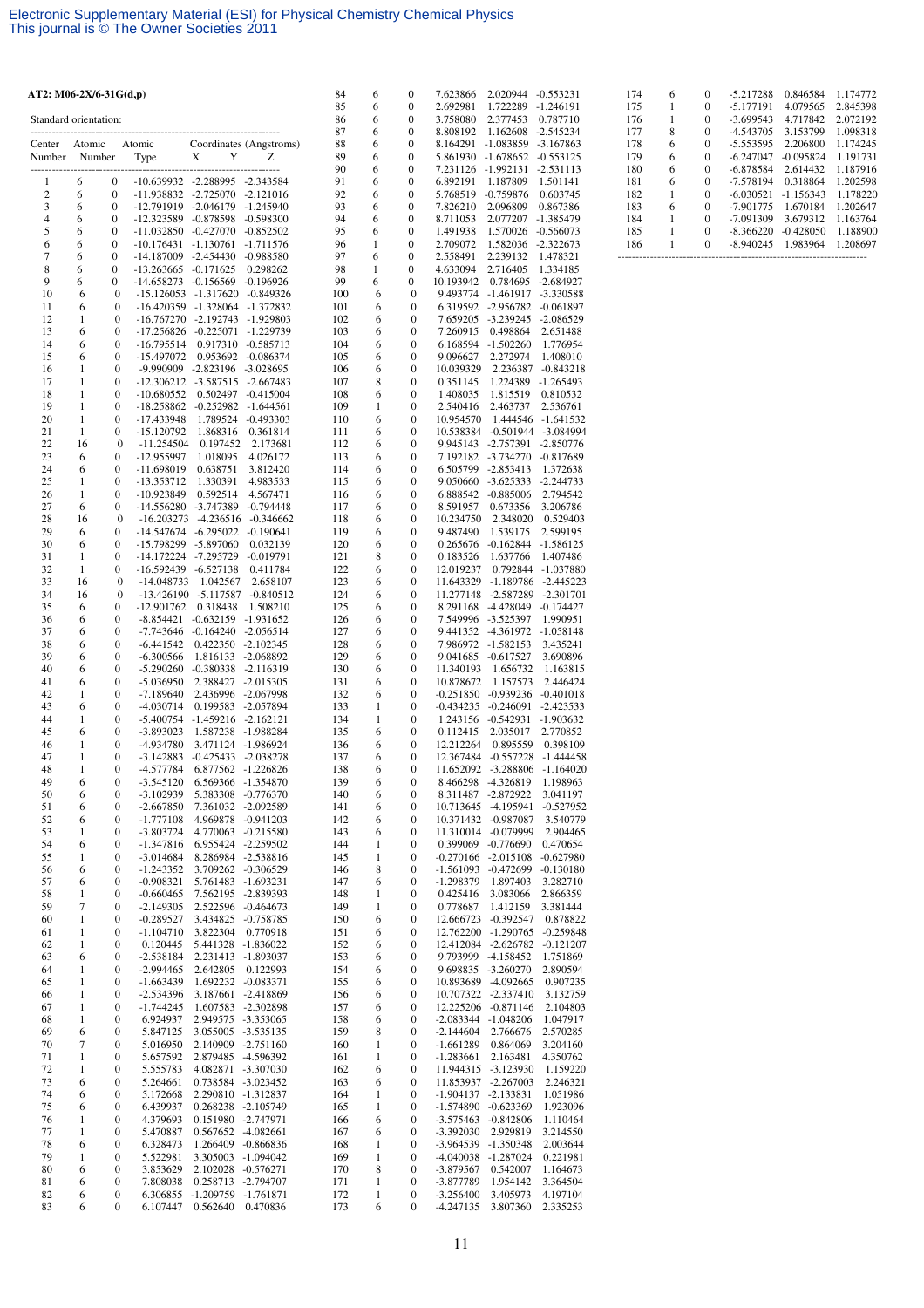| AT3: M06-2X/6-31 $G(d,p)$ |                   |                                      |                            |                                               |                                          | 84         | 6                 | 0                                |                                            | 1.520811 -4.579339                         | $-0.796616$                                                    |
|---------------------------|-------------------|--------------------------------------|----------------------------|-----------------------------------------------|------------------------------------------|------------|-------------------|----------------------------------|--------------------------------------------|--------------------------------------------|----------------------------------------------------------------|
| Standard orientation:     |                   |                                      |                            |                                               |                                          | 85<br>86   | 6<br>6            | 0<br>0                           | $-2.179533$<br>-2.054197 -5.003952         | -3.746885                                  | 1.340287<br>$-0.704405$                                        |
|                           |                   |                                      |                            |                                               |                                          | 87         | 6                 | $\mathbf{0}$                     | 3.646784                                   | $-5.591528$                                | $-0.023976$                                                    |
| Center<br>Number          | Atomic<br>Number  |                                      | Atomic<br>Type             | X<br>Y                                        | Coordinates (Angstroms)<br>Ζ             | 88<br>89   | 6<br>6            | $\mathbf{0}$<br>0                | 4.487591                                   | $-4.641273$<br>1.954495 -2.228542          | 2.041696<br>2.540382                                           |
|                           |                   |                                      |                            |                                               |                                          | 90         | 6                 | $\mathbf{0}$                     | 3.945865                                   | -3.570719                                  | 2.856383                                                       |
| 1                         | 6                 | $\boldsymbol{0}$                     | $-1.240255$                | 5.467852                                      | 3.331802                                 | 91         | 6                 | 0                                | 0.552684                                   | $-2.453969$                                | $-0.851027$                                                    |
| $\boldsymbol{2}$<br>3     | 6<br>6            | $\boldsymbol{0}$<br>$\boldsymbol{0}$ | $-0.157038$<br>0.249428    | 6.275588<br>6.454293                          | 3.009759<br>1.683068                     | 92<br>93   | 6<br>6            | 0<br>$\mathbf{0}$                | 0.981330 -1.907791<br>1.088171             | $-3.524620$                                | 1.470065<br>$-1.670242$                                        |
| $\overline{4}$            | 6                 | $\boldsymbol{0}$                     | $-0.487584$                | 5.828339                                      | 0.650391                                 | 94         | 6                 | 0                                | 2.670628                                   | $-5.267647$                                | $-1.090671$                                                    |
| 5                         | 6                 | $\boldsymbol{0}$                     | $-1.595129$                | 5.056918                                      | 0.977368                                 | 95         | 6                 | 0                                | -3.326908 -3.127622                        |                                            | 0.885833                                                       |
| 6<br>7                    | 6<br>6            | $\boldsymbol{0}$<br>$\boldsymbol{0}$ | $-1.966921$<br>1.390090    | 4.845597<br>7.300098                          | 2.312326<br>1.282379                     | 96<br>97   | 1<br>6            | 0<br>0                           | -1.766218 -3.492929<br>-3.219792 -4.387982 |                                            | 2.312623<br>$-1.165817$                                        |
| 8                         | 6                 | $\boldsymbol{0}$                     | $-0.058299$                | 6.054802                                      | $-0.746514$                              | 98         | 1                 | $\boldsymbol{0}$                 | $-1.551872$ $-5.734247$                    |                                            | $-1.333105$                                                    |
| 9<br>10                   | 6<br>6            | $\boldsymbol{0}$<br>$\boldsymbol{0}$ | 0.429322<br>1.161048       | 7.429214 -1.000443<br>8.058828                | 0.030648                                 | 99<br>100  | 6<br>6            | $\mathbf{0}$<br>$\boldsymbol{0}$ |                                            | 4.967810 -5.467677<br>5.772784 -4.539505   | $-0.592526$<br>1.519835                                        |
| 11                        | 6                 | $\boldsymbol{0}$                     | 1.592895                   | 9.374508                                      | -0.149013                                | 101        | 6                 | $\boldsymbol{0}$                 |                                            | 2.742164 -1.042486                         | 2.779371                                                       |
| 12                        | 1                 | $\boldsymbol{0}$                     | 2.099966                   | 9.888515                                      | 0.661180                                 | 102        | 6                 | 0                                |                                            | 4.715170 -2.441459                         | 3.118132                                                       |
| 13<br>14                  | 6<br>6            | $\boldsymbol{0}$<br>$\boldsymbol{0}$ | 1.339989<br>0.619915       | 10.054042                                     | -1.336670<br>9.433420 -2.351078          | 103<br>104 | 6<br>6            | 0<br>$\boldsymbol{0}$            |                                            | 0.729119 -1.127431<br>1.194193 -0.531000   | -1.237849<br>1.086281                                          |
| 15                        | 6                 | $\boldsymbol{0}$                     | 0.154771                   | 8.134028                                      | $-2.174105$                              | 105        | 6                 | 0                                |                                            | 1.783947 -3.226711                         | -2.838690                                                      |
| 16<br>17                  | 1<br>1            | $\boldsymbol{0}$<br>$\boldsymbol{0}$ | $-1.535888$<br>0.364347    | 5.331356<br>6.798780                          | 4.366084<br>3.804578                     | 106<br>107 | 6<br>8            | $\boldsymbol{0}$<br>0            |                                            | 3.419020 -4.955565<br>-3.990027 -2.190277  | $-2.284920$<br>1.651342                                        |
| 18                        | 1                 | $\boldsymbol{0}$                     | $-2.209185$                | 4.619429                                      | 0.196660                                 | 108        | 6                 | 0                                |                                            | -3.858755 -3.438882                        | $-0.376412$                                                    |
| 19                        | 1                 | $\boldsymbol{0}$                     | 1.684838                   | 11.075686                                     | -1.455353                                | 109        | 1                 | $\boldsymbol{0}$                 |                                            | -3.632268 -4.664837                        | $-2.129390$                                                    |
| 20<br>21                  | 1<br>1            | $\boldsymbol{0}$<br>$\boldsymbol{0}$ | 0.396912<br>-0.459606      |                                               | 9.965398 -3.269733<br>7.677917 -2.944188 | 110<br>111 | 6<br>6            | 0<br>0                           | 6.019787                                   | -4.964335                                  | 4.832466 -5.078853 -1.983226<br>0.166740                       |
| 22                        | 16                | $\bf{0}$                             | $-0.491096$                |                                               | 3.375216 -1.333995                       | 112        | 6                 | 0                                |                                            | 6.567840 -3.352076                         | 1.779825                                                       |
| 23                        | 6                 | $\boldsymbol{0}$                     | 0.560178                   | 3.588181 -3.753981                            |                                          | 113        | 6                 | 0                                |                                            | 4.097774 -1.141784                         | 3.078789                                                       |
| 24<br>25                  | 6<br>1            | $\boldsymbol{0}$<br>$\boldsymbol{0}$ | 0.075522<br>0.936029       |                                               | 2.727892 -2.860715<br>3.317136 -4.732557 | 114<br>115 | 6<br>6            | 0<br>0                           | 2.275549                                   | 0.004644<br>6.052151 -2.329177             | 1.890562<br>2.559781                                           |
| 26                        | 1                 | $\boldsymbol{0}$                     | 0.004745                   |                                               | 1.656159 -3.007026                       | 116        | 6                 | 0                                |                                            | 1.057735 -0.136553                         | $-0.243011$                                                    |
| 27                        | 6                 | $\mathbf{0}$<br>$\bf{0}$             | 2.579479                   | 7.298829                                      | 1.939850                                 | 117        | 6                 | $\boldsymbol{0}$<br>0            | 1.469693                                   |                                            | $-0.817696$ $-2.450981$<br>2.979898 -3.962654 -3.155380        |
| 28<br>29                  | 16<br>6           | $\boldsymbol{0}$                     | 4.003141<br>4.642686       | 8.204804<br>6.600207                          | 1.388082<br>3.392179                     | 118<br>119 | 6<br>6            | $\boldsymbol{0}$                 |                                            | 1.984934 -1.841761                         | $-3.231021$                                                    |
| 30                        | 6                 | $\boldsymbol{0}$                     | 5.130575                   | 7.458405                                      | 2.499018                                 | 120        | 6                 | $\boldsymbol{0}$                 |                                            | -3.236434 -1.009225                        | 1.973862                                                       |
| 31<br>32                  | 1<br>1            | $\boldsymbol{0}$<br>$\boldsymbol{0}$ | 5.225007<br>6.170840       | 6.086990<br>7.746774                          | 4.146564<br>2.418148                     | 121<br>122 | 8<br>6            | 0<br>0                           |                                            | -5.001844 -2.786940<br>5.745701 -4.206623  | $-0.713286$<br>$-2.555470$                                     |
| 33                        | 16                | $\bf{0}$                             | 0.574512                   | 5.286755                                      | $-3.331423$                              | 123        | 6                 | $\boldsymbol{0}$                 | 6.968229                                   | -4.042150                                  | -0.426915                                                      |
| 34                        | 16                | $\bf{0}$                             | 2.918449                   | 6.300148                                      | 3.369227                                 | 124        | 6                 | 0                                |                                            | 7.309259 -3.044300                         | 0.572197                                                       |
| 35<br>36                  | 6<br>6            | $\boldsymbol{0}$<br>$\boldsymbol{0}$ | $-0.034107$<br>$-3.068795$ | 5.066825<br>3.971038                          | -1.674318<br>2.558260                    | 125<br>126 | 6<br>6            | $\boldsymbol{0}$<br>0            | 5.042434<br>3.177455                       | $-0.212586$<br>0.900783                    | 2.489282<br>1.334953                                           |
| 37                        | 6                 | $\boldsymbol{0}$                     | -3.980484                  | 3.175814                                      | 2.635211                                 | 127        | 6                 | 0                                |                                            | 6.253802 -0.946733                         | 2.170323                                                       |
| 38<br>39                  | 6<br>6            | $\boldsymbol{0}$<br>$\boldsymbol{0}$ | -4.967002<br>$-5.290261$   | 2.147849<br>1.671529                          | 2.542139<br>1.262772                     | 128<br>129 | 6<br>6            | $\boldsymbol{0}$<br>0            | 2.009241<br>2.264320                       | 0.789201<br>0.367730                       | $-0.826609$<br>-2.191935                                       |
| 40                        | 6                 | $\boldsymbol{0}$                     | $-5.552187$                | 1.543138                                      | 3.663182                                 | 130        | 6                 | 0                                |                                            | 3.932929 -3.041753                         | $-3.745517$                                                    |
| 41                        | 6                 | $\boldsymbol{0}$                     | $-6.138265$                | 0.590077                                      | 1.095867                                 | 131        | 6                 | $\boldsymbol{0}$                 |                                            | 3.316565 -1.728320                         | -3.793347                                                      |
| 42<br>43                  | 1<br>6            | $\boldsymbol{0}$<br>$\boldsymbol{0}$ | -4.842962<br>$-6.412392$   | 2.147243<br>0.464933                          | 0.402223<br>3.493427                     | 132<br>133 | 6<br>1            | 0<br>0                           |                                            | -2.555984 -0.394303<br>-3.963492 -0.327716 | 0.762037<br>2.414897                                           |
| 44                        | 1                 | $\boldsymbol{0}$                     | $-5.312379$                | 1.905957                                      | 4.656406                                 | 134        | 1                 | 0                                |                                            | -2.472867 -1.243137                        | 2.725757                                                       |
| 45<br>46                  | 6<br>1            | $\boldsymbol{0}$<br>$\boldsymbol{0}$ | $-6.703394$<br>$-6.309604$ | $-0.024488$<br>0.209675                       | 2.216863<br>0.089625                     | 135<br>136 | 6<br>6            | 0<br>$\boldsymbol{0}$            |                                            | -5.427646 -2.810575                        | $-2.063485$<br>5.284020 -3.159772 -3.450409                    |
| 47                        | 1                 | $\boldsymbol{0}$                     | $-6.852555$                | $-0.010037$                                   | 4.366116                                 | 137        | 6                 | 0                                |                                            | 6.834566 -3.670964                         | -1.757464                                                      |
| 48                        | 1                 | $\boldsymbol{0}$                     | -4.043107                  | -6.985589                                     | 1.551812                                 | 138        | 6                 | $\boldsymbol{0}$                 |                                            | 7.499589 -1.721891                         | 0.195567                                                       |
| 49<br>50                  | 6<br>6            | 0<br>$\boldsymbol{0}$                |                            | -4.870649 -6.494527<br>-5.545863 -5.452238    | 1.050688<br>1.679757                     | 139<br>140 | 6<br>6            | 0<br>0                           | 4.593423<br>3.045020                       | 0.787224<br>1.297556                       | 1.637886<br>-0.055659                                          |
| 51                        | 6                 | 0                                    | $-5.261277$                | $-6.908573$                                   | $-0.219107$                              | 141        | 6                 | 0                                | 6.960031                                   | $-0.649572$                                | 1.012364                                                       |
| 52<br>53                  | 6<br>1            | $\boldsymbol{0}$<br>$\boldsymbol{0}$ | $-6.613533$<br>$-5.242880$ | -4.819821<br>-5.130585                        | 1.039770<br>2.673662                     | 142<br>143 | 6<br>6            | 0<br>0                           | 3.540112                                   |                                            | 0.478015 -2.727743<br>4.078350 -0.594116 -3.544329             |
| 54                        | 6                 | 0                                    | $-6.320861$                | $-6.274867$                                   | $-0.866335$                              | 144        | 1                 | 0                                | -1.684571                                  | $-1.000539$                                | 0.470745                                                       |
| 55                        | 1                 | $\boldsymbol{0}$                     |                            | -4.739738 -7.725555                           | $-0.706949$                              | 145        | 1                 | 0                                | $-2.192014$                                | 0.606316                                   | 1.049870                                                       |
| 56<br>57                  | 6<br>6            | $\boldsymbol{0}$<br>$\boldsymbol{0}$ | $-7.358382$<br>$-6.995473$ | -3.709085<br>-5.233578                        | 1.726100<br>$-0.237122$                  | 146<br>147 | 8<br>6            | 0<br>0                           |                                            |                                            | -3.475645 -0.335696 -0.304991<br>-6.331928 -1.618078 -2.243806 |
| 58                        | 1                 | $\boldsymbol{0}$                     |                            | -6.630585 -6.601973                           | -1.853771                                | 148        | 1                 | 0                                |                                            |                                            | -5.940305 -3.756560 -2.281109                                  |
| 59<br>60                  | 7<br>1            | $\boldsymbol{0}$<br>$\boldsymbol{0}$ | $-6.811818$                | $-2.353780$<br>-8.413126 -3.696294            | 1.391639<br>1.436428                     | 149<br>150 | $\mathbf{1}$<br>6 | $\boldsymbol{0}$<br>0            |                                            |                                            | -4.569135 -2.705282 -2.739163<br>6.079305 -1.976233 -3.196894  |
| 61                        | 1                 | $\boldsymbol{0}$                     | $-7.300025$                | -3.808640                                     | 2.812924                                 | 151        | 6                 | 0                                |                                            |                                            | 7.037297 -2.292015 -2.149918                                   |
| 62                        | 1                 | $\boldsymbol{0}$                     | $-7.823893$                | -4.737123                                     | $-0.737979$                              | 152        | 6                 | 0                                |                                            |                                            | 7.361353 -1.337936 -1.195729                                   |
| 63<br>64                  | 6<br>1            | 0<br>$\boldsymbol{0}$                |                            | -7.567344 -1.242986<br>$-6.856900 -2.209913$  | 2.059256<br>0.364517                     | 153<br>154 | 6<br>6            | 0<br>0                           | 5.332675<br>4.375922                       | 1.099789<br>1.414995                       | 0.432334<br>$-0.614902$                                        |
| 65                        | 1                 | $\boldsymbol{0}$                     | $-5.795778$                | $-2.295016$                                   | 1.616617                                 | 155        | 6                 | 0                                | 6.489312                                   | 0.396155                                   | 0.124734                                                       |
| 66                        | 1                 | $\boldsymbol{0}$                     | $-8.452631$                | -1.057531                                     | 1.441390                                 | 156        | 6                 | 0                                | 4.619534                                   |                                            | 1.013865 -1.921256                                             |
| 67<br>68                  | $\mathbf{1}$<br>1 | $\boldsymbol{0}$<br>$\boldsymbol{0}$ | $-7.902631$<br>$-0.832620$ | $-1.608753$<br>-7.377089                      | 3.032674<br>2.538635                     | 157<br>158 | 6<br>6            | 0<br>0                           | -2.930236                                  |                                            | 5.491087 -0.720000 -3.242914<br>0.176887 -1.504751             |
| 69                        | 6                 | $\boldsymbol{0}$                     |                            | -0.978948 -6.382890                           | 2.996258                                 | 159        | 8                 | 0                                |                                            |                                            | -7.441270 -1.740530 -1.340502                                  |
| 70<br>71                  | 7<br>1            | $\boldsymbol{0}$<br>$\boldsymbol{0}$ | $-0.086154$<br>$-0.799596$ | -5.384086<br>-6.465992                        | 2.433493<br>4.070717                     | 160<br>161 | $\mathbf{1}$<br>1 | $\boldsymbol{0}$<br>0            |                                            |                                            | -5.779511 -0.697822 -2.039451<br>-6.703267 -1.585468 -3.275402 |
| 72                        | 1                 | $\boldsymbol{0}$                     |                            | -2.017095 -6.076363                           | 2.842761                                 | 162        | 6                 | 0                                |                                            |                                            | 6.738972 -0.027521 -1.240567                                   |
| 73                        | 6                 | $\boldsymbol{0}$                     |                            | 1.313554 -5.708115                            | 2.639322                                 | 163        | 6                 | 0                                | 5.826142                                   |                                            | 0.274418 -2.240331                                             |
| 74<br>75                  | 6<br>6            | $\boldsymbol{0}$<br>$\boldsymbol{0}$ |                            | $-0.201992$ $-5.248863$<br>2.073788 -4.675465 | 0.990998<br>1.772286                     | 164<br>165 | 1<br>$\mathbf{1}$ | 0<br>0                           | -1.832476                                  |                                            | 0.215266 -1.459493<br>-3.212254 -0.499197 -2.322022            |
| 76                        | 1                 | $\boldsymbol{0}$                     | 1.588016                   | -5.643866                                     | 3.695719                                 | 166        | 6                 | 0                                | -3.479893                                  |                                            | 1.560477 -1.786314                                             |
| 77<br>78                  | 1<br>6            | 0                                    | 1.546809<br>1.020718       | $-6.727489$<br>-4.332853                      | 2.278780<br>0.621823                     | 167<br>168 | 6<br>$\mathbf{1}$ | 0<br>0                           | $-3.013961$                                |                                            | -8.613362 -1.037509 -1.733463<br>2.000083 -2.679435            |
| 79                        | 1                 | $\boldsymbol{0}$<br>$\boldsymbol{0}$ | $-0.035577$                | $-6.224980$                                   | 0.492321                                 | 169        | 1                 | 0                                | $-3.267698$                                |                                            | 2.221237 -0.934475                                             |
| 80                        | 6                 | 0                                    | $-1.523217$                | -4.687045                                     | 0.540104                                 | 170        | 8                 | 0                                | $-4.875711$                                |                                            | 1.405308 -1.971988                                             |
| 81<br>82                  | 6<br>6            | $\boldsymbol{0}$<br>$\boldsymbol{0}$ |                            | 3.414686 -5.198127<br>2.539197 -3.466365      | 1.268466<br>2.584151                     | 171<br>172 | 1<br>$\mathbf{1}$ | 0<br>0                           |                                            |                                            | -8.777563 -1.186820 -2.808129<br>-9.451667 -1.489814 -1.193520 |
| 83                        | 6                 | 0                                    |                            | 0.658780 -2.848926                            | 0.526520                                 | 173        | 6                 | 0                                | -8.565938                                  |                                            | 0.453064 -1.437448                                             |

| 174 | 6 | 0        | $-5.668533$ | 2.512378 | $-1.907734$ |
|-----|---|----------|-------------|----------|-------------|
| 175 | 1 | 0        | $-9.483542$ | 0.912738 | $-1.830080$ |
| 176 | 1 | 0        | $-8.514063$ | 0.654055 | $-0.356866$ |
| 177 | 8 | 0        | $-7.409561$ | 0.946105 | $-2.074526$ |
| 178 | 6 | 0        | $-7.053699$ | 2.256784 | $-1.889905$ |
| 179 | 6 | 0        | $-5.207223$ | 3.819095 | $-1.811132$ |
| 180 | 6 | 0        | $-7.951466$ | 3.297876 | $-1724142$  |
| 181 | 6 | 0        | $-6.121053$ | 4.865841 | $-1.655748$ |
| 182 | 1 | $\Omega$ | $-4.143520$ | 4.029255 | $-1.852021$ |
| 183 | 6 | 0        | $-7.481451$ | 4.608344 | $-1.599537$ |
| 184 | 1 | $\Omega$ | $-9.017074$ | 3.096878 | $-1.700523$ |
| 185 |   | 0        | $-5.752584$ | 5.882184 | $-1.573528$ |
| 186 |   | 0        | $-8.188913$ | 5.419255 | $-1.469533$ |
|     |   |          |             |          |             |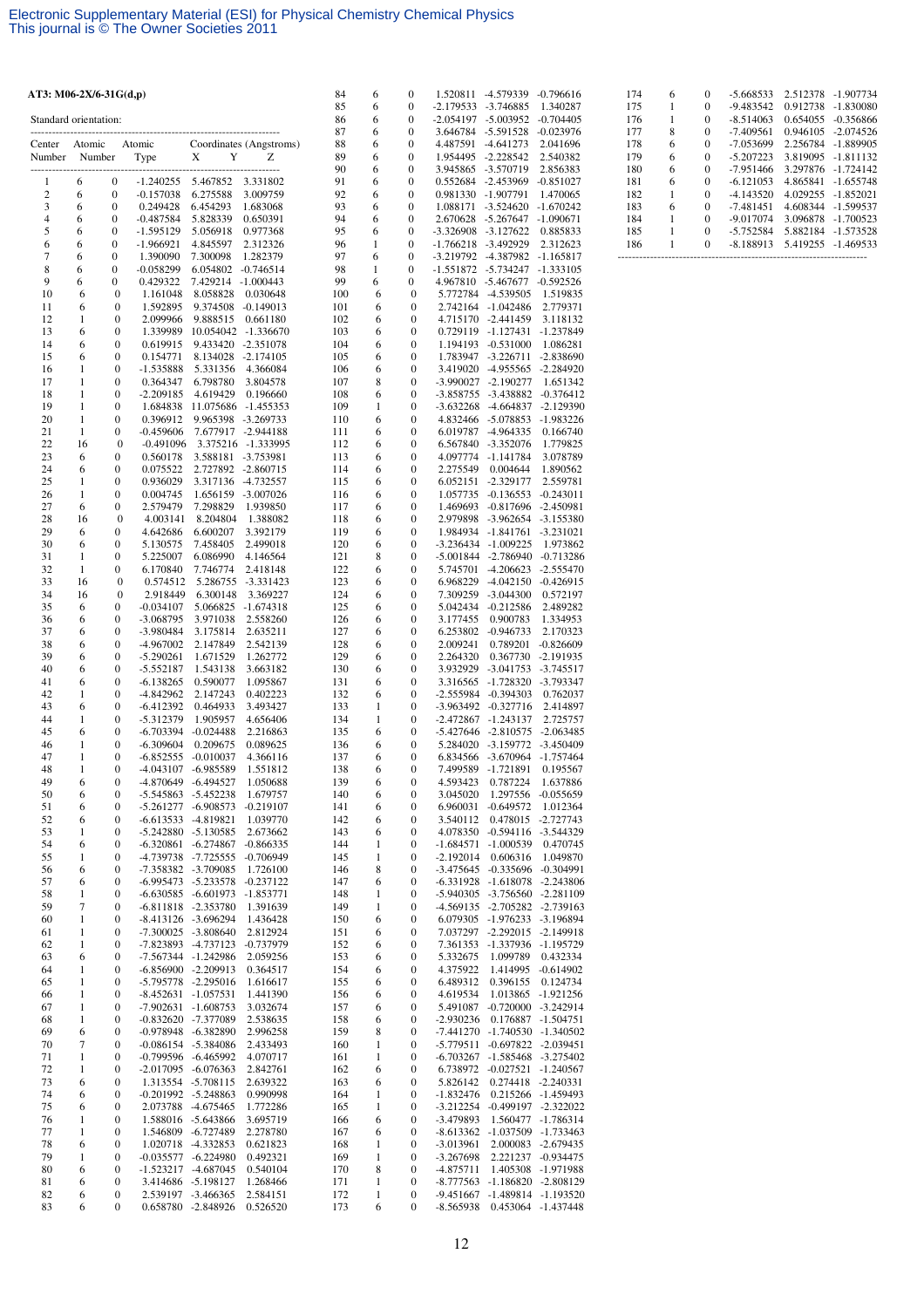| AT4: M06-2X/6-31G(d,p) |                   |                                      |                                            |                                                                      |                                          | 84         | 6                 | 0                     | 5.581973                       | 0.533584                                 | 0.624045                          |
|------------------------|-------------------|--------------------------------------|--------------------------------------------|----------------------------------------------------------------------|------------------------------------------|------------|-------------------|-----------------------|--------------------------------|------------------------------------------|-----------------------------------|
| Standard orientation:  |                   |                                      |                                            |                                                                      |                                          | 85<br>86   | 6<br>6            | 0<br>0                | 3.202360<br>4.367685           | 3.393396<br>3.727797                     | $-1.609491$<br>0.470708           |
|                        |                   |                                      |                                            |                                                                      |                                          | 87         | 6                 | 0                     | 7.430178                       | $-0.965301$                              | $-0.064088$                       |
| Center                 | Atomic            |                                      | Atomic                                     |                                                                      | Coordinates (Angstroms)                  | 88         | 6                 | 0                     | 6.951973                       | $-2.255355$                              | $-2.059985$                       |
| Number                 | Number            |                                      | Type                                       | X<br>Y                                                               | Z                                        | 89<br>90   | 6<br>6            | 0<br>0                |                                | 3.665619 -1.079496                       | $-2.627880$                       |
| 1                      | 6                 | $\bf{0}$                             |                                            | $-6.283072$ $-0.900301$ $-3.269618$                                  |                                          | 91         | 6                 | 0                     | 5.751152 -2.290571<br>3.248092 | 0.467958                                 | $-2.872876$<br>0.681864           |
| $\boldsymbol{2}$       | 6                 | $\boldsymbol{0}$                     |                                            | -7.097165 -1.996994 -3.023500                                        |                                          | 92         | 6                 | 0                     | 2.946298                       | $-0.286266$                              | $-1.602572$                       |
| 3<br>$\overline{4}$    | 6<br>6            | $\boldsymbol{0}$<br>$\mathbf{0}$     |                                            | -7.603093 -2.251018 -1.744509                                        |                                          | 93<br>94   | 6                 | 0                     | 4.444294                       | 0.508887                                 | 1.500862                          |
| 5                      | 6                 | $\boldsymbol{0}$                     |                                            | -7.296497 -1.356107 -0.692251<br>-6.503438 -0.243257 -0.950554       |                                          | 95         | 6<br>6            | 0<br>0                | 6.708883<br>2.103459           | $-0.172461$<br>4.050813 -1.090964        | 0.960350                          |
| 6                      | 6                 | $\boldsymbol{0}$                     |                                            | -5.979868 -0.013039 -2.232070                                        |                                          | 96         | $\mathbf{1}$      | $\bf{0}$              | 3.171738                       | 2.967971                                 | $-2.609572$                       |
| 7                      | 6                 | $\boldsymbol{0}$                     |                                            | -8.484222 -3.391107 -1.429877                                        |                                          | 97         | 6                 | 0                     | 3.260462                       | 4.393902                                 | 1.000143                          |
| 8<br>9                 | 6<br>6            | $\boldsymbol{0}$<br>$\boldsymbol{0}$ | -7.875698 -1.637914<br>-9.252592 -2.177949 |                                                                      | 0.638820<br>0.589212                     | 98<br>99   | 1<br>6            | 0<br>0                | 5.248101<br>7.900898           | 3.580632<br>-2.171037                    | 1.091173<br>0.575492              |
| 10                     | 6                 | $\boldsymbol{0}$                     |                                            | -9.557524 -3.071005                                                  | $-0.462353$                              | 100        | 6                 | $\mathbf{0}$          | 7.428211                       | $-3.422099$                              | -1.469685                         |
| 11                     | 6                 | $\boldsymbol{0}$                     |                                            |                                                                      | $-10.855631$ $-3.574614$ $-0.570175$     | 101        | 6                 | $\boldsymbol{0}$      |                                | 2.952718 -2.323147 -2.795882             |                                   |
| 12<br>13               | 1<br>6            | $\boldsymbol{0}$<br>$\boldsymbol{0}$ | -11.116278<br>$-11.832459$                 | $-3.236086$                                                          | -4.208610 -1.411960<br>0.361774          | 102<br>103 | 6<br>6            | $\boldsymbol{0}$<br>0 |                                | 5.078767 -3.493351<br>2.135750 -0.253790 | $-3.066270$<br>1.110985           |
| 14                     | 6                 | $\boldsymbol{0}$                     |                                            | -11.529910 -2.360586                                                 | 1.398780                                 | 104        | 6                 | 0                     |                                | 1.809196 -1.066708 -1.171023             |                                   |
| 15                     | 6                 | $\boldsymbol{0}$                     | $-10.249739$                               | -1.822891                                                            | 1.499539                                 | 105        | 6                 | $\boldsymbol{0}$      |                                | 4.482185 -0.179681                       | 2.710301                          |
| 16<br>17               | 1<br>$\mathbf{1}$ | $\boldsymbol{0}$                     | $-5.901309$                                | $-0.709657$                                                          | $-4.266526$                              | 106        | 6<br>8            | 0                     | 6.757519                       | -0.912777                                | 2.198592                          |
| 18                     | 1                 | $\boldsymbol{0}$<br>$\boldsymbol{0}$ | $-6.311505$                                | -7.376193 -2.643979 -3.848738<br>0.488601                            | $-0.170576$                              | 107<br>108 | 6                 | 0<br>$\boldsymbol{0}$ | 0.939019<br>2.115646           | 4.541028                                 | 4.212525 -1.817425<br>0.226367    |
| 19                     | 1                 | $\boldsymbol{0}$                     | $-12.834620$                               | $-3.639023$                                                          | 0.261092                                 | 109        | 1                 | 0                     | 3.301835                       | 4.790507                                 | 2.007596                          |
| 20                     | $\mathbf{1}$      | $\boldsymbol{0}$                     |                                            | $-12.293593 - 2.074478$                                              | 2.114164                                 | 110        | 6                 | $\boldsymbol{0}$      |                                | 7.491356 -2.142157                       | 1.966750                          |
| 21<br>22               | 1<br>16           | $\boldsymbol{0}$<br>$\mathbf{0}$     |                                            | -10.036189 -1.090989<br>$-5.442297 -1.054242$                        | 2.272725<br>1.833273                     | 111<br>112 | 6<br>6            | 0<br>0                |                                | 7.916007 -3.378960<br>6.712995 -4.673134 | -0.115416<br>-1.656647            |
| 23                     | 6                 | 0                                    |                                            | -6.241772 -1.938092                                                  | 4.197017                                 | 113        | 6                 | $\boldsymbol{0}$      |                                | 3.640241 -3.510858 -3.026613             |                                   |
| 24                     | 6                 | $\boldsymbol{0}$                     |                                            | -5.181909 -1.532801                                                  | 3.500511                                 | 114        | 6                 | 0                     |                                | 1.807099 -2.317149 -1.905558             |                                   |
| 25<br>26               | 1<br>$\mathbf{1}$ | $\boldsymbol{0}$<br>$\boldsymbol{0}$ |                                            | $-6.219385$ $-2.245501$<br>-4.173275 -1.464008                       | 5.234969<br>3.887759                     | 115<br>116 | 6<br>6            | 0<br>$\boldsymbol{0}$ | 5.568370                       | -4.708594<br>1.395439 -1.042916          | $-2.437374$<br>0.159077           |
| 27                     | 6                 | $\boldsymbol{0}$                     |                                            | -8.260882 -4.648454 -1.898347                                        |                                          | 117        | 6                 | 0                     |                                | 2.180567 -0.982848                       | 2.367372                          |
| 28                     | 16                | $\boldsymbol{0}$                     |                                            | -9.217394 -6.059622                                                  | -1.406695                                | 118        | 6                 | 0                     |                                | 5.670716 -0.909057                       | 3.068894                          |
| 29<br>30               | 6<br>6            | 0<br>$\boldsymbol{0}$                |                                            | -7.102933 -6.811346 -2.807637<br>$-8.145362$ $-7.252136$ $-2.106133$ |                                          | 119<br>120 | 6<br>6            | $\boldsymbol{0}$<br>0 | 0.227645                       | 3.326722 -0.947161<br>2.989192           | 3.146736<br>$-2.108948$           |
| 31                     | 1                 | $\boldsymbol{0}$                     |                                            | -6.377998 -7.441199 -3.307005                                        |                                          | 121        | 8                 | $\boldsymbol{0}$      | 0.961398                       | 5.132461                                 | 0.633846                          |
| 32                     | 1                 | 0                                    |                                            | -8.391197 -8.294642 -1.948920                                        |                                          | 122        | 6                 | 0                     |                                | 7.110756 -3.311438                       | 2.606674                          |
| 33                     | 16                | $\mathbf{0}$                         |                                            | -7.795951 -1.948611                                                  | 3.390023                                 | 123        | 6                 | $\boldsymbol{0}$      | 7.506797                       | -4.601626                                | 0.549246                          |
| 34<br>35               | 16<br>6           | $\boldsymbol{0}$<br>0                |                                            | -6.905011 -5.078498<br>-7.162135 -1.520878                           | -2.960774<br>1.785638                    | 124<br>125 | 6<br>6            | $\boldsymbol{0}$<br>0 |                                | 6.762483 -5.403649<br>3.223016 -4.732400 | $-0.405358$<br>$-2.366021$        |
| 36                     | 6                 | $\boldsymbol{0}$                     | $-5.175295$                                | 1.148589                                                             | $-2.443541$                              | 126        | 6                 | 0                     |                                | 1.399385 -3.487990                       | -1.283288                         |
| 37                     | 6                 | $\boldsymbol{0}$                     | -4.511544                                  |                                                                      | 2.156004 -2.560900                       | 127        | 6                 | 0                     |                                | 4.416417 -5.476253 -2.003883             |                                   |
| 38<br>39               | 6<br>6            | $\boldsymbol{0}$<br>$\boldsymbol{0}$ | $-3.727345$<br>$-3.364787$                 | 3.349203<br>3.835378                                                 | $-2.516072$<br>-1.252232                 | 128<br>129 | 6<br>6            | 0<br>0                |                                | 0.979743 -2.268112<br>1.464309 -2.230909 | 0.813695<br>2.182168              |
| 40                     | 6                 | $\boldsymbol{0}$                     | $-3.312427$                                |                                                                      | 4.042224 -3.661219                       | 130        | 6                 | 0                     |                                | 5.263904 -2.134164                       | 3.729862                          |
| 41                     | 6                 | $\boldsymbol{0}$                     | $-2.603705$                                |                                                                      | 4.984302 -1.118421                       | 131        | 6                 | 0                     |                                | 3.813092 -2.158367                       | 3.778675                          |
| 42<br>43               | 1<br>6            | $\boldsymbol{0}$<br>$\boldsymbol{0}$ | $-3.697431$<br>$-2.570306$                 | 3.295475                                                             | $-0.377489$<br>5.209644 -3.525168        | 132<br>133 | 6<br>1            | $\boldsymbol{0}$<br>0 | 0.025323<br>$-0.737446$        | 2.087363<br>3.310351                     | $-0.910952$<br>-2.510802          |
| 44                     | 1                 | $\boldsymbol{0}$                     | $-3.581178$                                | 3.669856                                                             | -4.643541                                | 134        | $\mathbf{1}$      | $\mathbf{0}$          | 0.778924                       | 2.431638                                 | -2.875799                         |
| 45                     | 6                 | $\boldsymbol{0}$                     | $-2.221492$                                | 5.692590                                                             | $-2.260611$                              | 135        | 6                 | 0                     | 0.839445                       | 5.488321                                 | 2.000111                          |
| 46<br>47               | 1<br>1            | $\boldsymbol{0}$<br>$\boldsymbol{0}$ | $-2.297228$<br>$-2.264402$                 | 5.756386                                                             | 5.297614 -0.119755<br>-4.413072          | 136<br>137 | 6<br>6            | 0<br>0                |                                | 5.966265 -3.308766<br>7.112654 -4.568550 | 3.502217<br>1.879556              |
| 48                     | 1                 | $\mathbf{0}$                         | 5.274735                                   |                                                                      | 6.500850 -1.504266                       | 138        | 6                 | $\mathbf{0}$          |                                | 5.660267 -6.137187                       | 0.013007                          |
| 49                     | 6                 | $\boldsymbol{0}$                     | 4.444149                                   |                                                                      | 6.966860 -0.984410                       | 139        | 6                 | 0                     |                                | 2.126177 -4.724007 -1.514997             |                                   |
| 50<br>51               | 6<br>6            | $\boldsymbol{0}$<br>0                | 3.213893<br>4.608594                       | 7.430298                                                             | 7.108618 -1.620649<br>0.318094           | 140<br>141 | 6<br>6            | 0<br>0                |                                | 0.984224 -3.464278<br>4.460495 -6.173837 | 0.108276<br>$-0.804107$           |
| 52                     | 6                 | 0                                    | 2.141475                                   |                                                                      | 7.703093 -0.951604                       | 142        | 6                 | 0                     |                                | 1.933042 -3.392899                       | 2.782070                          |
| 53                     | 1                 | $\boldsymbol{0}$                     | 3.082261                                   |                                                                      | 6.750525 -2.639399                       | 143        | 6                 | 0                     | 3.132001                       | $-3.355512$                              | 3.599273                          |
| 54<br>55               | 6<br>$\mathbf{1}$ | 0<br>0                               | 3.539145<br>5.570052                       | 8.014054<br>7.329875                                                 | 0.993607<br>0.811232                     | 144<br>145 | 1<br>$\mathbf{1}$ | 0<br>0                | 0.994260<br>$-0.400493$        | 1.848537                                 | $-0.445546$<br>1.140498 -1.277428 |
| 56                     | 6                 | $\boldsymbol{0}$                     | 0.818869                                   |                                                                      | 7.879896 -1.643870                       | 146        | 8                 | 0                     | $-0.848133$                    | 2.694891                                 | 0.013814                          |
| 57                     | 6                 | 0                                    | 2.306754                                   | 8.147972                                                             | 0.359695                                 | 147        | 6                 | 0                     | $-0.609377$                    | 5.843409                                 | 2.202154                          |
| 58<br>59               | $\mathbf{1}$<br>7 | 0<br>0                               | 3.668972<br>$-0.150928$                    | 8.377788                                                             | 2.008367<br>6.767393 -1.379942           | 148<br>149 | 1<br>1            | 0<br>0                | 1.512361<br>1.088618           | 6.321391<br>4.627982                     | 2.242000<br>2.636119              |
| 60                     | 1                 | 0                                    | 0.326907                                   | 8.803036                                                             | $-1.322153$                              | 150        | 6                 | 0                     |                                | 5.257502 -4.558138                       | 3.319987                          |
| 61                     | $\mathbf{1}$      | $\boldsymbol{0}$                     | 0.949629                                   |                                                                      | 7.916854 -2.728543                       | 151        | 6                 | 0                     |                                | 5.965742 -5.336388                       | 2.316850                          |
| 62<br>63               | 1<br>6            | 0<br>0                               | 1.467323<br>$-1.428496$                    | 8.604256<br>6.962947                                                 | 0.880864<br>$-2.143335$                  | 152<br>153 | 6<br>6            | 0<br>0                |                                | 5.253953 -6.103561<br>2.171291 -5.455775 | 1.404514<br>$-0.266518$           |
| 64                     | 1                 | $\boldsymbol{0}$                     | $-0.373735$                                |                                                                      | 6.719858 -0.365694                       | 154        | 6                 | 0                     |                                | 1.465515 -4.676349                       | 0.737441                          |
| 65                     | $\mathbf{1}$      | 0                                    | 0.261382                                   |                                                                      | 5.833059 -1.602673                       | 155        | 6                 | 0                     |                                | 3.313445 -6.163761                       | 0.083163                          |
| 66<br>67               | 1<br>1            | 0<br>0                               | -1.983380<br>$-1.161873$                   |                                                                      | 7.744203 -1.611747<br>7.344768 -3.131968 | 156<br>157 | 6<br>6            | 0<br>0                |                                | 1.931505 -4.642318<br>3.870442 -4.582952 | 2.044694<br>3.366972              |
| 68                     | 1                 | 0                                    | 7.017322                                   |                                                                      | 3.690275 -2.918555                       | 158        | 6                 | 0                     | $-1.008470$                    | 1.953563                                 | 1.204779                          |
| 69                     | 6                 | 0                                    | 6.054702                                   |                                                                      | 3.356497 -3.344134                       | 159        | 8                 | 0                     | $-0.932702$                    | 6.969835                                 | 1.368556                          |
| 70<br>71               | 7<br>1            | 0<br>0                               | 5.566139<br>6.189482                       |                                                                      | 2.143617 -2.707092<br>3.177053 -4.413260 | 160<br>161 | 1<br>$\mathbf{1}$ | 0<br>0                | $-1.229224$<br>$-0.797201$     | 4.985696<br>6.099288                     | 1.935713<br>3.251380              |
| 72                     | 1                 | 0                                    | 5.319977                                   |                                                                      | 4.156900 -3.218774                       | 162        | 6                 | 0                     | 3.803319                       | $-6.121089$                              | 1.449247                          |
| 73                     | 6                 | $\boldsymbol{0}$                     | 6.486405                                   |                                                                      | 1.028404 -2.855831                       | 163        | 6                 | 0                     | 3.127599                       | -5.379508                                | 2.407491                          |
| 74<br>75               | 6                 | 0                                    | 5.427073                                   |                                                                      | 2.269222 -1.267372                       | 164        | 1                 | 0<br>0                | $-0.739583$                    | 0.897279                                 | 1.054079                          |
| 76                     | 6<br>1            | 0<br>0                               | 5.912864<br>6.547369                       | $-0.063448$ $-1.917211$                                              | 0.692533 -3.894626                       | 165<br>166 | $\mathbf{1}$<br>6 | 0                     | $-0.358191$<br>$-2.467834$     | 2.359022<br>2.009567                     | 1.995631<br>1.609755              |
| 77                     | 1                 | 0                                    | 7.501419                                   |                                                                      | 1.303634 -2.512774                       | 167        | 6                 | 0                     | $-2.011793$                    | 7.771659                                 | 1.832784                          |
| 78                     | 6                 | 0                                    | 5.142116                                   |                                                                      | 0.788710 -0.811667                       | 168        | $\mathbf{1}$      | 0                     | $-2.657866$                    | 1.398281                                 | 2.502998                          |
| 79<br>80               | 1<br>6            | 0<br>0                               | 6.389868<br>4.345239                       |                                                                      | 2.567477 -0.804417<br>3.213935 -0.818797 | 169<br>170 | 1<br>8            | 0<br>0                | $-3.069908$<br>$-2.803802$     | 1.612151<br>3.363955                     | 0.778699<br>1.856340              |
| 81                     | 6                 | 0                                    | 6.977820                                   | $-1.002663 - 1.358632$                                               |                                          | 171        | $\mathbf{1}$      | 0                     | $-1.871573$                    | 7.975820                                 | 2.902281                          |
| 82                     | 6                 | 0                                    | 5.034458                                   | $-1.061432 -2.669671$                                                |                                          | 172        | $\mathbf{1}$      | 0                     | $-1.952949$                    | 8.719684                                 | 1.288836                          |
| 83                     | 6                 | 0                                    | 3.649300                                   | 0.468765                                                             | -0.698372                                | 173        | 6                 | 0                     | $-3.382877$                    | 7.144185                                 | 1.618939                          |

| 174 | 6 | 0 | $-4.127435$ | 3.676745 | 1.999881 |
|-----|---|---|-------------|----------|----------|
| 175 | 1 | 0 | $-4.142661$ | 7.811270 | 2.048783 |
| 176 |   | 0 | $-3.605320$ | 7.007664 | 0.550904 |
| 177 | 8 | 0 | $-3.352560$ | 5.890943 | 2.271190 |
| 178 | 6 | 0 | $-4.426357$ | 5.045641 | 2.137548 |
| 179 | 6 | 0 | $-5.163049$ | 2.749165 | 1.965735 |
| 180 | 6 | 0 | $-5.745445$ | 5.468456 | 2.195498 |
| 181 | 6 | 0 | $-6.488725$ | 3.183856 | 2.035729 |
| 182 | 1 | 0 | $-4.960900$ | 1.686457 | 1.889703 |
| 183 | 6 | 0 | $-6.782787$ | 4.535677 | 2.134380 |
| 184 |   | 0 | $-5.962432$ | 6.526122 | 2.305045 |
| 185 |   | 0 | $-7.284007$ | 2.445492 | 2.009995 |
| 186 |   | 0 | $-7.811767$ | 4.873561 | 2.180192 |
|     |   |   |             |          |          |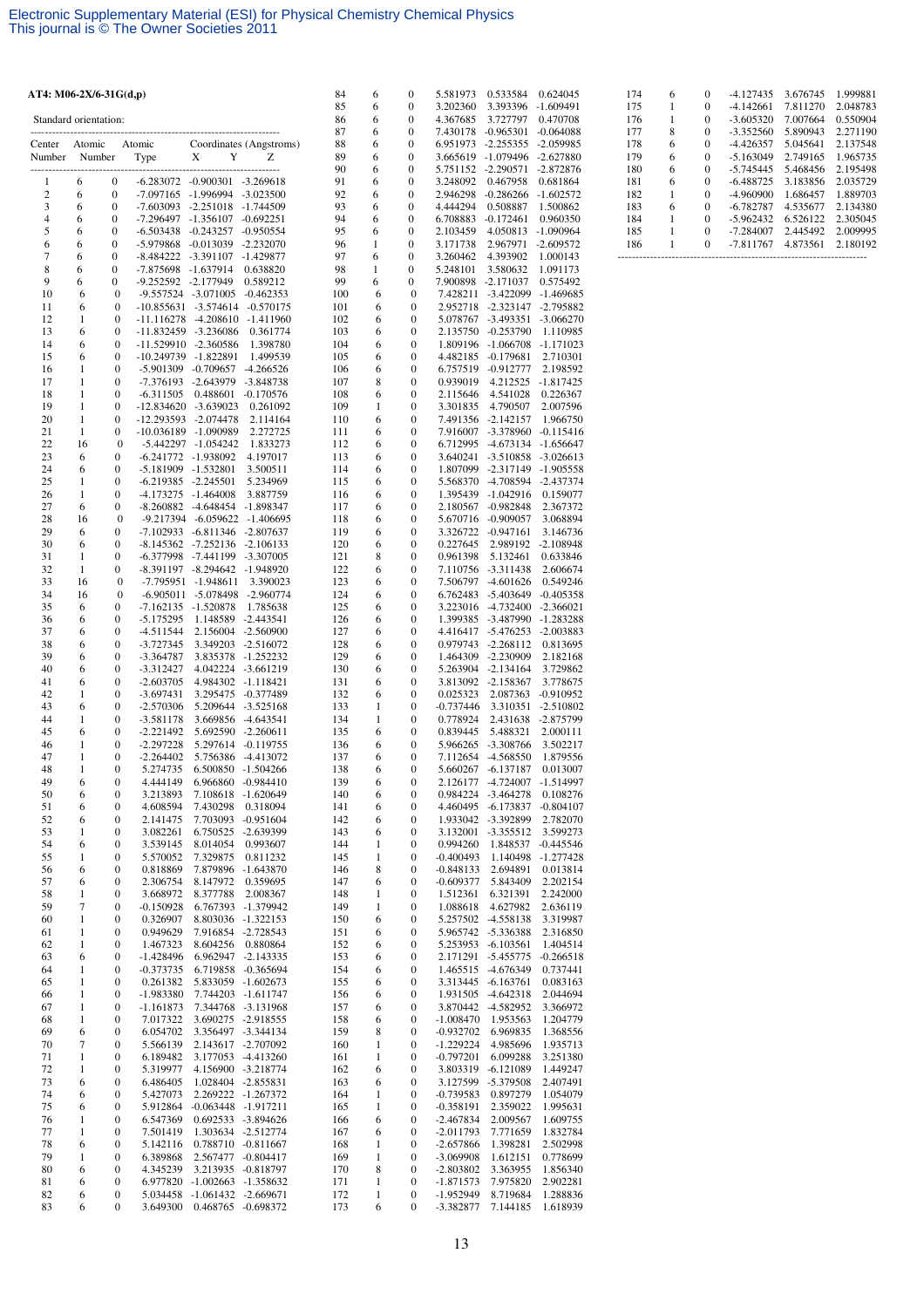| AT5: M06-2X/6-31G(d,p) |         |                                      |                                             |                                                                  |                                          | 84         | 6                 | $\boldsymbol{0}$                     | 5.878942                       | 1.005233                                                     | 1.035012                   |
|------------------------|---------|--------------------------------------|---------------------------------------------|------------------------------------------------------------------|------------------------------------------|------------|-------------------|--------------------------------------|--------------------------------|--------------------------------------------------------------|----------------------------|
|                        |         |                                      |                                             |                                                                  |                                          | 85<br>86   | 6<br>6            | $\boldsymbol{0}$<br>$\boldsymbol{0}$ | 3.219689<br>4.085164           | 3.426543<br>4.060309                                         | $-1.225193$                |
| Standard orientation:  |         |                                      |                                             |                                                                  |                                          | 87         | 6                 | $\boldsymbol{0}$                     | 8.086326                       | 0.001735                                                     | 0.928834<br>0.531533       |
| Center                 | Atomic  |                                      | Atomic                                      |                                                                  | Coordinates (Angstroms)                  | 88         | 6                 | $\boldsymbol{0}$                     | 8.194490                       | $-1.099840 -1.624206$                                        |                            |
| Number                 |         | Number                               | Type                                        | X<br>Y                                                           | Z                                        | 89<br>90   | 6                 | $\boldsymbol{0}$                     |                                | 4.851699 -0.545102 -2.625729<br>7.161084 -1.274082 -2.626506 |                            |
| 1                      | 6       | $\boldsymbol{0}$                     |                                             | $-6.127581 - 1.856408 - 2.452312$                                |                                          | 91         | 6<br>6            | $\boldsymbol{0}$<br>$\boldsymbol{0}$ | 3.631361                       | 0.467862                                                     | 0.693216                   |
| $\boldsymbol{2}$       | 6       | $\boldsymbol{0}$                     |                                             | -6.868496 -3.008964 -2.235955                                    |                                          | 92         | 6                 | $\boldsymbol{0}$                     | 3.840663                       | $-0.047155 - 1.665809$                                       |                            |
| 3<br>$\overline{4}$    | 6       | $\boldsymbol{0}$                     |                                             | -7.977856 -3.007563 -1.384657                                    |                                          | 93<br>94   | 6                 | $\boldsymbol{0}$                     | 4.658734                       | 0.644733                                                     | 1.701478                   |
| 5                      | 6<br>6  | 0<br>$\boldsymbol{0}$                |                                             | -8.368391 -1.796871 -0.763469<br>-7.640701 -0.637207 -1.012078   |                                          | 95         | 6<br>6            | $\boldsymbol{0}$<br>$\boldsymbol{0}$ | 7.070265<br>1.958952           | 0.501061<br>3.815172 -0.820513                               | 1.488442                   |
| 6                      | 6       | $\boldsymbol{0}$                     |                                             | -6.508284 -0.657650 -1.838725                                    |                                          | 96         | $\mathbf{1}$      | $\boldsymbol{0}$                     | 3.366803                       | 2.982544                                                     | $-2.206014$                |
| 7                      | 6       | $\boldsymbol{0}$                     |                                             | $-8.802068$ $-4.203855$ $-1.124870$                              |                                          | 97         | 6                 | $\boldsymbol{0}$                     | 2.817810                       | 4.488484                                                     | 1.332124                   |
| 8<br>9                 | 6<br>6  | $\boldsymbol{0}$<br>0                | -9.567634 -1.829016<br>-10.640965 -2.713808 |                                                                  | 0.101113<br>-0.404953                    | 98<br>99   | 1<br>6            | $\boldsymbol{0}$<br>0                | 4.914972<br>8.708429 -1.155898 | 4.126297                                                     | 1.627576<br>1.128878       |
| 10                     | 6       | $\boldsymbol{0}$                     |                                             | -10.252137 -3.919863 -1.026785                                   |                                          | 100        | 6                 | $\boldsymbol{0}$                     |                                | 8.818726 -2.213018                                           | $-1.070505$                |
| 11                     | 6       | $\boldsymbol{0}$                     |                                             | $-11.232834$ $-4.758310$ $-1.560614$                             |                                          | 101        | 6                 | $\boldsymbol{0}$                     |                                | 4.453112 -1.872973                                           | $-3.024855$                |
| 12<br>13               | 1<br>6  | $\mathbf{0}$<br>$\boldsymbol{0}$     |                                             | -10.939541 -5.655794 -2.096032<br>-12.582093 -4.433964 -1.456456 |                                          | 102<br>103 | 6<br>6            | $\mathbf{0}$<br>$\boldsymbol{0}$     | 6.799026                       | -2.552798<br>2.649965 -0.505506                              | $-3.039823$<br>0.861437    |
| 14                     | 6       | $\boldsymbol{0}$                     |                                             | -12.964460 -3.245768 -0.844272                                   |                                          | 104        | 6                 | $\boldsymbol{0}$                     | 2.842951                       | -1.079474                                                    | -1.507332                  |
| 15                     | 6       | 0                                    |                                             | -11.995952 -2.384868                                             | $-0.337124$                              | 105        | 6                 | $\mathbf{0}$                         | 4.669191                       | $-0.166069$                                                  | 2.832313                   |
| 16<br>17               | 1<br>1  | 0<br>$\boldsymbol{0}$                | $-6.600447$                                 | $-5.268814$ $-1.870244$ $-3.114275$<br>$-3.916698$               | -2.766322                                | 106<br>107 | 6<br>8            | $\boldsymbol{0}$<br>$\boldsymbol{0}$ | 0.847510                       | 7.097734 -0.362110<br>3.599186                               | 2.645337<br>$-1.618964$    |
| 18                     | 1       | 0                                    | -7.962686                                   |                                                                  | 0.311674 -0.593898                       | 108        | 6                 | $\boldsymbol{0}$                     | 1.750925                       | 4.368000                                                     | 0.452756                   |
| 19                     | 1       | $\boldsymbol{0}$                     |                                             | -13.328865 -5.098936 -1.877130                                   |                                          | 109        | 1                 | $\boldsymbol{0}$                     | 2.674559                       | 4.909647                                                     | 2.320465                   |
| 20<br>21               | 1<br>1  | $\mathbf{0}$<br>$\mathbf{0}$         |                                             | -14.012828 -2.973739 -0.782773<br>-12.297245 -1.430620           | 0.083571                                 | 110<br>111 | 6<br>6            | $\theta$<br>$\boldsymbol{0}$         | 9.084725                       | 8.105736 -1.381349<br>-2.241536                              | 2.428933<br>0.343953       |
| 22                     | 16      | $\boldsymbol{0}$                     |                                             | $-8.320306$ $-0.202055$                                          | 1.970217                                 | 112        | 6                 | $\boldsymbol{0}$                     |                                | 8.427002 -3.548191                                           | -1.488587                  |
| 23                     | 6       | 0                                    |                                             | -10.222991 -0.572281                                             | 3.768502                                 | 113        | 6                 | $\mathbf{0}$                         |                                | 5.407971 -2.861456                                           | -3.244425                  |
| 24<br>25               | 6<br>1  | 0<br>$\boldsymbol{0}$                |                                             | -9.012070 -0.055097<br>-10.768590 -0.536061                      | 3.573738<br>4.702880                     | 114<br>115 | 6<br>6            | $\boldsymbol{0}$<br>$\boldsymbol{0}$ | 3.216860                       | -2.204799<br>7.441925 -3.713905                              | -2.342337<br>-2.449500     |
| 26                     | 1       | $\boldsymbol{0}$                     | $-8.427795$                                 | 0.463890                                                         | 4.322412                                 | 116        | 6                 | $\boldsymbol{0}$                     |                                | 2.243164 -1.301151                                           | $-0.269730$                |
| 27                     | 6       | 0                                    | $-8.270648$                                 | -5.431408                                                        | $-0.888445$                              | 117        | 6                 | $\boldsymbol{0}$                     | 2.669723                       | -1.360452                                                    | 2.036851                   |
| 28<br>29               | 16<br>6 | $\boldsymbol{0}$<br>$\boldsymbol{0}$ |                                             | -9.243833 -6.844494 -0.431618<br>-6.662449 -7.371965 -0.183131   |                                          | 118<br>119 | 6<br>6            | $\boldsymbol{0}$<br>$\boldsymbol{0}$ |                                | 5.922353 -0.681406<br>3.656878 -1.195428                     | 3.319490<br>2.997008       |
| 30                     | 6       | 0                                    | -7.886941                                   | $-7.854016$                                                      | 0.017304                                 | 120        | 6                 | $\boldsymbol{0}$                     | 0.459921                       | 2.208870                                                     | $-1.598048$                |
| 31                     | 1       | 0                                    |                                             | -5.742447 -7.899673                                              | 0.032744                                 | 121        | 8                 | $\mathbf{0}$                         | 0.467828                       | 4.738822                                                     | 0.700768                   |
| 32<br>33               | 1<br>16 | 0<br>$\bf{0}$                        |                                             | -8.109413 -8.832983<br>$-11.012536 -1.346064$                    | 0.422462<br>2.411133                     | 122<br>123 | 6<br>6            | $\boldsymbol{0}$<br>$\boldsymbol{0}$ | 8.856799                       | 7.899052 -2.673236<br>-3.593442                              | 2.887312<br>0.817166       |
| 34                     | 16      | $\boldsymbol{0}$                     |                                             | -6.526637 -5.771393 -0.880243                                    |                                          | 124        | 6                 | $\mathbf{0}$                         |                                | 8.451327 -4.403008                                           | $-0.317562$                |
| 35                     | 6       | 0                                    |                                             | -9.636501 -1.191876                                              | 1.295797                                 | 125        | 6                 | $\boldsymbol{0}$                     |                                | 5.173453 -4.214283                                           | $-2.777162$                |
| 36<br>37               | 6<br>6  | 0<br>0                               | $-5.761037$<br>$-5.123305$                  |                                                                  | 0.541179 -2.052072<br>1.561204 -2.204170 | 126<br>127 | 6<br>6            | $\boldsymbol{0}$<br>$\mathbf{0}$     | 2.986689                       | $-3.500641$<br>6.433424 -4.742801                            | $-1.905524$<br>$-2.286143$ |
| 38                     | 6       | 0                                    | -4.331315                                   |                                                                  | 2.744458 -2.314246                       | 128        | 6                 | $\boldsymbol{0}$                     | 2.012421                       | -2.656286                                                    | 0.193022                   |
| 39                     | 6       | $\boldsymbol{0}$                     | -4.813763                                   |                                                                  | 3.969793 -1.833000                       | 129        | 6                 | $\boldsymbol{0}$                     |                                | 2.276308 -2.692637                                           | 1.620449                   |
| 40<br>41               | 6<br>6  | $\boldsymbol{0}$<br>$\boldsymbol{0}$ | $-3.044158$<br>$-4.000044$                  |                                                                  | 2.683324 -2.871993<br>5.093652 -1.863179 | 130<br>131 | 6<br>6            | $\mathbf{0}$<br>$\boldsymbol{0}$     |                                | 5.699176 -2.035797<br>4.296270 -2.353621                     | 3.788162<br>3.589893       |
| 42                     | 1       | $\boldsymbol{0}$                     | $-5.818065$                                 |                                                                  | 4.030353 -1.425712                       | 132        | 6                 | $\boldsymbol{0}$                     | $-0.053755$                    | 1.705453                                                     | $-0.264995$                |
| 43<br>44               | 6<br>1  | $\boldsymbol{0}$<br>$\boldsymbol{0}$ | $-2.251504$<br>$-2.684899$                  |                                                                  | 3.817997 -2.920614<br>1.738589 -3.266576 | 133<br>134 | 1<br>$\mathbf{1}$ | $\boldsymbol{0}$<br>$\boldsymbol{0}$ | $-0.318676$<br>1.330191        | 2.096430<br>1.605893                                         | -2.352396<br>$-1.884821$   |
| 45                     | 6       | $\boldsymbol{0}$                     | $-2.711633$                                 |                                                                  | 5.024652 -2.388842                       | 135        | 6                 | 0                                    | 0.079964                       | 5.004363                                                     | 2.037149                   |
| 46                     | 1       | $\boldsymbol{0}$                     | -4.390196                                   |                                                                  | 6.038068 -1.494954                       | 136        | 6                 | $\boldsymbol{0}$                     | 6.664894                       | -3.009741                                                    | 3.575508                   |
| 47<br>48               | 1<br>1  | $\boldsymbol{0}$<br>$\mathbf{0}$     | $-1.262417$<br>4.876954                     | 6.960027 -0.842992                                               | 3.773562 -3.372519                       | 137<br>138 | 6<br>6            | $\boldsymbol{0}$<br>$\mathbf{0}$     | 8.277291                       | $-3.805384$<br>7.484903 -5.387363                            | 2.060219<br>-0.158032      |
| 49                     | 6       | 0                                    | 3.885329                                    | 7.189498                                                         | -0.466906                                | 139        | 6                 | 0                                    | 3.989849                       | -4.527840                                                    | $-2.123119$                |
| 50                     | 6       | 0                                    | 2.773656                                    | 7.013745 -1.286471                                               |                                          | 140        | 6                 | $\boldsymbol{0}$                     | 2.378675                       | $-3.731057$                                                  | $-0.606447$                |
| 51<br>52               | 6<br>6  | 0<br>0                               | 3.720698<br>1.494995                        | 7.662113<br>7.315394 -0.815871                                   | 0.831200                                 | 141<br>142 | 6<br>6            | $\boldsymbol{0}$<br>$\boldsymbol{0}$ | 6.453048<br>2.891958           | -5.560424<br>$-3.803284$                                     | $-1.164445$<br>2.183052    |
| 53                     | 1       | 0                                    | 2.901861                                    |                                                                  | 6.649639 -2.302906                       | 143        | 6                 | 0                                    | 3.923819                       | $-3.629947$                                                  | 3.188876                   |
| 54                     | 6       | 0                                    | 2.443866                                    | 7.946377                                                         | 1.313231                                 | 144        | 1                 | $\boldsymbol{0}$                     | 0.634012                       | 1.983548                                                     | 0.550295                   |
| 55<br>56               | 1<br>6  | 0<br>0                               | 4.585826<br>0.321232                        | 7.808078<br>7.234092 -1.752061                                   | 1.469966                                 | 145<br>146 | $\mathbf{1}$<br>8 | $\boldsymbol{0}$<br>0                | $-0.044479$<br>$-1.363014$     | 0.604674<br>2.166908                                         | $-0.323717$<br>$-0.019122$ |
| 57                     | 6       | 0                                    | 1.334530                                    | 7.781270                                                         | 0.491000                                 | 147        | 6                 | $\boldsymbol{0}$                     | $-1.402208$                    | 5.272198                                                     | 1.983992                   |
| 58                     | 1       | 0                                    | 2.315343                                    | 8.319347                                                         | 2.324551                                 | 148        | 1                 | $\boldsymbol{0}$                     | 0.622979                       | 5.874100                                                     | 2.430189                   |
| 59<br>60               | 7<br>1  | 0<br>0                               | $-0.676496$<br>$-0.250993$                  |                                                                  | 6.146988 -1.459480<br>8.166909 -1.736808 | 149<br>150 | 1<br>6            | $\boldsymbol{0}$<br>$\boldsymbol{0}$ | 0.290830                       | 4.130172<br>6.275284 -4.342194                               | 2.668369<br>3.163640       |
| 61                     | 1       | 0                                    | 0.660946                                    |                                                                  | 7.064325 -2.776565                       | 151        | 6                 | $\boldsymbol{0}$                     |                                | 7.272378 -4.834038                                           | 2.227476                   |
| 62                     | 1       | 0                                    | 0.339419                                    | 8.007492                                                         | 0.866334                                 | 152        | 6                 | 0                                    |                                | 6.883142 -5.608000                                           | 1.142758                   |
| 63<br>64               | 6<br>1  | 0<br>0                               | $-1.826247$<br>$-1.027385$                  |                                                                  | 6.232934 -2.427990<br>6.233521 -0.483728 | 153<br>154 | 6<br>6            | $\boldsymbol{0}$<br>$\boldsymbol{0}$ |                                | 4.010008 -5.383515<br>3.014125 -4.891183                     | $-0.955193$<br>$-0.017913$ |
| 65                     | 1       | 0                                    | $-0.230671$                                 |                                                                  | 5.208484 -1.502065                       | 155        | 6                 | $\boldsymbol{0}$                     |                                | 5.214614 -5.888224                                           | $-0.484895$                |
| 66                     | 1       | 0                                    | $-2.374914$                                 |                                                                  | 7.145580 -2.180980                       | 156        | 6                 | $\boldsymbol{0}$                     |                                | 3.266484 -4.927460                                           | 1.346714                   |
| 67<br>68               | 1<br>1  | 0<br>0                               | $-1.378306$<br>7.045872                     |                                                                  | 6.359480 -3.417926<br>4.809653 -1.954258 | 157<br>158 | 6<br>6            | $\boldsymbol{0}$<br>$\boldsymbol{0}$ | $-1.935993$                    | 4.934612 -4.646997<br>1.512126                               | 2.973840<br>1.094957       |
| 69                     | 6       | 0                                    | 6.244465                                    | 4.327209 -2.541571                                               |                                          | 159        | 8                 | $\boldsymbol{0}$                     | $-1.610885$                    | 6.510202                                                     | 1.282221                   |
| 70                     | 7       | 0                                    | 5.973642                                    | 2.973023 -2.092034                                               |                                          | 160        | 1                 | $\boldsymbol{0}$                     | $-1.919596$                    | 4.462095                                                     | 1.462330                   |
| 71<br>72               | 1<br>1  | 0<br>0                               | 6.545926<br>5.335860                        |                                                                  | 4.309919 -3.591419<br>4.929480 -2.452973 | 161<br>162 | 1<br>6            | $\boldsymbol{0}$<br>$\boldsymbol{0}$ | $-1.811035$                    | 5.346531<br>5.479849 -5.918835                               | 2.996421<br>0.941330       |
| 73                     | 6       | 0                                    | 7.131751                                    | 2.100655 -2.196075                                               |                                          | 163        | 6                 | $\boldsymbol{0}$                     | 4.528508                       | $-5.450622$                                                  | 1.835840                   |
| 74                     | 6       | 0                                    | 5.613110                                    |                                                                  | 2.891011 -0.688779                       | 164        | 1                 | $\boldsymbol{0}$                     | $-1.717930$                    | 0.434184                                                     | 1.052622                   |
| 75<br>76               | 6<br>1  | 0<br>0                               | 6.695958<br>7.397494                        | 1.913059 -3.239764                                               | 0.807220 -1.461365                       | 165<br>166 | 1<br>6            | $\boldsymbol{0}$<br>$\boldsymbol{0}$ | $-1.516641$<br>$-3.436336$     | 1.902490<br>1.682723                                         | 2.036139<br>1.087706       |
| 77                     | 1       | 0                                    | 8.010013                                    |                                                                  | 2.536036 -1.683776                       | 167        | 6                 | 0                                    | $-2.625410$                    | 7.343630                                                     | 1.821677                   |
| 78                     | 6       | 0                                    | 5.606586                                    |                                                                  | 1.342969 -0.424466                       | 168        | 1                 | $\boldsymbol{0}$                     | -3.883835                      | 0.990003                                                     | 1.813473                   |
| 79<br>80               | 1<br>6  | 0<br>0                               | 6.409420<br>4.298342                        | 3.327219 -0.052041                                               | 3.532366 -0.338935                       | 169<br>170 | 1<br>8            | $\boldsymbol{0}$<br>$\boldsymbol{0}$ | $-3.828759$<br>$-3.736966$     | 1.450920<br>3.021422                                         | 0.089479<br>1.440679       |
| 81                     | 6       | 0                                    | 7.848140                                    |                                                                  | 0.038416 -0.819205                       | 171        | 1                 | $\boldsymbol{0}$                     | $-2.541033$                    | 7.354029                                                     | 2.915450                   |
| 82<br>83               | 6<br>6  | 0<br>0                               | 6.174810<br>4.222780                        | $-0.248688$ $-2.436164$<br>0.714034 -0.592795                    |                                          | 172<br>173 | $\mathbf{1}$<br>6 | $\boldsymbol{0}$<br>$\boldsymbol{0}$ | $-2.440274$<br>$-4.021015$     | 8.357891<br>6.901761                                         | 1.453993<br>1.418946       |
|                        |         |                                      |                                             |                                                                  |                                          |            |                   |                                      |                                |                                                              |                            |

| 174 | 6 | $\Omega$ | $-5.017988$ | 3.441254 | 1.260173 |
|-----|---|----------|-------------|----------|----------|
| 175 |   | 0        | $-4.761150$ | 7.518085 | 1.948482 |
| 176 |   | 0        | $-4.175631$ | 7.031706 | 0.339281 |
| 177 | 8 | 0        | $-4.115659$ | 5.541964 | 1.763981 |
| 178 | 6 | 0        | $-5.216336$ | 4.833131 | 1.376178 |
| 179 | 6 | 0        | $-6.095173$ | 2.622278 | 0.946012 |
| 180 | 6 | 0        | $-6.453946$ | 5.390398 | 1.100897 |
| 181 | 6 | 0        | $-7.350309$ | 3.188965 | 0.693885 |
| 182 | 1 | 0        | $-5.966788$ | 1.548748 | 0.855213 |
| 183 | 6 | 0        | $-7.527106$ | 4.561904 | 0.751535 |
| 184 |   | 0        | $-6.595920$ | 6.463572 | 1.170542 |
| 185 |   | 0        | $-8.184558$ | 2.539305 | 0.451273 |
| 186 |   | 0        | $-8.496615$ | 5.001043 | 0.544879 |
|     |   |          |             |          |          |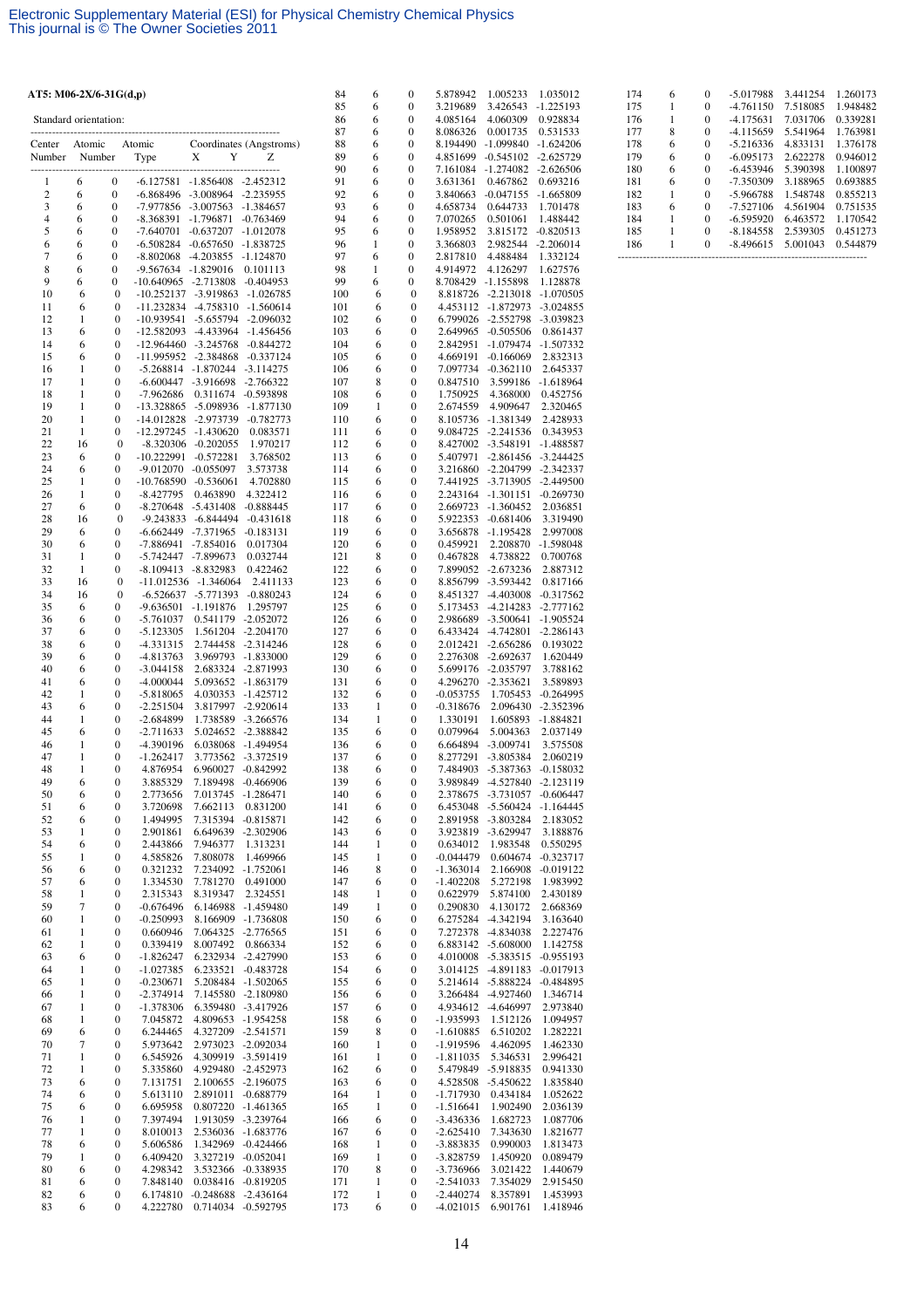| BT1: M06-2X/6-31 $G(d,p)$ |                   |                                      |                            |                                                                | 84                                       | 6          | 0                            | -2.511648                            | 0.744547 -1.308076                    |                                                               |                                 |
|---------------------------|-------------------|--------------------------------------|----------------------------|----------------------------------------------------------------|------------------------------------------|------------|------------------------------|--------------------------------------|---------------------------------------|---------------------------------------------------------------|---------------------------------|
| Standard orientation:     |                   |                                      |                            |                                                                |                                          | 85<br>86   | 6<br>6                       | $\boldsymbol{0}$<br>$\boldsymbol{0}$ | $-2.057741$<br>0.101393 -2.301993     | 0.389759                                                      | 0.955234<br>2.310653            |
|                           | ---------         |                                      |                            |                                                                |                                          | 87         | 6                            | $\boldsymbol{0}$                     | -1.402582 -0.448214                   |                                                               | 1.849412                        |
| Center                    | Atomic            |                                      | Atomic                     | X<br>Y                                                         | Coordinates (Angstroms)<br>Z             | 88<br>89   | 6<br>6                       | $\boldsymbol{0}$<br>$\boldsymbol{0}$ | $-0.082062$ $-4.699845$<br>2.067831   |                                                               | 1.263315                        |
| Number                    | Number            |                                      | Type                       |                                                                |                                          | 90         | 6                            | $\boldsymbol{0}$                     |                                       | -3.869767<br>-3.292530 -2.852512 -4.062635                    | 2.422742                        |
| 1                         | 6                 | $\boldsymbol{0}$                     | $-2.943964$                | 2.937989                                                       | 2.908438                                 | 91         | 6                            | $\boldsymbol{0}$                     | -3.236405 -5.035156                   |                                                               | -3.197348                       |
| $\mathfrak{2}$<br>3       | 6<br>6            | $\boldsymbol{0}$<br>$\mathbf{0}$     | $-4.324420$<br>-4.984046   | 2.842811<br>3.158933                                           | 2.805629<br>1.613474                     | 92<br>93   | 6<br>6                       | $\boldsymbol{0}$<br>$\boldsymbol{0}$ | -2.586226 -5.870179                   | -0.873832 -5.961547 -0.700268                                 | -2.299149                       |
| $\overline{4}$            | 6                 | $\boldsymbol{0}$                     | $-4.227855$                | 3.614171                                                       | 0.508468                                 | 94         | 6                            | $\boldsymbol{0}$                     | -4.542661                             | $-0.769780$                                                   | $-2.590623$                     |
| 5                         | 6                 | $\boldsymbol{0}$                     | $-2.841305$                | 3.684366                                                       | 0.609813                                 | 95         | 6                            | $\boldsymbol{0}$                     | -3.773684                             | 0.497083                                                      | $-0.631727$                     |
| 6<br>$\tau$               | 6<br>6            | $\boldsymbol{0}$<br>$\boldsymbol{0}$ | $-2.188262$<br>$-6.430813$ | 3.337832<br>2.952487                                           | 1.800114<br>1.406829                     | 96<br>97   | 6<br>6                       | $\boldsymbol{0}$<br>$\boldsymbol{0}$ | $-3.492006$<br>$-1.334117 - 2.605671$ | 0.281420                                                      | 0.772374<br>2.750854            |
| 8                         | 6                 | $\mathbf{0}$                         | -4.955479                  | 3.910439                                                       | $-0.745103$                              | 98         | 6                            | 0                                    | 1.100445 -2.057836                    |                                                               | 3.487090                        |
| 9<br>10                   | 6<br>6            | $\boldsymbol{0}$<br>$\boldsymbol{0}$ | $-6.038713$<br>$-6.767558$ | 2.947259<br>2.436599                                           | -1.038085<br>0.059482                    | 99<br>100  | 6<br>6                       | 0<br>$\mathbf{0}$                    | -2.153508 -1.432013                   | $-1.275118$ $-4.925425$                                       | 2.604950<br>1.898621            |
| 11                        | 6                 | $\boldsymbol{0}$                     | -7.728796                  | 1.448099                                                       | $-0.162276$                              | 101        | 7                            | 0                                    |                                       | 1.821919 -3.290991                                            | 3.734256                        |
| 12<br>13                  | $\mathbf{1}$<br>6 | $\boldsymbol{0}$<br>$\boldsymbol{0}$ | $-8.244522$                | 1.001949                                                       | 0.682757                                 | 102        | 6<br>1                       | $\mathbf{0}$<br>0                    |                                       | 3.400483 -3.430306                                            | 1.839239                        |
| 14                        | 6                 | 0                                    | $-8.003379$<br>-7.299235   | 0.995170<br>1.512691                                           | -1.450480<br>-2.532195                   | 103<br>104 | 6                            | 0                                    |                                       | 2.092807 -4.960765<br>-4.550716 -3.098024                     | 2.510718<br>$-3.382531$         |
| 15                        | 6                 | $\boldsymbol{0}$                     | $-6.311644$                | 2.471655                                                       | -2.321944                                | 105        | 6                            | 0                                    |                                       | -4.514569 -4.446427                                           | $-2.846063$                     |
| 16<br>17                  | 1<br>1            | $\boldsymbol{0}$<br>0                | $-2.438344$<br>-4.889794   | 2.647633<br>2.450237                                           | 3.823034<br>3.644797                     | 106<br>107 | 6<br>6                       | 0<br>0                               |                                       | -3.185394 -6.152270<br>$-2.120298$ $-6.210502$ $-0.024160$    | $-1.006447$                     |
| 18                        | $\mathbf{1}$      | $\boldsymbol{0}$                     | $-2.243910$                | 3.942991                                                       | $-0.259284$                              | 108        | 6                            | 0                                    |                                       | -5.161369 -2.080526                                           | -2.663232                       |
| 19                        | 1                 | $\boldsymbol{0}$                     | $-8.751184$                | 0.223555                                                       | -1.601308                                | 109        | 6                            | 0                                    |                                       | -4.762793 -0.244607                                           | $-1.257551$                     |
| 20<br>21                  | $\mathbf{1}$<br>1 | $\boldsymbol{0}$<br>$\boldsymbol{0}$ | $-7.491821$<br>$-5.712869$ |                                                                | 1.148967 -3.536335<br>2.814282 -3.160527 | 110<br>111 | 6<br>6                       | $\boldsymbol{0}$<br>$\boldsymbol{0}$ |                                       | $-4.213863 -0.654634$<br>-1.925389 -3.840453                  | 1.495250<br>2.667369            |
| 22                        | 16                | $\boldsymbol{0}$                     | $-3.465690$                |                                                                | 6.218554 -1.091544                       | 112        | 1                            | 0                                    |                                       | 1.806468 -1.287320                                            | 3.154237                        |
| 23<br>24                  | 6<br>6            | 0<br>$\boldsymbol{0}$                | $-5.005221$<br>$-4.016420$ |                                                                | 7.078753 -3.065334<br>7.420315 -2.241972 | 113<br>114 | 1<br>6                       | 0<br>$\mathbf{0}$                    |                                       | 0.601770 -1.697447<br>-3.532396 -1.527847                     | 4.390198<br>2.436001            |
| 25                        | 1                 | 0                                    | $-5.426056$                | 7.720578                                                       | -3.828759                                | 115        | 6                            | 0                                    |                                       | -2.316871 -5.684540                                           | 1.248283                        |
| 26                        | $\mathbf{1}$      | $\boldsymbol{0}$                     | $-3.515651$                |                                                                | 8.379922 -2.236524                       | 116        | 6                            | 0                                    |                                       | 1.141637 -4.200753                                            | 4.656321                        |
| 27<br>28                  | 6<br>16           | 0<br>$\boldsymbol{0}$                | -7.370999<br>$-9.117451$   | 3.287795<br>3.139906                                           | 2.327213<br>2.043343                     | 117<br>118 | 6<br>6                       | $\boldsymbol{0}$<br>0                |                                       | 3.899133 -4.049248<br>4.159311 -2.416728                      | 0.694165<br>2.422741            |
| 29                        | 6                 | 0                                    | $-8.645967$                | 4.448221                                                       | 4.295596                                 | 119        | 6                            | $\boldsymbol{0}$                     |                                       | -5.085362 -4.715283                                           | -1.609694                       |
| 30<br>31                  | 6<br>$\mathbf{1}$ | 0<br>$\boldsymbol{0}$                | $-9.601748$<br>$-8.811818$ | 4.046336<br>4.997138                                           | 3.460732<br>5.213578                     | 120<br>121 | 6<br>6                       | 0<br>0                               |                                       | -4.406046 -5.583550<br>-5.765709 -2.361820                    | -0.670926<br>-1.372976          |
| 32                        | 1                 | $\boldsymbol{0}$                     | $-10.660946$               | 4.221652                                                       | 3.599446                                 | 122        | 6                            | 0                                    |                                       | -5.521704 -1.225834                                           | $-0.505191$                     |
| 33                        | 16                | $\boldsymbol{0}$                     | $-5.664315$                | 5.462792                                                       | -2.922098                                | 123        | 6                            | 0                                    |                                       | -5.253514 -1.425931                                           | 0.842734                        |
| 34<br>35                  | 16<br>6           | $\boldsymbol{0}$<br>0                | $-6.992402$<br>-4.707192   | 4.034137                                                       | 3.893858<br>5.011345 -1.496062           | 124<br>125 | 6<br>6                       | 0<br>$\boldsymbol{0}$                |                                       | -3.349343 -3.962326<br>-4.147557 -2.828076                    | 2.467768<br>2.367044            |
| 36                        | 6                 | 0                                    | $-0.761233$                | 3.241799                                                       | 1.812217                                 | 126        | 6                            | 0                                    |                                       | -3.595200 -5.096948                                           | 1.598152                        |
| 37<br>38                  | 6<br>6            | $\boldsymbol{0}$<br>$\boldsymbol{0}$ | 0.434815<br>1.843051       | 3.059274<br>2.843921                                           | 1.745527<br>1.631083                     | 127<br>128 | 1<br>1                       | $\boldsymbol{0}$<br>$\boldsymbol{0}$ |                                       | 1.786823 -5.061648<br>0.172172 -4.564700                      | 4.846176<br>4.289844            |
| 39                        | 6                 | 0                                    | 2.650659                   | 3.778179                                                       | 0.968747                                 | 129        | 1                            | 0                                    |                                       | 0.981207 -3.685818                                            | 5.605948                        |
| 40<br>41                  | 6<br>6            | $\boldsymbol{0}$<br>$\boldsymbol{0}$ | 2.432406                   | 1.687168<br>3.546686                                           | 2.162947<br>0.834082                     | 130        | 6<br>1                       | $\boldsymbol{0}$<br>$\boldsymbol{0}$ |                                       | 5.093295 -3.643890                                            | 0.105976<br>0.236509            |
| 42                        | $\mathbf{1}$      | $\boldsymbol{0}$                     | 4.010086<br>2.199432       | 4.673114                                                       | 0.554979                                 | 131<br>132 | 6                            | $\boldsymbol{0}$                     |                                       | 3.345005 -4.863726<br>5.346717 -1.997913                      | 1.840998                        |
| 43                        | 6                 | 0                                    | 3.797432                   | 1.466369                                                       | 2.033133                                 | 133        | 1                            | 0                                    |                                       | 3.835946 -1.954589                                            | 3.350162                        |
| 44<br>45                  | 1<br>6            | 0<br>0                               | 1.800372<br>4.596480       | 0.972133<br>2.390295                                           | 2.678847<br>1.354149                     | 134<br>135 | 6<br>6                       | 0<br>0                               |                                       | -5.725497 -3.649757<br>$-4.618412 - 5.050113$                 | $-0.855916$<br>0.663605         |
| 46                        | 1                 | 0                                    | 4.624301                   | 4.259361                                                       | 0.289659                                 | 136        | 6                            | 0                                    |                                       | -5.210270 -2.772925                                           | 1.381160                        |
| 47<br>48                  | 1<br>1            | $\boldsymbol{0}$<br>$\mathbf{0}$     | 4.248629                   | 0.573974<br>4.452034                                           | 2.460232<br>$-3.172027$                  | 137<br>138 | 6<br>1                       | 0<br>$\boldsymbol{0}$                |                                       | 5.822525 -2.597802<br>5.436919 -4.148786                      | 0.668025<br>$-0.787947$         |
| 49                        | 6                 | 0                                    | 5.675153<br>5.070092       |                                                                | 3.633572 -2.794354                       | 139        | 8                            | 0                                    |                                       | 6.031939 -0.922968                                            | 2.376652                        |
| 50                        | 6                 | 0                                    | 5.667232                   | 2.625152 -2.043290                                             |                                          | 140        | 6                            | 0                                    |                                       | -5.441169 -3.859232                                           | 0.548533                        |
| 51<br>52                  | 6<br>6            | 0<br>0                               | 3.701020<br>4.898729       |                                                                | 3.593457 -3.048612<br>1.581093 -1.529048 | 141<br>142 | 8<br>6                       | 0<br>0                               |                                       | 6.983384 -2.088562<br>7.001214 -1.210367                      | 0.148487<br>3.394529            |
| 53                        | 1                 | 0                                    | 6.732880                   |                                                                | 2.673813 -1.833740                       | 143        | 6                            | 0                                    |                                       | 7.441572 -2.680867 -1.056271                                  |                                 |
| 54<br>55                  | 6<br>1            | 0<br>0                               | 2.933171<br>3.232791       |                                                                | 2.542293 -2.551882<br>4.381193 -3.629377 | 144<br>145 | 6<br>1                       | 0<br>0                               |                                       | 8.392785 -1.105416<br>6.868973 -0.454345                      | 2.812925<br>4.173433            |
| 56                        | 6                 | 0                                    | 5.515079                   | 0.500368 -0.682367                                             |                                          | 146        | 1                            | 0                                    |                                       | 6.819834 -2.203020                                            | 3.817347                        |
| 57                        | 6                 | 0                                    | 3.529312<br>1.864726       | 1.542929                                                       | $-1.790197$                              | 147<br>148 | 6<br>1                       | 0<br>0                               |                                       | 8.708255 -1.984802 -1.477999<br>6.681653 -2.573504 -1.841820  |                                 |
| 58<br>59                  | 1<br>$\mathbf{1}$ | 0<br>$\boldsymbol{0}$                | 2.920619                   | 0.745009 -1.369877                                             | 2.506494 -2.738615                       | 149        | $\mathbf{1}$                 | 0                                    |                                       | 7.643613 -3.748510 -0.902896                                  |                                 |
| 60                        | 1                 | 0                                    | 6.714632                   | 0.235351                                                       | 0.975017                                 | 150        | 1                            | 0                                    |                                       | 8.504356 -1.817301                                            | 1.984681                        |
| 61<br>62                  | 6<br>6            | 0<br>0                               |                            | 0.801422 -1.621118 -1.853098<br>0.572559 -2.697098 -2.705325   |                                          | 151<br>152 | $\mathbf{1}$<br>8            | 0<br>0                               | 8.540180                              | 9.144412 -1.331192<br>0.224526                                | 3.583252<br>2.350026            |
| 63                        | 6                 | 0                                    |                            | -0.009323 -0.423230 -1.969772                                  |                                          | 153        | 8                            | 0                                    |                                       | 8.412539 -0.638726 -1.786214                                  |                                 |
| 64                        | 6                 | 0<br>0                               |                            | 1.097190 -1.838396 -0.454327<br>-0.487030 -2.631579 -3.693415  |                                          | 154        | 1<br>1                       | 0<br>0                               |                                       | 9.461204 -2.037376 -0.676224<br>9.111224 -2.502623 -2.360552  |                                 |
| 65<br>66                  | 6<br>6            | 0                                    | 0.603855                   | -4.033983 -2.172040                                            |                                          | 155<br>156 | 6                            | 0                                    | 9.634063                              | 0.396318                                                      | 1.470137                        |
| 67                        | 6                 | 0                                    |                            | -1.018930 -0.356463 -2.921026                                  |                                          | 157        | 6                            | 0                                    |                                       | 9.486857 -0.007526 -2.451497                                  |                                 |
| 68<br>69                  | 6<br>6            | 0<br>0                               | $-0.225753$<br>0.452306    | -0.746658                                                      | 0.109446 -0.637002<br>0.310379           | 158<br>159 | $\mathbf{1}$<br>1            | 0<br>0                               | 9.343013                              | 10.493601 -0.210657<br>0.086302                               | 1.790401<br>0.453761            |
| 70                        | 6                 | 0                                    |                            | 1.140770 -3.113080                                             | 0.053463                                 | 160        | 6                            | 0                                    | 10.044185                             | 1.853466                                                      | 1.485558                        |
| 71<br>72                  | 6<br>6            | 0<br>0                               |                            | -1.266580 -1.488122 -3.797862<br>-1.107810 -3.941992 -3.771924 |                                          | 161<br>162 | $\mathbf{1}$<br>$\mathbf{1}$ | 0<br>0                               |                                       | 10.411550 -0.112132 -1.863200<br>9.650814 -0.459172 -3.440165 |                                 |
| 73                        | 6                 | 0                                    |                            | -0.431293 -4.812170 -2.829542                                  |                                          | 163        | 6                            | 0                                    | 9.162253                              |                                                               | 1.457873 -2.601900              |
| 74                        | 6                 | 0                                    | 0.860458                   | -4.221376 -0.817909                                            |                                          | 164        | 1                            | 0                                    | 10.822954                             | 2.024193                                                      | 0.734587                        |
| 75<br>76                  | 6<br>6            | 0<br>0                               | $-2.300126$<br>$-1.453432$ | 0.237680                                                       | -2.582336<br>0.682386 -0.318490          | 165<br>166 | $\mathbf{1}$<br>8            | 0<br>0                               | 10.434142<br>8.900812                 | 2.122814<br>2.669760                                          | 2.472879<br>1.225279            |
| 77                        | 6                 | 0                                    |                            | $-0.126626$ $-1.017951$                                        | 1.523565                                 | 167        | $\mathbf{1}$                 | 0                                    | 9.993835                              |                                                               | 1.968408 -3.100643              |
| 78<br>79                  | 6<br>6            | 0<br>0                               |                            | 0.808842 -3.478396<br>-2.697748 -1.599767 -3.989847            | 1.500631                                 | 168<br>169 | $\mathbf{1}$<br>8            | 0<br>0                               | 8.243549<br>8.987683                  | 1.604098                                                      | -3.185522<br>1.955949 -1.284517 |
| 80                        | 6                 | $\boldsymbol{0}$                     |                            | -2.480599 -4.049063 -3.949869                                  |                                          | 170        | 6                            | $\boldsymbol{0}$                     | 9.046056                              | 3.665110                                                      | 0.290279                        |
| 81                        | 6                 | 0                                    |                            | -1.152862 -5.752361 -2.110364                                  |                                          | 171        | 6                            | 0                                    | 9.063775                              | 3.306568                                                      | -1.066087                       |
| 82<br>83                  | 6<br>6            | 0<br>0                               |                            | 0.109305 -5.208018 -0.066731<br>-3.337721 -0.533541            | $-3.238855$                              | 172<br>173 | 6<br>6                       | 0<br>0                               | 9.074364<br>9.106796                  | 5.000469<br>4.283821                                          | 0.656319<br>$-2.051938$         |

| 174 | 6 | 0 | 9.128378 | 5.987184    | $-0.329931$ |
|-----|---|---|----------|-------------|-------------|
| 175 | 1 | 0 | 9.048093 | 5.249064    | 1.711953    |
| 176 | 6 | 0 | 9.146514 | 5.628079    | $-1.671446$ |
| 177 | 1 | 0 | 9.097884 | 4.014933    | $-3.102566$ |
| 178 |   | 0 | 9.154401 | 7.032711    | $-0.044851$ |
| 179 |   | 0 | 9.185646 | 6.393284    | $-2.439005$ |
| 180 | 1 | 0 | 7.387736 | 1.249861    | $-0.129150$ |
| 181 | 7 | 0 | 6.495253 | 1.015189    | 0.332655    |
| 182 | 6 | 0 | 6.079523 | 2.204461    | 1.186779    |
| 183 |   | 0 | 6.085245 | $-0.214009$ | $-1.281093$ |
| 184 |   | 0 | 4.739811 | $-0.036261$ | $-0.129841$ |
| 185 |   | 0 | 6.602006 | 2.054117    | 2.133571    |
| 186 |   | 0 | 6.502067 | 3.088643    | 0.708862    |
|     |   |   |          |             |             |